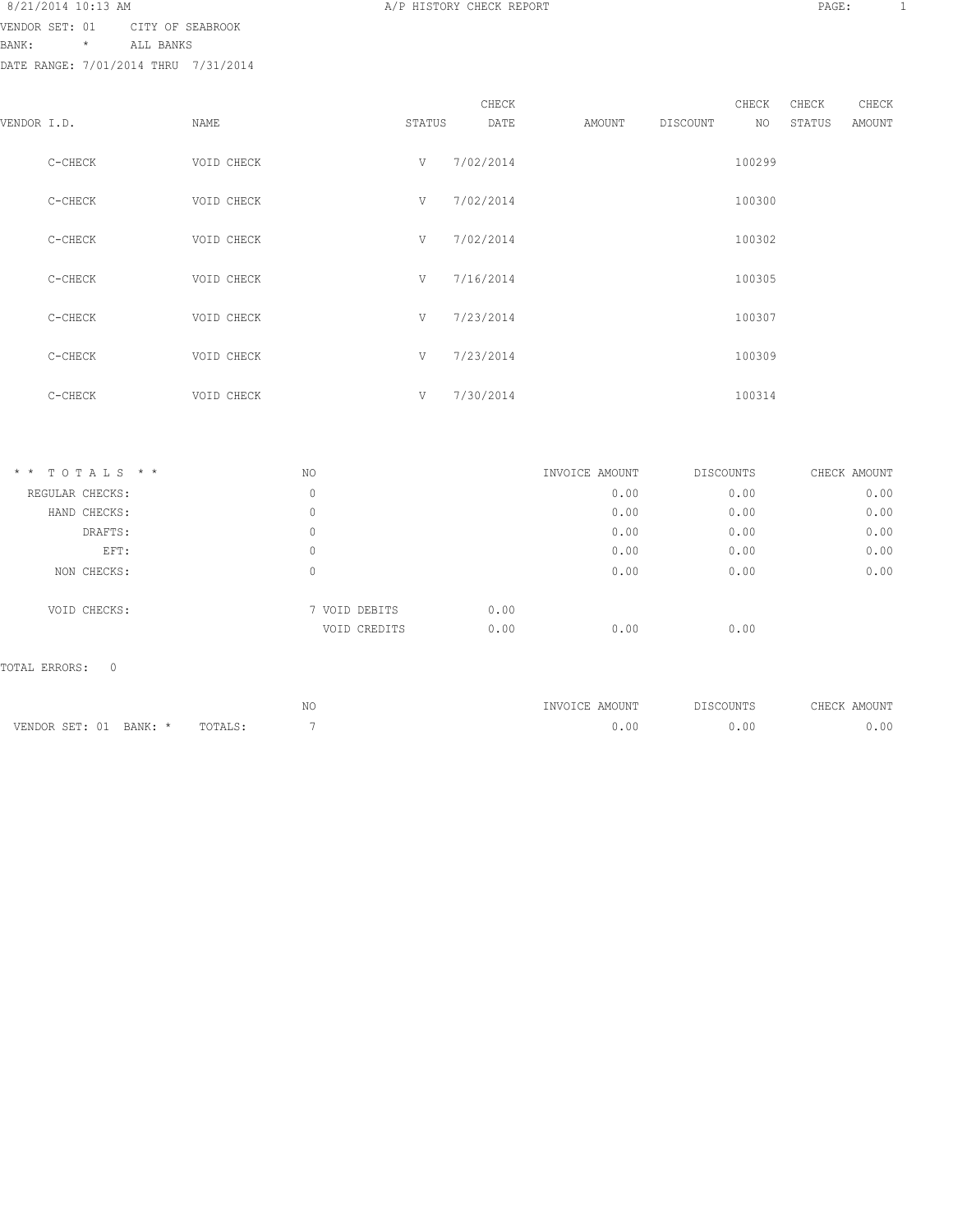VENDOR SET: 99 CITY OF SEABROOK

BANK: \* ALL BANKS

DATE RANGE: 7/01/2014 THRU 7/31/2014

| 8/21/2014 10:13 AM<br>the contract of the contract of the contract of the contract of the contract of the contract of the contract of | A/P HISTORY CHECK REPORT | PAGE: |  |
|---------------------------------------------------------------------------------------------------------------------------------------|--------------------------|-------|--|
|                                                                                                                                       |                          |       |  |

|             |         |                                |        |        | CHECK       |        |          | CHECK  | CHECK  | CHECK       |
|-------------|---------|--------------------------------|--------|--------|-------------|--------|----------|--------|--------|-------------|
| VENDOR I.D. |         | NAME                           |        | STATUS | DATE        | AMOUNT | DISCOUNT | NO.    | STATUS | AMOUNT      |
|             |         |                                |        |        |             |        |          |        |        |             |
| 2095        |         | S & A MOONWALKS                |        |        |             |        |          |        |        |             |
|             | C-CHECK | S & A MOONWALKS                | VOIDED | V      | 7/09/2014   |        |          | 118369 |        | 468.36CR    |
|             |         |                                |        |        |             |        |          |        |        |             |
| 1496        |         | UNITED HEALTHCARE INSURANCE CO |        |        |             |        |          |        |        |             |
|             | C-CHECK | UNITED HEALTHCARE INSURAUNPOST |        |        | V 7/09/2014 |        |          | 118375 |        | 71,972.00CR |
|             |         |                                |        |        |             |        |          |        |        |             |
| 1496        |         | UNITED HEALTHCARE INSURANCE CO |        |        |             |        |          |        |        |             |
|             | M-CHECK | UNITED HEALTHCARE INSURAUNPOST |        | V      | 7/23/2014   |        |          | 118375 |        | 71,972.00CR |
|             |         |                                |        |        |             |        |          |        |        |             |
|             | C-CHECK | VOID CHECK                     |        | V      | 7/30/2014   |        |          | 118572 |        |             |
|             |         |                                |        |        |             |        |          |        |        |             |
|             | C-CHECK | VOID CHECK                     |        | V      | 7/30/2014   |        |          | 118573 |        |             |
|             |         |                                |        |        |             |        |          |        |        |             |
|             |         |                                |        |        |             |        |          |        |        |             |
|             | C-CHECK | VOID CHECK                     |        | V      | 7/30/2014   |        |          | 118574 |        |             |
|             |         |                                |        |        |             |        |          |        |        |             |
|             | C-CHECK | VOID CHECK                     |        | V      | 7/30/2014   |        |          | 118575 |        |             |

| 0.00<br>REGULAR CHECKS:<br>0<br>0.00<br>0.00<br>0.00<br>0<br>HAND CHECKS:<br>0.00<br>0.00<br>DRAFTS:<br>0<br>0.00<br>0.00<br>EFT:<br>0<br>0.00<br>0.00<br>NON CHECKS:<br>0<br>0.00<br>6 VOID DEBITS<br>VOID CHECKS:<br>144,412.36CR<br>144,412.36CR<br>0.00<br>VOID CREDITS | $*$ * TOTALS * * | NO | INVOICE AMOUNT | DISCOUNTS | CHECK AMOUNT |
|-----------------------------------------------------------------------------------------------------------------------------------------------------------------------------------------------------------------------------------------------------------------------------|------------------|----|----------------|-----------|--------------|
|                                                                                                                                                                                                                                                                             |                  |    |                |           | 0.00         |
|                                                                                                                                                                                                                                                                             |                  |    |                |           | 0.00         |
|                                                                                                                                                                                                                                                                             |                  |    |                |           | 0.00         |
|                                                                                                                                                                                                                                                                             |                  |    |                |           | 0.00         |
|                                                                                                                                                                                                                                                                             |                  |    |                |           | 0.00         |
|                                                                                                                                                                                                                                                                             |                  |    |                |           |              |
|                                                                                                                                                                                                                                                                             |                  |    |                |           |              |

### TOTAL ERRORS: 0

|                        |         |         | NO. | INVOICE AMOUNT | DISCOUNTS | CHECK AMOUNT |
|------------------------|---------|---------|-----|----------------|-----------|--------------|
| VENDOR SET: 99 BANK: * |         | TOTALS: |     | 144,412.36CR   | 0.00      | 0.00         |
|                        |         |         |     |                |           |              |
| BANK: *                | TOTALS: |         |     | 144,412,36CR   | 0.00      | 0.00         |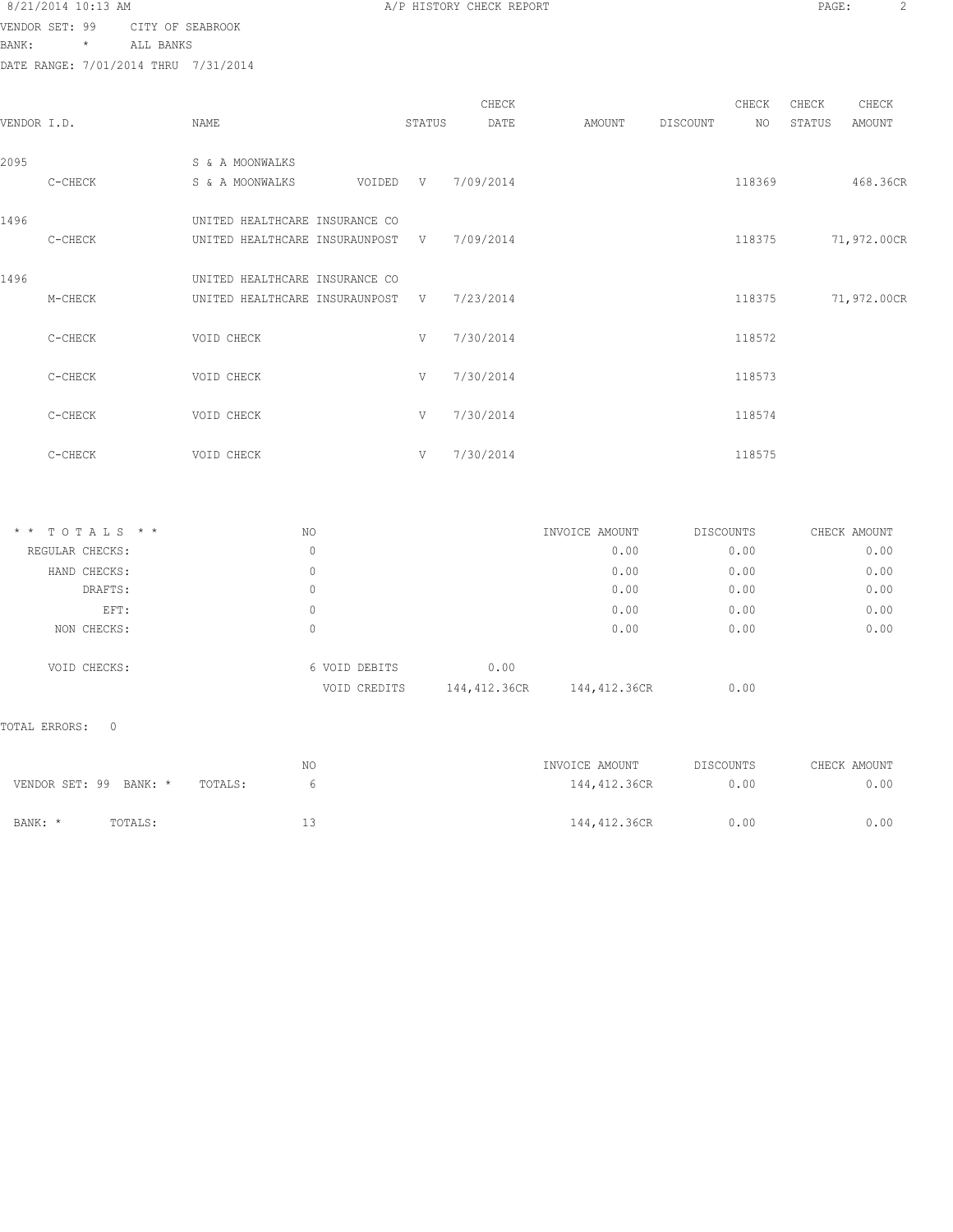| 8/21/2014 10:13 AM                   |                                               | A/P HISTORY CHECK REPORT      |                       |                          | PAGE:<br>3       |
|--------------------------------------|-----------------------------------------------|-------------------------------|-----------------------|--------------------------|------------------|
| VENDOR SET: 70                       | CITY OF SEABROOK                              |                               |                       |                          |                  |
| BANK:<br>70 SEDC 2                   |                                               |                               |                       |                          |                  |
| DATE RANGE: 7/01/2014 THRU 7/31/2014 |                                               |                               |                       |                          |                  |
|                                      |                                               | CHECK                         |                       | CHECK                    | CHECK<br>CHECK   |
| VENDOR I.D.                          | NAME                                          | STATUS<br>DATE                | AMOUNT DISCOUNT       | NO                       | STATUS<br>AMOUNT |
| 0023                                 | BAY AREA HOUSTON                              |                               |                       |                          |                  |
| I-25539                              | APR-JUN14 MEMBERSHIP                          | R 7/02/2014                   |                       | 004511                   |                  |
| 70 707-5227                          | PROF FEES-CONSULTANT                          | APR-JUN14 MEMBERSHIP 5,000.00 |                       |                          | 5,000.00         |
|                                      |                                               |                               | *** VENDOR TOTALS *** | 1 CHECKS                 | 5,000.00         |
| 0143                                 | BAY AREA RENTALS INC                          |                               |                       |                          |                  |
| $I-9409$                             | CONCRETE                                      | R 7/23/2014                   |                       | 004514                   |                  |
| 70 707-5182                          | TRAIL MAINTENANCE                             | CONCRETE                      | 130.95                |                          | 130.95           |
|                                      |                                               |                               | *** VENDOR TOTALS *** | 1 CHECKS                 | 130.95           |
| 0120                                 | BUSINESS CARD P/C                             |                               |                       |                          |                  |
| I-201407018857                       | JUN14 STATEMENT                               | R 7/02/2014                   |                       | 004512                   |                  |
| 70 707-5300                          | TRAINING & CONFERENCE                         | JUN14 STATEMENT               | 51.88                 |                          | 51.88            |
| 0120                                 | BUSINESS CARD P/C                             |                               |                       |                          |                  |
| I-201407298965                       | JULY14 STATEMENT                              | R 7/30/2014                   |                       | 004515                   |                  |
| 70 707-5300                          | TRAINING & CONFERENCE JULY14 STATEMENT 155.40 |                               |                       |                          | 155.40           |
|                                      |                                               |                               | *** VENDOR TOTALS *** | 2 CHECKS                 | 207.28           |
| 0132                                 | HOUSTON BUSINESS JOURNAL                      |                               |                       |                          |                  |
| I-33249                              | JUNE ADVERTISING                              | R 7/02/2014                   |                       | 004513                   |                  |
| 70 707-5010                          | ADVERTISING                                   | JUNE ADVERTISING 2,748.00     |                       |                          | 2,748.00         |
|                                      |                                               |                               | *** VENDOR TOTALS *** | 1 CHECKS                 | 2,748.00         |
|                                      |                                               |                               |                       |                          |                  |
| * * TOTALS * *                       | NO                                            |                               |                       | INVOICE AMOUNT DISCOUNTS | CHECK AMOUNT     |
| REGULAR CHECKS:                      | -5                                            |                               | 8,086.23              | 0.00                     | 8,086.23         |

| ------------- |               |      | .    | - - - - | .    |
|---------------|---------------|------|------|---------|------|
| HAND CHECKS:  | 0             |      | 0.00 | 0.00    | 0.00 |
| DRAFTS:       | 0             |      | 0.00 | 0.00    | 0.00 |
| EFT:          | 0             |      | 0.00 | 0.00    | 0.00 |
| NON CHECKS:   | 0             |      | 0.00 | 0.00    | 0.00 |
| VOID CHECKS:  | 0 VOID DEBITS | 0.00 |      |         |      |
|               | VOID CREDITS  | 0.00 | 0.00 | 0.00    |      |
|               |               |      |      |         |      |

TOTAL ERRORS: 0

|                            | G/L ACCOUNT | NAME                  | AMOUNT         |           |              |
|----------------------------|-------------|-----------------------|----------------|-----------|--------------|
|                            |             |                       |                |           |              |
|                            | 70 707-5010 | ADVERTISING           | 2,748.00       |           |              |
|                            | 70 707-5182 | TRAIL MAINTENANCE     | 130.95         |           |              |
|                            | 70 707-5227 | PROF FEES-CONSULTANT  | 5,000.00       |           |              |
|                            | 70 707-5300 | TRAINING & CONFERENCE | 207.28         |           |              |
|                            |             | *** FUND TOTAL ***    | 8,086.23       |           |              |
|                            | NO.         |                       | INVOICE AMOUNT | DISCOUNTS | CHECK AMOUNT |
| VENDOR SET: 70<br>BANK: 70 | TOTALS:     | 5                     | 8,086.23       | 0.00      | 8,086.23     |
| BANK: 70<br>TOTALS:        |             | 5                     | 8,086.23       | 0.00      | 8,086.23     |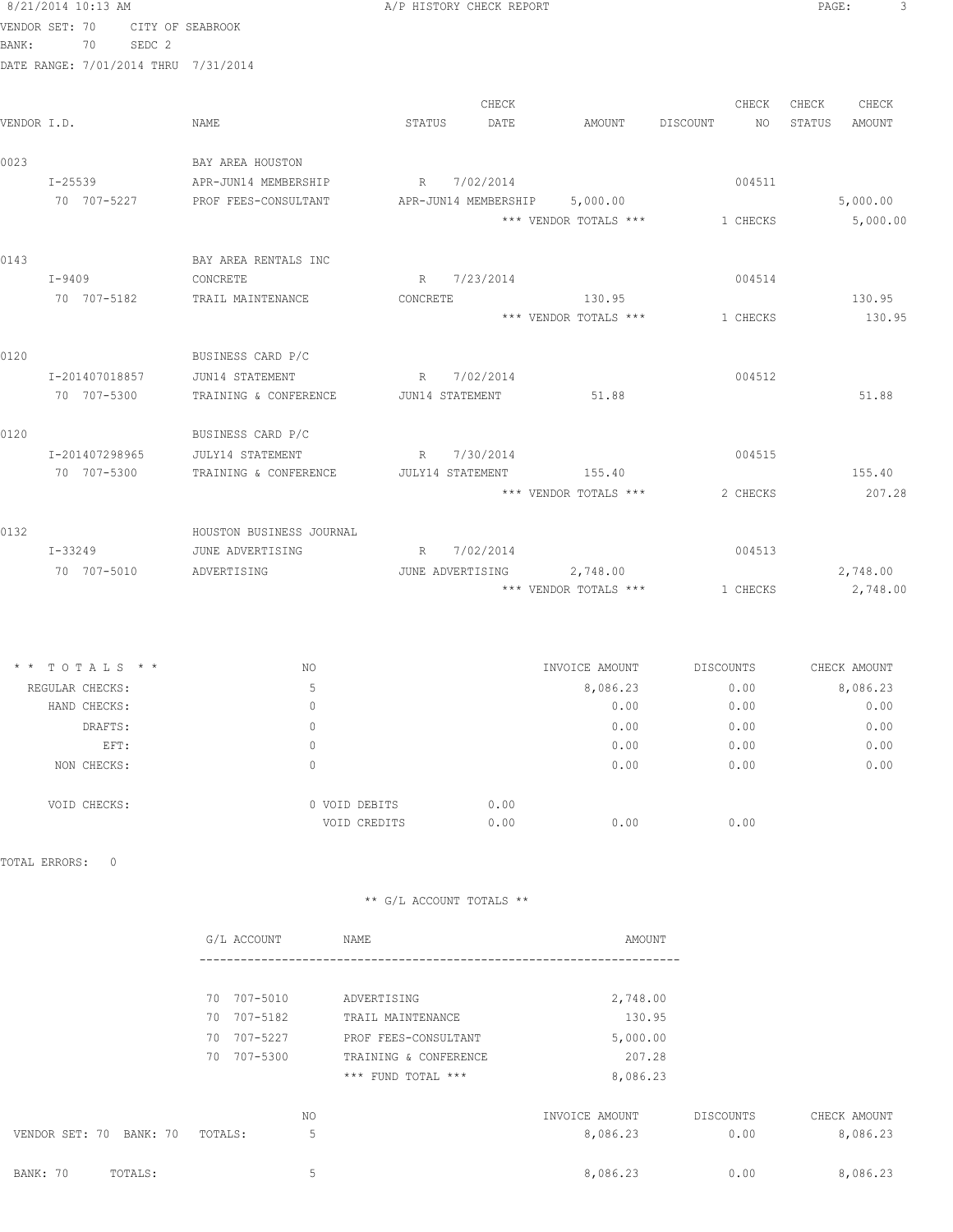| 8/21/2014 10:13 AM |          |             |     |                                      |        | A/P HISTORY CHECK REPORT |                       |          |          | PAGE:  |          | 4 |
|--------------------|----------|-------------|-----|--------------------------------------|--------|--------------------------|-----------------------|----------|----------|--------|----------|---|
| VENDOR SET: 72     |          |             |     | CITY OF SEABROOK                     |        |                          |                       |          |          |        |          |   |
| BANK:              |          | 72          | EDA |                                      |        |                          |                       |          |          |        |          |   |
|                    |          |             |     | DATE RANGE: 7/01/2014 THRU 7/31/2014 |        |                          |                       |          |          |        |          |   |
|                    |          |             |     |                                      |        | CHECK                    |                       |          | CHECK    | CHECK  | CHECK    |   |
| VENDOR I.D.        |          |             |     | NAME                                 | STATUS | DATE                     | AMOUNT                | DISCOUNT | NO.      | STATUS | AMOUNT   |   |
| 0002               |          |             |     | COBB FENDLEY                         |        |                          |                       |          |          |        |          |   |
|                    | I-244409 |             |     | ENGINEERING SERVICES                 | R      | 7/30/2014                |                       |          | 004516   |        |          |   |
|                    |          | 72 720-5215 |     | PROF FEES - ENGR                     |        | ENGINEERING SERVICES     | 3,526.00              |          |          |        | 3,526.00 |   |
|                    |          |             |     |                                      |        |                          | *** VENDOR TOTALS *** |          | 1 CHECKS |        | 3,526.00 |   |
|                    |          |             |     |                                      |        |                          |                       |          |          |        |          |   |
|                    |          |             |     |                                      |        |                          |                       |          |          |        |          |   |
|                    |          |             |     |                                      |        |                          |                       |          |          |        |          |   |

| $*$ * TOTALS * * | NO |               | INVOICE AMOUNT | DISCOUNTS | CHECK AMOUNT |
|------------------|----|---------------|----------------|-----------|--------------|
| REGULAR CHECKS:  |    |               | 3,526.00       | 0.00      | 3,526.00     |
| HAND CHECKS:     | 0  |               | 0.00           | 0.00      | 0.00         |
| DRAFTS:          | 0  |               | 0.00           | 0.00      | 0.00         |
| EFT:             | 0  |               | 0.00           | 0.00      | 0.00         |
| NON CHECKS:      | 0  |               | 0.00           | 0.00      | 0.00         |
| VOID CHECKS:     |    | 0 VOID DEBITS | 0.00           |           |              |
|                  |    | VOID CREDITS  | 0.00<br>0.00   | 0.00      |              |
|                  |    |               |                |           |              |

TOTAL ERRORS: 0

|                            | G/L ACCOUNT |     | NAME               | AMOUNT         |           |              |
|----------------------------|-------------|-----|--------------------|----------------|-----------|--------------|
|                            | 72 720-5215 |     | PROF FEES - ENGR   | 3,526.00       |           |              |
|                            |             |     | *** FUND TOTAL *** | 3,526.00       |           |              |
|                            |             | NO. |                    | INVOICE AMOUNT | DISCOUNTS | CHECK AMOUNT |
| VENDOR SET: 72 BANK: 72    | TOTALS:     |     |                    | 3,526.00       | 0.00      | 3,526.00     |
| <b>BANK: 72</b><br>TOTALS: |             |     |                    | 3,526.00       | 0.00      | 3,526.00     |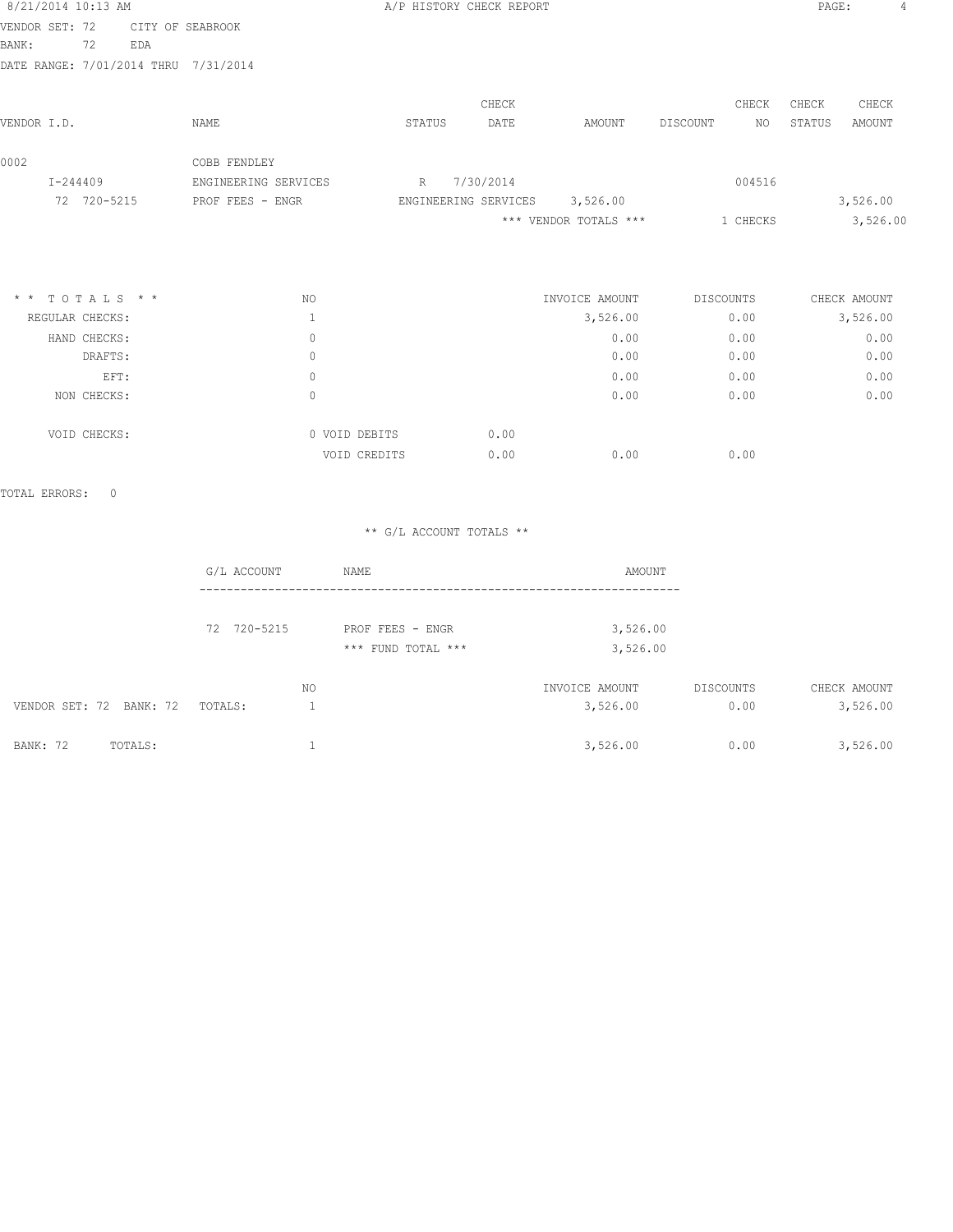8/21/2014 10:13 AM **BEE:** 5

VENDOR SET: 99 CITY OF SEABROOK BANK: AP ACCTS PAYABLE DISBURSEMEN

|             |                |                                                              |                  | CHECK |                       |             | CHECK    | CHECK  | CHECK    |
|-------------|----------------|--------------------------------------------------------------|------------------|-------|-----------------------|-------------|----------|--------|----------|
| VENDOR I.D. |                | NAME                                                         | STATUS           | DATE  | AMOUNT                | DISCOUNT NO |          | STATUS | AMOUNT   |
| 1073        |                | ЗМ                                                           |                  |       |                       |             |          |        |          |
|             | I-SS78036      | SIGNAGE SUPPLIES                                             | R 7/30/2014      |       |                       |             | 118532   |        |          |
|             | 01 500-5150    | MAINT-STREET SIGNS                                           | SIGNAGE SUPPLIES |       | 562.50                |             |          |        | 562.50   |
|             |                |                                                              |                  |       | *** VENDOR TOTALS *** |             | 1 CHECKS |        | 562.50   |
| 1750        |                | A & L AUTOMOTIVE                                             |                  |       |                       |             |          |        |          |
|             | I-201407018861 | P4 OIL CHANGE                                                | R 7/02/2014      |       |                       |             | 118295   |        |          |
|             | 01 200-5110    | MAINT-AUTOS & EQUIPMENT P4 OIL CHANGE                        |                  |       | 30.95                 |             |          |        |          |
|             | I-201407018862 | P23 OIL CHANGE                                               | R 7/02/2014      |       |                       |             | 118295   |        |          |
|             | 01 200-5110    | MAINT-AUTOS & EQUIPMENT P23 OIL CHANGE                       |                  |       | 28.95                 |             |          |        |          |
|             | I-201407018863 | P30 OIL CHANGE                                               | R 7/02/2014      |       |                       |             | 118295   |        |          |
|             | 01 200-5110    | MAINT-AUTOS & EQUIPMENT P30 OIL CHANGE                       |                  |       | 28.95                 |             |          |        | 88.85    |
| 1750        |                | A & L AUTOMOTIVE                                             |                  |       |                       |             |          |        |          |
|             | I-12334        | SEQUOIA REPAIR                                               | R 7/16/2014      |       |                       |             | 118393   |        |          |
|             | 01 200-5110    | MAINT-AUTOS & EQUIPMENT                                      | SEQUOIA REPAIR   |       | 365.52                |             |          |        |          |
|             | I-12375        | P19 REPAIR                                                   | R 7/16/2014      |       |                       |             | 118393   |        |          |
|             | 01 200-5110    | MAINT-AUTOS & EQUIPMENT                                      | P19 REPAIR       |       | 27.00                 |             |          |        |          |
|             | I-12376        | P30 REPAIR                                                   | R 7/16/2014      |       |                       |             | 118393   |        |          |
|             | 01 200-5110    | MAINT-AUTOS & EQUIPMENT P30 REPAIR                           |                  |       | 85.00                 |             |          |        |          |
|             | I-12385        | INSPECTION                                                   | R 7/16/2014      |       |                       |             | 118393   |        |          |
|             | 01 200-5110    | MAINT-AUTOS & EQUIPMENT INSPECTION                           |                  |       | 39.75                 |             |          |        |          |
|             | I-201407168908 | P30 TIRE REPAIR                                              | R 7/16/2014      |       |                       |             | 118393   |        |          |
|             | 01 200-5110    | MAINT-AUTOS & EQUIPMENT P30 TIRE REPAIR                      |                  |       | 20.00                 |             |          |        |          |
|             | I-201407168909 | P30 REPAIR                                                   | R 7/16/2014      |       |                       |             | 118393   |        |          |
|             | 01 200-5110    | MAINT-AUTOS & EQUIPMENT P30 REPAIR                           |                  |       | 1,159.08              |             |          |        | 1,696.35 |
| 1750        |                | A & L AUTOMOTIVE                                             |                  |       |                       |             |          |        |          |
|             | I-12398        | P19 REPAIR                                                   | R 7/30/2014      |       |                       |             | 118533   |        |          |
|             | 01 200-5110    | MAINT-AUTOS & EQUIPMENT P19 REPAIR                           |                  |       | 203.36                |             |          |        |          |
|             | $I - 12403$    | P7 TAIL LIGHT BULB R 7/30/2014                               |                  |       |                       |             | 118533   |        |          |
|             |                | 01 200-5110 MAINT-AUTOS & EQUIPMENT P7 TAIL LIGHT BULB 28.50 |                  |       |                       |             |          |        | 231.86   |
|             |                |                                                              |                  |       | *** VENDOR TOTALS *** |             | 3 CHECKS |        | 2,017.06 |
| 2394        |                | ACCOUNTEMPS                                                  |                  |       |                       |             |          |        |          |
|             | I-40670350     | SHANNON BROWN                                                | R 7/16/2014      |       |                       |             | 118394   |        |          |
|             | 01 102-3015    | CONTRACT LABOR                                               | SHANNON BROWN    |       | 1,330.49              |             |          |        |          |
|             | I-40720228     | SHANNON BROWN                                                | R 7/16/2014      |       |                       |             | 118394   |        |          |
|             | 01 102-3015    | CONTRACT LABOR                                               | SHANNON BROWN    |       | 1,246.90              |             |          |        |          |
|             | I-40767322     | SHANNON BROWN                                                | R 7/16/2014      |       |                       |             | 118394   |        |          |
|             | 01 102-3015    | CONTRACT LABOR                                               | SHANNON BROWN    |       | 1,044.80              |             |          |        | 3,622.19 |
| 2394        |                | ACCOUNTEMPS                                                  |                  |       |                       |             |          |        |          |
|             | I-40801912     | SHANNON BROWN                                                | 7/23/2014<br>R   |       |                       |             | 118481   |        |          |
|             | 01 102-3015    | CONTRACT LABOR                                               | SHANNON BROWN    |       | 1,306.00              |             |          |        | 1,306.00 |
|             |                |                                                              |                  |       | *** VENDOR TOTALS *** |             | 2 CHECKS |        | 4,928.19 |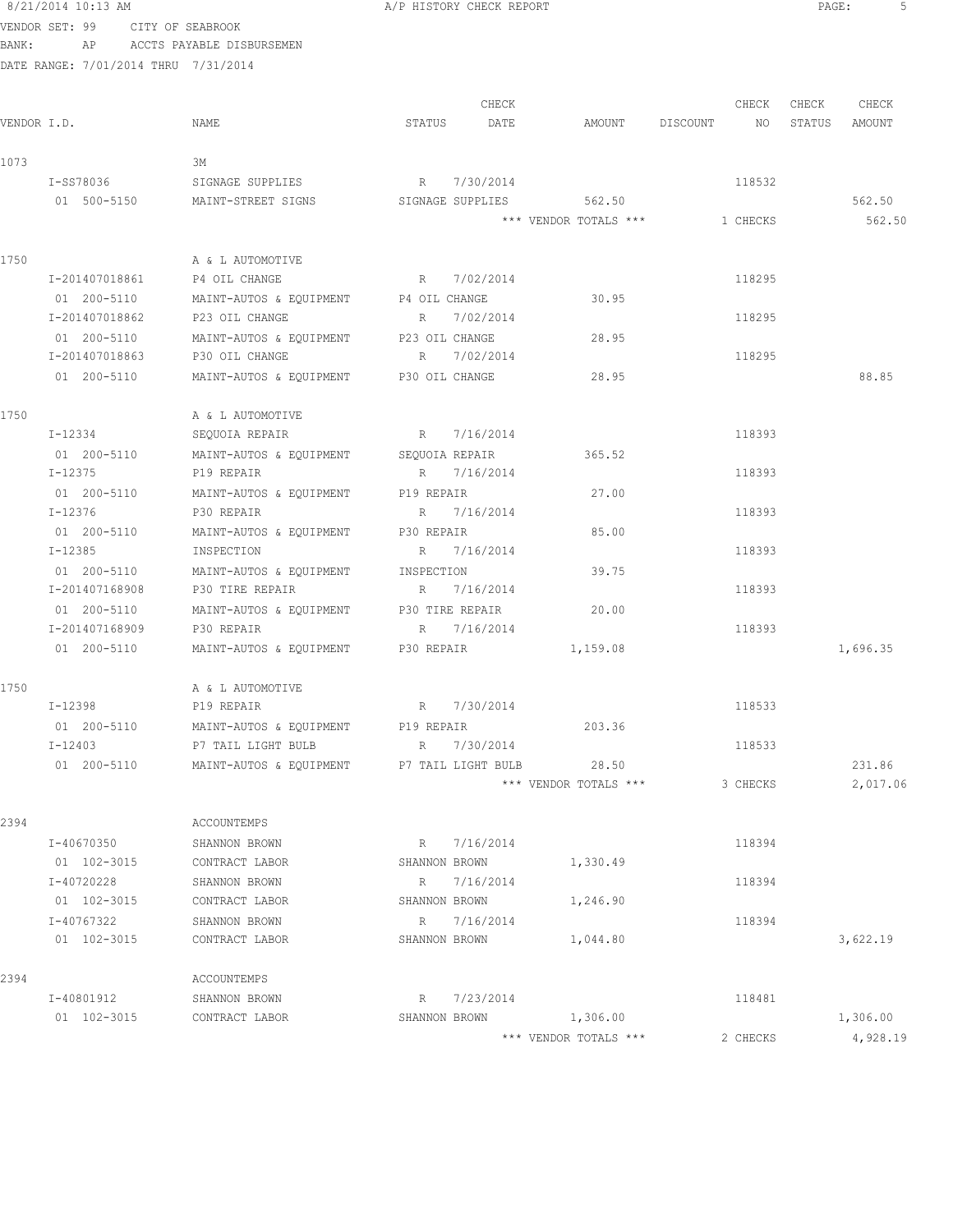8/21/2014 10:13 AM **BEE:** 6

VENDOR SET: 99 CITY OF SEABROOK BANK: AP ACCTS PAYABLE DISBURSEMEN

|             |              |                                                   |                | CHECK       |                       |          | CHECK    | CHECK  | CHECK    |
|-------------|--------------|---------------------------------------------------|----------------|-------------|-----------------------|----------|----------|--------|----------|
| VENDOR I.D. |              | NAME                                              | STATUS         | DATE        | AMOUNT                | DISCOUNT | NO       | STATUS | AMOUNT   |
| 0005        |              | ADMIRAL LINEN & UNIFORM                           |                |             |                       |          |          |        |          |
|             | I-JU09958    | LINEN SERVICE                                     | R 7/16/2014    |             |                       |          | 118395   |        |          |
|             | 50 501-5340  | DETENTION SUPPLIES LINEN SERVICE                  |                |             | 117.00                |          |          |        |          |
|             | I-JU79740    | LINEN SERVICE                                     | R 7/16/2014    |             |                       |          | 118395   |        |          |
|             | 50 501-5340  | DETENTION SUPPLIES                                | LINEN SERVICE  |             | 117.00                |          |          |        |          |
|             | I-JU89744    | LINEN SERVICE                                     | R 7/16/2014    |             |                       |          | 118395   |        |          |
|             | 50 501-5340  | DETENTION SUPPLIES                                | LINEN SERVICE  |             | 132.08                |          |          |        |          |
|             | I-JU99717    | LINEN SERVICE                                     |                | R 7/16/2014 |                       |          | 118395   |        |          |
|             | 50 501-5340  | DETENTION SUPPLIES                                | LINEN SERVICE  |             | 122.20                |          |          |        | 488.28   |
| 0005        |              | ADMIRAL LINEN & UNIFORM                           |                |             |                       |          |          |        |          |
|             | I-JL40764    | LINEN SERVICE                                     |                | R 7/23/2014 |                       |          | 118482   |        |          |
|             | 41 410-5030  | RENTALS & SERVICE AGREEMENTS LINEN SERVICE        |                |             | 203.50                |          |          |        | 203.50   |
|             |              |                                                   |                |             | *** VENDOR TOTALS *** |          | 2 CHECKS |        | 691.78   |
| 2053        |              | ADT SECURITY SERVICES INC                         |                |             |                       |          |          |        |          |
|             | I-515623022  | AUG-OCT14 SECURITY SERVICE                        | $R_{\rm max}$  | 7/23/2014   |                       |          | 118483   |        |          |
|             | 41 410-5030  | RENTALS & SERVICE AGREEMENTS AUG-OCT14 SECURITY S |                |             | 68.28                 |          |          |        | 68.28    |
|             |              |                                                   |                |             | *** VENDOR TOTALS *** |          | 1 CHECKS |        | 68.28    |
| 0006        |              | AFLAC                                             |                |             |                       |          |          |        |          |
|             | I-124522     | MAY14 PREMIUM                                     |                | R 7/09/2014 |                       |          | 118346   |        |          |
|             | 01 001-1030  | AFLAC INSURANCE DEDUCTS MAY14 PREMIUM             |                |             | 2,524.74              |          |          |        | 2,524.74 |
| 0006        |              | AFLAC                                             |                |             |                       |          |          |        |          |
|             | I-558698     | JUNE14 PREMIUM                                    |                | R 7/09/2014 |                       |          | 118347   |        |          |
|             | 01 001-1030  | AFLAC INSURANCE DEDUCTS                           | JUNE14 PREMIUM |             | 2,235.14              |          |          |        | 2,235.14 |
| 0006        |              | AFLAC                                             |                |             |                       |          |          |        |          |
|             | I-988821     | JULY14 PREMIUM                                    |                | R 7/30/2014 |                       |          | 118534   |        |          |
|             | 01 001-1030  | AFLAC INSURANCE DEDUCTS                           | JULY14 PREMIUM |             | 2,208.62              |          |          |        | 2,208.62 |
|             |              |                                                   |                |             | *** VENDOR TOTALS *** |          | 3 CHECKS |        | 6,968.50 |
| 2138        |              | AFTERMATH INC                                     |                |             |                       |          |          |        |          |
|             | I-JC20143260 | BIO HAZARD CLEANING SERVICE R 7/30/2014           |                |             |                       |          | 118535   |        |          |
|             | 50 501-5340  | DETENTION SUPPLIES BIO HAZARD CLEANING 125.00     |                |             |                       |          |          |        | 125.00   |
|             |              |                                                   |                |             | *** VENDOR TOTALS *** |          | 1 CHECKS |        | 125.00   |
| 1528        |              | ALL-PUMP & EQUIP CO INC                           |                |             |                       |          |          |        |          |
|             | I-H45881     | PUMP REPAIRS                                      |                | E 7/09/2014 |                       |          | 999999   |        |          |
|             | 20 912-6100  | SEWER SYSTEM-REPAIR/MAINT PUMP REPAIRS 5,894.66   |                |             |                       |          |          |        | 5,894.66 |
|             |              |                                                   |                |             | *** VENDOR TOTALS *** |          | 1 CHECKS |        | 5,894.66 |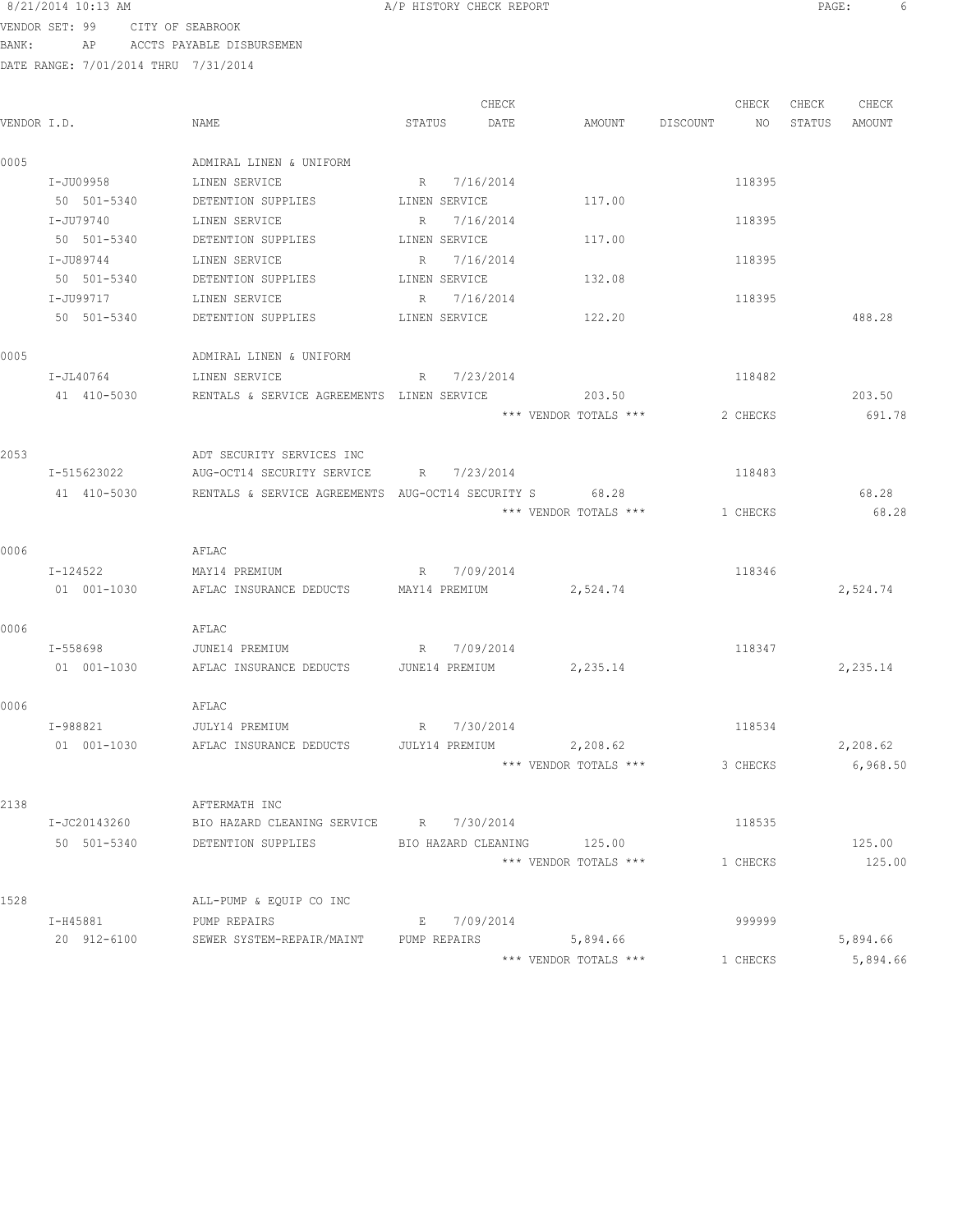|             | 8/21/2014 10:13 AM                   |                                      | A/P HISTORY CHECK REPORT      |                       |                | PAGE:<br>7       |
|-------------|--------------------------------------|--------------------------------------|-------------------------------|-----------------------|----------------|------------------|
|             | VENDOR SET: 99 CITY OF SEABROOK      |                                      |                               |                       |                |                  |
| BANK:       |                                      | AP ACCTS PAYABLE DISBURSEMEN         |                               |                       |                |                  |
|             | DATE RANGE: 7/01/2014 THRU 7/31/2014 |                                      |                               |                       |                |                  |
|             |                                      |                                      |                               |                       |                |                  |
|             |                                      |                                      | CHECK                         |                       | CHECK          | CHECK<br>CHECK   |
| VENDOR I.D. |                                      | NAME                                 | STATUS<br>DATE                | AMOUNT                | DISCOUNT<br>NO | STATUS<br>AMOUNT |
|             |                                      |                                      |                               |                       |                |                  |
| 2413        |                                      | ALLIED HAND DRYER                    |                               |                       |                |                  |
|             | I-160772                             | BABY CHANGING STATION                | R 7/23/2014                   |                       | 118484         |                  |
|             | 38 380-5465                          | MISC EXPENSE                         | BABY CHANGING STATIO 3,555.00 |                       |                | 3,555.00         |
|             |                                      |                                      |                               | *** VENDOR TOTALS *** | 1 CHECKS       | 3,555.00         |
| 1230        |                                      | ALWAYS SAFETY & 1ST AID              |                               |                       |                |                  |
|             | I-33770                              | SUPPLIES                             | E 7/09/2014                   |                       | 999999         |                  |
|             | 20 912-5120                          | MAINT-SEWER SYSTEM MINOR             | SUPPLIES                      | 462.00                |                | 462.00           |
|             |                                      |                                      |                               |                       |                |                  |
| 1230        |                                      | ALWAYS SAFETY & 1ST AID              |                               |                       |                |                  |
|             | $I - 34108$                          | RIDER COAT                           | 7/30/2014<br>E                |                       | 999999         |                  |
|             | 20 902-5130                          | MAINT-WATER SYSTEM MINOR             | RIDER COAT                    | 32.85                 |                | 32.85            |
|             |                                      |                                      |                               | *** VENDOR TOTALS *** | 2 CHECKS       | 494.85           |
|             |                                      |                                      |                               |                       |                |                  |
| 2067        |                                      | AMAZON                               |                               |                       |                |                  |
|             | I-201407228943                       | JULY14 STATEMENT                     | R 7/23/2014                   |                       | 118485         |                  |
|             | 01 200-4150                          | SMALL TOOLS & EQUIP JULY14 STATEMENT |                               | 1,037.54              |                |                  |
|             | 01 103-4150                          | SMALL TOOLS & EQUIPMENT              | JULY14 STATEMENT              | 62.76                 |                |                  |
|             | 83 830-4150                          | SMALL TOOLS & EQUIP                  | JULY14 STATEMENT              | 1,035.95              |                | 2,136.25         |
|             |                                      |                                      |                               | *** VENDOR TOTALS *** | 1 CHECKS       | 2,136.25         |
|             |                                      |                                      |                               |                       |                |                  |
| 1611        |                                      | AMERICAN JANITORIAL SERVICES L       |                               |                       |                |                  |
|             | I-26698                              | JANITORIAL SERVICES                  | R 7/16/2014                   |                       | 118396         |                  |
|             | 01 107-5175                          | JANITORIAL SERVICES                  | JANITORIAL SERVICES           | 850.00                |                |                  |
|             | 01 200-5175                          | JANITORIAL SERVICES                  | JANITORIAL SERVICES           | 875.00                |                |                  |
|             | $I - 26889$                          | JANITORIAL SERVICE                   | 7/16/2014<br>R                |                       | 118396         |                  |
|             | 41 410-5175 JANITORIAL               |                                      | JANITORIAL SERVICE            | 460.00                |                |                  |
|             | I-26951                              | JANITORIAL SUPPLIES                  | R 7/16/2014                   |                       | 118396         |                  |
|             | 01 107-5175                          | JANITORIAL SERVICES                  | JANITORIAL SUPPLIES           | 64.35                 |                | 2,249.35         |
|             |                                      |                                      |                               | *** VENDOR TOTALS *** | 1 CHECKS       | 2,249.35         |
| 1609        |                                      | JESSICA M ANCIRA                     |                               |                       |                |                  |
|             | I-201407088888                       | TRAINING EXPENSE                     | R 7/09/2014                   |                       | 118348         |                  |
|             | 01 700-5300                          | TRAINING & CONFERENCE                | TRAINING EXPENSE              | 800.67                |                | 800.67           |
|             |                                      |                                      |                               |                       |                |                  |
| 1609        |                                      | JESSICA M ANCIRA                     |                               |                       |                |                  |
|             | I-201407168907                       | TRAINING                             | R 7/16/2014                   |                       | 118397         |                  |
|             | 78 780-5300                          | TRAINING & CONFERENCE                | TRAINING                      | 30.00                 |                | 30.00            |
|             |                                      |                                      |                               | *** VENDOR TOTALS *** | 2 CHECKS       | 830.67           |
|             |                                      |                                      |                               |                       |                |                  |
| 0836        |                                      | APOLLO TIRE & WHEEL                  |                               |                       |                |                  |
|             | I-16165                              | TIRE REPAIRS                         | R 7/23/2014                   |                       | 118487         |                  |
|             | 01 500-5110                          | MAINT-AUTOS & EQUIP                  | TIRE REPAIRS                  | 55.00                 |                | 55.00            |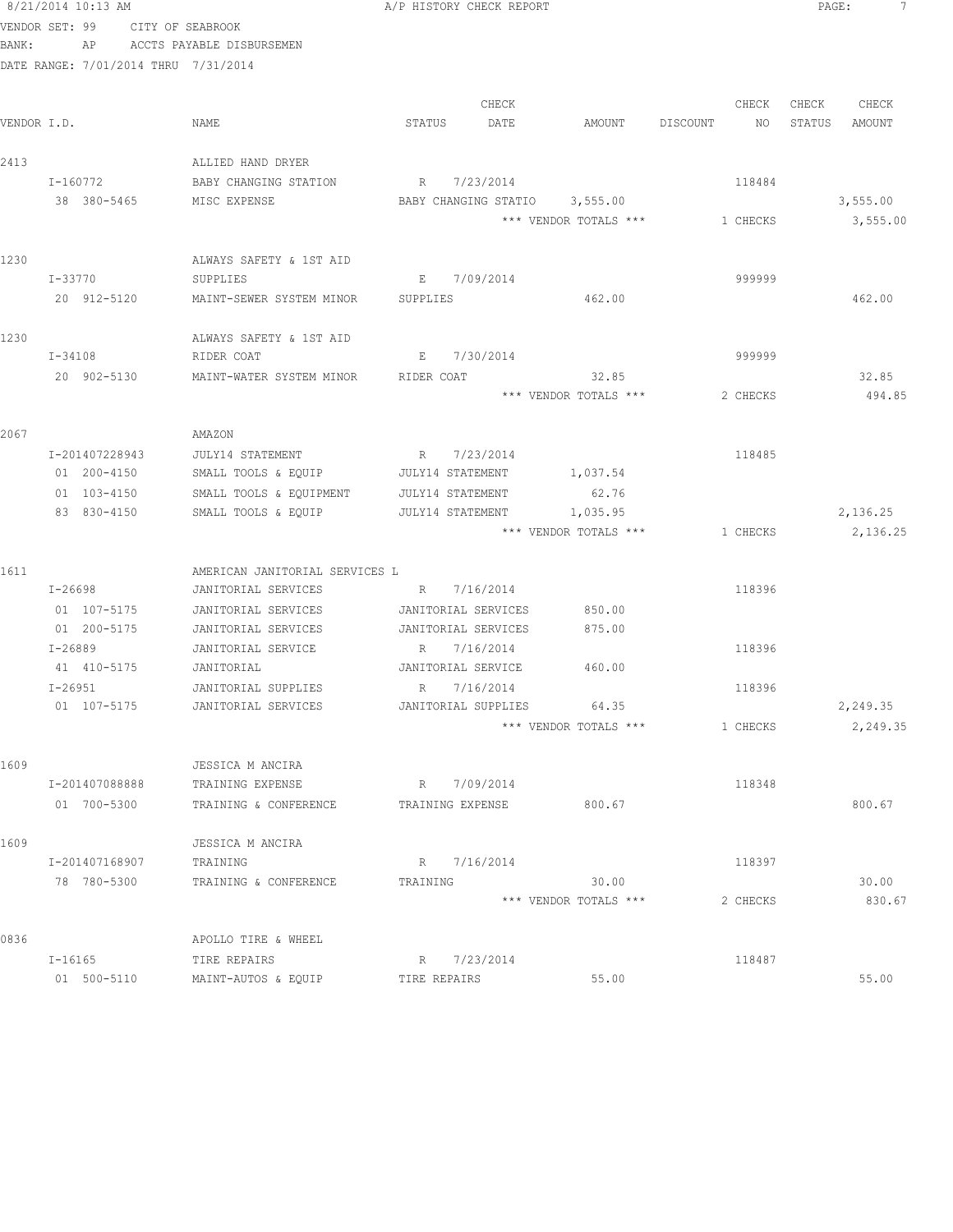|                | 8/21/2014 10:13 AM                   |                                                  | A/P HISTORY CHECK REPORT |             |                                 |                | PAGE:  | 8                |
|----------------|--------------------------------------|--------------------------------------------------|--------------------------|-------------|---------------------------------|----------------|--------|------------------|
| VENDOR SET: 99 |                                      | CITY OF SEABROOK                                 |                          |             |                                 |                |        |                  |
| BANK:          | AP                                   | ACCTS PAYABLE DISBURSEMEN                        |                          |             |                                 |                |        |                  |
|                | DATE RANGE: 7/01/2014 THRU 7/31/2014 |                                                  |                          |             |                                 |                |        |                  |
|                |                                      |                                                  |                          | CHECK       |                                 | CHECK          | CHECK  | CHECK            |
| VENDOR I.D.    |                                      | NAME                                             | STATUS                   | DATE        | AMOUNT                          | DISCOUNT<br>NO | STATUS | AMOUNT           |
| 0836           |                                      | APOLLO TIRE & WHEEL                              |                          |             |                                 |                |        |                  |
|                | I-16226                              | 90271 TIRE REPAIRS                               | R 7/30/2014              |             |                                 | 118537         |        |                  |
|                | 20 902-5110                          | MAINT-AUTOS & EQUIPMENT 90271 TIRE REPAIRS 36.00 |                          |             |                                 |                |        | 36.00            |
|                |                                      |                                                  |                          |             | *** VENDOR TOTALS ***           | 2 CHECKS       |        | 91.00            |
|                |                                      |                                                  |                          |             |                                 |                |        |                  |
| 0169           | I-23926058                           | ARC                                              | R 7/23/2014              |             |                                 | 118488         |        |                  |
|                |                                      | PLOTTER LEASE                                    |                          |             |                                 |                |        |                  |
|                | 01 600-5030                          | RENTALS & SERVICE AGRMTS PLOTTER LEASE           |                          |             | 250.31<br>*** VENDOR TOTALS *** | 1 CHECKS       |        | 250.31<br>250.31 |
|                |                                      |                                                  |                          |             |                                 |                |        |                  |
| 2403           |                                      | AROUND LA PORTE                                  |                          |             |                                 |                |        |                  |
|                | $I - 1959$                           | ADVERTISING                                      |                          | R 7/02/2014 |                                 | 118296         |        |                  |
|                | 01 107-5010                          | ADVERTISING                                      |                          | ADVERTISING | 40.00                           |                |        | 40.00            |
|                |                                      |                                                  |                          |             | *** VENDOR TOTALS ***           | 1 CHECKS       |        | 40.00            |
| 1443           |                                      | AT&T                                             |                          |             |                                 |                |        |                  |
|                | I-201407168905                       | TELEPHONE                                        | R 7/16/2014              |             |                                 | 118399         |        |                  |
|                | 01 400-5400                          | TELEPHONE                                        | TELEPHONE                |             | 177.24                          |                |        | 177.24           |
| 1443           |                                      | AΤ&Τ                                             |                          |             |                                 |                |        |                  |
|                | I-201407168906                       | TELEPHONE                                        | R 7/16/2014              |             |                                 | 118400         |        |                  |
|                | 41 410-5400                          | TELEPHONE                                        | TELEPHONE                |             | 57.90                           |                |        | 57.90            |
|                |                                      |                                                  |                          |             |                                 |                |        |                  |
| 1443           |                                      | AΤ&Τ                                             |                          |             |                                 |                |        |                  |
|                | I-201407228942                       | TELEPHONE                                        | R 7/23/2014              |             |                                 | 118489         |        |                  |
|                | 01 210-5400                          | TELEPHONE                                        | TELEPHONE                |             | 45.18                           |                |        |                  |
|                | 01 500-5400                          | TELEPHONE                                        | TELEPHONE                |             | 48.13                           |                |        |                  |
|                | 20 902-5400                          | TELEPHONE                                        | TELEPHONE                |             | 48.12                           |                |        |                  |
|                | 20 912-5400                          | TELEPHONE                                        | TELEPHONE                |             | 48.12                           |                |        | 189.55           |
|                |                                      |                                                  |                          |             | *** VENDOR TOTALS ***           | 3 CHECKS       |        | 424.69           |
| 0914           |                                      | AUTO ZONE COMMERCIAL                             |                          |             |                                 |                |        |                  |
|                | C-1491108198                         | RETURNED BATTERY                                 |                          | R 7/02/2014 |                                 | 118297         |        |                  |
|                | 01 200-5110                          | MAINT-AUTOS & EQUIPMENT                          | RETURNED BATTERY         |             | 398.98CR                        |                |        |                  |
|                | I-1491108206                         | BATTERY                                          |                          | R 7/02/2014 |                                 | 118297         |        |                  |
|                | 01 200-5110                          | MAINT-AUTOS & EQUIPMENT                          | BATTERY                  |             | 428.98                          |                |        |                  |
|                | I-1491110691                         | KEY RING                                         |                          | R 7/02/2014 |                                 | 118297         |        |                  |
|                | 01 200-5110                          | MAINT-AUTOS & EQUIPMENT                          | KEY RING                 |             | 6.73                            |                |        |                  |
|                | I-1491144885                         | BATTERY                                          |                          | R 7/02/2014 |                                 | 118297         |        |                  |
|                | 01 200-5110                          | MAINT-AUTOS & EQUIPMENT                          | BATTERY                  |             | 109.07                          |                |        |                  |
|                | I-1491155267                         | WIPER BLADES                                     |                          | R 7/02/2014 |                                 | 118297         |        |                  |
|                | 01 200-5110                          | MAINT-AUTOS & EQUIPMENT                          | WIPER BLADES             |             | 49.25                           |                |        | 195.05           |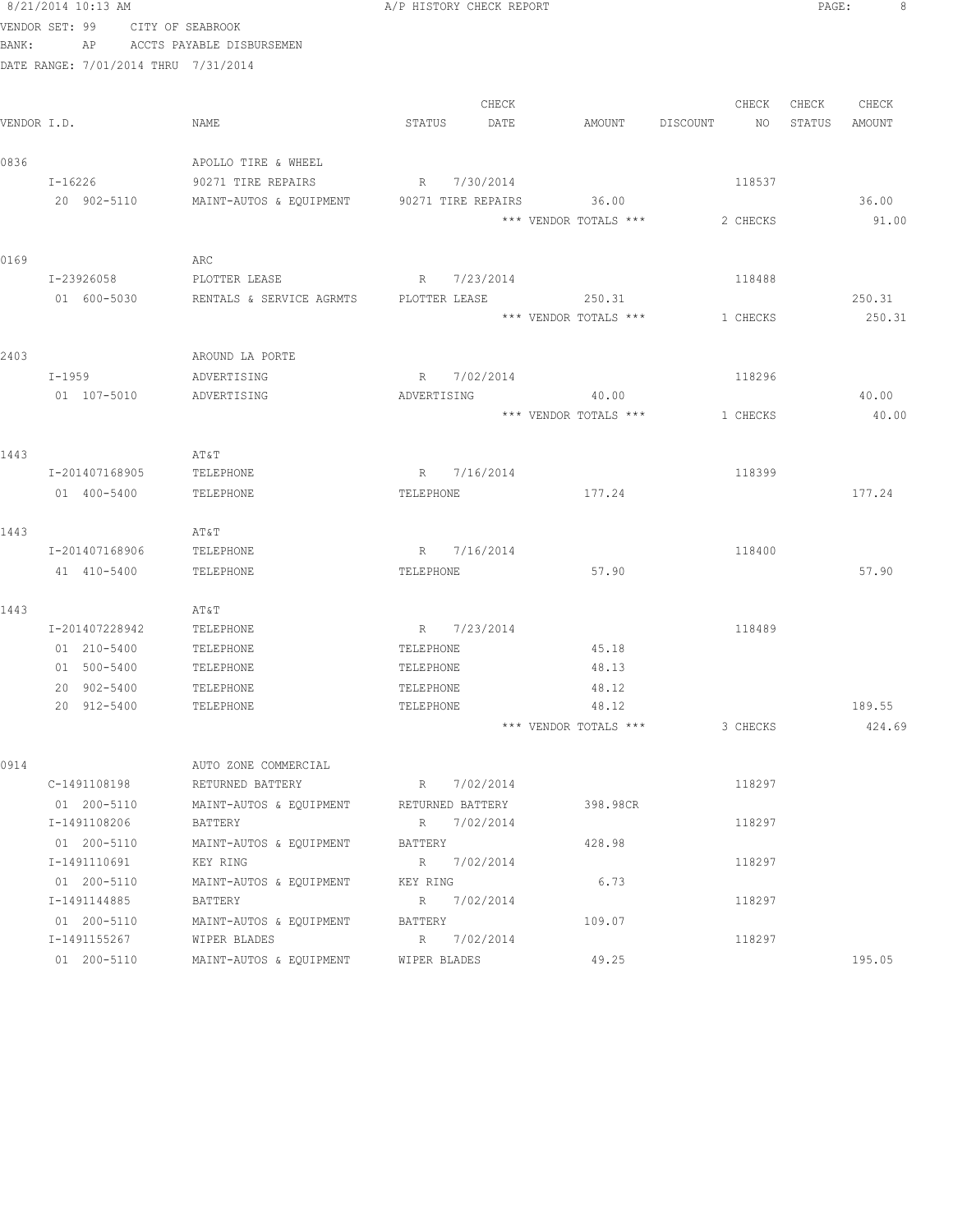|       | 8/21/2014 10:13 AM                   |                                                 | A/P HISTORY CHECK REPORT  |                       |          | PAGE:<br>9       |
|-------|--------------------------------------|-------------------------------------------------|---------------------------|-----------------------|----------|------------------|
|       | VENDOR SET: 99                       | CITY OF SEABROOK                                |                           |                       |          |                  |
| BANK: |                                      | AP ACCTS PAYABLE DISBURSEMEN                    |                           |                       |          |                  |
|       | DATE RANGE: 7/01/2014 THRU 7/31/2014 |                                                 |                           |                       |          |                  |
|       |                                      |                                                 |                           |                       |          |                  |
|       |                                      |                                                 | CHECK                     |                       | CHECK    | CHECK<br>CHECK   |
|       | VENDOR I.D.                          | NAME                                            | STATUS<br>DATE            | AMOUNT DISCOUNT       | NO       | STATUS<br>AMOUNT |
|       |                                      |                                                 |                           |                       |          |                  |
| 0914  |                                      | AUTO ZONE COMMERCIAL                            |                           |                       |          |                  |
|       | I-1491172097                         | P19 WIPER BLADES                                | R 7/30/2014               |                       | 118538   |                  |
|       | 01 200-5110                          | MAINT-AUTOS & EQUIPMENT                         | P19 WIPER BLADES          | 24.28                 |          | 24.28            |
|       |                                      |                                                 |                           | *** VENDOR TOTALS *** | 2 CHECKS | 219.33           |
| 1206  |                                      | BANK OF AMERICA                                 |                           |                       |          |                  |
|       | I-1410039293                         | OBLIGATION 299                                  | R 7/23/2014               |                       | 118490   |                  |
|       | 20 020-0075                          | Debt Service Reserve                            | OBLIGATION 299 76,167.80  |                       |          | 76,167.80        |
|       |                                      |                                                 |                           |                       |          |                  |
| 1206  |                                      | BANK OF AMERICA                                 |                           |                       |          |                  |
|       | I-1410042377                         | OBLIGATION 281                                  | R 7/23/2014               |                       | 118491   |                  |
|       | 20 020-0075                          | Debt Service Reserve                            | OBLIGATION 281 127,707.50 |                       |          | 127,707.50       |
|       |                                      |                                                 |                           | *** VENDOR TOTALS *** | 2 CHECKS | 203,875.30       |
|       |                                      |                                                 |                           |                       |          |                  |
| 1972  |                                      | BANK OF NEW YORK                                |                           |                       |          |                  |
|       | I-201407228960                       | TAS/IMMS 310886                                 | R 7/23/2014               |                       | 118492   |                  |
|       | 20 020-0075                          | Debt Service Reserve TAS/IMMS 310886 113,377.50 |                           |                       |          | 113,377.50       |
|       |                                      |                                                 |                           | *** VENDOR TOTALS *** | 1 CHECKS | 113, 377.50      |
|       |                                      |                                                 |                           |                       |          |                  |
| 1529  |                                      | BANK OF NEW YORK MELLON                         |                           |                       |          |                  |
|       | I-2521801874                         | WW/SS SERIES 2005 BOND FEES R 7/30/2014         |                           |                       | 118539   |                  |
|       | 20 902-5470                          | DEBT SERVICE AGENT                              | WW/SS SERIES 2005 BO      | 375.00                |          |                  |
|       | 20 912-5470                          | DEBT SERVICE AGENT                              | WW/SS SERIES 2005 BO      | 375.00                |          | 750.00           |
|       |                                      |                                                 |                           | *** VENDOR TOTALS *** | 1 CHECKS | 750.00           |
|       |                                      |                                                 |                           |                       |          |                  |
| 2404  |                                      | BAY AREA HOUSTON MAGAZINE                       |                           |                       |          |                  |
|       | $I - 13196$                          | JULY14 ADVERTISING                              | R 7/02/2014               |                       | 118298   |                  |
|       | 15 150-5010                          | ADVERTISING                                     | JULY14 ADVERTISING 175.00 | *** VENDOR TOTALS *** |          | 175.00<br>175.00 |
|       |                                      |                                                 |                           |                       | 1 CHECKS |                  |
| 2369  |                                      | BAY AREA OBSERVER                               |                           |                       |          |                  |
|       | I-2738                               | ADVERTISING                                     | R 7/23/2014               |                       | 118493   |                  |
|       | 01 200-5210                          | CIVIL SERVICE EXP                               | ADVERTISING               | 178.50                |          | 178.50           |
|       |                                      |                                                 |                           | *** VENDOR TOTALS *** | 1 CHECKS | 178.50           |
|       |                                      |                                                 |                           |                       |          |                  |
| 1064  |                                      | BAY AREA RENTALS INC                            |                           |                       |          |                  |
|       | $I - 9115$                           | CONCRETE                                        | R 7/02/2014               |                       | 118299   |                  |
|       | 01 500-5140                          | MAINT STREETS                                   | CONCRETE                  | 151.95                |          | 151.95           |
|       |                                      |                                                 |                           |                       |          |                  |
| 1064  |                                      | BAY AREA RENTALS INC                            |                           |                       |          |                  |
|       | I-9228                               | SNO CONE SYRUP                                  | R 7/09/2014               |                       | 118349   |                  |
|       | 01 400-5464                          | EVENTS                                          | SNO CONE SYRUP            | 21.50                 |          | 21.50            |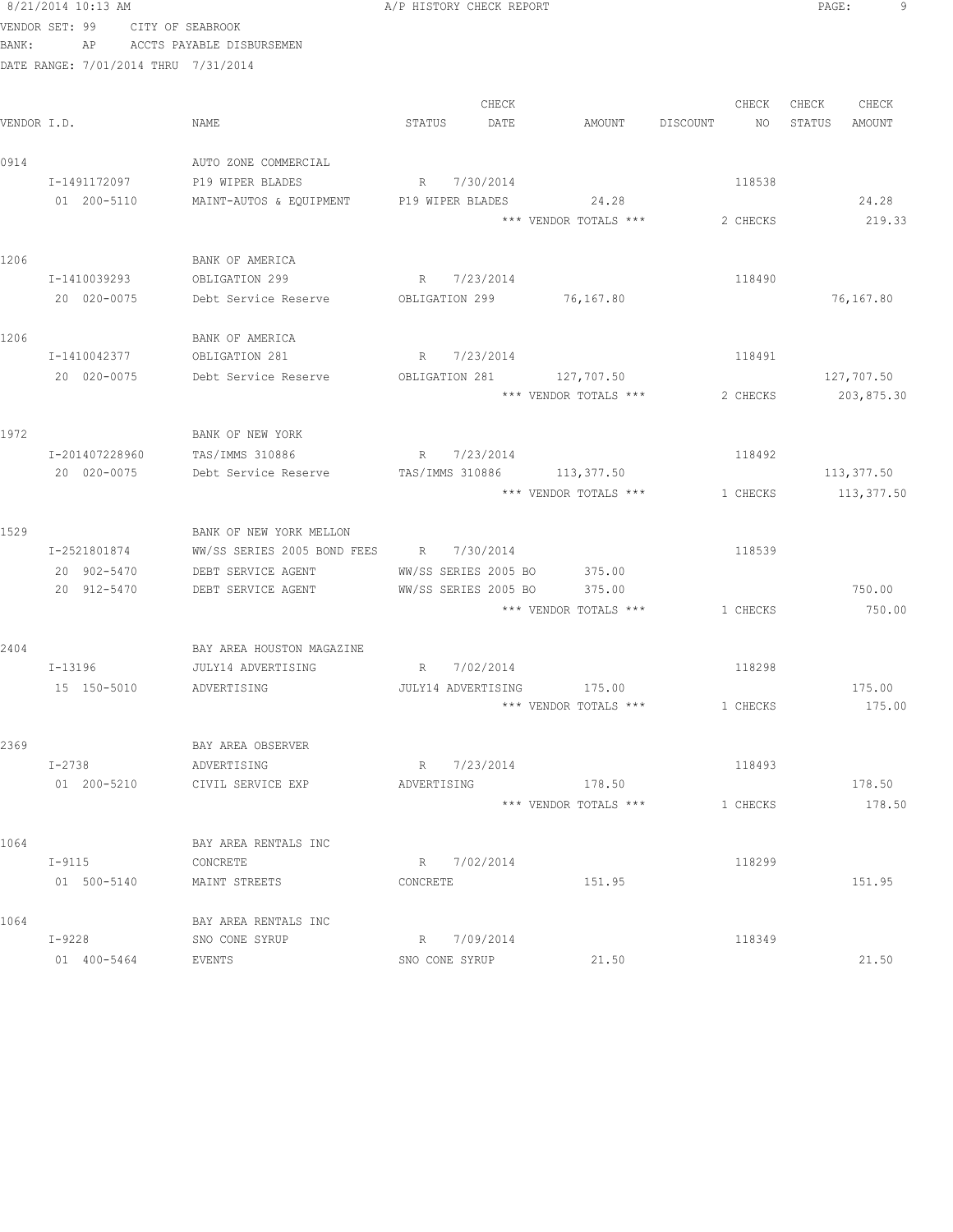|       | 8/21/2014 10:13 AM                   |                           | A/P HISTORY CHECK REPORT     |                                   |                | PAGE:<br>10      |
|-------|--------------------------------------|---------------------------|------------------------------|-----------------------------------|----------------|------------------|
|       | VENDOR SET: 99                       | CITY OF SEABROOK          |                              |                                   |                |                  |
| BANK: | AP                                   | ACCTS PAYABLE DISBURSEMEN |                              |                                   |                |                  |
|       | DATE RANGE: 7/01/2014 THRU 7/31/2014 |                           |                              |                                   |                |                  |
|       |                                      |                           |                              |                                   |                |                  |
|       |                                      |                           | CHECK                        |                                   | CHECK          | CHECK<br>CHECK   |
|       | VENDOR I.D.                          | NAME                      | STATUS<br>DATE               | AMOUNT                            | DISCOUNT<br>NO | STATUS<br>AMOUNT |
|       |                                      |                           |                              |                                   |                |                  |
| 1064  |                                      | BAY AREA RENTALS INC      |                              |                                   |                |                  |
|       | I-9469                               | CONCRETE                  | R 7/30/2014                  |                                   | 118540         |                  |
|       | 01 500-5140                          | MAINT STREETS             | CONCRETE                     | 190.95                            |                |                  |
|       | I-9481                               | CONCRETE                  | R 7/30/2014                  |                                   | 118540         |                  |
|       | 01 500-5140                          | MAINT STREETS             | CONCRETE                     | 190.95                            |                | 381.90           |
|       |                                      |                           |                              | *** VENDOR TOTALS ***             | 3 CHECKS       | 555.35           |
|       |                                      |                           |                              |                                   |                |                  |
| 1624  |                                      | BIO-AQUATIC TESTING, INC. | R 7/23/2014                  |                                   |                |                  |
|       | I-00045675                           | SAMPLING EXPENSE          |                              |                                   | 118494         |                  |
|       | 20 912-5285                          | LABORATORY FEES           | SAMPLING EXPENSE             | 2,115.00<br>*** VENDOR TOTALS *** |                | 2,115.00         |
|       |                                      |                           |                              |                                   | 1 CHECKS       | 2,115.00         |
| 1220  |                                      | BIRCH COMMUNICATIONS INC  |                              |                                   |                |                  |
|       | I-201407168903                       | TELEPHONE                 | E 7/16/2014                  |                                   | 999999         |                  |
|       | 01 107-5400                          | TELEPHONE                 | TELEPHONE                    | 0.98                              |                |                  |
|       | 01 200-5400                          | TELEPHONE                 | TELEPHONE                    | 0.97                              |                |                  |
|       | 01 400-5400                          | TELEPHONE                 | TELEPHONE                    | 156.52                            |                |                  |
|       | 01 106-5400                          | TELEPHONE                 | TELEPHONE                    | 669.09                            |                |                  |
|       | 01 500-5400                          | TELEPHONE                 | TELEPHONE                    | 51.30                             |                |                  |
|       | 20 902-5400                          | TELEPHONE                 | TELEPHONE                    | 74.38                             |                |                  |
|       | 20 912-5400                          | TELEPHONE                 | TELEPHONE                    | 120.55                            |                | 1,073.79         |
|       |                                      |                           |                              | *** VENDOR TOTALS ***             | 1 CHECKS       | 1,073.79         |
|       |                                      |                           |                              |                                   |                |                  |
| 2414  |                                      | MELISSA BOTKIN            |                              |                                   |                |                  |
|       | I-201407218937                       | ORIENTATION TRAINING      | R 7/21/2014                  |                                   | 118479         |                  |
|       | 01 100-5300                          | TRAINING & CONFERENCE     | ORIENTATION TRAINING         | 501.75                            |                | 501.75           |
|       |                                      |                           |                              | *** VENDOR TOTALS ***             | 1 CHECKS       | 501.75           |
|       |                                      |                           |                              |                                   |                |                  |
| 0428  |                                      | BROOKSIDE EQUIPMENT SALES |                              |                                   |                |                  |
|       | I-IL57424                            | SOD CUTTER BLADE          | 7/09/2014<br>R               |                                   | 118350         |                  |
|       | 01 400-5165                          | MAINT-RECREATION EQUIP    | SOD CUTTER BLADE             | 299.23                            |                | 299.23           |
|       |                                      |                           |                              |                                   |                |                  |
| 0428  |                                      | BROOKSIDE EQUIPMENT SALES |                              |                                   |                |                  |
|       | I-IL58107                            | PARTS                     | 7/16/2014<br>$R_{\parallel}$ |                                   | 118401         |                  |
|       | 01 400-5110                          | MAINT-AUTOS & EQUIPMENT   | PARTS                        | 23.60                             |                | 23.60            |
|       |                                      |                           |                              | *** VENDOR TOTALS ***             | 2 CHECKS       | 322.83           |
|       |                                      |                           |                              |                                   |                |                  |
| 1550  |                                      | BUSINESS CARD A/C         |                              |                                   |                |                  |
|       | I-201407088889                       | JUNE14 STATEMENT          | 7/09/2014<br>R               |                                   | 118351         |                  |
|       | 01 400-4400                          | MISC SUPPLIES             | JUNE14 STATEMENT             | 479.26                            |                |                  |
|       | 01 400-5310                          | UNIFORMS & LAUNDRY        | JUNE14 STATEMENT             | 104.92                            |                |                  |
|       | 01 400-4090                          | POOL SUPPLIES             | JUNE14 STATEMENT             | 55.09                             |                |                  |
|       | 01 400-5465                          | MISC EXPENSE              | JUNE14 STATEMENT             | 39.74                             |                | 679.01           |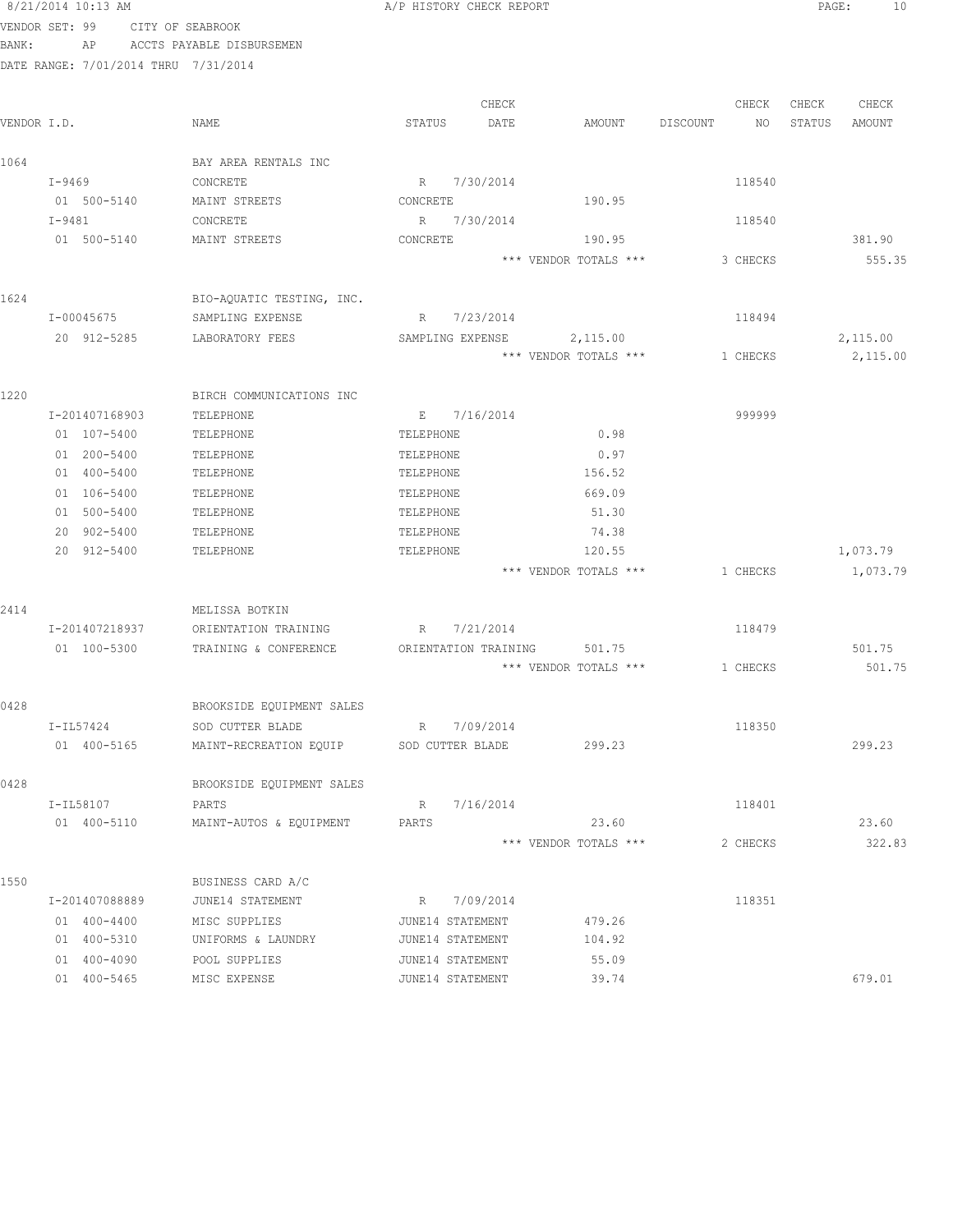| VENDOR SET: 99 |                                      | CITY OF SEABROOK                               |        |                         |                       |                         |                                    |
|----------------|--------------------------------------|------------------------------------------------|--------|-------------------------|-----------------------|-------------------------|------------------------------------|
| BANK:          | ΑP                                   | ACCTS PAYABLE DISBURSEMEN                      |        |                         |                       |                         |                                    |
|                | DATE RANGE: 7/01/2014 THRU 7/31/2014 |                                                |        |                         |                       |                         |                                    |
|                |                                      |                                                |        |                         |                       |                         |                                    |
| VENDOR I.D.    |                                      | NAME                                           | STATUS | CHECK<br>DATE           | AMOUNT                | CHECK<br>DISCOUNT<br>NO | CHECK<br>CHECK<br>STATUS<br>AMOUNT |
|                |                                      |                                                |        |                         |                       |                         |                                    |
| 1550           |                                      | BUSINESS CARD A/C                              |        |                         |                       |                         |                                    |
|                | I-201407298967                       | JULY14 STATEMENT                               |        | R 7/30/2014             |                       | 118542                  |                                    |
|                | 01 107-5295                          | SAFETY COMMITTEE                               |        | <b>JULY14 STATEMENT</b> | 48.00                 |                         |                                    |
|                | 01 400-5110                          | MAINT-AUTOS & EQUIPMENT                        |        | JULY14 STATEMENT        | 149.98                |                         |                                    |
|                | 20 902-4400                          | MISC SUPPLIES                                  |        | <b>JULY14 STATEMENT</b> | 17.04                 |                         | 215.02                             |
|                |                                      |                                                |        |                         | *** VENDOR TOTALS *** | 2 CHECKS                | 894.03                             |
|                |                                      |                                                |        |                         |                       |                         |                                    |
| 2115           | I-201407018867                       | BUSINESS CARD G/C<br>JUNE14 STATEMENT          |        | R 7/02/2014             |                       | 118300                  |                                    |
|                | 01 200-5210                          | CIVIL SERVICE EXP                              |        | JUNE14 STATEMENT        | 877.50                |                         |                                    |
|                | 01 102-5465                          | MISC EXPENSE                                   |        | JUNE14 STATEMENT        | 32.25                 |                         |                                    |
|                | 01 102-5300                          | TRAINING & CONFERENCE                          |        | JUNE14 STATEMENT        | 91.75                 |                         |                                    |
|                | 01 107-5010                          | ADVERTISING                                    |        | JUNE14 STATEMENT        | 25.00                 |                         |                                    |
|                | 01 400-4400                          | MISC SUPPLIES                                  |        | JUNE14 STATEMENT        | 64.95                 |                         | 1,091.45                           |
|                |                                      |                                                |        |                         | *** VENDOR TOTALS *** | 1 CHECKS                | 1,091.45                           |
|                |                                      |                                                |        |                         |                       |                         |                                    |
| 1816           |                                      | BUSINESS CARD G/S                              |        |                         |                       |                         |                                    |
|                | I-201407088890                       | JUNE14 STATEMENT                               | R      | 7/09/2014               |                       | 118352                  |                                    |
|                | 01 103-4150                          | SMALL TOOLS & EQUIPMENT                        |        | JUNE14 STATEMENT        | 676.69                |                         |                                    |
|                | 15 150-4150                          | SMALL EQUIPMENT                                |        | JUNE14 STATEMENT        | 71.96                 |                         | 748.65                             |
|                |                                      |                                                |        |                         | *** VENDOR TOTALS *** | 1 CHECKS                | 748.65                             |
| 2169           |                                      | BUSINESS CARD L/D                              |        |                         |                       |                         |                                    |
|                | I-201407018864                       | JUNE14 STATEMENT                               |        | R 7/02/2014             |                       | 118301                  |                                    |
|                | 15 150-4011                          | POSTAGE                                        |        | JUNE14 STATEMENT        | 82.33                 |                         |                                    |
|                | 01 001-0507                          | DUE FROM EDC                                   |        | JUNE14 STATEMENT        | 29.00                 |                         |                                    |
|                | 83 830-4150                          | SMALL TOOLS & EQUIP                            |        | JUNE14 STATEMENT        | 763.94                |                         |                                    |
|                | 15 150-5300                          | TRAVEL & CONFERENCE                            |        | JUNE14 STATEMENT        | 429.94                |                         |                                    |
|                | 15 150-5010                          | ADVERTISING                                    |        | JUNE14 STATEMENT        | 34.00                 |                         | 1,339.21                           |
|                |                                      |                                                |        |                         | *** VENDOR TOTALS *** | 1 CHECKS                | 1,339.21                           |
| 2114           |                                      | BUSINESS CARD P/L                              |        |                         |                       |                         |                                    |
|                | I-201407018868                       | JUNE14 STATEMENT                               |        | R 7/02/2014             |                       | 118302                  |                                    |
|                | 01 102-5020                          | DUES & SUBSCRIPTIONS                           |        | JUNE14 STATEMENT        | 103.35                |                         |                                    |
|                | 01 700-5300                          | TRAINING & CONFERENCE                          |        | JUNE14 STATEMENT        | 135.00                |                         | 238.35                             |
|                |                                      |                                                |        |                         |                       |                         |                                    |
| 2114           |                                      | BUSINESS CARD P/L                              |        |                         |                       |                         |                                    |
|                | I-201407298968                       | JULY14 STATEMENT                               |        | R 7/30/2014             |                       | 118543                  |                                    |
|                | 01 107-5465                          | MISC EXPENSE                                   |        | JULY14 STATEMENT        | 54.11                 |                         | 54.11                              |
|                |                                      |                                                |        |                         | *** VENDOR TOTALS *** | 2 CHECKS                | 292.46                             |
| 1693           |                                      | BUSINESS CARD S/L                              |        |                         |                       |                         |                                    |
|                | I-201407018866                       | JUNE14 STATEMENT                               |        | R 7/02/2014             |                       | 118303                  |                                    |
|                | 01 600-5240                          | CONTRACT SVCS-MOWING/DEMOLITIOJUNE14 STATEMENT |        |                         | 284.08                |                         | 284.08                             |
|                |                                      |                                                |        |                         | *** VENDOR TOTALS *** | 1 CHECKS                | 284.08                             |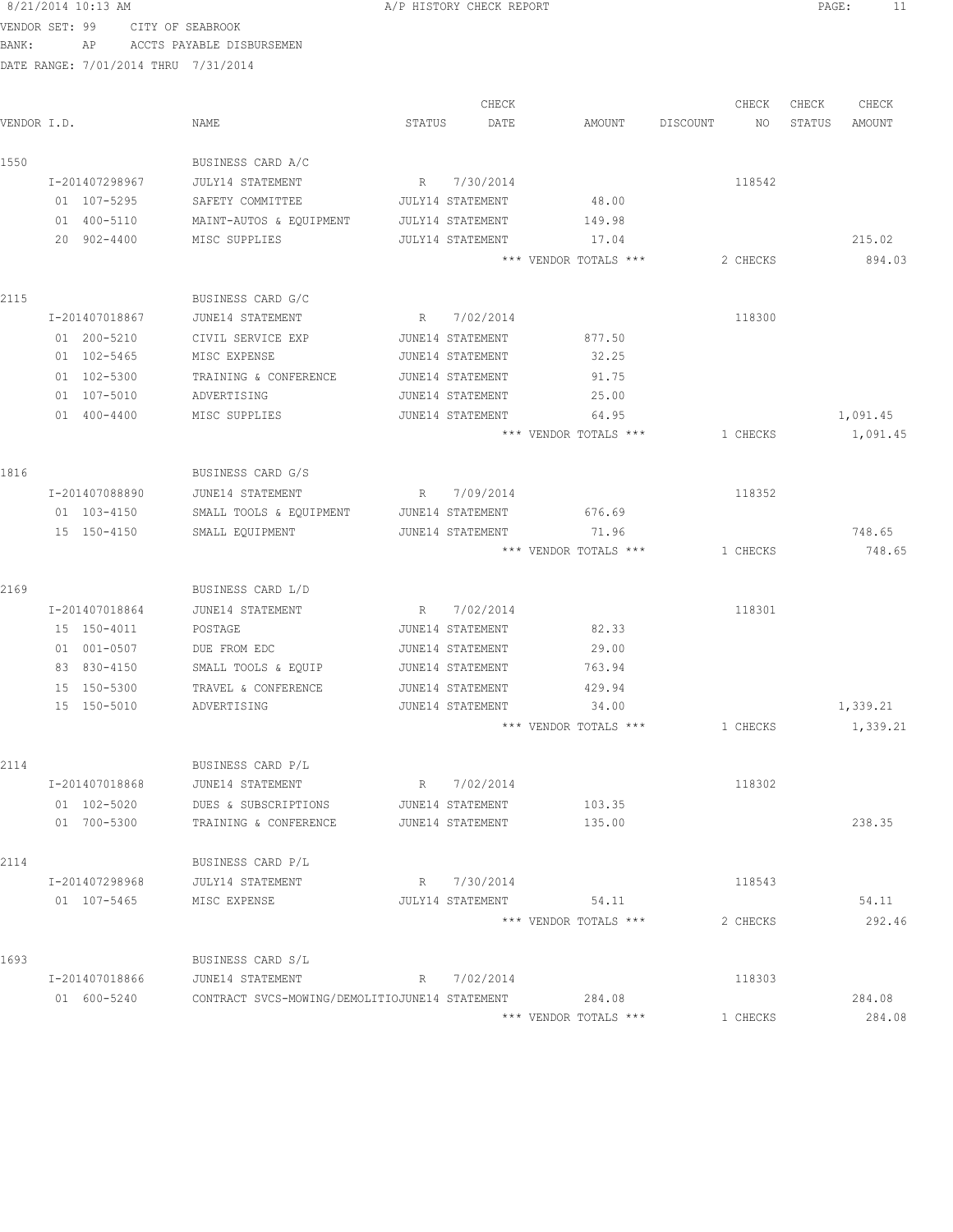|             | 8/21/2014 10:13 AM                   |                                                |         | A/P HISTORY CHECK REPORT        |                       |          |          | PAGE:  | 12     |
|-------------|--------------------------------------|------------------------------------------------|---------|---------------------------------|-----------------------|----------|----------|--------|--------|
|             | VENDOR SET: 99                       | CITY OF SEABROOK                               |         |                                 |                       |          |          |        |        |
| BANK:       | AP                                   | ACCTS PAYABLE DISBURSEMEN                      |         |                                 |                       |          |          |        |        |
|             | DATE RANGE: 7/01/2014 THRU 7/31/2014 |                                                |         |                                 |                       |          |          |        |        |
|             |                                      |                                                |         |                                 |                       |          |          |        |        |
|             |                                      |                                                |         | CHECK                           |                       |          | CHECK    | CHECK  | CHECK  |
| VENDOR I.D. |                                      | NAME                                           | STATUS  | DATE                            | AMOUNT                | DISCOUNT | NO       | STATUS | AMOUNT |
|             |                                      |                                                |         |                                 |                       |          |          |        |        |
| 2357        |                                      | BUSINESS CARD S/R                              |         |                                 |                       |          |          |        |        |
|             | I-201407018865<br>41 410-5465        | JUNE14 STATEMENT<br>MISC EXPENDITURES          |         | R 7/02/2014<br>JUNE14 STATEMENT | 133.00                |          | 118304   |        | 133.00 |
|             |                                      |                                                |         |                                 | *** VENDOR TOTALS *** |          | 1 CHECKS |        | 133.00 |
|             |                                      |                                                |         |                                 |                       |          |          |        |        |
| 2390        |                                      | BUSINESS CARD S/W                              |         |                                 |                       |          |          |        |        |
|             | I-201407168910                       | JUNE14 STATEMENT                               |         | R 7/16/2014                     |                       |          | 118402   |        |        |
|             | 50 501-5503                          | MARINE PATROL                                  |         | JUNE14 STATEMENT                | 324.67                |          |          |        | 324.67 |
|             |                                      |                                                |         |                                 | *** VENDOR TOTALS *** |          | 1 CHECKS |        | 324.67 |
|             |                                      |                                                |         |                                 |                       |          |          |        |        |
| 1693        |                                      | BUSINESS CARD S/L                              |         |                                 |                       |          |          |        |        |
|             | I-201407298969                       | JULY14 STATEMENT                               |         | R 7/30/2014                     |                       |          | 118544   |        |        |
|             | 01 600-5240                          | CONTRACT SVCS-MOWING/DEMOLITIOJULY14 STATEMENT |         |                                 | 87.20                 |          |          |        |        |
|             | 01 600-5300                          | TRAINING & CONFERENCE                          |         | JULY14 STATEMENT                | 360.00                |          |          |        | 447.20 |
|             |                                      |                                                |         |                                 | *** VENDOR TOTALS *** |          | 1 CHECKS |        | 447.20 |
|             |                                      |                                                |         |                                 |                       |          |          |        |        |
| 1053        |                                      | CENTERPOINT ENERGY                             |         |                                 |                       |          | 118403   |        |        |
|             | I-201407168911<br>01 107-5410        | UTILITY<br>UTILITIES                           | UTILITY | R 7/16/2014                     | 15.52                 |          |          |        | 15.52  |
|             |                                      |                                                |         |                                 |                       |          |          |        |        |
| 1053        |                                      | CENTERPOINT ENERGY                             |         |                                 |                       |          |          |        |        |
|             | I-201407168912                       | UTILITY                                        |         | R 7/16/2014                     |                       |          | 118404   |        |        |
|             | 01 107-5410                          | UTILITIES                                      | UTILITY |                                 | 27.48                 |          |          |        | 27.48  |
|             |                                      |                                                |         |                                 |                       |          |          |        |        |
| 1053        |                                      | CENTERPOINT ENERGY                             |         |                                 |                       |          |          |        |        |
|             | I-201407228945                       | UTILITY                                        |         | R 7/23/2014                     |                       |          | 118495   |        |        |
|             | 20 902-5410                          | UTILITIES                                      | UTILITY |                                 | 17.11                 |          |          |        | 17.11  |
|             |                                      |                                                |         |                                 |                       |          |          |        |        |
| 1053        |                                      | CENTERPOINT ENERGY                             |         |                                 |                       |          |          |        |        |
|             | I-201407228946<br>20 902-5410        | UTILITY<br>UTILITIES                           | R       | 7/23/2014                       | 16.65                 |          | 118496   |        | 16.65  |
|             |                                      |                                                | UTILITY |                                 |                       |          |          |        |        |
| 1053        |                                      | CENTERPOINT ENERGY                             |         |                                 |                       |          |          |        |        |
|             | I-201407228947                       | UTILITY                                        |         | R 7/23/2014                     |                       |          | 118497   |        |        |
|             | 01 500-5410                          | UTILITIES                                      | UTILITY |                                 | 5.18                  |          |          |        |        |
|             | 20 902-5410                          | UTILITIES                                      | UTILITY |                                 | 5.17                  |          |          |        |        |
|             | 20 912-5410                          | UTILITIES                                      | UTILITY |                                 | 5.17                  |          |          |        | 15.52  |
|             |                                      |                                                |         |                                 |                       |          |          |        |        |
| 1053        |                                      | CENTERPOINT ENERGY                             |         |                                 |                       |          |          |        |        |
|             | I-201407228948                       | UTILITY                                        |         | R 7/23/2014                     |                       |          | 118498   |        |        |
|             | 20 902-5410                          | UTILITIES                                      | UTILITY |                                 | 53.89                 |          |          |        | 53.89  |
|             |                                      |                                                |         |                                 |                       |          |          |        |        |
| 1053        |                                      | CENTERPOINT ENERGY                             |         |                                 |                       |          |          |        |        |
|             | I-201407228949<br>20 902-5410        | UTILITY                                        | UTILITY | R 7/23/2014                     | 30.60                 |          | 118499   |        | 30.60  |
|             |                                      | UTILITIES                                      |         |                                 |                       |          |          |        |        |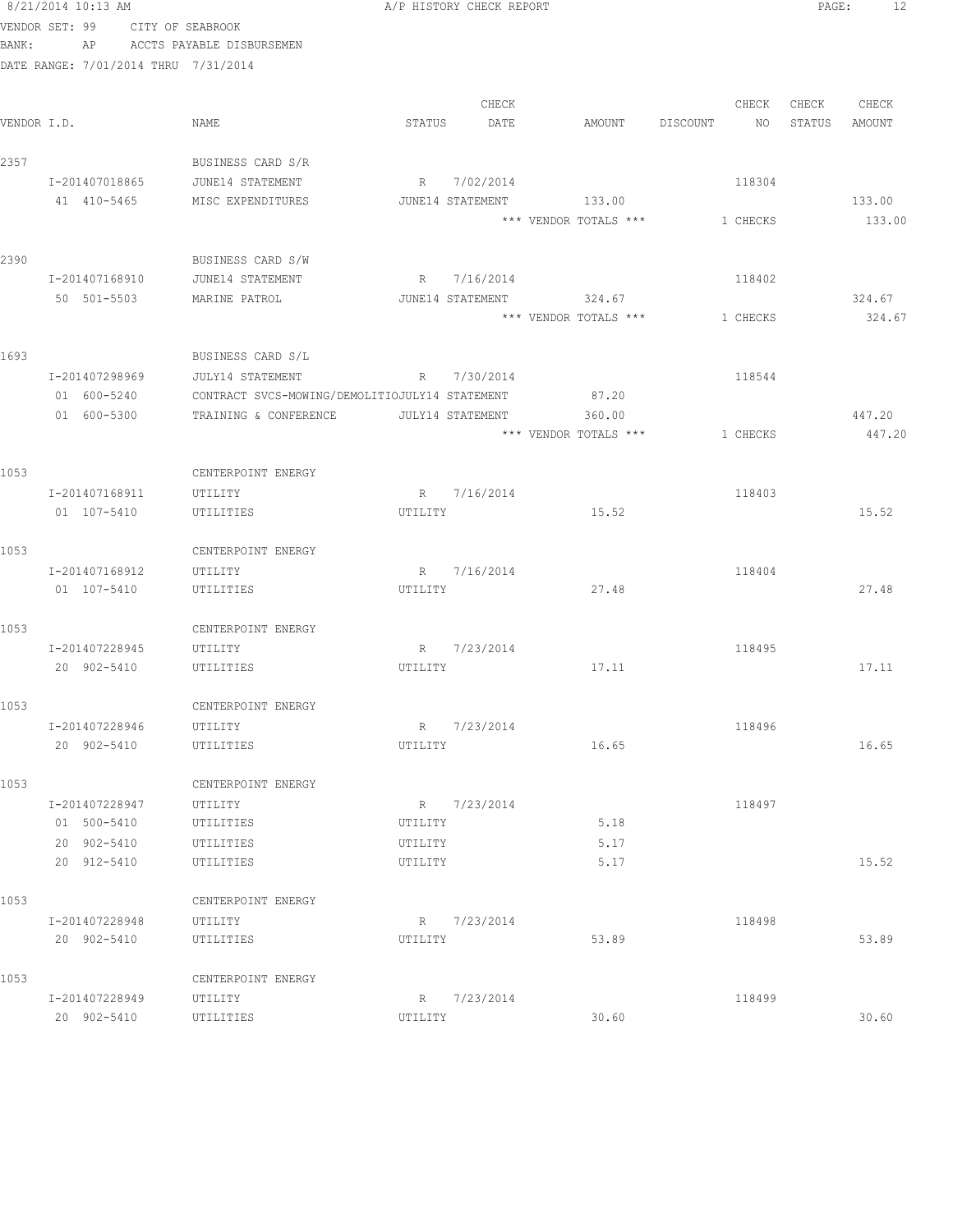|             | 8/21/2014 10:13 AM                   |                                                    | A/P HISTORY CHECK REPORT |                       |                | PAGE:<br>13      |
|-------------|--------------------------------------|----------------------------------------------------|--------------------------|-----------------------|----------------|------------------|
|             | VENDOR SET: 99                       | CITY OF SEABROOK                                   |                          |                       |                |                  |
| BANK:       | AP                                   | ACCTS PAYABLE DISBURSEMEN                          |                          |                       |                |                  |
|             | DATE RANGE: 7/01/2014 THRU 7/31/2014 |                                                    |                          |                       |                |                  |
|             |                                      |                                                    |                          |                       |                |                  |
|             |                                      |                                                    | CHECK                    |                       | CHECK          | CHECK<br>CHECK   |
| VENDOR I.D. |                                      | NAME                                               | STATUS<br>DATE           | AMOUNT                | DISCOUNT<br>NO | STATUS<br>AMOUNT |
| 1053        |                                      | CENTERPOINT ENERGY                                 |                          |                       |                |                  |
|             | I-201407228950                       | UTILITY                                            | R 7/23/2014              |                       | 118500         |                  |
|             | 01 400-5410                          | UTILITIES                                          | UTILITY                  | 21.10                 |                | 21.10            |
|             |                                      |                                                    |                          |                       |                |                  |
| 1053        |                                      | CENTERPOINT ENERGY                                 |                          |                       |                |                  |
|             | I-201407228951                       | UTILITY                                            | R 7/23/2014              |                       | 118501         |                  |
|             | 01 400-5410                          | UTILITIES                                          | UTILITY                  | 18.70                 |                | 18.70            |
|             |                                      |                                                    |                          | *** VENDOR TOTALS *** | 9 CHECKS       | 216.57           |
|             |                                      |                                                    |                          |                       |                |                  |
| 1486        | I-CS3201407018880                    | CHILD SUPPORT, HARRIS<br>CHILD SUPPORT             | D 7/01/2014              |                       | 000000         |                  |
|             | 01 001-1032                          | OTHER PAYROLL DEDUCTIONS                           | CHILD SUPPORT            | 300.00                |                |                  |
|             | I-CS7201407018880                    | CHILD SUPPORT                                      | 7/01/2014<br>D           |                       | 000000         |                  |
|             | 01 001-1032                          | OTHER PAYROLL DEDUCTIONS                           | CHILD SUPPORT            | 230.77                |                | 530.77           |
|             |                                      |                                                    |                          |                       |                |                  |
| 1486        |                                      | CHILD SUPPORT, HARRIS                              |                          |                       |                |                  |
|             | I-CS3201407158901                    | CHILD SUPPORT                                      | 7/15/2014<br>D           |                       | 000000         |                  |
|             | 01 001-1032                          | OTHER PAYROLL DEDUCTIONS                           | CHILD SUPPORT            | 300.00                |                |                  |
|             | I-CS7201407158901                    | CHILD SUPPORT                                      | D<br>7/15/2014           |                       | 000000         |                  |
|             | 01 001-1032                          | OTHER PAYROLL DEDUCTIONS                           | CHILD SUPPORT            | 230.77                |                | 530.77           |
| 1486        |                                      |                                                    |                          |                       |                |                  |
|             | I-CS3201407298974                    | CHILD SUPPORT, HARRIS<br>CHILD SUPPORT             | D 7/29/2014              |                       | 000000         |                  |
|             | 01 001-1032                          | OTHER PAYROLL DEDUCTIONS                           | CHILD SUPPORT            | 300.00                |                |                  |
|             | I-CS7201407298974                    | CHILD SUPPORT                                      | 7/29/2014<br>D           |                       | 000000         |                  |
|             |                                      | 01 001-1032 OTHER PAYROLL DEDUCTIONS CHILD SUPPORT |                          | 230.77                |                | 530.77           |
|             |                                      |                                                    |                          | *** VENDOR TOTALS *** | 3 CHECKS       | 1,592.31         |
|             |                                      |                                                    |                          |                       |                |                  |
| 0056        |                                      | CITY OF PASADENA-WTR DEPT                          |                          |                       |                |                  |
|             | I-201407088899<br>20 902-5451        | WATER<br>PASADENA WATER SUPPLY                     | 7/09/2014<br>R<br>WATER  | 44,081.90             | 118353         | 44,081.90        |
|             |                                      |                                                    |                          | *** VENDOR TOTALS *** | 1 CHECKS       | 44,081.90        |
|             |                                      |                                                    |                          |                       |                |                  |
| 0057        |                                      | CITY OF SEABROOK                                   |                          |                       |                |                  |
|             | I-201407018873                       | WATER                                              | 7/02/2014<br>R           |                       | 118305         |                  |
|             | 01 107-5410                          | UTILITIES                                          | WATER                    | 487.14                |                |                  |
|             | 01 200-5410                          | UTILITIES                                          | WATER                    | 9.68                  |                |                  |
|             | 01 400-5410                          | UTILITIES                                          | WATER                    | 1,201.26              |                |                  |
|             | 41 410-5410                          | UTILITIES                                          | WATER                    | 462.45                |                |                  |
|             | 20 912-5410<br>01 500-5410           | UTILITIES<br>UTILITIES                             | WATER<br>WATER           | 4,696.03<br>70.58     |                | 6,927.14         |
|             |                                      |                                                    |                          |                       |                |                  |
| 0057        |                                      | CITY OF SEABROOK                                   |                          |                       |                |                  |
|             | I-201407088891                       | CITY DUMPSTERS                                     | 7/09/2014<br>R           |                       | 118354         |                  |
|             | 01 107-5410                          | UTILITIES                                          | CITY DUMPSTERS           | 325.60                |                |                  |
|             | 01 400-5410                          | UTILITIES                                          | CITY DUMPSTERS           | 1,245.70              |                |                  |
|             | 01 500-5410                          | UTILITIES                                          | CITY DUMPSTERS           | 46.09                 |                |                  |
|             | 20 902-5410                          | UTILITIES                                          | CITY DUMPSTERS           | 46.09                 |                |                  |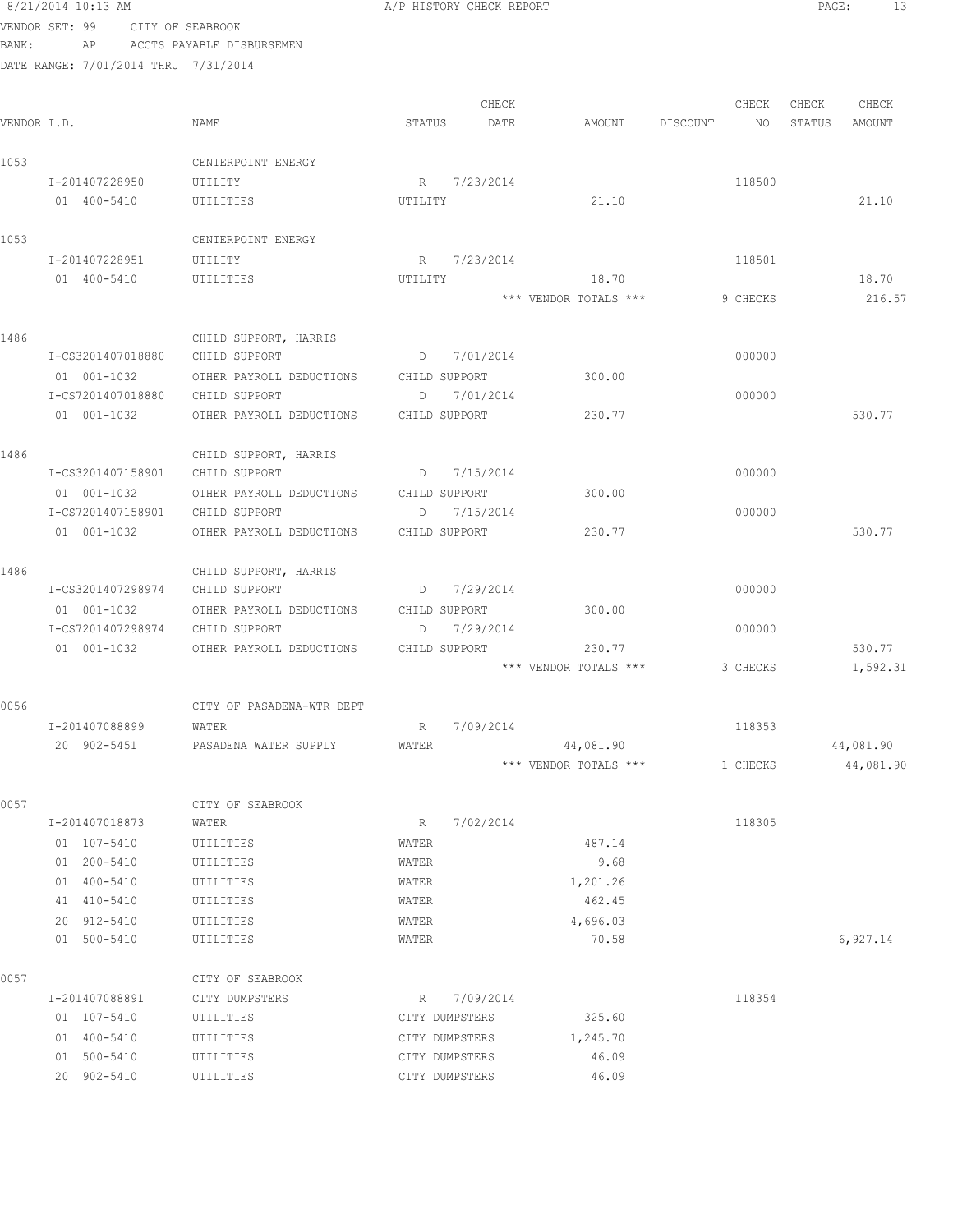| VENDOR SET: 99<br>BANK: |             |                | CITY OF SEABROOK | AP ACCTS PAYABLE DISBURSEMEN                           |      |                                                |                |                                |          |          |        |            |
|-------------------------|-------------|----------------|------------------|--------------------------------------------------------|------|------------------------------------------------|----------------|--------------------------------|----------|----------|--------|------------|
|                         |             |                |                  | DATE RANGE: 7/01/2014 THRU 7/31/2014                   |      |                                                |                |                                |          |          |        |            |
|                         |             |                |                  |                                                        |      |                                                |                |                                |          |          |        |            |
|                         |             |                |                  |                                                        |      |                                                | CHECK          |                                |          | CHECK    | CHECK  | CHECK      |
| VENDOR I.D.             |             |                |                  | NAME                                                   |      | STATUS                                         | DATE           | AMOUNT                         | DISCOUNT | NO       | STATUS | AMOUNT     |
| 0057                    |             |                |                  | CITY OF SEABROOK                                       | CONT |                                                |                |                                |          |          |        |            |
|                         |             | I-201407088891 |                  | CITY DUMPSTERS                                         |      |                                                | R 7/09/2014    |                                |          | 118354   |        |            |
|                         |             | 20 912-5410    |                  | UTILITIES                                              |      |                                                | CITY DUMPSTERS | 152.54                         |          |          |        | 1,816.02   |
| 0057                    |             |                |                  | CITY OF SEABROOK                                       |      |                                                |                |                                |          |          |        |            |
|                         |             | I-201407298975 |                  | WATER                                                  |      | R                                              | 7/30/2014      |                                |          | 118545   |        |            |
|                         |             | 01 107-5410    |                  | UTILITIES                                              |      | WATER                                          |                | 407.94                         |          |          |        |            |
|                         |             | 01 200-5410    |                  | UTILITIES                                              |      | WATER                                          |                | 9.68                           |          |          |        |            |
|                         |             | 01 400-5410    |                  | UTILITIES                                              |      | WATER                                          |                | 1,249.62                       |          |          |        |            |
|                         |             | 41 410-5410    |                  | UTILITIES                                              |      | WATER                                          |                | 555.37                         |          |          |        |            |
|                         |             | 20 912-5410    |                  | UTILITIES                                              |      | WATER                                          |                | 3,573.43                       |          |          |        |            |
|                         |             | 01 500-5410    |                  | UTILITIES                                              |      | WATER                                          |                | 74.38                          |          |          |        | 5,870.42   |
|                         |             |                |                  |                                                        |      |                                                |                | *** VENDOR TOTALS ***          |          | 3 CHECKS |        | 14,613.58  |
| 0058                    |             |                |                  | CLEAR CREEK EQUIPMENT                                  |      |                                                |                |                                |          |          |        |            |
|                         | $I - 67629$ |                |                  | FORESTRY ATTACHMENT RENTAL                             |      | $\mathbf{E}$ and $\mathbf{E}$ and $\mathbf{E}$ | 7/02/2014      |                                |          | 999999   |        |            |
|                         |             | 01 400-6052    |                  | TPWD TRAIL CONSTRUCTION                                |      |                                                |                | FORESTRY ATTACHMENT 4,982.66   |          |          |        | 4,982.66   |
|                         |             |                |                  |                                                        |      |                                                |                | *** VENDOR TOTALS ***          |          | 1 CHECKS |        | 4,982.66   |
| 0060                    |             |                |                  | CLEAR LAKE EMERGENCY MED CORPS                         |      |                                                |                |                                |          |          |        |            |
|                         |             | I-201407018874 |                  | JUNE14 AMBULANCE SERVICE                               |      |                                                | E 7/02/2014    |                                |          | 999999   |        |            |
|                         |             | 01 107-5230    |                  | CONTRACT-AMBULANCE SERV JUNE14 AMBULANCE SER 17,845.58 |      |                                                |                |                                |          |          |        | 17,845.58  |
| 0060                    |             |                |                  | CLEAR LAKE EMERGENCY MED CORPS                         |      |                                                |                |                                |          |          |        |            |
|                         |             | I-201407088887 |                  | JULY14 AMBULANCE CONTRACT E 7/09/2014                  |      |                                                |                |                                |          | 999999   |        |            |
|                         |             | 01 107-5230    |                  | CONTRACT-AMBULANCE SERV JULY14 AMBULANCE CON           |      |                                                |                | 17,845.58                      |          |          |        | 17,845.58  |
| 0060                    |             |                |                  | CLEAR LAKE EMERGENCY MED CORPS                         |      |                                                |                |                                |          |          |        |            |
|                         |             | I-201407298963 |                  | AUG14 AMBULANCE CONTRACT B 7/30/2014                   |      |                                                |                |                                |          | 999999   |        |            |
|                         |             | 01 107-5230    |                  | CONTRACT-AMBULANCE SERV                                |      |                                                |                | AUG14 AMBULANCE CONT 17,845.58 |          |          |        | 17,845.58  |
|                         |             |                |                  |                                                        |      |                                                |                | *** VENDOR TOTALS ***          |          | 3 CHECKS |        | 53, 536.74 |
|                         |             |                |                  |                                                        |      |                                                |                |                                |          |          |        |            |
| 1898                    |             |                |                  | CMRS/POC                                               |      |                                                |                |                                |          |          |        |            |
|                         |             | I-201407228941 |                  | POSTAGE FOR METER                                      |      |                                                | E 7/23/2014    |                                |          | 999999   |        |            |
|                         |             | 01 107-4011    |                  | POSTAGE                                                |      |                                                |                | POSTAGE FOR METER 1,000.00     |          |          |        | 1,000.00   |
|                         |             |                |                  |                                                        |      |                                                |                | *** VENDOR TOTALS ***          |          | 1 CHECKS |        | 1,000.00   |
| 1293                    |             |                |                  | COBB, FENDLEY & ASSOC INC.                             |      |                                                |                |                                |          |          |        |            |
|                         |             | I-244412       |                  | ENGINEERING SERVICES                                   |      |                                                | R 7/30/2014    |                                |          | 118546   |        |            |
|                         |             |                | 01 500-5215      | PROF FEES - ENGR                                       |      |                                                |                | ENGINEERING SERVICES 2,312.50  |          |          |        | 2,312.50   |
| 1293                    |             |                |                  | COBB, FENDLEY & ASSOC INC.                             |      |                                                |                |                                |          |          |        |            |

1293 COBB, FENDLEY & ASSOC INC. I-244413 ENGINEERING SERVICES R 7/30/2014 118547 19 929-5215 PROF FEES-ENGINEERING ENGINEERING SERVICES 995.00 995.00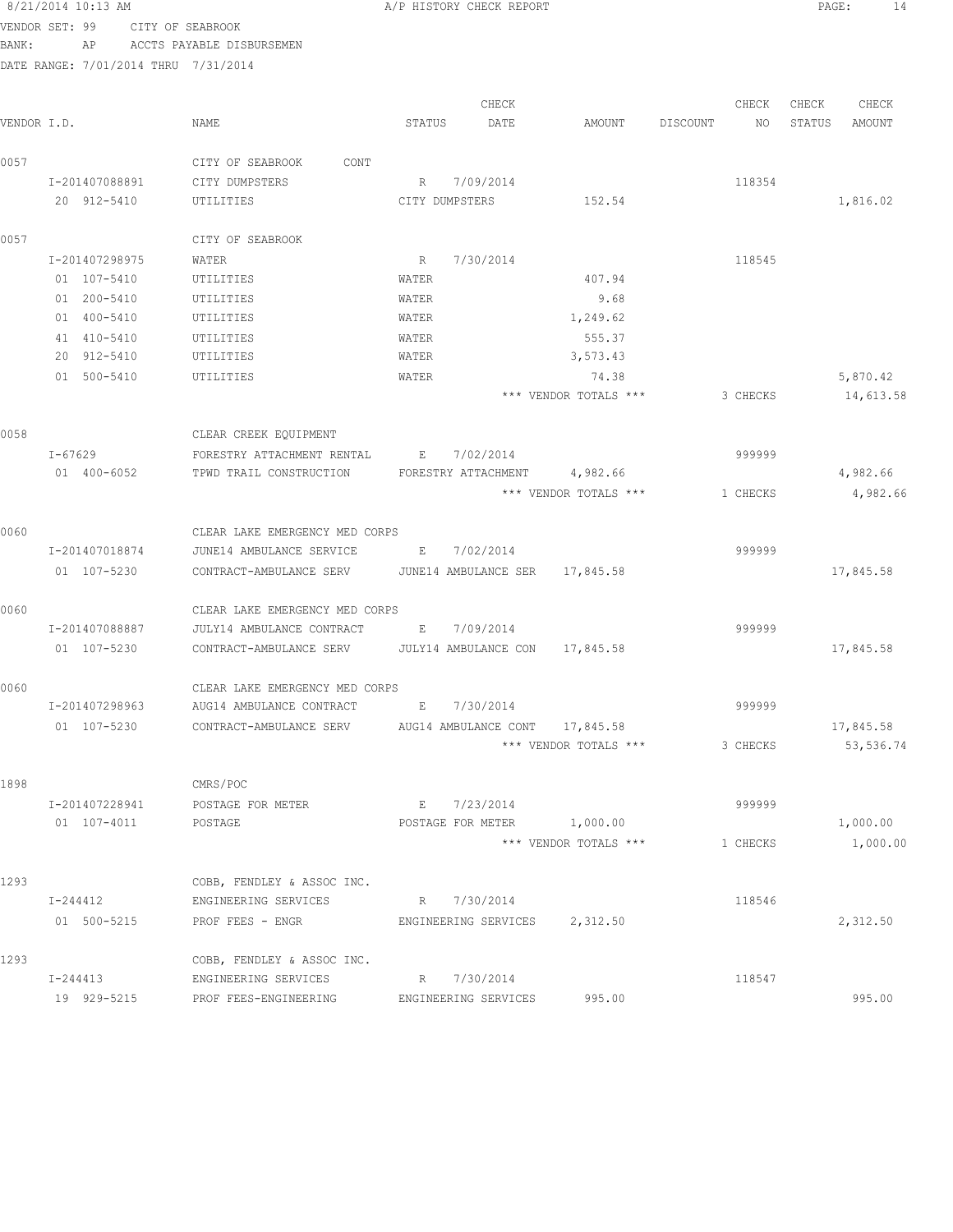8/21/2014 10:13 AM **A/P HISTORY CHECK REPORT PAGE:** 15 VENDOR SET: 99 CITY OF SEABROOK BANK: AP ACCTS PAYABLE DISBURSEMEN DATE RANGE: 7/01/2014 THRU 7/31/2014

CHECK CHECK CHECK CHECK CHECK CHECK CHECK CHECK CHECK CHECK CHECK CHECK CHECK CHECK CHECK CHECK CHECK CHECK CHECK CHECK CHECK CHECK CHECK CHECK CHECK CHECK CHECK CHECK CHECK CHECK CHECK CHECK CHECK CHECK CHECK CHECK CHECK VENDOR I.D. NAME STATUS DATE AMOUNT DISCOUNT NO STATUS AMOUNT 1293 COBB, FENDLEY & ASSOC INC. I-244414 ENGINEERING SERVICES R 7/30/2014 118548 20 912-6101 SEWER PLANT SCREEN & ENGR ENGINEERING SERVICES 12,505.00 12,505.00 1293 COBB, FENDLEY & ASSOC INC. I-244415 ENGINEERING SERVICES R 7/30/2014 118549 20 902-5227 PROF FEES - CONSULTING ENGINEERING SERVICES 1,750.00 1,750.00 1293 COBB, FENDLEY & ASSOC INC. I-244427 ENGINEERING SERVICES R 7/30/2014 01 107-5215 PROF FEES-ENGINEERING ENGINEERING SERVICES 1,773.28 1,773.28 1,773.28 \*\*\* VENDOR TOTALS \*\*\* 5 CHECKS 19,335.78 1588 COMCAST I-201407018870 CABLE SERVICE R 7/02/2014 118306 20 912-5030 RENTALS & SERVICE AGRMTS CABLE SERVICE 80.38 80.38 80.38 1588 COMCAST I-201407018871 CABLE SERVICE R 7/02/2014 118307 01 200-5030 RENTALS & SERVICE AGRMTS CABLE SERVICE 237.53 237.53 1588 COMCAST I-201407018872 CABLE SERVICE R 7/02/2014 R 7/02/2014 01 107-5030 RENTALS & SERVICE AGRMTS CABLE SERVICE 658.35 658.35 1588 COMCAST I-201407028884 CABLE SERVICE R 7/02/2014 118309 01 107-5030 RENTALS & SERVICE AGRMTS CABLE SERVICE 41.09 41.09 41.09 1588 COMCAST I-201407168913 CABLE SERVICE R 7/16/2014 118406 01 200-5030 RENTALS & SERVICE AGRMTS CABLE SERVICE 237.53 237.53 1588 COMCAST I-201407168914 CABLE SERVICE R 7/16/2014 118407 01 500-5030 RENTALS & SERVICE AGRMTS CABLE SERVICE 25.13

 20 912-5030 RENTALS & SERVICE AGRMTS CABLE SERVICE 25.13 75.40 1588 COMCAST I-201407168915 CABLE SERVICE R 7/16/2014 118408 01 400-5030 RENTALS & SERVICE AGRMTS CABLE SERVICE 135.40 135.40

20 902-5030 RENTALS & SERVICE AGRMTS CABLE SERVICE 25.14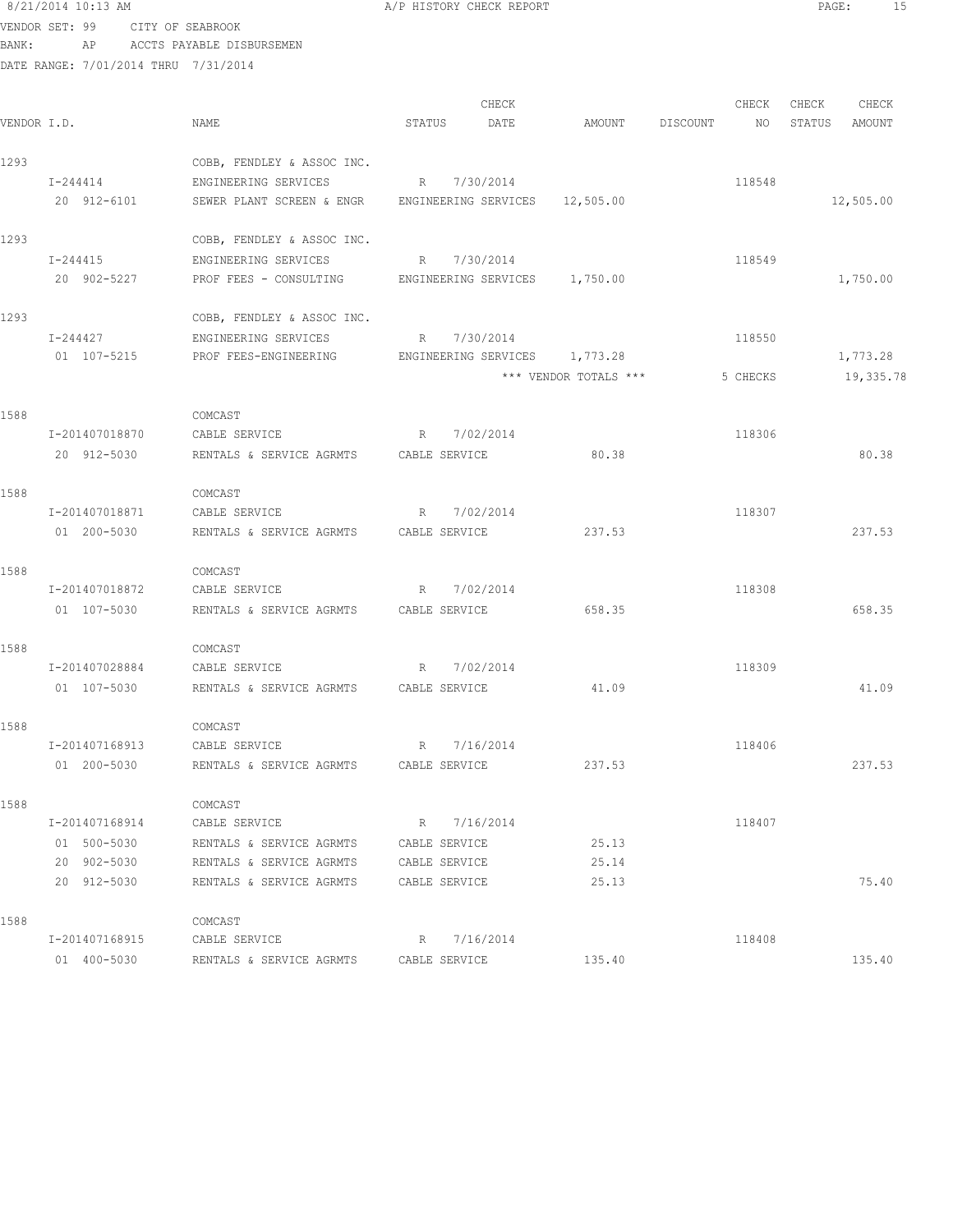|             | 8/21/2014 10:13 AM                   |                                                        | A/P HISTORY CHECK REPORT |               |                                |          |             | PAGE:           | 16              |
|-------------|--------------------------------------|--------------------------------------------------------|--------------------------|---------------|--------------------------------|----------|-------------|-----------------|-----------------|
|             | VENDOR SET: 99                       | CITY OF SEABROOK                                       |                          |               |                                |          |             |                 |                 |
| BANK:       | AP                                   | ACCTS PAYABLE DISBURSEMEN                              |                          |               |                                |          |             |                 |                 |
|             | DATE RANGE: 7/01/2014 THRU 7/31/2014 |                                                        |                          |               |                                |          |             |                 |                 |
|             |                                      |                                                        |                          |               |                                |          |             |                 |                 |
| VENDOR I.D. |                                      | NAME                                                   | STATUS                   | CHECK<br>DATE | AMOUNT                         | DISCOUNT | CHECK<br>NO | CHECK<br>STATUS | CHECK<br>AMOUNT |
|             |                                      |                                                        |                          |               |                                |          |             |                 |                 |
| 1588        |                                      | COMCAST                                                |                          |               |                                |          |             |                 |                 |
|             | I-201407298970                       | CABLE SERVICE                                          | $R_{\rm{max}}$           | 7/30/2014     |                                |          | 118551      |                 |                 |
|             | 01 107-5030                          | RENTALS & SERVICE AGRMTS CABLE SERVICE                 |                          |               | 658.35                         |          |             |                 | 658.35          |
|             |                                      |                                                        |                          |               | *** VENDOR TOTALS ***          |          | 8 CHECKS    |                 | 2,124.03        |
| 2326        |                                      |                                                        |                          |               |                                |          |             |                 |                 |
|             | I-0015836593                         | CONSTELLATION NEWENERGY INC<br>UTILITY                 | R 7/02/2014              |               |                                |          | 118310      |                 |                 |
|             | 01 107-5410                          |                                                        | UTILITY                  |               |                                |          |             |                 |                 |
|             | 01 107-5466                          | UTILITIES<br>FIRE STATION EXPENSE                      | UTILITY                  |               | 3,437.27<br>1,288.92           |          |             |                 |                 |
|             | 01 400-5410                          | UTILITIES                                              | UTILITY                  |               | 2,042.34                       |          |             |                 |                 |
|             | 41 410-5410                          | UTILITIES                                              | UTILITY                  |               | 447.93                         |          |             |                 |                 |
|             | 01 500-5410                          | UTILITIES                                              | UTILITY                  |               | 179.83                         |          |             |                 |                 |
|             | 01 210-5410                          | UTILITIES                                              | UTILITY                  |               | 197.91                         |          |             |                 |                 |
|             | 01 500-5411                          | UTILITIES - STREET LIGHTS                              | UTILITY                  |               | 15,467.45                      |          |             |                 |                 |
|             | 01 200-5410                          | UTILITIES                                              | UTILITY                  |               | 166.65                         |          |             |                 |                 |
|             | 20 912-5410                          | UTILITIES                                              | UTILITY                  |               | 9,322.34                       |          |             |                 |                 |
|             | 20 902-5410                          | UTILITIES                                              | UTILITY                  |               | 2,375.58                       |          |             |                 | 34,926.22       |
|             |                                      |                                                        |                          |               |                                |          |             |                 |                 |
| 2326        |                                      | CONSTELLATION NEWENERGY INC                            |                          |               |                                |          |             |                 |                 |
|             | I-0016400307                         | JUNE14 UTILITY                                         | R 7/30/2014              |               |                                |          | 118552      |                 |                 |
|             | 01 107-5410                          | UTILITIES                                              | JUNE14 UTILITY           |               | 3,970.72                       |          |             |                 |                 |
|             | 01 107-5466                          | FIRE STATION EXPENSE                                   | JUNE14 UTILITY           |               | 1,508.27                       |          |             |                 |                 |
|             | 01 400-5410                          | UTILITIES                                              | JUNE14 UTILITY           |               | 2,351.89                       |          |             |                 |                 |
|             | 41 410-5410                          | UTILITIES                                              | JUNE14 UTILITY           |               | 433.84                         |          |             |                 |                 |
|             | 01 500-5410                          | UTILITIES                                              | JUNE14 UTILITY           |               | 202.21                         |          |             |                 |                 |
|             | 01 210-5410                          | UTILITIES                                              | JUNE14 UTILITY           |               | 262.28                         |          |             |                 |                 |
|             | 01 500-5411                          | UTILITIES - STREET LIGHTS JUNE14 UTILITY               |                          |               | 15,447.37                      |          |             |                 |                 |
|             | 01 200-5410                          | UTILITIES                                              | JUNE14 UTILITY           |               | 197.33                         |          |             |                 |                 |
|             | 20 912-5410                          | UTILITIES                                              | JUNE14 UTILITY           |               | 9,174.88                       |          |             |                 |                 |
|             | 20 902-5410                          | UTILITIES                                              | JUNE14 UTILITY           |               | 1,872.50                       |          |             |                 | 35, 421.29      |
|             |                                      |                                                        |                          |               | *** VENDOR TOTALS ***          |          | 2 CHECKS    |                 | 70,347.51       |
| 1777        |                                      | RON COX CONSULTING                                     |                          |               |                                |          |             |                 |                 |
|             | I-603                                | RETREAT                                                |                          | R 7/02/2014   |                                |          | 118311      |                 |                 |
|             | 01 107-5030                          | RENTALS & SERVICE AGRMTS                               | RETREAT                  |               | 5,855.76                       |          |             |                 | 5,855.76        |
|             |                                      |                                                        |                          |               | *** VENDOR TOTALS ***          |          | 1 CHECKS    |                 | 5,855.76        |
|             |                                      |                                                        |                          |               |                                |          |             |                 |                 |
| 2402        |                                      | CREATIVE SWITCHING DESIGNS INC                         |                          |               |                                |          |             |                 |                 |
|             | I-13805                              | VOICE RECORDING SYSTEM                                 | R 7/02/2014              |               |                                |          | 118312      |                 |                 |
|             | 01 200-6020                          | EQUIPMENT                                              |                          |               | VOICE RECORDING SYST 12,314.01 |          |             |                 | 12,314.01       |
|             |                                      |                                                        |                          |               | *** VENDOR TOTALS ***          |          | 1 CHECKS    |                 | 12,314.01       |
|             |                                      |                                                        |                          |               |                                |          |             |                 |                 |
| 2058        |                                      | DAHILL                                                 | R 7/16/2014              |               |                                |          | 118409      |                 |                 |
|             | I-246902<br>01 107-5030              | COPIER LEASE<br>RENTALS & SERVICE AGRMTS  COPIER LEASE |                          |               | 158.84                         |          |             |                 | 158.84          |
|             |                                      |                                                        |                          |               | *** VENDOR TOTALS ***          |          | 1 CHECKS    |                 | 158.84          |
|             |                                      |                                                        |                          |               |                                |          |             |                 |                 |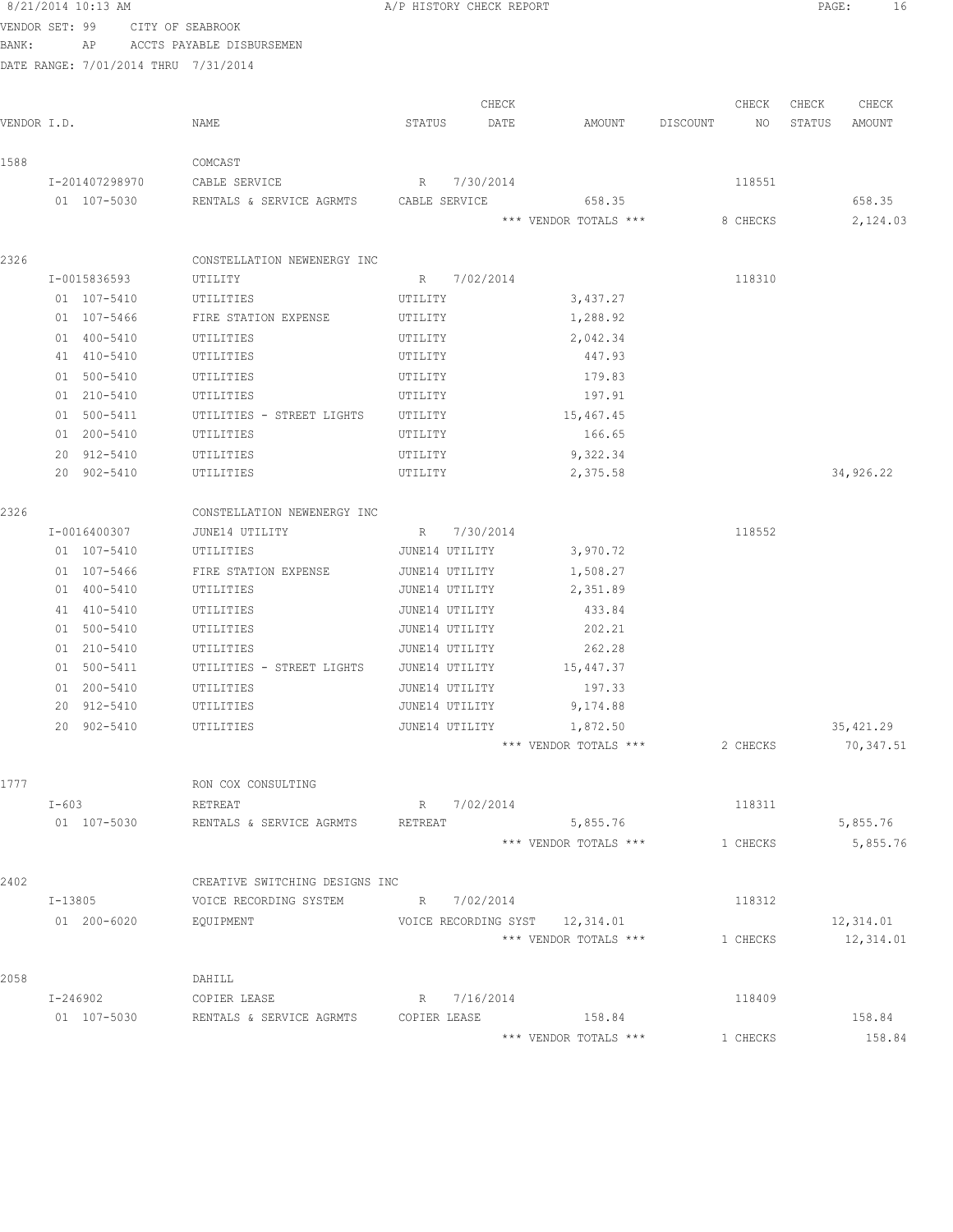|       | 8/21/2014 10:13 AM                   |                                  | A/P HISTORY CHECK REPORT    |       |                       |                | PAGE:  | 17     |
|-------|--------------------------------------|----------------------------------|-----------------------------|-------|-----------------------|----------------|--------|--------|
|       | VENDOR SET: 99                       | CITY OF SEABROOK                 |                             |       |                       |                |        |        |
| BANK: | AP                                   | ACCTS PAYABLE DISBURSEMEN        |                             |       |                       |                |        |        |
|       | DATE RANGE: 7/01/2014 THRU 7/31/2014 |                                  |                             |       |                       |                |        |        |
|       |                                      |                                  |                             |       |                       |                |        |        |
|       |                                      |                                  |                             | CHECK |                       | CHECK          | CHECK  | CHECK  |
|       | VENDOR I.D.                          | NAME                             | STATUS                      | DATE  | AMOUNT                | DISCOUNT<br>NO | STATUS | AMOUNT |
|       |                                      |                                  |                             |       |                       |                |        |        |
| 1807  |                                      | DATAVOX INC                      |                             |       |                       |                |        |        |
|       | I-R022205                            | CISCO SWITCH CONFIGURATION       | R 7/02/2014                 |       |                       | 118313         |        |        |
|       | 01 200-6020                          | EQUIPMENT                        | CISCO SWITCH CONFIGU 350.00 |       |                       |                |        | 350.00 |
|       |                                      |                                  |                             |       | *** VENDOR TOTALS *** | 1 CHECKS       |        | 350.00 |
|       |                                      |                                  |                             |       |                       |                |        |        |
| 2116  |                                      | DEPT OF INFORMATION RESOURCES    |                             |       |                       |                |        |        |
|       | I-14050961N                          | TELEPHONE                        | R 7/02/2014                 |       |                       | 118314         |        |        |
|       | 01 200-5400                          | TELEPHONE                        | TELEPHONE                   |       | 296.54                |                |        | 296.54 |
|       |                                      |                                  |                             |       |                       |                |        |        |
| 2116  |                                      | DEPT OF INFORMATION RESOURCES    |                             |       |                       |                |        |        |
|       | I-14060959N                          | TELEPHONE                        | R 7/30/2014                 |       |                       | 118553         |        |        |
|       | 01 200-5400                          | TELEPHONE                        | TELEPHONE                   |       | 296.54                |                |        | 296.54 |
|       |                                      |                                  |                             |       | *** VENDOR TOTALS *** | 2 CHECKS       |        | 593.08 |
| 1232  |                                      | DISA INC.                        |                             |       |                       |                |        |        |
|       | I-745867                             | DRUG TESTING                     | R 7/16/2014                 |       |                       | 118410         |        |        |
|       | 01 107-3145                          | DRUG TESTING                     | DRUG TESTING                |       | 109.00                |                |        | 109.00 |
|       |                                      |                                  |                             |       |                       |                |        |        |
| 1232  |                                      | DISA INC.                        |                             |       |                       |                |        |        |
|       | I-751863                             | DRUG TESTING                     | R 7/23/2014                 |       |                       | 118502         |        |        |
|       | 01 107-3145                          | DRUG TESTING                     | DRUG TESTING                |       | 218.00                |                |        | 218.00 |
|       |                                      |                                  |                             |       | *** VENDOR TOTALS *** | 2 CHECKS       |        | 327.00 |
|       |                                      |                                  |                             |       |                       |                |        |        |
| 1943  |                                      | KIM DOUGLAS                      |                             |       |                       |                |        |        |
|       | I-201407298971                       | FTO SCHOOL                       | R 7/30/2014                 |       |                       | 118554         |        |        |
|       | 01 200-5300                          | TRAINING & CONFERENCE FTO SCHOOL |                             |       | 60.00                 |                |        | 60.00  |
|       |                                      |                                  |                             |       | *** VENDOR TOTALS *** | 1 CHECKS       |        | 60.00  |
|       |                                      |                                  |                             |       |                       |                |        |        |
| 0068  |                                      | DXI INDUSTRIES, INC              |                             |       |                       |                |        |        |
|       | I-DE0500227314                       | CYLINDER DEMURRAGE               | R<br>7/23/2014              |       |                       | 118503         |        |        |
|       | 20 902-5030                          | RENTALS & SERVICE AGRMTS         | CYLINDER DEMURRAGE          |       | 48.00                 |                |        | 48.00  |
|       |                                      |                                  |                             |       | *** VENDOR TOTALS *** | 1 CHECKS       |        | 48.00  |
|       |                                      |                                  |                             |       |                       |                |        |        |
| 0070  |                                      | EASTEX ENVIRONMENTAL LABORATOR   |                             |       |                       |                |        |        |
|       | I-C1406247                           | LABORATORY SERVICES              | R 7/16/2014                 |       |                       | 118412         |        |        |
|       | 20 912-5285                          | LABORATORY FEES                  | LABORATORY SERVICES 702.00  |       |                       |                |        | 702.00 |
|       |                                      |                                  |                             |       | *** VENDOR TOTALS *** | 1 CHECKS       |        | 702.00 |
|       |                                      |                                  |                             |       |                       |                |        |        |
| 2225  |                                      | ECONOMIC ALLIANCE                |                             |       |                       |                |        |        |
|       | $I-4257$                             | LUNCHEON MEETING                 | R 7/30/2014                 |       |                       | 118555         |        |        |
|       | 01 102-5300                          | TRAINING & CONFERENCE            | LUNCHEON MEETING            |       | 50.00                 |                |        | 50.00  |
|       |                                      |                                  |                             |       | *** VENDOR TOTALS *** | 1 CHECKS       |        | 50.00  |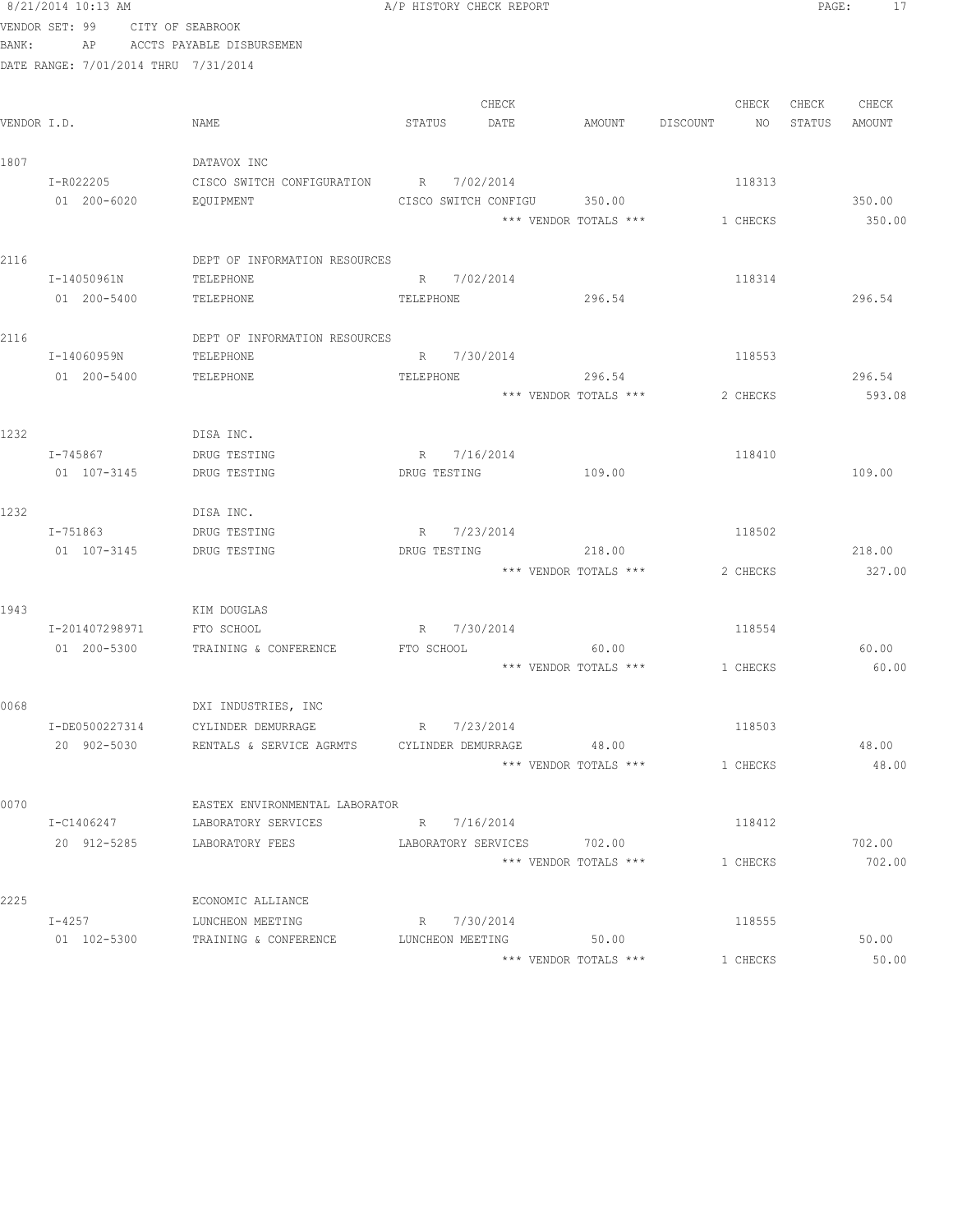|       | 8/21/2014 10:13 AM                   |                                     | A/P HISTORY CHECK REPORT                                                                   | 18<br>PAGE:          |
|-------|--------------------------------------|-------------------------------------|--------------------------------------------------------------------------------------------|----------------------|
|       | VENDOR SET: 99 CITY OF SEABROOK      |                                     |                                                                                            |                      |
| BANK: |                                      | AP ACCTS PAYABLE DISBURSEMEN        |                                                                                            |                      |
|       | DATE RANGE: 7/01/2014 THRU 7/31/2014 |                                     |                                                                                            |                      |
|       |                                      |                                     |                                                                                            |                      |
|       |                                      |                                     | CHECK<br>CHECK                                                                             | CHECK CHECK          |
|       | VENDOR I.D.                          | NAME                                | AMOUNT DISCOUNT<br>STATUS<br>DATE<br>NO                                                    | STATUS<br>AMOUNT     |
|       |                                      |                                     |                                                                                            |                      |
| 1143  |                                      | ENTERPRISE RENT-A-CAR               |                                                                                            |                      |
|       | I-7N34ZL                             | CAR RENTAL                          | R 7/16/2014<br>118413                                                                      |                      |
|       | 09 901-5030                          | RENTAL & SERVICE AGRMTS             | CAR RENTAL<br>675.00                                                                       | 675.00               |
|       |                                      |                                     | *** VENDOR TOTALS ***<br>1 CHECKS                                                          | 675.00               |
| 1963  |                                      | FAIRCLOTH ELECTRIC                  |                                                                                            |                      |
|       | I-1436                               | ELECTRICIAN SERVICE                 | R 7/23/2014<br>118504                                                                      |                      |
|       | 01 107-4150                          | SMALL EQUIPMENT                     | ELECTRICIAN SERVICE<br>860.00                                                              | 860.00               |
|       |                                      |                                     | *** VENDOR TOTALS ***<br>1 CHECKS                                                          | 860.00               |
|       |                                      |                                     |                                                                                            |                      |
| 0883  |                                      | FASTENAL COMPANY                    |                                                                                            |                      |
|       | I-TXLAP113047                        | PARTS                               | R<br>7/02/2014<br>118315                                                                   |                      |
|       | 20 902-5130                          | MAINT-WATER SYSTEM MINOR            | 71.08<br>PARTS                                                                             | 71.08                |
|       |                                      |                                     | *** VENDOR TOTALS ***<br>1 CHECKS                                                          | 71.08                |
|       |                                      |                                     |                                                                                            |                      |
| 0076  |                                      | FEDERAL EXPRESS CORP                |                                                                                            |                      |
|       | I-271937292                          | POSTAGE                             | 7/23/2014<br>R<br>118505                                                                   |                      |
|       | 01 107-4011                          | POSTAGE                             | 24.58<br>POSTAGE                                                                           | 24.58                |
|       |                                      |                                     | *** VENDOR TOTALS ***<br>1 CHECKS                                                          | 24.58                |
|       |                                      |                                     |                                                                                            |                      |
| 2007  |                                      | FIRST CHECK                         |                                                                                            |                      |
|       | $I - 4598$                           | BACKGROUND CHECKS                   | R 7/16/2014<br>118414                                                                      |                      |
|       | 01 107-3145                          | DRUG TESTING                        | 92.00<br>BACKGROUND CHECKS                                                                 | 92.00                |
|       |                                      |                                     | *** VENDOR TOTALS ***<br>1 CHECKS                                                          | 92.00                |
| 0927  |                                      | FITCH SERVICES INC                  |                                                                                            |                      |
|       | $I - 12843$                          | CALIBRATE FLOWMETER                 | R 7/02/2014<br>118316                                                                      |                      |
|       | 20 912-5120                          |                                     | MAINT-SEWER SYSTEM MINOR CALIBRATE FLOWMETER 350.00                                        | 350.00               |
|       |                                      |                                     |                                                                                            |                      |
| 0927  |                                      | FITCH SERVICES INC                  |                                                                                            |                      |
|       | I-12910                              | SCADA SYSTEM CONTROLLER R 7/16/2014 | 118415                                                                                     |                      |
|       |                                      | 20 902-6090 WATER SYSTEM/MAJOR      | SCADA SYSTEM CONTROL 5,500.00                                                              | 5,500.00             |
|       |                                      |                                     | *** VENDOR TOTALS ***<br>2 CHECKS                                                          | 5,850.00             |
|       |                                      |                                     |                                                                                            |                      |
| 1334  |                                      | FLEET SAFETY EQUIPMENT INC.         |                                                                                            |                      |
|       | I-138359                             | STROBE TUBE                         | E 7/30/2014<br>999999                                                                      |                      |
|       | 01 200-4150                          | SMALL TOOLS & EQUIP STROBE TUBE     | 42.70                                                                                      | 42.70                |
|       |                                      |                                     | *** VENDOR TOTALS ***<br>1 CHECKS                                                          | 42.70                |
|       |                                      |                                     |                                                                                            |                      |
| 0338  |                                      | FLUID METER SALES & SERVICE IN      |                                                                                            |                      |
|       |                                      | I-27376 METER CERTIFICATION         | E 7/09/2014<br>999999<br>20 902-5130 MAINT-WATER SYSTEM MINOR METER CERTIFICATION 4,750.00 |                      |
|       |                                      |                                     | *** VENDOR TOTALS ***<br>1 CHECKS                                                          | 4,750.00<br>4,750.00 |
|       |                                      |                                     |                                                                                            |                      |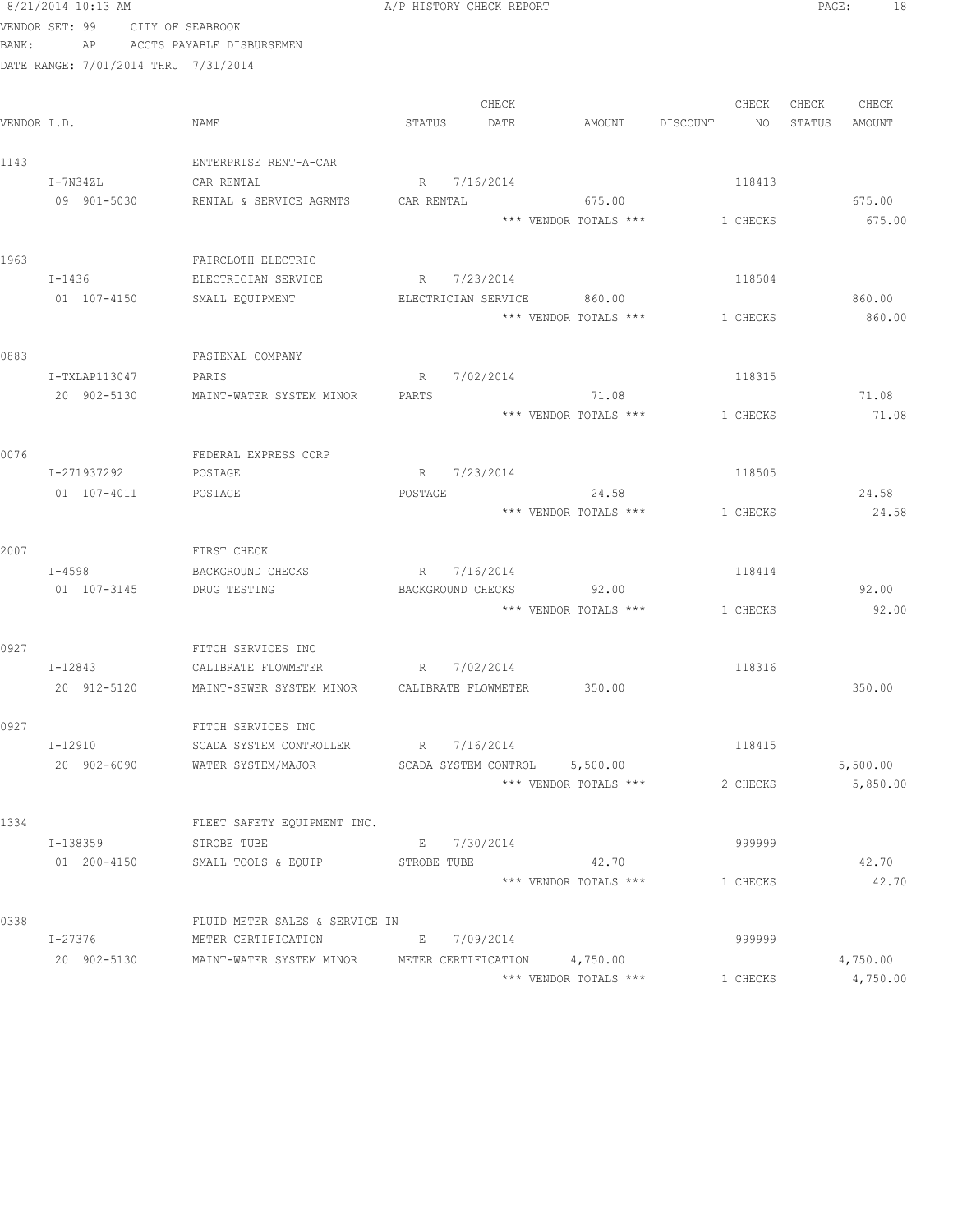|             | 8/21/2014 10:13 AM                   |                                                    |            | A/P HISTORY CHECK REPORT          |                                |          | PAGE:<br>19 |
|-------------|--------------------------------------|----------------------------------------------------|------------|-----------------------------------|--------------------------------|----------|-------------|
|             | VENDOR SET: 99                       | CITY OF SEABROOK                                   |            |                                   |                                |          |             |
| BANK:       | AP                                   | ACCTS PAYABLE DISBURSEMEN                          |            |                                   |                                |          |             |
|             | DATE RANGE: 7/01/2014 THRU 7/31/2014 |                                                    |            |                                   |                                |          |             |
|             |                                      |                                                    |            |                                   |                                |          |             |
|             |                                      |                                                    |            | CHECK                             |                                | CHECK    | CHECK CHECK |
| VENDOR I.D. |                                      | NAME                                               | STATUS     | DATE                              | AMOUNT DISCOUNT NO STATUS      |          | AMOUNT      |
|             |                                      |                                                    |            |                                   |                                |          |             |
| 1748        |                                      | FRY'S ELECTRONICS                                  |            |                                   |                                |          |             |
|             | I-6122057                            | ELECTRONIC SUPPLIES                                |            | R 7/09/2014                       |                                | 118355   |             |
|             | 01 103-4150                          | SMALL TOOLS & EQUIPMENT ELECTRONIC SUPPLIES 271.49 |            |                                   |                                |          | 271.49      |
|             |                                      |                                                    |            |                                   | *** VENDOR TOTALS *** 1 CHECKS |          | 271.49      |
| 1769        |                                      | G & K SERVICES INC                                 |            |                                   |                                |          |             |
|             | I-1030700806                         | UNIFORMS                                           |            | E 7/16/2014                       |                                | 999999   |             |
|             | 01 500-5310                          | UNIFORMS & LAUNDRY                                 | UNIFORMS   |                                   | 188.25                         |          |             |
|             | 20 902-5310                          | UNIFORMS & LAUNDRY                                 | UNIFORMS   |                                   | 188.25                         |          |             |
|             | 20 912-5310                          | UNIFORMS & LAUNDRY                                 | UNIFORMS   |                                   | 188.25                         |          |             |
|             | 01 400-5310                          | UNIFORMS & LAUNDRY                                 | UNIFORMS   |                                   | 205.53                         |          |             |
|             | I-1030700808                         | FLOOR MATS                                         |            | E 7/16/2014                       |                                | 999999   |             |
|             | 01 107-5030                          | RENTALS & SERVICE AGRMTS                           | FLOOR MATS |                                   | 178.50                         |          | 948.78      |
|             |                                      |                                                    |            |                                   | *** VENDOR TOTALS ***          | 1 CHECKS | 948.78      |
|             |                                      |                                                    |            |                                   |                                |          |             |
| 0265        |                                      | GALE'S FEED STORE                                  |            |                                   |                                |          |             |
|             | I-526029                             | RAT POISON                                         |            | R 7/23/2014                       |                                | 118506   |             |
|             | 01 500-5180                          | MAINT-BLDGS & GROUNDS                              | RAT POISON |                                   | 16.00                          |          | 16.00       |
|             |                                      |                                                    |            |                                   | *** VENDOR TOTALS *** 1 CHECKS |          | 16.00       |
|             |                                      |                                                    |            |                                   |                                |          |             |
| 0082        |                                      | GALVESTON COUNTY HEALTH DISTRI                     |            |                                   |                                |          |             |
|             | I-5787                               | WATER SAMPLES                                      |            | R 7/23/2014                       |                                | 118507   |             |
|             | 20 902-5285                          | LABORATORY FEES                                    |            | WATER SAMPLES                     | 165.00                         |          | 165.00      |
|             |                                      |                                                    |            |                                   | *** VENDOR TOTALS ***          | 1 CHECKS | 165.00      |
|             |                                      |                                                    |            |                                   |                                |          |             |
| 2084        |                                      | GATES IN MOTION INC                                |            |                                   |                                |          |             |
|             | $I - 40726$                          | JUNE14 MAINTENANCE R 7/02/2014                     |            |                                   |                                | 118317   |             |
|             | 20 902-5030                          | RENTALS & SERVICE AGRMTS                           |            | JUNE14 MAINTENANCE                | 67.50<br>67.50                 |          |             |
|             | 20 912-5030<br>I-40728               | RENTALS & SERVICE AGRMTS<br>JUNE14 MAINTENANCE     |            | JUNE14 MAINTENANCE<br>R 7/02/2014 |                                | 118317   |             |
|             | 20 912-5030                          | RENTALS & SERVICE AGRMTS                           |            | JUNE14 MAINTENANCE                | 135.00                         |          |             |
|             | $I - 40729$                          | JUNE14 MAINTENANCE                                 |            | R 7/02/2014                       |                                | 118317   |             |
|             | 01 200-5180                          | MAINT-BLDGS & GROUNDS                              |            | JUNE14 MAINTENANCE                | 135.00                         |          | 405.00      |
|             |                                      |                                                    |            |                                   |                                |          |             |
| 2084        |                                      | GATES IN MOTION INC                                |            |                                   |                                |          |             |
|             | I-40727                              | GATE MAINTENANCE                                   |            | R 7/09/2014                       |                                | 118356   |             |
|             | 01 400-5030                          | RENTALS & SERVICE AGRMTS GATE MAINTENANCE          |            |                                   | 135.00                         |          | 135.00      |
|             |                                      |                                                    |            |                                   | *** VENDOR TOTALS ***          | 2 CHECKS | 540.00      |
|             |                                      |                                                    |            |                                   |                                |          |             |
| 1520        |                                      | GLOBALSTAR USA INC                                 |            |                                   |                                |          |             |
|             | I-5668365                            | TELEPHONE                                          |            | R 7/16/2014                       |                                | 118416   |             |
|             | 01 106-5400                          | TELEPHONE                                          | TELEPHONE  |                                   | 59.45                          |          | 59.45       |
|             |                                      |                                                    |            |                                   | *** VENDOR TOTALS ***          | 1 CHECKS | 59.45       |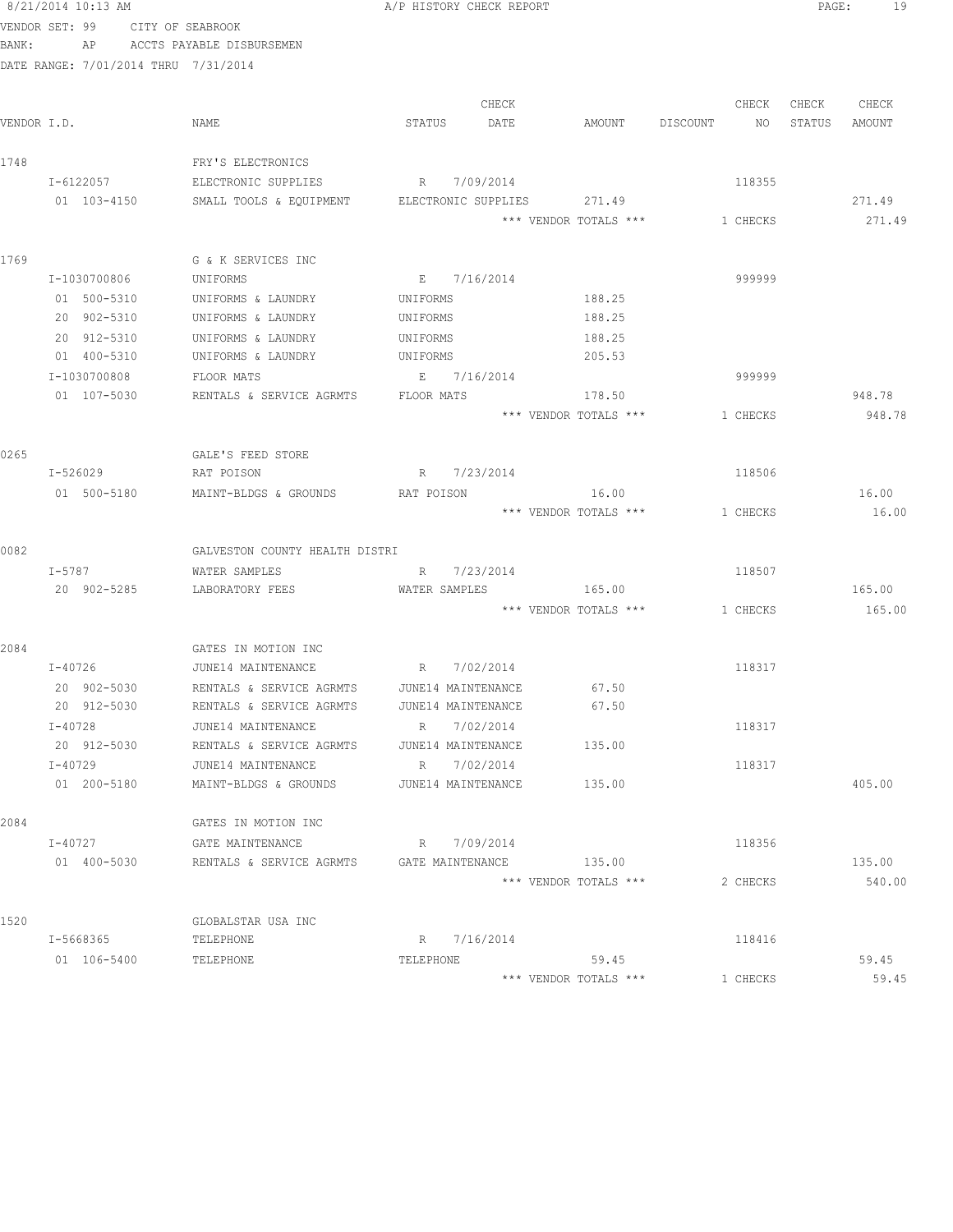| BANK: | VENDOR SET: 99<br>CITY OF SEABROOK<br>AP | ACCTS PAYABLE DISBURSEMEN                             |               |                     |                       |                |        |          |
|-------|------------------------------------------|-------------------------------------------------------|---------------|---------------------|-----------------------|----------------|--------|----------|
|       | DATE RANGE: 7/01/2014 THRU 7/31/2014     |                                                       |               |                     |                       |                |        |          |
|       |                                          |                                                       |               |                     |                       |                |        |          |
|       |                                          |                                                       |               | CHECK               |                       | CHECK          | CHECK  | CHECK    |
|       | VENDOR I.D.                              | NAME                                                  | STATUS        | DATE                | AMOUNT                | NO<br>DISCOUNT | STATUS | AMOUNT   |
|       |                                          |                                                       |               |                     |                       |                |        |          |
| 2049  |                                          | ROBERT J GONZALES                                     |               |                     |                       |                |        |          |
|       | I-201407018875                           | FUEL                                                  |               | R 7/02/2014         |                       | 118318         |        |          |
|       | 01 200-4030                              | GAS & OIL/OUTSIDE SUPPLY                              | FUEL          |                     | 60.50                 |                |        | 60.50    |
|       |                                          |                                                       |               |                     | *** VENDOR TOTALS *** | 1 CHECKS       |        | 60.50    |
|       |                                          |                                                       |               |                     |                       |                |        |          |
| 0087  |                                          | GULF COAST LIMESTONE, INC                             |               |                     |                       |                |        |          |
|       | I-582183                                 | CRUSHED CONCRETE                                      |               | R 7/16/2014         |                       | 118417         |        |          |
|       | 01 400-6052                              | TPWD TRAIL CONSTRUCTION CRUSHED CONCRETE 2,614.61     |               |                     |                       |                |        | 2,614.61 |
|       |                                          |                                                       |               |                     | *** VENDOR TOTALS *** | 1 CHECKS       |        | 2,614.61 |
|       |                                          |                                                       |               |                     |                       |                |        |          |
| 0088  |                                          | GULF COAST WASTE DISPOSAL AUTH                        |               |                     |                       |                |        |          |
|       | I-052170                                 | MAY14 SAMPLES                                         |               | E 7/16/2014         |                       | 999999         |        |          |
|       | 20 912-5285                              | LABORATORY FEES                                       |               |                     | MAY14 SAMPLES 462.00  |                |        | 462.00   |
|       |                                          |                                                       |               |                     | *** VENDOR TOTALS *** | 1 CHECKS       |        | 462.00   |
|       |                                          |                                                       |               |                     |                       |                |        |          |
| 1192  |                                          | HARRIS COUNTY TREASURER                               |               |                     |                       |                |        |          |
|       | I-1140600909                             | RADIO PROGRAMMING                                     |               | R 7/16/2014         |                       | 118418         |        |          |
|       | 01 200-5030                              | RENTALS & SERVICE AGRMTS                              |               | RADIO PROGRAMMING   | 18.00                 |                |        | 18.00    |
| 1192  |                                          | HARRIS COUNTY TREASURER                               |               |                     |                       |                |        |          |
|       | I-13235                                  | RADIO SERVICE                                         |               | R 7/16/2014         |                       | 118419         |        |          |
|       | 01 200-5030                              | RENTALS & SERVICE AGRMTS                              | RADIO SERVICE |                     | 920.55                |                |        | 920.55   |
|       |                                          |                                                       |               |                     |                       |                |        |          |
| 1192  |                                          | HARRIS COUNTY TREASURER                               |               |                     |                       |                |        |          |
|       | I-201407168916                           | WARRANTS                                              |               | R 7/16/2014         |                       | 118420         |        |          |
|       | 01 700-5431                              | WARRANT INFORMATION SERV                              | WARRANTS      |                     | 16.40                 |                |        | 16.40    |
|       |                                          |                                                       |               |                     |                       |                |        |          |
| 1192  |                                          | HARRIS COUNTY TREASURER                               |               |                     |                       |                |        |          |
|       | I-13341                                  | RADIO SERVICE                                         |               | R 7/23/2014         |                       | 118508         |        |          |
|       | 01 106-5170                              | MAINTENANCE - RADIOS                                  |               | RADIO SERVICE       | 306.00                |                |        | 306.00   |
|       |                                          |                                                       |               |                     | *** VENDOR TOTALS *** | 4 CHECKS       |        | 1,260.95 |
|       |                                          |                                                       |               |                     |                       |                |        |          |
| 1544  |                                          | HD SUPPLY WATERWORKS, LTD                             |               |                     |                       |                |        |          |
|       | I-C537595                                | PARTS                                                 | E             | 7/16/2014           |                       | 999999         |        |          |
|       | 20 902-5130                              | MAINT-WATER SYSTEM MINOR                              | PARTS         |                     | 49.80                 |                |        |          |
|       | 20 912-5120                              | MAINT-SEWER SYSTEM MINOR                              | PARTS         |                     | 49.80                 |                |        |          |
|       | I-C554471                                | PROBE RODS                                            |               | E 7/16/2014         |                       | 999999         |        |          |
|       | 20 902-5130                              | MAINT-WATER SYSTEM MINOR                              | PROBE RODS    |                     | 193.48                |                |        | 293.08   |
|       |                                          |                                                       |               |                     | *** VENDOR TOTALS *** | 1 CHECKS       |        | 293.08   |
|       |                                          |                                                       |               |                     |                       |                |        |          |
| 2329  |                                          | HEALTHEQUITY INC                                      |               |                     |                       |                |        |          |
|       | I-HS 201407018880<br>01 001-1023         | EMPLOYEE DEDUCTIOSN TO HSA R 7/02/2014<br>HSA PAYABLE |               | EMPLOYEE DEDUCTIOSN | 254.41                | 118319         |        | 254.41   |
|       |                                          |                                                       |               |                     |                       |                |        |          |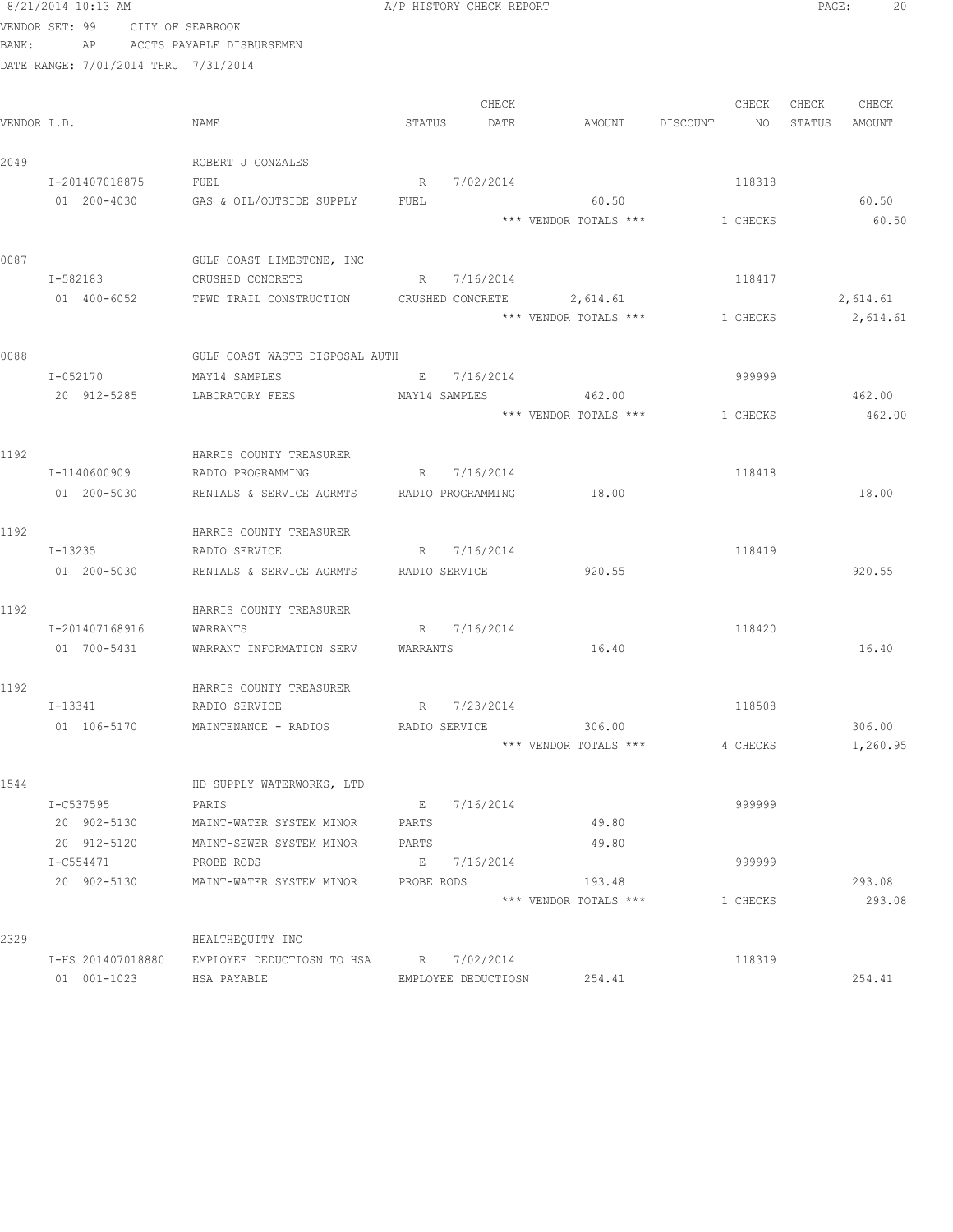|                | 8/21/2014 10:13 AM             |                                                    |             | A/P HISTORY CHECK REPORT             |                              |          |          | PAGE:  | 21       |
|----------------|--------------------------------|----------------------------------------------------|-------------|--------------------------------------|------------------------------|----------|----------|--------|----------|
| VENDOR SET: 99 |                                | CITY OF SEABROOK                                   |             |                                      |                              |          |          |        |          |
| BANK:          | AP                             | ACCTS PAYABLE DISBURSEMEN                          |             |                                      |                              |          |          |        |          |
|                |                                | DATE RANGE: 7/01/2014 THRU 7/31/2014               |             |                                      |                              |          |          |        |          |
|                |                                |                                                    |             |                                      |                              |          |          |        |          |
|                |                                |                                                    |             | CHECK                                |                              |          | CHECK    | CHECK  | CHECK    |
| VENDOR I.D.    |                                | NAME                                               | STATUS      | DATE                                 | AMOUNT                       | DISCOUNT | NO       | STATUS | AMOUNT   |
| 2329           |                                | HEALTHEQUITY INC                                   |             |                                      |                              |          |          |        |          |
|                | I-HS 201407158901              | EMPLOYEE DEDUCTIOSN TO HSA                         |             | R 7/16/2014                          |                              |          | 118421   |        |          |
|                | 01 001-1023                    | HSA PAYABLE                                        |             | EMPLOYEE DEDUCTIOSN                  | 314.41                       |          |          |        | 314.41   |
|                |                                |                                                    |             |                                      | *** VENDOR TOTALS ***        |          | 2 CHECKS |        | 568.82   |
|                |                                |                                                    |             |                                      |                              |          |          |        |          |
| 0100           |                                | HOME DEPOT CREDIT SERVICES                         |             |                                      |                              |          |          |        |          |
|                | I-201407088892                 | JUNE14 STATEMENT                                   | R           | 7/09/2014                            |                              |          | 118357   |        |          |
|                | 01 400-4400<br>01 107-5180     | MISC SUPPLIES                                      |             | JUNE14 STATEMENT                     | 929.92                       |          |          |        |          |
|                |                                | MAINT-BLDGS & GROUNDS                              |             | JUNE14 STATEMENT                     | 187.88                       |          |          |        |          |
|                | $01 107 - 5465$<br>01 400-5160 | MISC EXPENSE                                       |             | JUNE14 STATEMENT                     | 29.97<br>148.45              |          |          |        |          |
|                | 01 400-5180                    | MAINT-POOL & GROUNDS                               |             | JUNE14 STATEMENT<br>JUNE14 STATEMENT |                              |          |          |        |          |
|                | 01 400-6052                    | MAINT-BLDGS & GROUNDS<br>TPWD TRAIL CONSTRUCTION   |             | JUNE14 STATEMENT                     | 84.14<br>306.50              |          |          |        |          |
|                | 01 400-5165                    |                                                    |             | JUNE14 STATEMENT                     | 90.49                        |          |          |        |          |
|                | 20 912-5120                    | MAINT-RECREATION EQUIP<br>MAINT-SEWER SYSTEM MINOR |             | JUNE14 STATEMENT                     | 99.00                        |          |          |        |          |
|                | 01 500-5140                    | MAINT STREETS                                      |             | JUNE14 STATEMENT                     | 63.39                        |          |          |        | 1,939.74 |
|                |                                |                                                    |             |                                      | *** VENDOR TOTALS ***        |          | 1 CHECKS |        | 1,939.74 |
|                |                                |                                                    |             |                                      |                              |          |          |        |          |
| 0864           |                                | HOUSTON COMMUNITY NEWSPAPERS                       |             |                                      |                              |          |          |        |          |
|                | I-1812520614                   | ADVERTISING                                        | R           | 7/16/2014                            |                              |          | 118422   |        |          |
|                | 01 107-5010                    | ADVERTISING                                        | ADVERTISING |                                      | 396.00                       |          |          |        | 396.00   |
|                |                                |                                                    |             |                                      | *** VENDOR TOTALS ***        |          | 1 CHECKS |        | 396.00   |
|                |                                |                                                    |             |                                      |                              |          |          |        |          |
| 0105           |                                | ICMA RETIREMENT TRUST-457                          |             |                                      |                              |          |          |        |          |
|                | I-ICM201407018880              | EMPLOYEE DEDUCTIONS                                | R           | 7/02/2014                            |                              |          | 118320   |        |          |
|                | 01 001-1031                    | ICMA INSURANCE DEDUCTS                             |             |                                      | EMPLOYEE DEDUCTIONS 2,716.80 |          |          |        | 2,716.80 |
|                |                                |                                                    |             |                                      |                              |          |          |        |          |
| 0105           |                                | ICMA RETIREMENT TRUST-457                          |             |                                      |                              |          |          |        |          |
|                | I-ICM201407158901              | EMPLOYEE DEDUCTIONS                                | R           | 7/16/2014                            |                              |          | 118423   |        |          |
|                | 01 001-1031                    | ICMA INSURANCE DEDUCTS                             |             | EMPLOYEE DEDUCTIONS                  | 2,647.54                     |          |          |        | 2,647.54 |
|                |                                |                                                    |             |                                      |                              |          |          |        |          |
| 0105           |                                | ICMA RETIREMENT TRUST-457                          |             |                                      |                              |          |          |        |          |
|                | I-ICM201407298974              | EMPLOYEE DEDUCTIONS                                |             | R 7/30/2014                          |                              |          | 118556   |        |          |
|                | 01 001-1031                    | ICMA INSURANCE DEDUCTS                             |             | EMPLOYEE DEDUCTIONS                  | 3,478.69                     |          |          |        | 3,478.69 |
|                |                                |                                                    |             |                                      | *** VENDOR TOTALS ***        |          | 3 CHECKS |        | 8,843.03 |
|                |                                |                                                    |             |                                      |                              |          |          |        |          |
| 2405           |                                | INDUSTRIAL FABRICS INC                             |             |                                      |                              |          |          |        |          |
|                | I-85327                        | WINFAB                                             |             | R 7/02/2014                          |                              |          | 118321   |        |          |
|                | 01 400-6052                    | TPWD TRAIL CONSTRUCTION                            | WINFAB      |                                      | 603.00                       |          |          |        | 603.00   |
|                |                                |                                                    |             |                                      | *** VENDOR TOTALS ***        |          | 1 CHECKS |        | 603.00   |
| 0109           |                                | IRON MOUNTAIN                                      |             |                                      |                              |          |          |        |          |
|                | I-KLW6188                      | RECORDS RETENTION                                  | E           | 7/16/2014                            |                              |          | 999999   |        |          |
|                | 01 107-5030                    | RENTALS & SERVICE AGRMTS                           |             | RECORDS RETENTION                    | 269.94                       |          |          |        |          |
|                | I-KLX9425                      | RECORDS RETENTION                                  | E           | 7/16/2014                            |                              |          | 999999   |        |          |
|                | 01 107-5030                    | RENTALS & SERVICE AGRMTS                           |             | RECORDS RETENTION                    | 193.46                       |          |          |        |          |
|                | I-KMB5697                      | RECORDS RETENTION                                  |             | E 7/16/2014                          |                              |          | 999999   |        |          |
|                | 01 200-5030                    | RENTALS & SERVICE AGRMTS                           |             | RECORDS RETENTION                    | 82.66                        |          |          |        | 546.06   |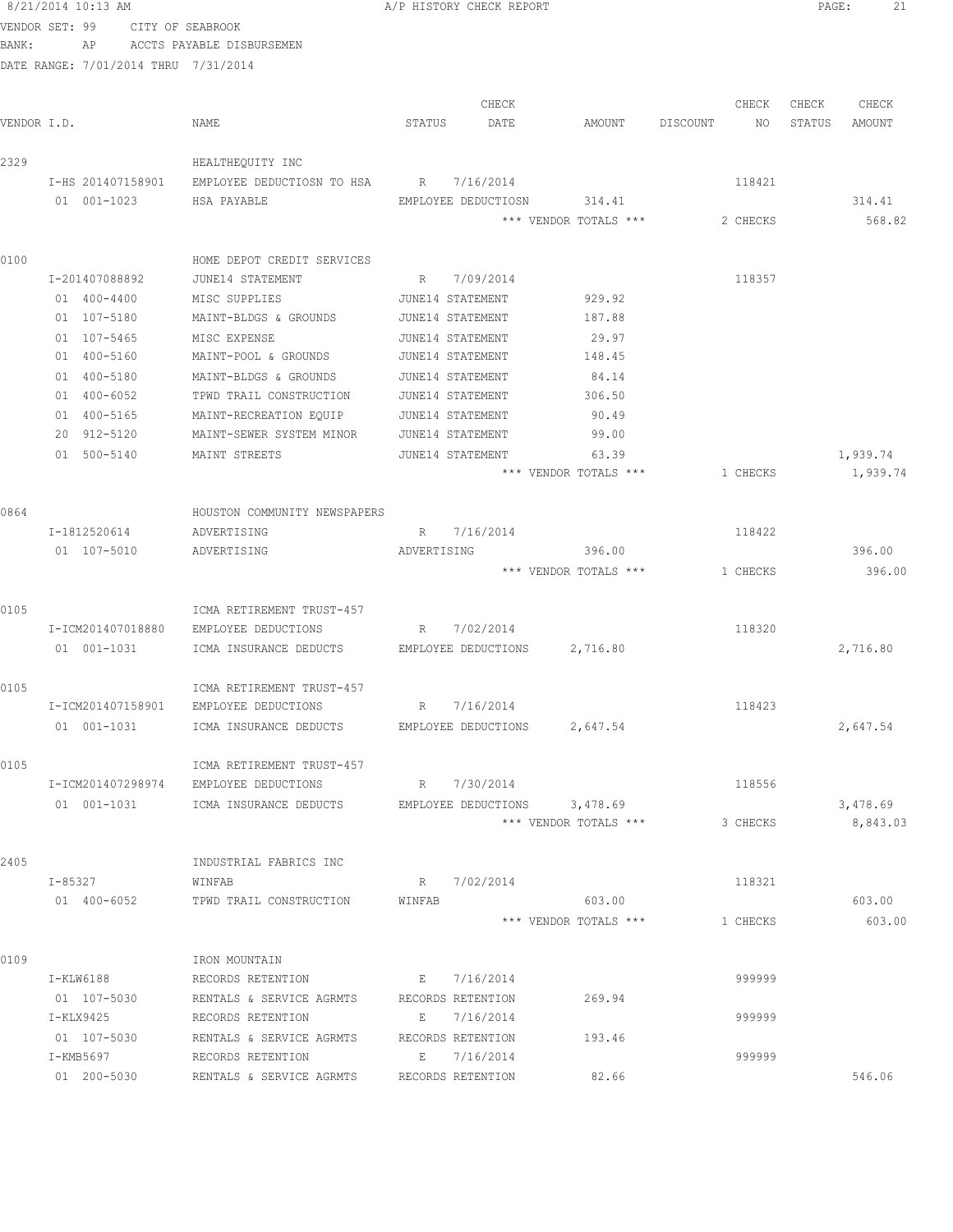|             | 8/21/2014 10:13 AM                   |                           | A/P HISTORY CHECK REPORT |                       |                | 22<br>PAGE:      |
|-------------|--------------------------------------|---------------------------|--------------------------|-----------------------|----------------|------------------|
|             | VENDOR SET: 99                       | CITY OF SEABROOK          |                          |                       |                |                  |
| BANK:       | AP                                   | ACCTS PAYABLE DISBURSEMEN |                          |                       |                |                  |
|             | DATE RANGE: 7/01/2014 THRU 7/31/2014 |                           |                          |                       |                |                  |
|             |                                      |                           |                          |                       |                |                  |
|             |                                      |                           | CHECK                    |                       | CHECK          | CHECK<br>CHECK   |
| VENDOR I.D. |                                      | NAME                      | STATUS<br>DATE           | AMOUNT                | DISCOUNT<br>NO | STATUS<br>AMOUNT |
|             |                                      |                           |                          |                       |                |                  |
| 0109        |                                      | IRON MOUNTAIN             |                          |                       |                |                  |
|             | I-KLW1805                            | RECORDS RETENTION         | 7/23/2014<br>E           |                       | 999999         |                  |
|             | 01 700-5030                          | RENTALS & SERVICE AGRMTS  | RECORDS RETENTION        | 148.20                |                | 148.20           |
|             |                                      |                           |                          | *** VENDOR TOTALS *** | 2 CHECKS       | 694.26           |
| 2176        |                                      | KAWASAKI OF PASADENA      |                          |                       |                |                  |
|             | I-9695                               | 4 WHEELER MAINTENANCE     | R 7/16/2014              |                       | 118427         |                  |
|             | 50 501-5110                          | MAINT - VEHICLES          | 4 WHEELER MAINTENANC     | 264.25                |                | 264.25           |
|             |                                      |                           |                          | *** VENDOR TOTALS *** | 1 CHECKS       | 264.25           |
|             |                                      |                           |                          |                       |                |                  |
| 0116        |                                      | KEMAH HARDWARE & LUMBER   |                          |                       |                |                  |
|             | I-201407018877                       | JUNE14 HARDWARE SUPPLIES  | 7/02/2014<br>R           |                       | 118322         |                  |
|             | 01 400-5165                          | MAINT-RECREATION EQUIP    | JUNE14 HARDWARE SUPP     | 30.60                 |                |                  |
|             | 01 400-5180                          | MAINT-BLDGS & GROUNDS     | JUNE14 HARDWARE SUPP     | 179.73                |                |                  |
|             | 01 600-4150                          | SMALL TOOLS & EQUIP       | JUNE14 HARDWARE SUPP     | 12.29                 |                |                  |
|             | 01 500-5110                          | MAINT-AUTOS & EQUIP       | JUNE14 HARDWARE SUPP     | 75.80                 |                |                  |
|             | 01 400-6052                          | TPWD TRAIL CONSTRUCTION   | JUNE14 HARDWARE SUPP     | 2,127.51              |                |                  |
|             | 20 912-4150                          | SMALL EQUIPMENT OR TOLLS  | JUNE14 HARDWARE SUPP     | 9.99                  |                |                  |
|             | 01 500-5150                          | MAINT-STREET SIGNS        | JUNE14 HARDWARE SUPP     | 11.93                 |                |                  |
|             | 20 912-5120                          | MAINT-SEWER SYSTEM MINOR  | JUNE14 HARDWARE SUPP     | 25.76                 |                |                  |
|             | $01 400 - 4400$                      | MISC SUPPLIES             | JUNE14 HARDWARE SUPP     | 35.50                 |                |                  |
|             | 20 902-5110                          | MAINT-AUTOS & EQUIPMENT   | JUNE14 HARDWARE SUPP     | 88.52                 |                | 2,597.63         |
|             |                                      |                           |                          | *** VENDOR TOTALS *** | 1 CHECKS       | 2,597.63         |
|             |                                      |                           |                          |                       |                |                  |
| 1244        |                                      | KEMAH KOPIES              |                          |                       |                |                  |
|             | I-201407088894                       | 1000-2 WAY ENVELOPES      | 7/09/2014<br>R           |                       | 118359         |                  |
|             | 01 400-4010                          | OFFICE SUPPLIES           | 1000-2 WAY ENVELOPES     | 231.93                |                | 231.93           |
|             |                                      |                           |                          | *** VENDOR TOTALS *** | 1 CHECKS       | 231.93           |
|             |                                      |                           |                          |                       |                |                  |
| 1978        |                                      | KENDRICK OIL COMPANY INC  |                          |                       |                |                  |
|             | I-720293                             | FUEL                      | 7/02/2014<br>R           |                       | 118323         |                  |
|             | 01 107-4050                          | BULK PETROLEUM PURCHASES  | FUEL                     | 6, 575.64             |                | 6,575.64         |
|             |                                      |                           |                          |                       |                |                  |
| 1978        |                                      | KENDRICK OIL COMPANY INC  |                          |                       |                |                  |
|             | I-727207                             | FUEL                      | 7/16/2014<br>R           |                       | 118428         |                  |
|             | 01 107-4050                          | BULK PETROLEUM PURCHASES  | FUEL                     | 6,364.07              |                | 6,364.07         |
|             |                                      |                           |                          |                       |                |                  |
| 1978        |                                      | KENDRICK OIL COMPANY INC  |                          |                       |                |                  |
|             | I-731938                             | FUEL                      | 7/30/2014<br>R           |                       | 118557         |                  |
|             | 01 107-4050                          | BULK PETROLEUM PURCHASES  | FUEL                     | 9,176.31              |                | 9,176.31         |
|             |                                      |                           |                          | *** VENDOR TOTALS *** | 3 CHECKS       | 22, 116.02       |
|             |                                      |                           |                          |                       |                |                  |
| 2410        |                                      | KNOWLEDGENET              |                          |                       |                |                  |
|             | I-29928                              | UMWARE TRAINING           | 7/16/2014<br>R           |                       | 118429         |                  |

01 103-5300 TRAINING & CONFERENCE UMWARE TRAINING 1,500.00 1,500.00 1,500.00 \*\*\* VENDOR TOTALS \*\*\* 1 CHECKS 1,500.00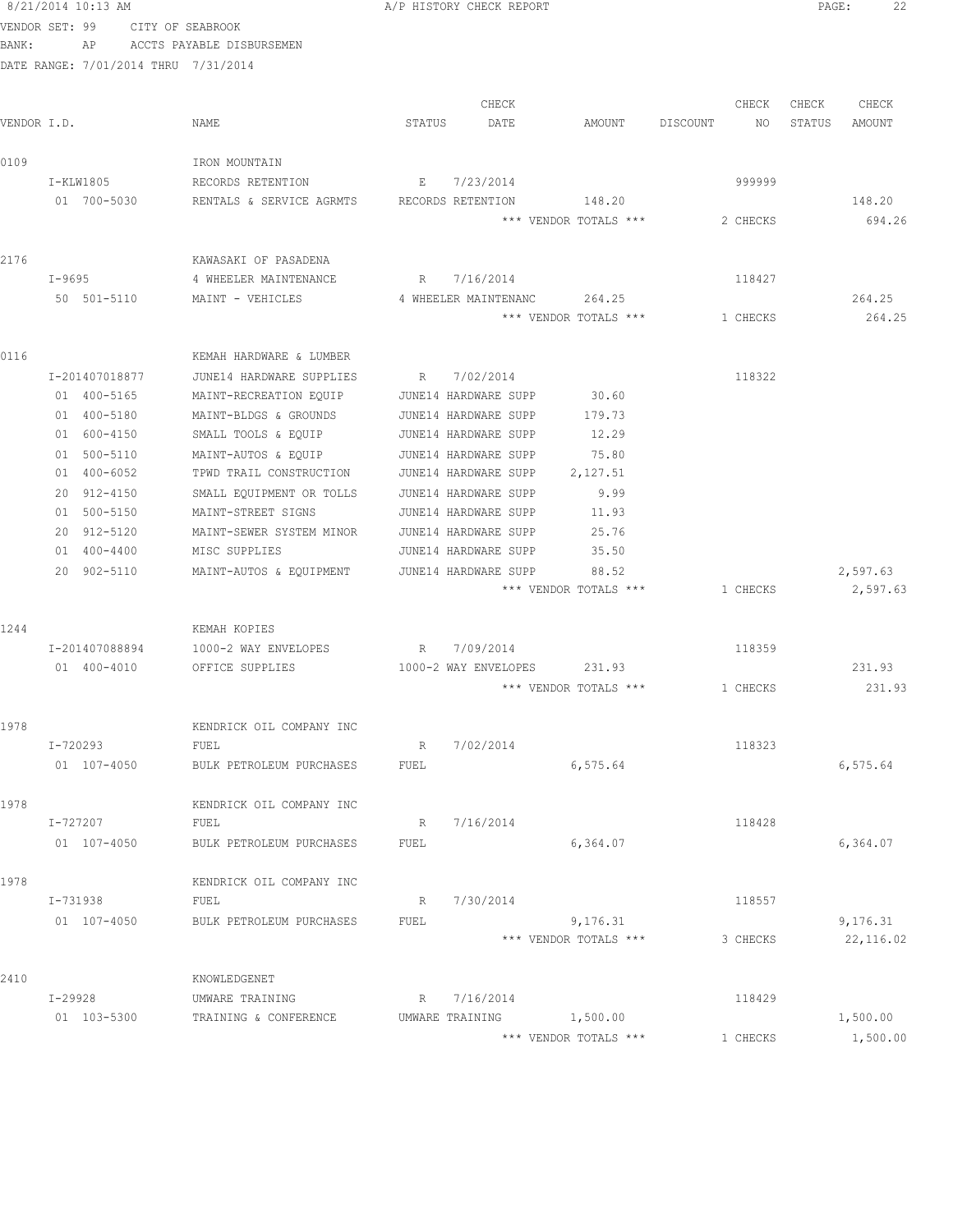|             | 8/21/2014 10:13 AM |                                      | A/P HISTORY CHECK REPORT                             |                | PAGE:<br>23      |
|-------------|--------------------|--------------------------------------|------------------------------------------------------|----------------|------------------|
|             | VENDOR SET: 99     | CITY OF SEABROOK                     |                                                      |                |                  |
| BANK:       | AP                 | ACCTS PAYABLE DISBURSEMEN            |                                                      |                |                  |
|             |                    | DATE RANGE: 7/01/2014 THRU 7/31/2014 |                                                      |                |                  |
|             |                    |                                      |                                                      |                |                  |
|             |                    |                                      | CHECK                                                | CHECK          | CHECK<br>CHECK   |
| VENDOR I.D. |                    | NAME                                 | STATUS<br>DATE<br>AMOUNT                             | DISCOUNT<br>NO | STATUS<br>AMOUNT |
| 0120        |                    | KROGER'S                             |                                                      |                |                  |
|             | I-201407088886     | JUNE14 STATEMENT                     | E 7/09/2014                                          | 999999         |                  |
|             | 01 200-5465        | MISC EXPENSE                         | 26.91<br>JUNE14 STATEMENT                            |                |                  |
|             | $01 210 - 4160$    | ANIMAL FOOD & SUPPLIES               | JUNE14 STATEMENT<br>33.48                            |                |                  |
|             | 50 501-5503        | MARINE PATROL                        | JUNE14 STATEMENT<br>9.83                             |                | 70.22            |
|             |                    |                                      | *** VENDOR TOTALS ***                                | 1 CHECKS       | 70.22            |
| 0984        |                    | KWIK KAR LUBE & SERVICES             |                                                      |                |                  |
|             | I-201407018876     | 40007 INSPECTION                     | R 7/02/2014                                          | 118324         |                  |
|             | 01 400-5110        | MAINT-AUTOS & EQUIPMENT              | 39.75<br>40007 INSPECTION                            |                | 39.75            |
|             |                    |                                      |                                                      |                |                  |
| 0984        |                    | KWIK KAR LUBE & SERVICES             |                                                      |                |                  |
|             | I-E31765076        | INSPECTION FEE                       | R 7/23/2014                                          | 118510         |                  |
|             | 01 500-5110        | MAINT-AUTOS & EQUIP                  | 39.75<br>INSPECTION FEE                              |                | 39.75            |
|             |                    |                                      | *** VENDOR TOTALS ***                                | 2 CHECKS       | 79.50            |
| 1958        |                    | MICHAEL LAFOSSE                      |                                                      |                |                  |
|             | I-201407168917     | TRAINING                             | R 7/16/2014                                          | 118430         |                  |
|             | 01 200-5300        | TRAINING & CONFERENCE                | 151.50<br>TRAINING                                   |                | 151.50           |
|             |                    |                                      | *** VENDOR TOTALS ***                                | 1 CHECKS       | 151.50           |
|             |                    |                                      |                                                      |                |                  |
| 0417        |                    | LAPORTE TIRE CENTER, INC             |                                                      |                |                  |
|             | I-231366           | P15 TIRES                            | E 7/16/2014                                          | 999999         |                  |
|             | 01 200-5110        | MAINT-AUTOS & EQUIPMENT              | P15 TIRES<br>681.12                                  |                |                  |
|             | I-231507           | P30 TIRES                            | E 7/16/2014                                          | 999999         |                  |
|             | 01 200-5110        | MAINT-AUTOS & EQUIPMENT              | P30 TIRES<br>405.82                                  |                | 1,086.94         |
|             |                    |                                      | *** VENDOR TOTALS ***                                | 1 CHECKS       | 1,086.94         |
| 2000        |                    | LEAGUE CITY OUTDOOR POWER EQUI       |                                                      |                |                  |
|             | I-38275            | AIR FILTER                           | R 7/30/2014                                          | 118558         |                  |
|             | 01 500-5110        | MAINT-AUTOS & EOUIP                  | 11.80<br>AIR FILTER                                  |                | 11.80            |
|             |                    |                                      | *** VENDOR TOTALS ***                                | 1 CHECKS       | 11.80            |
|             |                    |                                      |                                                      |                |                  |
| 1832        |                    | KAREN LEMAY                          |                                                      |                |                  |
|             | I-201407088885     | TMCA CONFERENCE EXPENSES E 7/09/2014 |                                                      | 999999         |                  |
|             | 78 780-5300        | TRAINING & CONFERENCE                | TMCA CONFERENCE EXPE 128.80<br>*** VENDOR TOTALS *** | 1 CHECKS       | 128.80<br>128.80 |
|             |                    |                                      |                                                      |                |                  |
| 0880        |                    | LESLIE'S POOL SUPPLIES               |                                                      |                |                  |
|             | I-433303151        | COVER FREE                           | R 7/09/2014                                          | 118360         |                  |
|             | 01 400-5160        | MAINT-POOL & GROUNDS                 | 118.36<br>COVER FREE                                 |                |                  |
|             | I-433303346        | POOL PARTS                           | R 7/09/2014                                          | 118360         |                  |
|             | 01 400-5160        | MAINT-POOL & GROUNDS                 | 109.40<br>POOL PARTS                                 |                |                  |
|             | I-433304795        | COVER FREE                           | R 7/09/2014                                          | 118360         |                  |
|             | 01 400-5160        | MAINT-POOL & GROUNDS                 | 177.54<br>COVER FREE                                 |                |                  |
|             | I-433306108        | POWER POWDER                         | R 7/09/2014                                          | 118360         | 775.28           |
|             | 20 912-5280        | CHEMICAL SUPPLIES                    | 369.98<br>POWER POWDER                               |                |                  |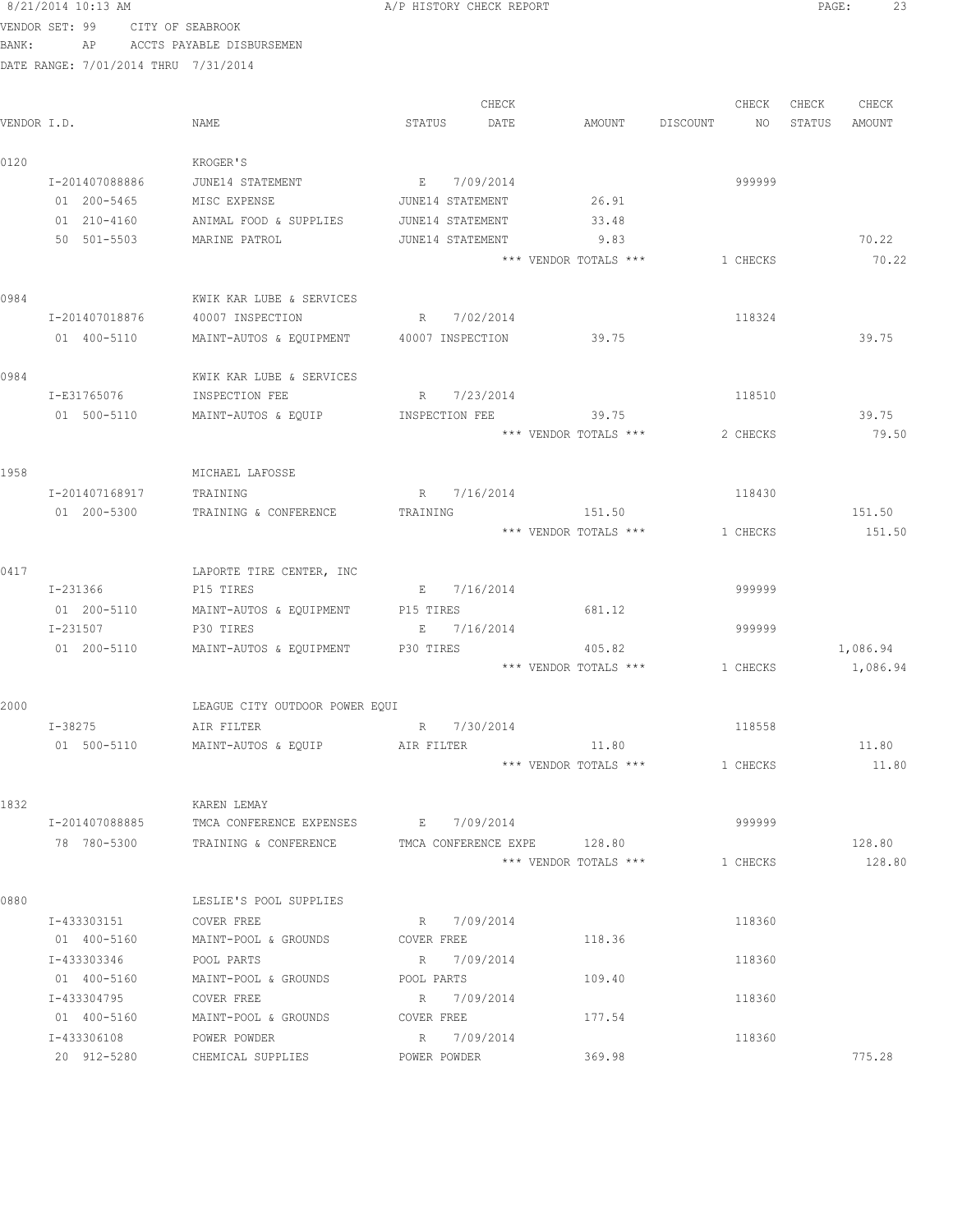|             | 8/21/2014 10:13 AM                   |                           |             | A/P HISTORY CHECK REPORT |                       |                | PAGE:  | 24       |
|-------------|--------------------------------------|---------------------------|-------------|--------------------------|-----------------------|----------------|--------|----------|
|             | VENDOR SET: 99<br>CITY OF SEABROOK   |                           |             |                          |                       |                |        |          |
| BANK:       | AP                                   | ACCTS PAYABLE DISBURSEMEN |             |                          |                       |                |        |          |
|             | DATE RANGE: 7/01/2014 THRU 7/31/2014 |                           |             |                          |                       |                |        |          |
|             |                                      |                           |             |                          |                       |                |        |          |
|             |                                      |                           |             | CHECK                    |                       | CHECK          | CHECK  | CHECK    |
| VENDOR I.D. |                                      | NAME                      | STATUS      | DATE                     | AMOUNT                | DISCOUNT<br>NO | STATUS | AMOUNT   |
|             |                                      |                           |             |                          |                       |                |        |          |
| 0880        |                                      | LESLIE'S POOL SUPPLIES    |             |                          |                       |                |        |          |
|             | I-433307004                          | TOOLS                     |             | R 7/23/2014              |                       | 118511         |        |          |
|             | 20 912-5120                          | MAINT-SEWER SYSTEM MINOR  | TOOLS       |                          | 79.78                 |                |        | 79.78    |
|             |                                      |                           |             |                          | *** VENDOR TOTALS *** | 2 CHECKS       |        | 855.06   |
|             |                                      |                           |             |                          |                       |                |        |          |
| 1901        |                                      | LIBERTY LOCK SHOP         |             |                          |                       |                |        |          |
|             | $I-8674$                             | KEYS                      | $R_{\odot}$ | 7/09/2014                |                       | 118361         |        |          |
|             | 01 107-5465                          | MISC EXPENSE              | KEYS        |                          | 13.00                 |                |        | 13.00    |
|             |                                      |                           |             |                          |                       |                |        |          |
| 1901        |                                      | LIBERTY LOCK SHOP         |             |                          |                       |                |        |          |
|             | I-8850                               | KEYS                      | R           | 7/16/2014                |                       | 118431         |        |          |
|             | 01 200-4005                          | SUPPLIES-POLICE OPERATION | KEYS        |                          | 15.00                 |                |        | 15.00    |
|             |                                      |                           |             |                          | *** VENDOR TOTALS *** | 2 CHECKS       |        | 28.00    |
|             |                                      |                           |             |                          |                       |                |        |          |
| 0783        |                                      | LOGIX COMMUNICATIONS      |             |                          |                       |                |        |          |
|             | I-201407088895                       | TELEPHONE                 | R           | 7/09/2014                |                       | 118362         |        |          |
|             | 01 107-5400                          | TELEPHONE                 | TELEPHONE   |                          | 46.05                 |                |        | 46.05    |
|             |                                      |                           |             |                          |                       |                |        |          |
| 0783        |                                      | LOGIX COMMUNICATIONS      |             |                          |                       |                |        |          |
|             | I-201407228953                       | TELEPHONE                 |             | R 7/23/2014              |                       | 118512         |        |          |
|             | 01 107-5400                          | TELEPHONE                 | TELEPHONE   |                          | 544.72                |                |        | 544.72   |
|             |                                      |                           |             |                          | *** VENDOR TOTALS *** | 2 CHECKS       |        | 590.77   |
| 1278        |                                      | LONE STAR UNIFORMS, INC.  |             |                          |                       |                |        |          |
|             | I-349608                             | UNIFORMS                  |             | E 7/02/2014              |                       | 999999         |        |          |
|             | 01 200-5310                          | UNIFORMS & LAUNDRY        | UNIFORMS    |                          | 225.00                |                |        |          |
|             | I-350633                             | UNIFORMS                  | E           | 7/02/2014                |                       | 999999         |        |          |
|             | 01 210-5310                          | UNIFORMS & LAUNDRY        | UNIFORMS    |                          | 336.00                |                |        |          |
|             | I-350808                             | UNIFORMS                  | Е           | 7/02/2014                |                       | 999999         |        |          |
|             | 01 200-5310                          | UNIFORMS & LAUNDRY        | UNIFORMS    |                          | 42.95                 |                |        | 603.95   |
|             |                                      |                           |             |                          |                       |                |        |          |
| 1278        |                                      | LONE STAR UNIFORMS, INC.  |             |                          |                       |                |        |          |
|             | I-353178                             | UNIFORMS                  |             | E 7/16/2014              |                       | 999999         |        |          |
|             | 01 200-5310                          | UNIFORMS & LAUNDRY        | UNIFORMS    |                          | 126.00                |                |        |          |
|             | I-353359                             | UNIFORMS                  |             | E 7/16/2014              |                       | 999999         |        |          |
|             | 01 200-5310                          | UNIFORMS & LAUNDRY        | UNIFORMS    |                          | 502.00                |                |        |          |
|             | I-353392                             | UNIFORMS                  |             | E 7/16/2014              |                       | 999999         |        |          |
|             | 01 200-5310                          | UNIFORMS & LAUNDRY        | UNIFORMS    |                          | 1,591.00              |                |        | 2,219.00 |
|             |                                      |                           |             |                          |                       |                |        |          |
| 1278        |                                      | LONE STAR UNIFORMS, INC.  |             |                          |                       |                |        |          |
|             | I-354469                             | UNIFORM                   |             | E 7/30/2014              |                       | 999999         |        |          |
|             | 01 200-5310                          | UNIFORMS & LAUNDRY        | UNIFORM     |                          | 99.98                 |                |        | 99.98    |
|             |                                      |                           |             |                          | *** VENDOR TOTALS *** | 3 CHECKS       |        | 2,922.93 |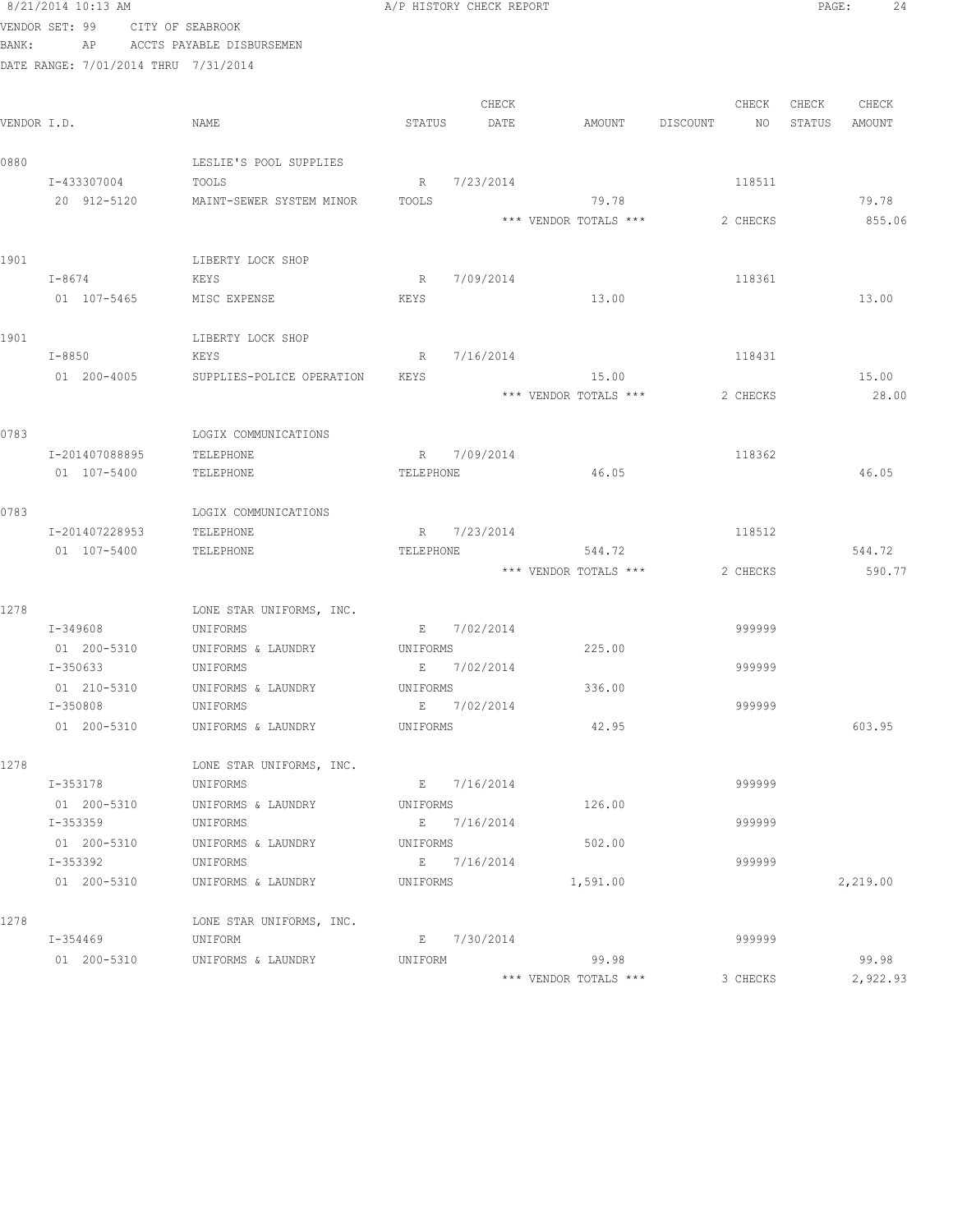|       | 8/21/2014 10:13 AM                   |                                            |               | A/P HISTORY CHECK REPORT |                             |          |    | PAGE:  | 25       |  |
|-------|--------------------------------------|--------------------------------------------|---------------|--------------------------|-----------------------------|----------|----|--------|----------|--|
|       | VENDOR SET: 99                       | CITY OF SEABROOK                           |               |                          |                             |          |    |        |          |  |
| BANK: | AP                                   | ACCTS PAYABLE DISBURSEMEN                  |               |                          |                             |          |    |        |          |  |
|       | DATE RANGE: 7/01/2014 THRU 7/31/2014 |                                            |               |                          |                             |          |    |        |          |  |
|       |                                      |                                            |               |                          |                             |          |    |        |          |  |
|       |                                      |                                            |               | CHECK                    |                             | CHECK    |    | CHECK  | CHECK    |  |
|       | VENDOR I.D.                          | NAME                                       | STATUS        | DATE                     | AMOUNT                      | DISCOUNT | NO | STATUS | AMOUNT   |  |
| 2341  |                                      | LOU'S GLOVES                               |               |                          |                             |          |    |        |          |  |
|       | I-006136                             | GLOVES                                     |               | R 7/09/2014              |                             | 118363   |    |        |          |  |
|       | 20 902-5130                          | MAINT-WATER SYSTEM MINOR                   | <b>GLOVES</b> |                          | 162.00                      |          |    |        | 162.00   |  |
|       |                                      |                                            |               |                          | *** VENDOR TOTALS ***       | 1 CHECKS |    |        | 162.00   |  |
|       |                                      |                                            |               |                          |                             |          |    |        |          |  |
| 0798  |                                      | MAILFINANCE                                |               |                          |                             |          |    |        |          |  |
|       | I-N4801816                           | POSTAGE METER LEASE                        |               | E 7/23/2014              |                             | 999999   |    |        |          |  |
|       | 01 107-5030                          | RENTALS & SERVICE AGRMTS                   |               |                          | POSTAGE METER LEASE 396.73  |          |    |        | 396.73   |  |
|       |                                      |                                            |               |                          | *** VENDOR TOTALS ***       | 1 CHECKS |    |        | 396.73   |  |
|       |                                      |                                            |               |                          |                             |          |    |        |          |  |
| 2033  |                                      | MCC INNOVATIONS                            |               |                          |                             |          |    |        |          |  |
|       | I-00004735                           | IMAGED PAGES                               |               | R 7/16/2014              |                             | 118432   |    |        |          |  |
|       | 01 107-5190                          | CODIFICATION                               |               | IMAGED PAGES             | 22.50                       |          |    |        |          |  |
|       | I-00004784                           | WEBLINK RENEWAL                            |               | R 7/16/2014              |                             | 118432   |    |        |          |  |
|       | 01 107-5190                          | CODIFICATION                               |               |                          | WEBLINK RENEWAL 1,000.00    |          |    |        | 1,022.50 |  |
|       |                                      |                                            |               |                          | *** VENDOR TOTALS ***       | 1 CHECKS |    |        | 1,022.50 |  |
|       |                                      |                                            |               |                          |                             |          |    |        |          |  |
| 2065  | I-201407298972                       | TRICIA MCCULLOCH<br>TRAINING MILEAGE       |               | R 7/30/2014              |                             | 118560   |    |        |          |  |
|       | 01 700-5300                          |                                            |               |                          | 44.20                       |          |    |        | 44.20    |  |
|       |                                      | TRAINING & CONFERENCE                      |               | TRAINING MILEAGE         | *** VENDOR TOTALS ***       | 1 CHECKS |    |        | 44.20    |  |
|       |                                      |                                            |               |                          |                             |          |    |        |          |  |
| 0449  |                                      | MCREE FORD                                 |               |                          |                             |          |    |        |          |  |
|       | I-743978                             | ENGINE REPLACEMENT                         |               | R 7/02/2014              |                             | 118325   |    |        |          |  |
|       | 01 500-5110                          | MAINT-AUTOS & EQUIP                        |               |                          | ENGINE REPLACEMENT 8,946.16 |          |    |        | 8,946.16 |  |
|       |                                      |                                            |               |                          |                             |          |    |        |          |  |
| 0449  |                                      | MCREE FORD                                 |               |                          |                             |          |    |        |          |  |
|       | I-744392                             | REPAIR                                     |               | R 7/09/2014              |                             | 118364   |    |        |          |  |
|       |                                      | 20 912-5110 MAINT-AUTOS & EQUIPMENT REPAIR |               |                          | 568.05                      |          |    |        | 568.05   |  |
|       |                                      |                                            |               |                          | *** VENDOR TOTALS ***       | 2 CHECKS |    |        | 9,514.21 |  |
|       |                                      |                                            |               |                          |                             |          |    |        |          |  |
| 0851  |                                      | MEADOR STAFFING SERVICES INC               |               |                          |                             |          |    |        |          |  |
|       | I-29254                              | ERIK LLANOS                                |               | R 7/02/2014              |                             | 118326   |    |        |          |  |
|       | 01 103-3015                          | CONTRACT LABOR                             | ERIK LLANOS   |                          | 1,370.60                    |          |    |        | 1,370.60 |  |
| 0851  |                                      | MEADOR STAFFING SERVICES INC               |               |                          |                             |          |    |        |          |  |
|       | I-29642                              | ERIK LLANOS                                |               | R 7/16/2014              |                             | 118433   |    |        |          |  |
|       | 01 103-3015                          | CONTRACT LABOR                             | ERIK LLANOS   |                          | 1,121.40                    |          |    |        | 1,121.40 |  |
|       |                                      |                                            |               |                          | *** VENDOR TOTALS ***       | 2 CHECKS |    |        | 2,492.00 |  |
|       |                                      |                                            |               |                          |                             |          |    |        |          |  |
| 2145  |                                      | MEN IN BLACK PEST CONTROL INC              |               |                          |                             |          |    |        |          |  |
|       | I-13206                              | BEE SERVICE                                |               | R 7/16/2014              |                             | 118434   |    |        |          |  |
|       | 41 410-5180                          | MAINT-BLDG AND GROUNDS                     | BEE SERVICE   |                          | 200.00                      |          |    |        | 200.00   |  |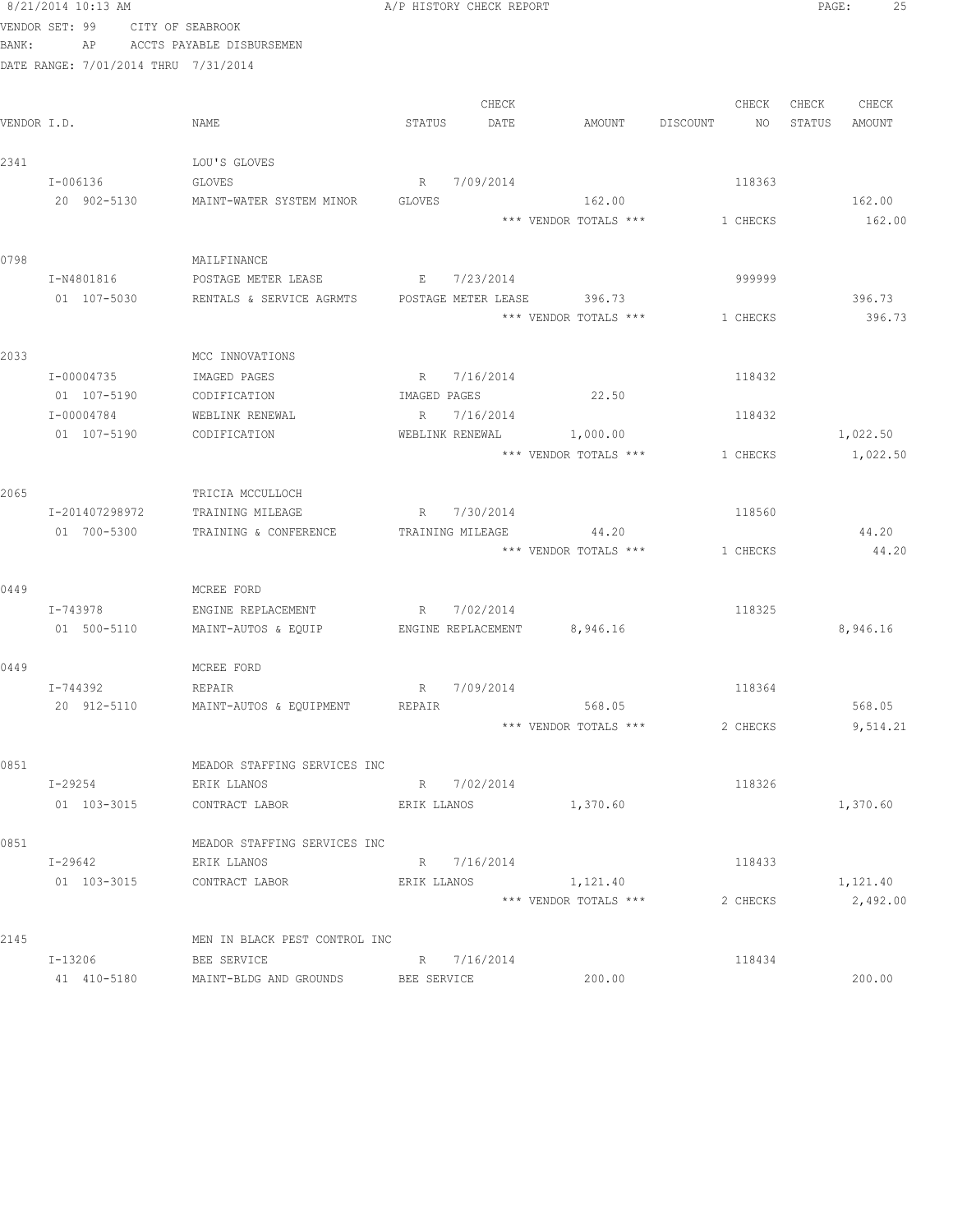|       | 8/21/2014 10:13 AM                   |                                           | A/P HISTORY CHECK REPORT             |                       |                | PAGE:  | 26         |
|-------|--------------------------------------|-------------------------------------------|--------------------------------------|-----------------------|----------------|--------|------------|
|       | VENDOR SET: 99 CITY OF SEABROOK      |                                           |                                      |                       |                |        |            |
| BANK: |                                      | AP ACCTS PAYABLE DISBURSEMEN              |                                      |                       |                |        |            |
|       | DATE RANGE: 7/01/2014 THRU 7/31/2014 |                                           |                                      |                       |                |        |            |
|       |                                      |                                           | CHECK                                |                       | CHECK          | CHECK  | CHECK      |
|       | VENDOR I.D.                          | NAME                                      | STATUS<br>DATE                       | AMOUNT                | DISCOUNT<br>NO | STATUS | AMOUNT     |
|       |                                      |                                           |                                      |                       |                |        |            |
| 2145  |                                      | MEN IN BLACK PEST CONTROL INC             |                                      |                       |                |        |            |
|       | $I-13159$                            | PEST CONTROL                              | R 7/30/2014                          |                       | 118561         |        |            |
|       | 41 410-5030                          | RENTALS & SERVICE AGREEMENTS PEST CONTROL |                                      | 95.00                 |                |        | 95.00      |
|       |                                      |                                           |                                      | *** VENDOR TOTALS *** | 2 CHECKS       |        | 295.00     |
| 2411  |                                      | METRO CITY CONSTRUCTION LP                |                                      |                       |                |        |            |
|       | I-201407168904                       | SEASCAPE ONE PAVING                       | R 7/16/2014                          |                       | 118435         |        |            |
|       | 30 300-6115                          | Sewer Projects Various                    | SEASCAPE ONE PAVING                  | 2,000.00              |                |        |            |
|       | 30 300-6116                          | VARIOUS WATER PROJECTS                    | SEASCAPE ONE PAVING                  | 44,091.00             |                |        |            |
|       | 01 500-6065                          | VARIOUS STREET PROJECTS                   | SEASCAPE ONE PAVING                  | 91,827.16             |                |        |            |
|       | 01 001-1005                          | ACCTS PAYABLE/RETAINAGE                   | SEASCAPE ONE PAVING                  | 6,895.91CR            |                |        | 131,022.25 |
|       |                                      |                                           |                                      | *** VENDOR TOTALS *** | 1 CHECKS       |        | 131,022.25 |
|       |                                      |                                           |                                      |                       |                |        |            |
| 0490  |                                      | MID-AMERICAN RESEARCH                     |                                      |                       |                |        |            |
|       | I-0528139IN                          | SUPER ZYME                                | 7/23/2014<br>E                       |                       | 999999         |        |            |
|       | 20 912-5280                          | CHEMICAL SUPPLIES                         | SUPER ZYME                           | 184.35                |                |        | 184.35     |
|       |                                      |                                           |                                      | *** VENDOR TOTALS *** | 1 CHECKS       |        | 184.35     |
|       |                                      | SHELLI MCINTOSH                           |                                      |                       |                |        |            |
|       |                                      |                                           | 7/02/2014<br>R                       |                       |                |        |            |
|       | I-201407018882<br>01 001-1011        | REFUND<br>BAIL BONDS PAYABLE              | SHELLI MCINTOSH:REFU                 | 400.00                | 118334         |        | 400.00     |
|       |                                      |                                           |                                      |                       |                |        |            |
| 1     |                                      | SUSAN BERTSCH                             |                                      |                       |                |        |            |
|       | I-201407018883                       | REFUND                                    | 7/02/2014<br>R                       |                       | 118338         |        |            |
|       | 01 001-1011                          | BAIL BONDS PAYABLE                        | SUSAN BERTSCH: REFUND                | 300.00                |                |        | 300.00     |
|       |                                      |                                           |                                      |                       |                |        |            |
| 1     |                                      | IRENE ITURBURO                            |                                      |                       |                |        |            |
|       | I-201407088893                       | REFUND                                    | R 7/09/2014                          |                       | 118358         |        |            |
|       | 01 001-1525                          | COMMUNITY HOUSE DEPOSITS                  | IRENE ITURBURO: REFUN                | 100.00                |                |        | 100.00     |
|       |                                      | WEST END ROOFING                          |                                      |                       |                |        |            |
|       | I-M097618                            |                                           | R 7/09/2014                          |                       | 118377         |        |            |
|       | 01 107-5180                          | FREIGHT<br>MAINT-BLDGS & GROUNDS          | WEST END ROOFING: FRE                | 20.00                 |                |        | 20.00      |
|       |                                      |                                           |                                      |                       |                |        |            |
| $1 -$ |                                      | ANGEL GONZALES                            |                                      |                       |                |        |            |
|       | I-201407168927                       | REFUND                                    | R 7/16/2014                          |                       | 118398         |        |            |
|       | 01 001-1011                          | BAIL BONDS PAYABLE                        | ANGEL GONZALES: REFUN                | 300.00                |                |        | 300.00     |
|       |                                      |                                           |                                      |                       |                |        |            |
| $1 -$ |                                      | CHARLES DEES                              |                                      |                       |                |        |            |
|       | I-201407168928                       | REFUND                                    | R 7/16/2014                          |                       | 118405         |        |            |
|       | 01 001-1011                          | BAIL BONDS PAYABLE                        | CHARLES DEES: REFUND                 | 95.90                 |                |        | 95.90      |
|       |                                      |                                           |                                      |                       |                |        |            |
| 1     |                                      | DOUGLAS SHEEHAN                           |                                      |                       |                |        |            |
|       | I-201407168925<br>01 001-1011        | REFUND<br>BAIL BONDS PAYABLE              | R 7/16/2014<br>DOUGLAS SHEEHAN: REFU | 205.00                | 118411         |        | 205.00     |
|       |                                      |                                           |                                      |                       |                |        |            |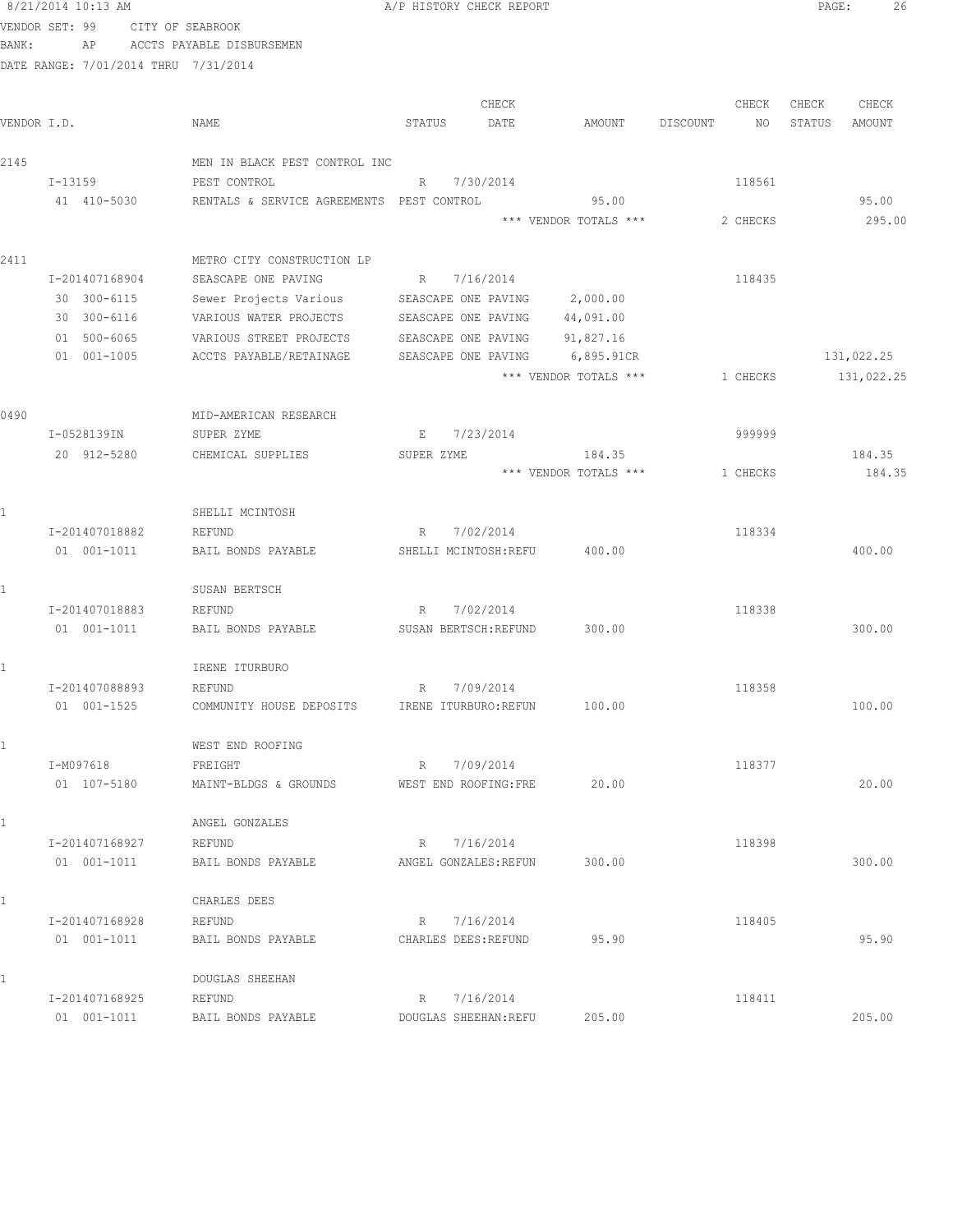8/21/2014 10:13 AM **A/P HISTORY CHECK REPORT PAGE:** 27 VENDOR SET: 99 CITY OF SEABROOK

BANK: AP ACCTS PAYABLE DISBURSEMEN

| VENDOR I.D.    | NAME                       | CHECK<br>STATUS<br>DATE | AMOUNT | CHECK<br>DISCOUNT<br>NO | CHECK<br>CHECK<br>STATUS<br>AMOUNT |
|----------------|----------------------------|-------------------------|--------|-------------------------|------------------------------------|
|                | JACKIE SMITH               |                         |        |                         |                                    |
| I-201407168929 | REFUND                     | 7/16/2014<br>R          |        | 118424                  |                                    |
| 01 001-1014    | FINE REFUNDS PAYABLE       | JACKIE SMITH: REFUND    | 15.00  |                         | 15.00                              |
|                | JOHN REDFIELD              |                         |        |                         |                                    |
| I-201407168924 | REFUND                     | 7/16/2014<br>R          |        | 118425                  |                                    |
| 01 001-1011    | BAIL BONDS PAYABLE         | JOHN REDFIELD: REFUND   | 150.00 |                         | 150.00                             |
|                | JOSEPH RODRIGUEZ           |                         |        |                         |                                    |
| I-201407168926 | REFUND                     | 7/16/2014<br>R          |        | 118426                  |                                    |
| 01 001-1011    | BAIL BONDS PAYABLE         | JOSEPH RODRIGUEZ:REF    | 366.00 |                         | 366.00                             |
|                | TAMARA PHILLIPS            |                         |        |                         |                                    |
| I-201407168922 | REFUND                     | 7/16/2014<br>R          |        | 118457                  |                                    |
| 41 041-1525    | DEPOSITS - CAROTHER'S      | TAMARA PHILLIPS:REFU    | 500.00 |                         | 500.00                             |
|                | TX COMM ON LAW ENFORCEMENT |                         |        |                         |                                    |
| I-201407168921 | REG                        | 7/16/2014<br>R          |        | 118461                  |                                    |
| 01 200-5300    | TRAINING & CONFERENCE      | TX COMM ON LAW ENFOR    | 125.00 |                         | 125.00                             |
|                | ELAINE JOHNSON             |                         |        |                         |                                    |
| I-201407168936 | REFUND                     | 7/16/2014<br>R          |        | 118473                  |                                    |
| 01 001-1525    | COMMUNITY HOUSE DEPOSITS   | ELAINE JOHNSON: REFUN   | 150.00 |                         | 150.00                             |
|                | ERIK LLANOS                |                         |        |                         |                                    |
| I-201407168934 | REFUND                     | 7/16/2014<br>R          |        | 118474                  |                                    |
| 01 001-1525    | COMMUNITY HOUSE DEPOSITS   | ERIK LLANOS: REFUND     | 50.00  |                         | 50.00                              |
|                | JOSE SOTELO                |                         |        |                         |                                    |
| I-201407168935 | REFUND                     | 7/16/2014<br>R          |        | 118475                  |                                    |
| 01 001-1525    | COMMUNITY HOUSE DEPOSITS   | JOSE SOTELO: REFUND     | 150.00 |                         | 150.00                             |
|                | RENEE BAILEY               |                         |        |                         |                                    |
| I-201407168933 | REFUND                     | 7/16/2014<br>R          |        | 118476                  |                                    |
| 01 001-1525    | COMMUNITY HOUSE DEPOSITS   | RENEE BAILEY: REFUND    | 100.00 |                         | 100.00                             |
|                | SHANNON MORELAND           |                         |        |                         |                                    |
| I-201407168932 | REFUND                     | 7/16/2014<br>R          |        | 118477                  |                                    |
| 01 001-1525    | COMMUNITY HOUSE DEPOSITS   | SHANNON MORELAND: REF   | 50.00  |                         | 50.00                              |
|                | WENDY PINEDA               |                         |        |                         |                                    |
| I-201407168931 | REFUND                     | 7/16/2014<br>R          |        | 118478                  |                                    |
| 01 001-1525    | COMMUNITY HOUSE DEPOSITS   | WENDY PINEDA: REFUND    | 100.00 |                         | 100.00                             |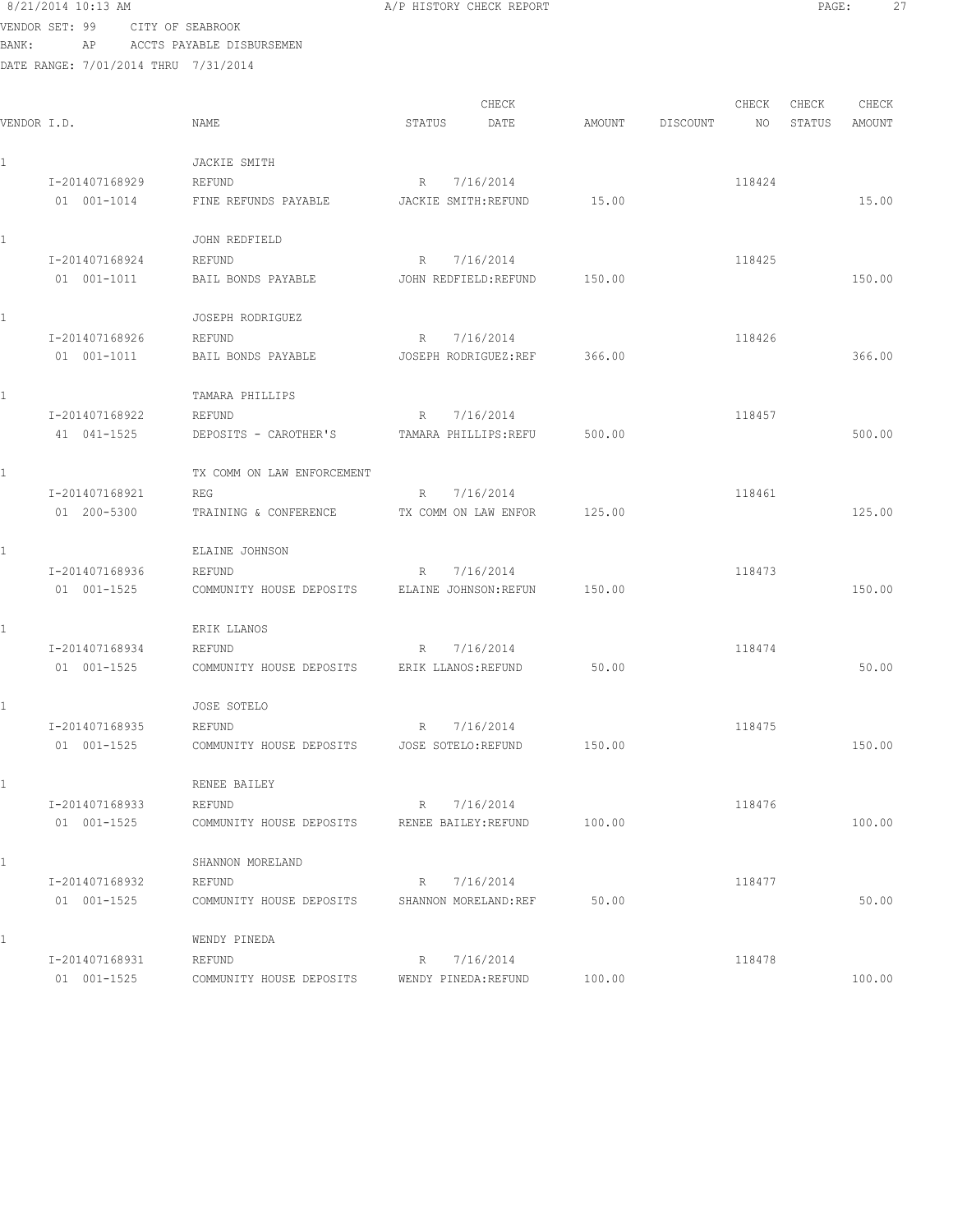| 8/21/2014 10:13 AM |  |  |                  |  |
|--------------------|--|--|------------------|--|
| VENDOR SET: 99     |  |  | CITY OF SEABROOK |  |

BANK: AP ACCTS PAYABLE DISBURSEMEN

| VENDOR I.D. |                | NAME                     | CHECK<br>DATE<br>STATUS  | AMOUNT                | DISCOUNT | CHECK<br>NO. | CHECK<br>STATUS | CHECK<br>AMOUNT |
|-------------|----------------|--------------------------|--------------------------|-----------------------|----------|--------------|-----------------|-----------------|
|             |                |                          |                          |                       |          |              |                 |                 |
| 1           |                | ANGEL ROTEN              |                          |                       |          |              |                 |                 |
|             | I-201407228944 | REFUND                   | 7/23/2014<br>R           |                       |          | 118486       |                 |                 |
|             | 41 041-1525    | DEPOSITS - CAROTHER'S    | ANGEL ROTEN: REFUND      | 500.00                |          |              |                 | 500.00          |
| 1           |                | IRMA PINEDA              |                          |                       |          |              |                 |                 |
|             | I-201407228952 | REFUND                   | 7/23/2014<br>R           |                       |          | 118509       |                 |                 |
|             | 41 041-1525    | DEPOSITS - CAROTHER'S    | IRMA PINEDA: REFUND      | 500.00                |          |              |                 | 500.00          |
| 1.          |                | MICHAEL TINSON           |                          |                       |          |              |                 |                 |
|             | I-201407228957 | REFUND                   | 7/23/2014<br>$R_{\perp}$ |                       |          | 118513       |                 |                 |
|             | 01 001-1011    | BAIL BONDS PAYABLE       | MICHAEL TINSON: REFUN    | 566.00                |          |              |                 | 566.00          |
| 1           |                | NANCY JONES              |                          |                       |          |              |                 |                 |
|             | I-201407228954 | REFUND                   | 7/23/2014<br>R           |                       |          | 118514       |                 |                 |
|             | 01 400-5464    | EVENTS                   | NANCY JONES: REFUND      | 226.75                |          |              |                 | 226.75          |
| 1           |                | ANTONIO HERNANDEZ        |                          |                       |          |              |                 |                 |
|             | I-201407298966 | <b>REFUND</b>            | 7/30/2014<br>R           |                       |          | 118536       |                 |                 |
|             | 01 001-1525    | COMMUNITY HOUSE DEPOSITS | ANTONIO HERNANDEZ:RE     | 150.00                |          |              |                 | 150.00          |
| 1           |                | BETH SMITH               |                          |                       |          |              |                 |                 |
|             | I-201407308976 | REFUND                   | 7/30/2014<br>R           |                       |          | 118541       |                 |                 |
|             | 01 001-1525    | COMMUNITY HOUSE DEPOSITS | BETH SMITH; REFUND       | 50.00                 |          |              |                 | 50.00           |
|             |                | LILIS COLLING            |                          |                       |          |              |                 |                 |
|             | I-201407308979 | REFUND                   | 7/30/2014<br>R           |                       |          | 118559       |                 |                 |
|             | 01 001-1525    | COMMUNITY HOUSE DEPOSITS | LILIS COLLING: REFUND    | 50.00                 |          |              |                 | 50.00           |
| 1           |                | MICHELE BAKER            |                          |                       |          |              |                 |                 |
|             | I-201407308977 | REFUND                   | 7/30/2014<br>R           |                       |          | 118562       |                 |                 |
|             | 01 001-1525    | COMMUNITY HOUSE DEPOSITS | MICHELE BAKER; REFUND    | 50.00                 |          |              |                 | 50.00           |
|             |                |                          |                          | *** VENDOR TOTALS *** |          | 26 CHECKS    |                 | 5,269.65        |
| 1620        |                | MORRISON SUPPLY CO.      |                          |                       |          |              |                 |                 |
|             | I-005383615    | FREIGHT                  | R 7/09/2014              |                       |          | 118365       |                 |                 |
|             | 20 912-5120    | MAINT-SEWER SYSTEM MINOR | FREIGHT                  | 8.40                  |          |              |                 | 8.40            |
|             |                |                          |                          | *** VENDOR TOTALS *** |          | 1 CHECKS     |                 | 8.40            |
| 0740        |                | O'REILLY AUTO PARTS      |                          |                       |          |              |                 |                 |
|             | I-201407088896 | JUNE14 STATEMENT         | R 7/09/2014              |                       |          | 118366       |                 |                 |
|             | 01 500-5110    | MAINT-AUTOS & EQUIP      | JUNE14 STATEMENT         | 603.59                |          |              |                 |                 |
|             | 01 400-5110    | MAINT-AUTOS & EQUIPMENT  | JUNE14 STATEMENT         | 557.06                |          |              |                 |                 |
|             | 01 200-5110    | MAINT-AUTOS & EQUIPMENT  | JUNE14 STATEMENT         | 49.67                 |          |              |                 |                 |
|             | 20 902-5110    | MAINT-AUTOS & EQUIPMENT  | JUNE14 STATEMENT         | 24.66                 |          |              |                 |                 |
|             | 20 912-5110    | MAINT-AUTOS & EQUIPMENT  | JUNE14 STATEMENT         | 103.15                |          |              |                 |                 |
|             | 20 902-5130    | MAINT-WATER SYSTEM MINOR | JUNE14 STATEMENT         | 72.47                 |          |              |                 | 1,410.60        |
|             |                |                          |                          | *** VENDOR TOTALS *** |          | 1 CHECKS     |                 | 1,410.60        |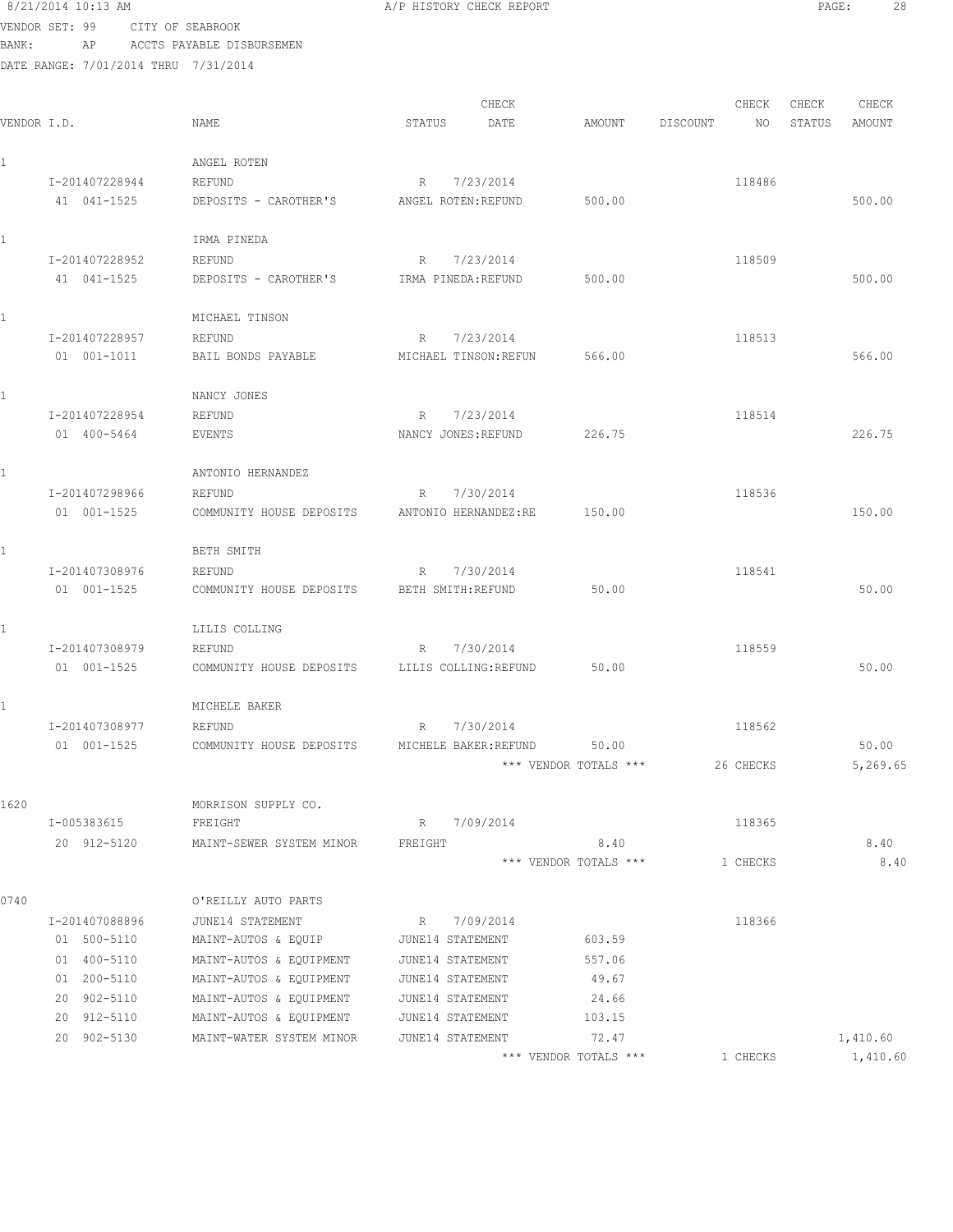## 8/21/2014 10:13 AM **PAGE:** 29

VENDOR SET: 99 CITY OF SEABROOK BANK: AP ACCTS PAYABLE DISBURSEMEN

|             |                                 |                                               |                 | CHECK       |                              |             | CHECK    | CHECK  | CHECK    |
|-------------|---------------------------------|-----------------------------------------------|-----------------|-------------|------------------------------|-------------|----------|--------|----------|
| VENDOR I.D. |                                 | NAME                                          | STATUS          | DATE        | AMOUNT                       | DISCOUNT NO |          | STATUS | AMOUNT   |
| 0147        |                                 | OFFICE DEPOT CARD PLAN                        |                 |             |                              |             |          |        |          |
|             | I-1689185492                    | OFFICE SUPPLIES                               | R 7/02/2014     |             |                              |             | 118327   |        |          |
|             | 01 200-4010                     | OFFICE SUPPLIES                               | OFFICE SUPPLIES |             | 126.99                       |             |          |        |          |
|             | I-713119321001                  | OFFICE SUPPLIES                               | R 7/02/2014     |             |                              |             | 118327   |        |          |
|             | 01 200-4010                     | OFFICE SUPPLIES                               | OFFICE SUPPLIES |             | 354.87                       |             |          |        |          |
|             | I-713119487001                  | OFFICE SUPPLIES                               | R 7/02/2014     |             |                              |             | 118327   |        |          |
|             | 01 200-4010                     | OFFICE SUPPLIES                               | OFFICE SUPPLIES |             | 178.99                       |             |          |        | 660.85   |
| 0147        |                                 | OFFICE DEPOT CARD PLAN                        |                 |             |                              |             |          |        |          |
|             | I-1691939977                    | OFFICE SUPPLIES                               | R 7/09/2014     |             |                              |             | 118367   |        |          |
|             | 01 210-4010                     | OFFICE SUPPLIES                               | OFFICE SUPPLIES |             | 255.98                       |             |          |        | 255.98   |
| 0147        |                                 | OFFICE DEPOT CARD PLAN                        |                 |             |                              |             |          |        |          |
|             | I-1689453415                    | OFFICE SUPPLIES                               | R 7/16/2014     |             |                              |             | 118436   |        |          |
|             | 01 200-4010                     | OFFICE SUPPLIES                               | OFFICE SUPPLIES |             | 19.99                        |             |          |        |          |
|             | I-713119486001                  | OFFICE SUPPLIES                               |                 | R 7/16/2014 |                              |             | 118436   |        |          |
|             | 01 200-4010                     | OFFICE SUPPLIES                               | OFFICE SUPPLIES |             | 128.95                       |             |          |        |          |
|             | I-718854553001                  | OFFICE SUPPLIES                               | R               | 7/16/2014   |                              |             | 118436   |        |          |
|             | 01 200-4010                     | OFFICE SUPPLIES                               | OFFICE SUPPLIES |             | 83.98                        |             |          |        | 232.92   |
| 0147        |                                 | OFFICE DEPOT CARD PLAN                        |                 |             |                              |             |          |        |          |
|             | I-718854181001                  | OFFICE SUPPLIES                               | R 7/30/2014     |             |                              |             | 118563   |        |          |
|             | 01 200-4010                     | OFFICE SUPPLIES                               | OFFICE SUPPLIES |             | 349.39                       |             |          |        |          |
|             | I-719412532001                  | OFFICE SUPPLIES                               | R 7/30/2014     |             |                              |             | 118563   |        |          |
|             | 01 200-4010                     | OFFICE SUPPLIES                               | OFFICE SUPPLIES |             | 294.75                       |             |          |        | 644.14   |
|             |                                 |                                               |                 |             | *** VENDOR TOTALS ***        |             | 4 CHECKS |        | 1,793.89 |
| 1196        |                                 | OFFICE OF AG CHILD S UNIT                     |                 |             |                              |             |          |        |          |
|             | I-RA 201407018880 CHILD SUPPORT |                                               | D 7/01/2014     |             |                              |             | 000000   |        |          |
|             | 01  001-1032                    | OTHER PAYROLL DEDUCTIONS CHILD SUPPORT        |                 |             | 138.46                       |             |          |        | 138.46   |
| 1196        |                                 | OFFICE OF AG CHILD S UNIT                     |                 |             |                              |             |          |        |          |
|             | I-RA 201407158901 CHILD SUPPORT |                                               | D 7/15/2014     |             |                              |             | 000000   |        |          |
|             | 01 001-1032                     | OTHER PAYROLL DEDUCTIONS CHILD SUPPORT        |                 |             | 138.46                       |             |          |        | 138.46   |
| 1196        |                                 | OFFICE OF AG CHILD S UNIT                     |                 |             |                              |             |          |        |          |
|             | I-RA 201407298974 CHILD SUPPORT |                                               | D 7/29/2014     |             |                              |             | 000000   |        |          |
|             | 01 001-1032                     | OTHER PAYROLL DEDUCTIONS CHILD SUPPORT 138.46 |                 |             |                              |             |          |        | 138.46   |
|             |                                 |                                               |                 |             | *** VENDOR TOTALS ***        |             | 3 CHECKS |        | 415.38   |
| 2227        |                                 | OFFSHORE THUNDER PRODUCTIONS                  |                 |             |                              |             |          |        |          |
|             | I-0020154A                      | TX OUTLAW CHALLENGE SPONSOR R 7/23/2014       |                 |             |                              |             | 118515   |        |          |
|             | 15 150-5466                     | EVENTS                                        |                 |             | TX OUTLAW CHALLENGE 5,000.00 |             |          |        | 5,000.00 |
|             |                                 |                                               |                 |             | *** VENDOR TOTALS ***        |             | 1 CHECKS |        | 5,000.00 |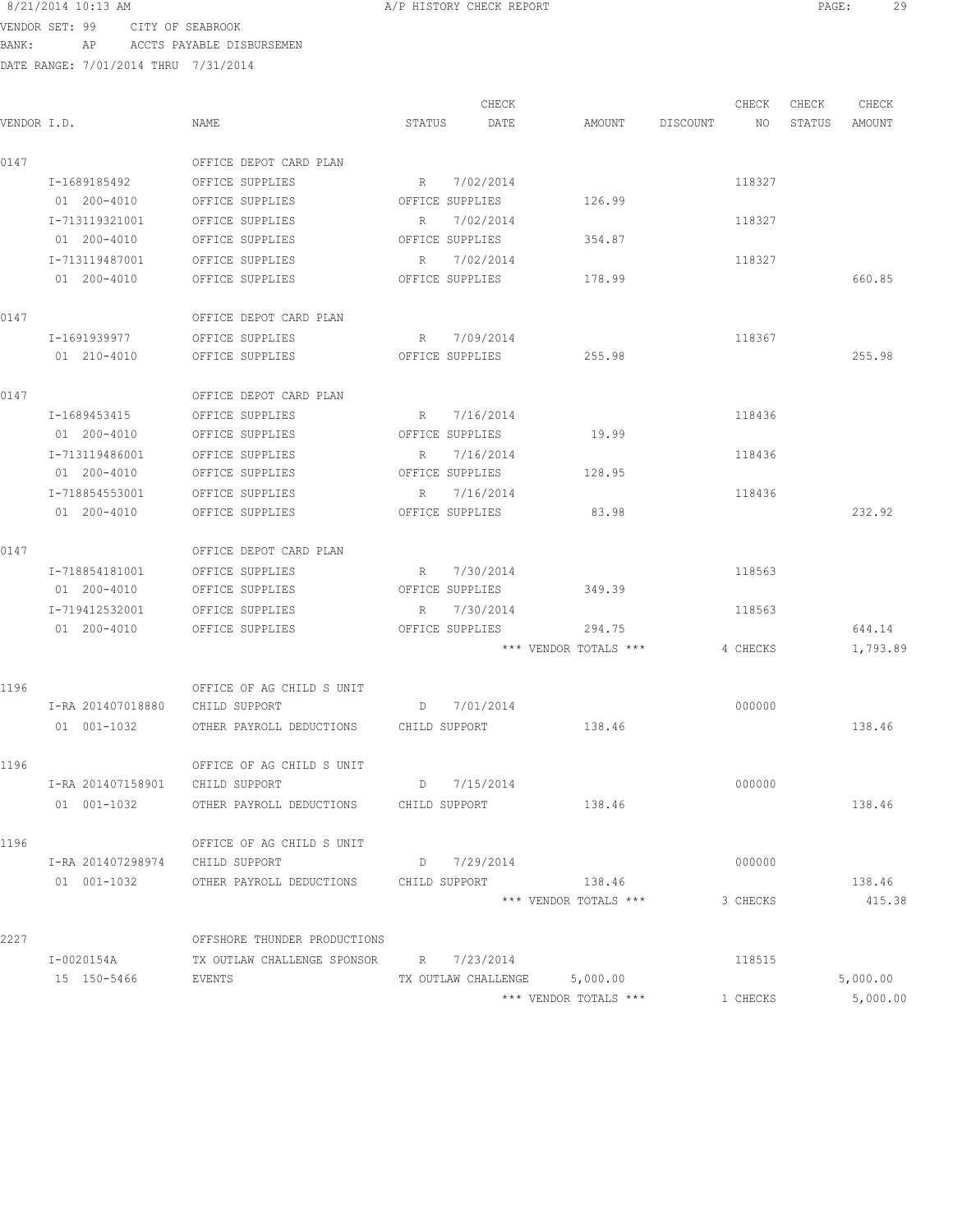|             | 8/21/2014 10:13 AM                   |                                |                    | A/P HISTORY CHECK REPORT     |                       |                | PAGE:  | 30       |
|-------------|--------------------------------------|--------------------------------|--------------------|------------------------------|-----------------------|----------------|--------|----------|
|             | VENDOR SET: 99                       | CITY OF SEABROOK               |                    |                              |                       |                |        |          |
| BANK:       | AP                                   | ACCTS PAYABLE DISBURSEMEN      |                    |                              |                       |                |        |          |
|             | DATE RANGE: 7/01/2014 THRU 7/31/2014 |                                |                    |                              |                       |                |        |          |
|             |                                      |                                |                    |                              |                       |                |        |          |
|             |                                      |                                |                    | CHECK                        |                       | CHECK          | CHECK  | CHECK    |
| VENDOR I.D. |                                      | NAME                           | STATUS             | DATE                         | AMOUNT                | DISCOUNT<br>NO | STATUS | AMOUNT   |
|             |                                      |                                |                    |                              |                       |                |        |          |
| 1336        |                                      | OMI INDUSTRIES                 |                    |                              |                       |                |        |          |
|             | I-383673                             | MUNI                           | R                  | 7/30/2014                    |                       | 118564         |        |          |
|             | 20 912-5280                          | CHEMICAL SUPPLIES              | MUNI               |                              | 649.32                |                |        | 649.32   |
|             |                                      |                                |                    |                              | *** VENDOR TOTALS *** | 1 CHECKS       |        | 649.32   |
|             |                                      |                                |                    |                              |                       |                |        |          |
| 1102        |                                      | OMNIBASE SERVICES OF TEXAS     |                    |                              |                       |                |        |          |
|             | I-0BS142001326                       | APR-JUNE14 ACTIVITY            |                    | R 7/16/2014                  |                       | 118437         |        |          |
|             | 01 001-1204                          | OMNI FEES PAYABLE              |                    | APR-JUNE14 ACTIVITY          | 222.75                |                |        | 222.75   |
|             |                                      |                                |                    |                              | *** VENDOR TOTALS *** | 1 CHECKS       |        | 222.75   |
|             |                                      |                                |                    |                              |                       |                |        |          |
| 1289        |                                      | OZARKA                         |                    |                              |                       |                |        |          |
|             | I-14F0115909111                      | BOTTLED WATER                  | R                  | 7/02/2014                    |                       | 118328         |        |          |
|             | 01 200-5465                          | MISC EXPENSE                   | BOTTLED WATER      |                              | 97.48                 |                |        | 97.48    |
| 1289        |                                      | OZARKA                         |                    |                              |                       |                |        |          |
|             | I-04G0121950364                      |                                |                    | 7/23/2014                    |                       | 118516         |        |          |
|             | 01 107-5465                          | BOTTLED WATER<br>MISC EXPENSE  | R<br>BOTTLED WATER |                              | 91.05                 |                |        | 91.05    |
|             |                                      |                                |                    |                              |                       |                |        |          |
| 1289        |                                      | OZARKA                         |                    |                              |                       |                |        |          |
|             | I-14G0115909111                      | BOTTLED WATER                  |                    | R 7/30/2014                  |                       | 118565         |        |          |
|             | 01 200-5465                          | MISC EXPENSE                   | BOTTLED WATER      |                              | 64.54                 |                |        | 64.54    |
|             |                                      |                                |                    |                              | *** VENDOR TOTALS *** | 3 CHECKS       |        | 253.07   |
|             |                                      |                                |                    |                              |                       |                |        |          |
| 1382        |                                      | PASADENA TRAILER & TRUCK ACCES |                    |                              |                       |                |        |          |
|             | I-248220                             | 6X12X6 TRAILER                 |                    | R 7/23/2014                  |                       | 118517         |        |          |
|             | 14 140-4150                          | SMALL TOOLS & EQUIPMENT        | 6X12X6 TRAILER     |                              | 2,704.00              |                |        | 2,704.00 |
|             |                                      |                                |                    |                              | *** VENDOR TOTALS *** | 1 CHECKS       |        | 2,704.00 |
|             |                                      |                                |                    |                              |                       |                |        |          |
| 2297        |                                      | PATHMARK TRAFFIC PRODUCTS      |                    |                              |                       |                |        |          |
|             | I-005725                             | PARTS                          | $R_{\parallel}$    | 7/16/2014                    |                       | 118438         |        |          |
|             | 01 500-5150                          | MAINT-STREET SIGNS             | PARTS              |                              | 254.40                |                |        | 254.40   |
|             |                                      |                                |                    |                              | *** VENDOR TOTALS *** | 1 CHECKS       |        | 254.40   |
|             |                                      |                                |                    |                              |                       |                |        |          |
| 1912        |                                      | PERDUE BRANDON FIELDER         |                    |                              |                       |                |        |          |
|             | I-IVC00015746                        | OCT12 ATTORNEY FEES            |                    | R 7/16/2014                  |                       | 118439         |        |          |
|             | 01 001-1202                          | DUE TO COLLECTION              |                    | OCT12 ATTORNEY FEES 5,954.23 |                       |                |        | 5,954.23 |
|             |                                      |                                |                    |                              | *** VENDOR TOTALS *** | 1 CHECKS       |        | 5,954.23 |
|             |                                      |                                |                    |                              |                       |                |        |          |
| 2059        |                                      | PERFECT WEDDING GUIDE          |                    |                              |                       |                |        |          |
|             | I-28127                              | ADVERTISING                    |                    | R 7/23/2014                  |                       | 118518         |        |          |
|             | 41 410-5010                          | ADVERTISING                    | ADVERTISING        |                              | 107.00                |                |        | 107.00   |
|             |                                      |                                |                    |                              | *** VENDOR TOTALS *** | 1 CHECKS       |        | 107.00   |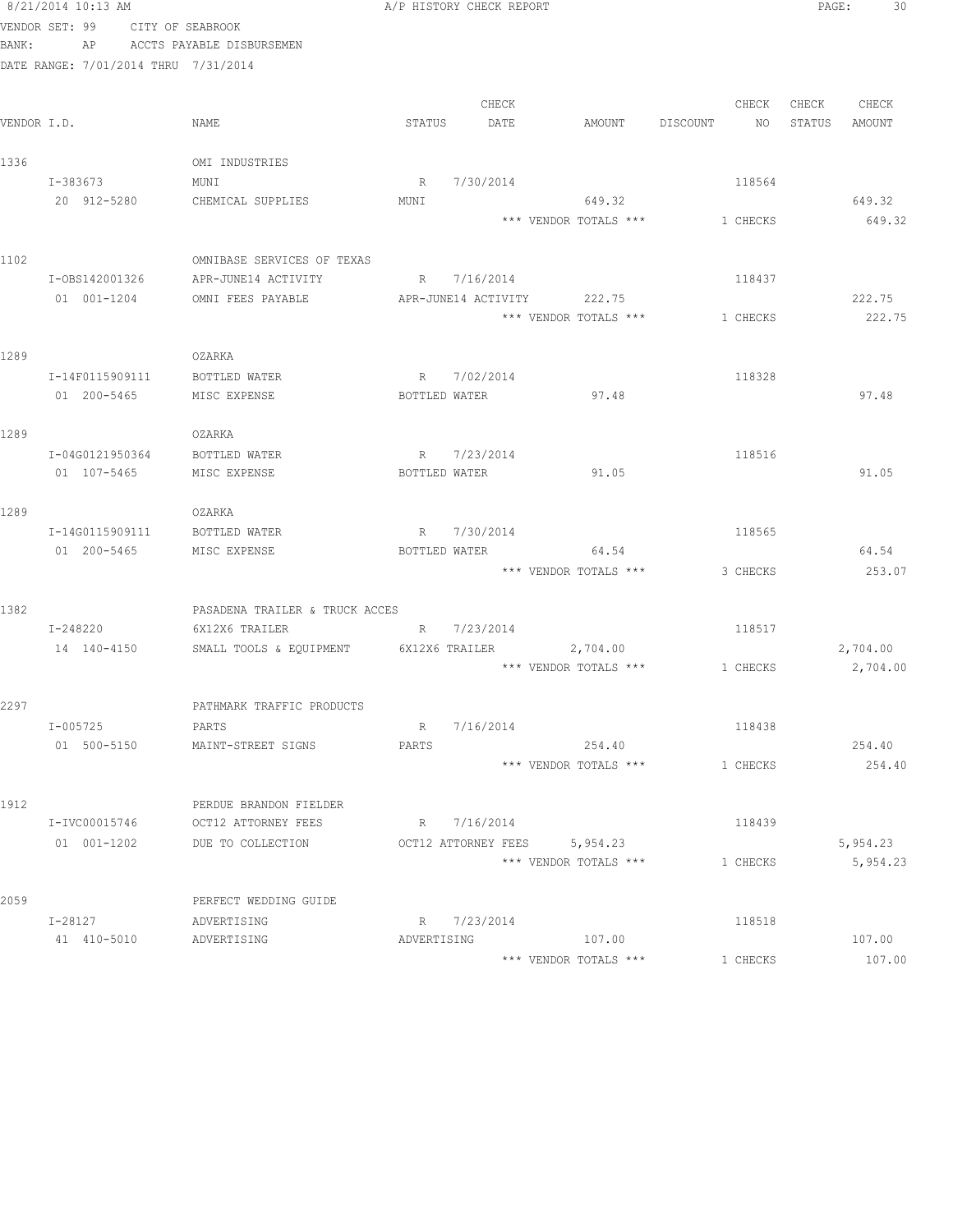|             | 8/21/2014 10:13 AM                   |                                    | A/P HISTORY CHECK REPORT      |                       |                | 31<br>PAGE:      |
|-------------|--------------------------------------|------------------------------------|-------------------------------|-----------------------|----------------|------------------|
|             | VENDOR SET: 99 CITY OF SEABROOK      |                                    |                               |                       |                |                  |
| BANK:       |                                      | AP ACCTS PAYABLE DISBURSEMEN       |                               |                       |                |                  |
|             | DATE RANGE: 7/01/2014 THRU 7/31/2014 |                                    |                               |                       |                |                  |
|             |                                      |                                    |                               |                       |                |                  |
|             |                                      |                                    | CHECK                         |                       | CHECK          | CHECK CHECK      |
| VENDOR I.D. |                                      | NAME                               | STATUS<br>DATE                | AMOUNT                | DISCOUNT<br>NO | STATUS<br>AMOUNT |
| 0153        |                                      | PFEIFFER & SON LTD                 |                               |                       |                |                  |
|             | $I - 81444$                          | REPLACE STARTER                    | E 7/09/2014                   |                       | 999999         |                  |
|             | 20 902-6090                          | WATER SYSTEM/MAJOR                 | REPLACE STARTER               | 7,801.63              |                | 7,801.63         |
|             |                                      |                                    |                               | *** VENDOR TOTALS *** | 1 CHECKS       | 7,801.63         |
|             |                                      |                                    |                               |                       |                |                  |
| 2040        |                                      | PHESCO INTERNATIONAL LLC           |                               |                       |                |                  |
|             | I-780                                | MOSQUITO CONTROL SUPPLIES          | R 7/30/2014                   |                       | 118566         |                  |
|             | 01 500-4100                          | MOSQUITO CONTROL                   | MOSQUITO CONTROL SUP 4,988.50 |                       |                | 4,988.50         |
|             |                                      |                                    |                               | *** VENDOR TOTALS *** | 1 CHECKS       | 4,988.50         |
|             |                                      |                                    |                               |                       |                |                  |
| 0581        |                                      | MIKE PICKELL                       |                               |                       |                |                  |
|             | I-201407018879                       | UNIFORMS                           | 7/02/2014<br>R                |                       | 118329         |                  |
|             | 50 501-5310                          | UNIFORMS & LAUNDRY                 | UNIFORMS                      | 300.00                |                | 300.00           |
|             |                                      |                                    |                               |                       |                |                  |
| 0581        |                                      | MIKE PICKELL                       |                               |                       |                |                  |
|             | I-201407298973                       | TNOA CONFERENCE                    | R 7/30/2014                   |                       | 118567         |                  |
|             | 09 901-5300                          | TRAING & CONFERENCE                | TNOA CONFERENCE               | 766.65                |                |                  |
|             | I-201407308978                       | MIKE PICKELL                       | R 7/30/2014                   |                       | 118567         |                  |
|             | 01 001-1525                          | COMMUNITY HOUSE DEPOSITS           | MIKE PICKELL                  | 50.00                 |                | 816.65           |
|             |                                      |                                    |                               | *** VENDOR TOTALS *** | 2 CHECKS       | 1,116.65         |
|             |                                      |                                    |                               |                       |                |                  |
| 1537        |                                      | POOLSURE                           |                               |                       |                |                  |
|             | I-14129511280                        | POOL ACID                          | R 7/02/2014                   |                       | 118330         |                  |
|             | 01 400-4090                          | POOL SUPPLIES                      | POOL ACID                     | 75.00                 |                | 75.00            |
|             |                                      |                                    |                               |                       |                |                  |
| 1537        |                                      | POOLSURE                           |                               |                       |                |                  |
|             | I-14129507520                        | BLEACH                             | R 7/09/2014                   |                       | 118368         |                  |
|             | 20 912-5280<br>I-14129511705         | CHEMICAL SUPPLIES<br><b>BLEACH</b> | BLEACH<br>7/09/2014<br>R      | 1,529.00              | 118368         |                  |
|             | 20 912-5280                          | CHEMICAL SUPPLIES                  | <b>BLEACH</b>                 | 2,300.00              |                | 3,829.00         |
|             |                                      |                                    |                               |                       |                |                  |
| 1537        |                                      | POOLSURE                           |                               |                       |                |                  |
|             | I-14129508759                        | BLEACH                             | 7/16/2014<br>R                |                       | 118440         |                  |
|             | 01 400-4090                          | POOL SUPPLIES                      | <b>BLEACH</b>                 | 736.00                |                | 736.00           |
|             |                                      |                                    |                               |                       |                |                  |
| 1537        |                                      | POOLSURE                           |                               |                       |                |                  |
|             | I-14129513535                        | <b>BLEACH</b>                      | R<br>7/30/2014                |                       | 118568         |                  |
|             | 20 912-5280                          | CHEMICAL SUPPLIES                  | <b>BLEACH</b>                 | 2,842.80              |                | 2,842.80         |
|             |                                      |                                    |                               | *** VENDOR TOTALS *** | 4 CHECKS       | 7,482.80         |
|             |                                      |                                    |                               |                       |                |                  |
| 0156        |                                      | POSTMASTER SEABROOK                |                               |                       |                |                  |
|             | I-201407228955                       | WATER BILL POSTAGE                 | 7/23/2014<br>R                |                       | 118519         |                  |
|             | 20 905-4011                          | POSTAGE                            | WATER BILL POSTAGE            | 1,200.00              |                | 1,200.00         |
|             |                                      |                                    |                               | *** VENDOR TOTALS *** | 1 CHECKS       | 1,200.00         |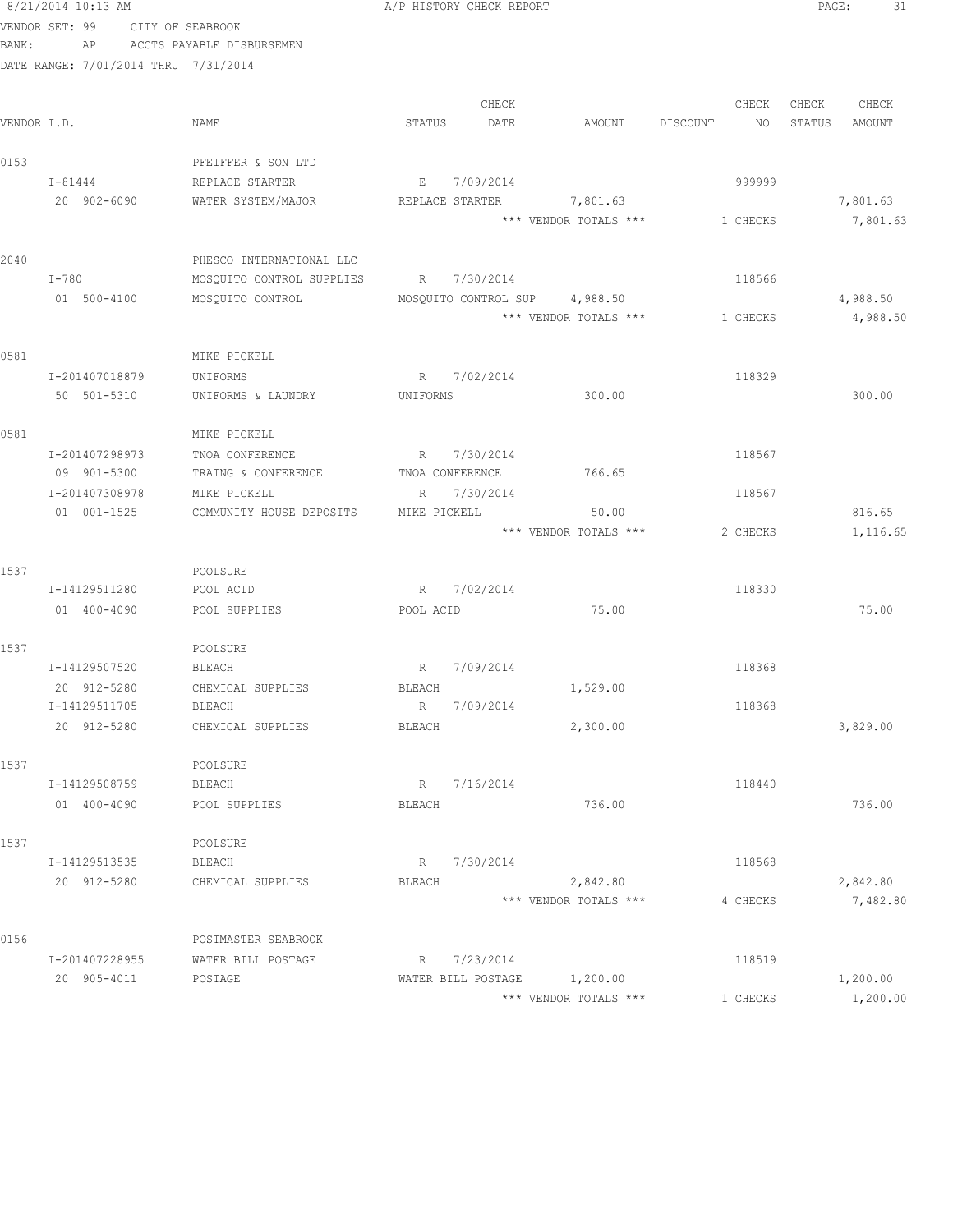|             | 8/21/2014 10:13 AM                   |                                                 | A/P HISTORY CHECK REPORT                             |                | 32<br>PAGE:            |
|-------------|--------------------------------------|-------------------------------------------------|------------------------------------------------------|----------------|------------------------|
|             | VENDOR SET: 99                       | CITY OF SEABROOK                                |                                                      |                |                        |
| BANK:       | AP                                   | ACCTS PAYABLE DISBURSEMEN                       |                                                      |                |                        |
|             | DATE RANGE: 7/01/2014 THRU 7/31/2014 |                                                 |                                                      |                |                        |
|             |                                      |                                                 |                                                      |                |                        |
|             |                                      |                                                 | CHECK                                                | CHECK          | CHECK<br>CHECK         |
| VENDOR I.D. |                                      | NAME                                            | DATE<br>STATUS<br>AMOUNT                             | DISCOUNT<br>NO | STATUS<br>AMOUNT       |
|             |                                      |                                                 |                                                      |                |                        |
| 1922        | $I - 179760$                         | PUBLIC AGENCY TRAINING COUNCIL                  |                                                      |                |                        |
|             | 01 200-5300                          | HASKETT/KIRBY TRAINING<br>TRAINING & CONFERENCE | R 7/02/2014<br>HASKETT/KIRBY TRAINI<br>850.00        | 118331         | 850.00                 |
|             |                                      |                                                 | *** VENDOR TOTALS ***                                | 1 CHECKS       | 850.00                 |
|             |                                      |                                                 |                                                      |                |                        |
| 0162        |                                      | PUMP & POWER EQUIP CO                           |                                                      |                |                        |
|             | I-20043608                           | VALVE ASSEMBLY                                  | R 7/23/2014                                          | 118520         |                        |
|             | 20 912-5120                          | MAINT-SEWER SYSTEM MINOR                        | VALVE ASSEMBLY<br>372.52                             |                | 372.52                 |
|             |                                      |                                                 | *** VENDOR TOTALS ***                                | 1 CHECKS       | 372.52                 |
|             |                                      |                                                 |                                                      |                |                        |
| 0749        |                                      | PURCHASE POWER                                  |                                                      |                |                        |
|             | I-201407018878                       | POSTAGE                                         | R 7/02/2014                                          | 118332         |                        |
|             | 01 200-4011                          | POSTAGE                                         | POSTAGE<br>200.00                                    |                | 200.00                 |
|             |                                      |                                                 | *** VENDOR TOTALS ***                                | 1 CHECKS       | 200.00                 |
|             |                                      |                                                 |                                                      |                |                        |
| 2392        |                                      | RAIN TURTLE AQUATICS LLC                        |                                                      |                |                        |
|             | $I-2$                                | LIFEGUARD SERVICE                               | R 7/16/2014                                          | 118441         |                        |
|             | 01 400-5465                          | MISC EXPENSE                                    | LIFEGUARD SERVICE<br>300.00<br>*** VENDOR TOTALS *** | 1 CHECKS       | 300.00<br>300.00       |
|             |                                      |                                                 |                                                      |                |                        |
| 2407        |                                      | RESTAURANT DEPOT                                |                                                      |                |                        |
|             | $I - 14147$                          | ICE MACHINE                                     | R 7/16/2014                                          | 118442         |                        |
|             | 01 107-4150                          | SMALL EQUIPMENT                                 | ICE MACHINE<br>1,850.00                              |                | 1,850.00               |
|             |                                      |                                                 | *** VENDOR TOTALS *** 1 CHECKS                       |                | 1,850.00               |
|             |                                      |                                                 |                                                      |                |                        |
| 2408        |                                      | RINKER MATERIALS                                |                                                      |                |                        |
|             | I-9428816012                         | PIPE AND SEALANT                                | R 7/16/2014                                          | 118443         |                        |
|             | 01 400-6052                          | TPWD TRAIL CONSTRUCTION                         | PIPE AND SEALANT 2,444.00                            |                | 2,444.00               |
|             |                                      |                                                 | *** VENDOR TOTALS ***                                | 1 CHECKS       | 2,444.00               |
|             |                                      |                                                 |                                                      |                |                        |
| 1101        |                                      | ROSS BANKS MAY CRON & CAVIN                     |                                                      |                |                        |
|             | I-201407168918<br>01 107-5220        | LEGAL SERVICES<br>PROF FEES-LEGAL               | R 7/16/2014                                          | 118444         |                        |
|             |                                      |                                                 | LEGAL SERVICES 19,534.47<br>*** VENDOR TOTALS ***    | 1 CHECKS       | 19,534.47<br>19,534.47 |
|             |                                      |                                                 |                                                      |                |                        |
| 2201        |                                      | MIKE RUTHERFORD                                 |                                                      |                |                        |
|             | I-010507                             | P19 REPAIR                                      | R 7/16/2014                                          | 118445         |                        |
|             | 01 200-5110                          | MAINT-AUTOS & EQUIPMENT P19 REPAIR              | 1,700.00                                             |                | 1,700.00               |
|             |                                      |                                                 | *** VENDOR TOTALS ***                                | 1 CHECKS       | 1,700.00               |
|             |                                      |                                                 |                                                      |                |                        |
| 1857        |                                      | STEPHEN M RUTHSTROM                             |                                                      |                |                        |
|             | I-201407018859                       | 07/04/14 FIRE INSPECTOR FEE B 7/02/2014         |                                                      | 999999         |                        |
|             | 01 600-3015                          | CONTRACT LABOR                                  | 07/04/14 FIRE INSPEC<br>280.00                       |                |                        |
|             | I-201407018860                       | 06/27/14 FIRE INSPECTOR FEE B 7/02/2014         |                                                      | 999999         |                        |
|             | 01 600-3015                          | CONTRACT LABOR                                  | 06/27/14 FIRE INSPEC<br>280.00                       |                | 560.00                 |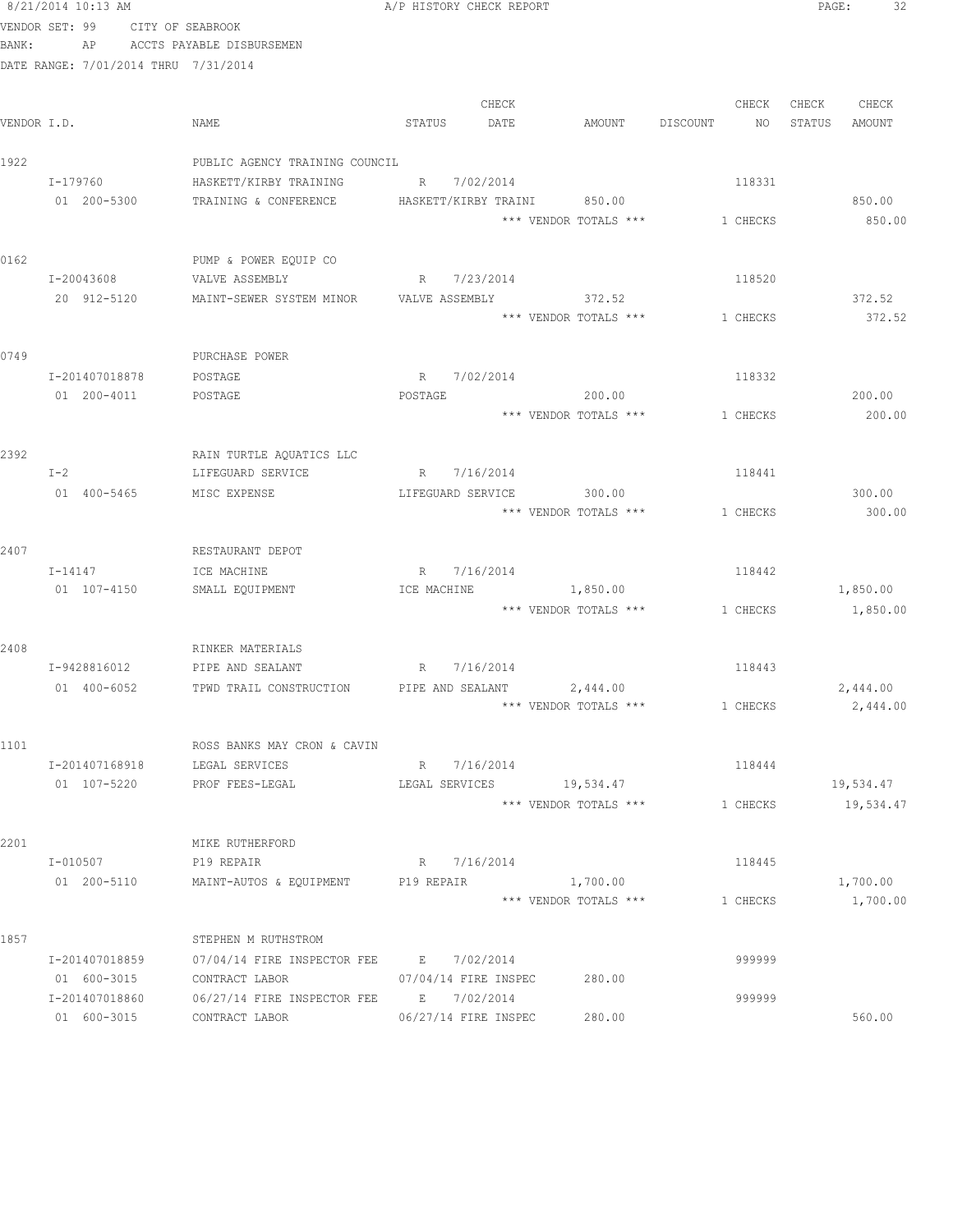|       | 8/21/2014 10:13 AM            |                                                           |                    | A/P HISTORY CHECK REPORT |                                                      |          |             | PAGE:           | 33               |
|-------|-------------------------------|-----------------------------------------------------------|--------------------|--------------------------|------------------------------------------------------|----------|-------------|-----------------|------------------|
|       | VENDOR SET: 99                | CITY OF SEABROOK                                          |                    |                          |                                                      |          |             |                 |                  |
| BANK: | AP                            | ACCTS PAYABLE DISBURSEMEN                                 |                    |                          |                                                      |          |             |                 |                  |
|       |                               | DATE RANGE: 7/01/2014 THRU 7/31/2014                      |                    |                          |                                                      |          |             |                 |                  |
|       |                               |                                                           |                    |                          |                                                      |          |             |                 |                  |
|       | VENDOR I.D.                   | NAME                                                      | STATUS             | CHECK<br>DATE            | AMOUNT                                               | DISCOUNT | CHECK<br>NO | CHECK<br>STATUS | CHECK<br>AMOUNT  |
|       |                               |                                                           |                    |                          |                                                      |          |             |                 |                  |
| 1857  |                               | STEPHEN M RUTHSTROM                                       |                    |                          |                                                      |          |             |                 |                  |
|       | I-201407168902                | 07/11/14 FIRE INSPECTOR FEE B 7/16/2014                   |                    |                          |                                                      |          | 999999      |                 |                  |
|       | 01 600-3015                   | CONTRACT LABOR                                            |                    | 07/11/14 FIRE INSPEC     | 280.00                                               |          |             |                 | 280.00           |
|       |                               |                                                           |                    |                          |                                                      |          |             |                 |                  |
| 1857  |                               | STEPHEN M RUTHSTROM                                       |                    |                          |                                                      |          |             |                 |                  |
|       | I-201407228940                | 07/18/14 FIRE INSPECTOR FEE B 7/23/2014                   |                    |                          |                                                      |          | 999999      |                 |                  |
|       | 01 600-3015                   | CONTRACT LABOR                                            |                    |                          | 07/18/14 FIRE INSPEC 280.00                          |          |             |                 | 280.00           |
|       |                               |                                                           |                    |                          |                                                      |          |             |                 |                  |
| 1857  |                               | STEPHEN M RUTHSTROM                                       |                    |                          |                                                      |          |             |                 |                  |
|       | I-201407298964<br>01 600-3015 | 07/25/14 FIRE INSPECTOR FEE B 7/30/2014<br>CONTRACT LABOR |                    |                          |                                                      |          | 999999      |                 | 280.00           |
|       |                               |                                                           |                    |                          | 07/25/14 FIRE INSPEC 280.00<br>*** VENDOR TOTALS *** |          | 4 CHECKS    |                 | 1,400.00         |
|       |                               |                                                           |                    |                          |                                                      |          |             |                 |                  |
| 2095  |                               | S & A MOONWALKS                                           |                    |                          |                                                      |          |             |                 |                  |
|       | I-11446                       | JULY4 PARADE EQUIPMENT                                    | $V$ and $V$        | 7/09/2014                |                                                      |          | 118369      |                 | 468.36           |
|       |                               |                                                           |                    |                          |                                                      |          |             |                 |                  |
| 2095  |                               | S & A MOONWALKS                                           |                    |                          |                                                      |          |             |                 |                  |
|       | M-CHECK                       | S & A MOONWALKS                                           | VOIDED V 7/09/2014 |                          |                                                      |          | 118369      |                 | 468.36CR         |
|       |                               |                                                           |                    |                          |                                                      |          |             |                 |                  |
| 1761  |                               | ELAINE SALLES                                             |                    |                          |                                                      |          |             |                 |                  |
|       | I-201407168920                | PETTY CASH REIMBURSEMENT                                  |                    | R 7/16/2014              |                                                      |          | 118446      |                 |                  |
|       | 01 100-4011                   | POSTAGE                                                   |                    | PETTY CASH REIMBURSE     | 3.58                                                 |          |             |                 |                  |
|       | 01 107-5465                   | MISC EXPENSE                                              |                    | PETTY CASH REIMBURSE     | 44.60                                                |          |             |                 |                  |
|       | 01 107-3900                   | MERIT AWARDS                                              |                    | PETTY CASH REIMBURSE     | 200.00                                               |          |             |                 |                  |
|       | 01 400-4010                   | OFFICE SUPPLIES                                           |                    | PETTY CASH REIMBURSE     | 11.90                                                |          |             |                 |                  |
|       | 01 600-5240                   | CONTRACT SVCS-MOWING/DEMOLITIOPETTY CASH REIMBURSE        |                    |                          | 36.55<br>*** VENDOR TOTALS ***                       |          | 1 CHECKS    |                 | 296.63<br>296.63 |
|       |                               |                                                           |                    |                          |                                                      |          |             |                 |                  |
| 0227  |                               | SAM'S CLUB/GECRB                                          |                    |                          |                                                      |          |             |                 |                  |
|       | I-201407168919                | JUNE14 STATEMENT                                          | R                  | 7/16/2014                |                                                      |          | 118447      |                 |                  |
|       | 01 400-5464                   | EVENTS                                                    |                    | JUNE14 STATEMENT         | 49.19                                                |          |             |                 |                  |
|       | 50 501-5340                   | DETENTION SUPPLIES                                        |                    | JUNE14 STATEMENT         | 167.79                                               |          |             |                 |                  |
|       | 01 400-4400                   | MISC SUPPLIES                                             |                    | JUNE14 STATEMENT         | 73.74                                                |          |             |                 |                  |
|       | 01 400-5160                   | MAINT-POOL & GROUNDS                                      |                    | JUNE14 STATEMENT         | 14.97                                                |          |             |                 |                  |
|       | 01 500-4400                   | MISC SUPPLIES                                             |                    | JUNE14 STATEMENT         | 54.92                                                |          |             |                 |                  |
|       | 20 902-4400                   | MISC SUPPLIES                                             |                    | JUNE14 STATEMENT         | 54.92                                                |          |             |                 |                  |
|       | 20 912-4400                   | MISC SUPPLIES                                             |                    | JUNE14 STATEMENT         | 54.92                                                |          |             |                 | 470.45           |
|       |                               |                                                           |                    |                          | *** VENDOR TOTALS ***                                |          | 1 CHECKS    |                 | 470.45           |
|       |                               |                                                           |                    |                          |                                                      |          |             |                 |                  |
| 0714  |                               | SCHINDLER ELEVATOR CORP                                   |                    |                          |                                                      |          |             |                 |                  |
|       | I-8103779832                  | ELEVATOR SERVICE                                          | R                  | 7/16/2014                |                                                      |          | 118448      |                 |                  |

 01 107-5030 RENTALS & SERVICE AGRMTS ELEVATOR SERVICE 864.87 864.87 \*\*\* VENDOR TOTALS \*\*\* 1 CHECKS 864.87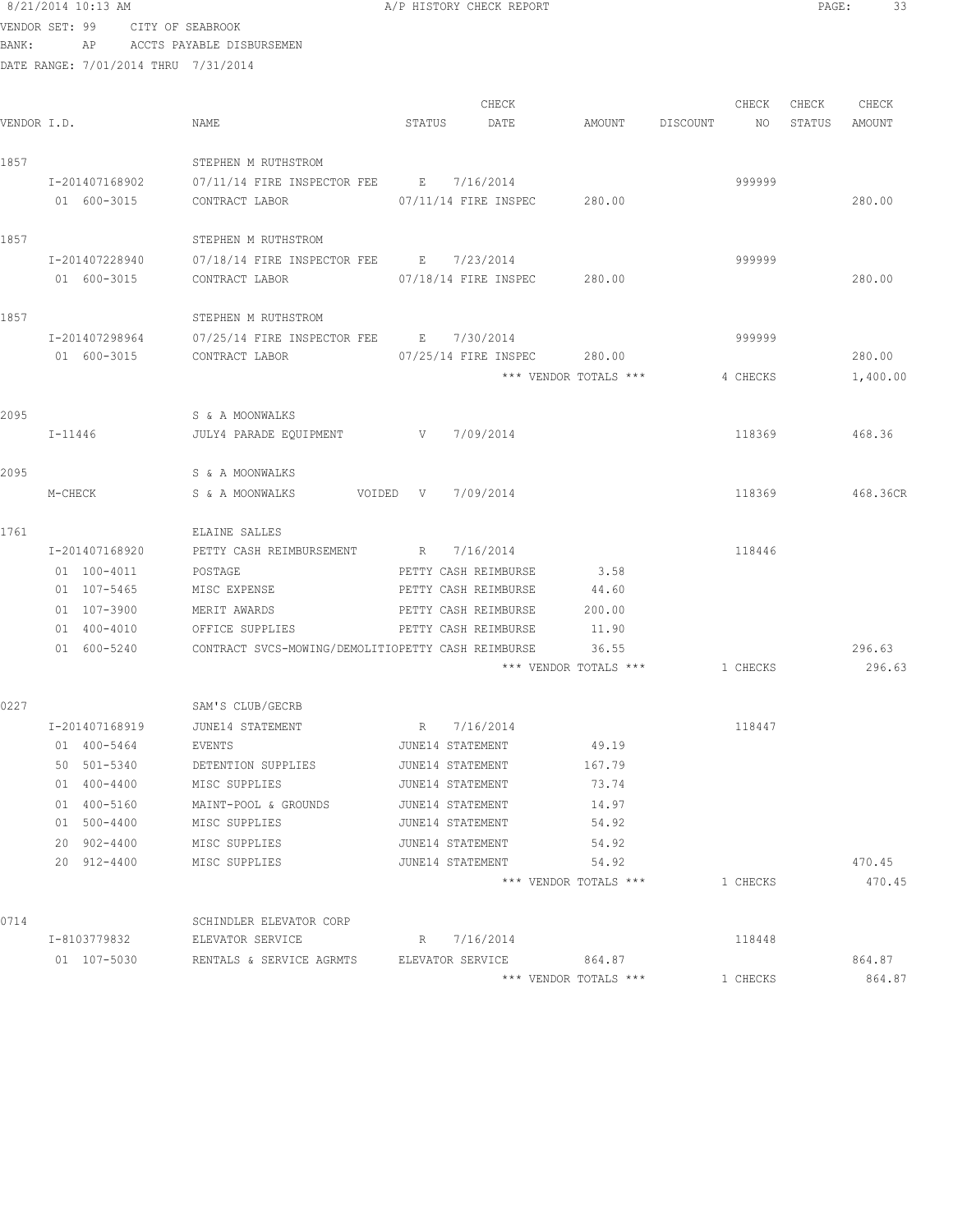|             | VENDOR SET: 99                       | CITY OF SEABROOK |                                                     |              |                      |                                 |          |          |        |                  |
|-------------|--------------------------------------|------------------|-----------------------------------------------------|--------------|----------------------|---------------------------------|----------|----------|--------|------------------|
| BANK:       | AP                                   |                  | ACCTS PAYABLE DISBURSEMEN                           |              |                      |                                 |          |          |        |                  |
|             | DATE RANGE: 7/01/2014 THRU 7/31/2014 |                  |                                                     |              |                      |                                 |          |          |        |                  |
|             |                                      |                  |                                                     |              |                      |                                 |          |          |        |                  |
|             |                                      |                  |                                                     |              | CHECK                |                                 |          | CHECK    | CHECK  | CHECK            |
| VENDOR I.D. |                                      |                  | NAME                                                | STATUS       | DATE                 | AMOUNT                          | DISCOUNT | NO       | STATUS | AMOUNT           |
| 1083        |                                      |                  | VICTOR O SCHINNERER & CO INC                        |              |                      |                                 |          |          |        |                  |
|             | I-R110147232                         |                  | BETTY ENRIOUEZ INSURANCE                            |              | R 7/16/2014          |                                 |          | 118449   |        |                  |
|             | 01 107-5330                          |                  | INSURANCE-MISC                                      |              | BETTY ENRIQUEZ INSUR | 200.00                          |          |          |        | 200.00           |
|             |                                      |                  |                                                     |              |                      | *** VENDOR TOTALS ***           |          | 1 CHECKS |        | 200.00           |
|             |                                      |                  |                                                     |              |                      |                                 |          |          |        |                  |
| 0176        |                                      |                  | SEABROOK HOUSE OF FLOWERS                           |              |                      |                                 |          |          |        |                  |
|             | I-000289                             |                  | FLOWERS MICHELE GLASER                              |              | R 7/16/2014          |                                 |          | 118450   |        |                  |
|             | 01 107-5465                          |                  | MISC EXPENSE                                        |              | FLOWERS MICHELE GLAS | 74.95                           |          |          |        | 74.95            |
|             |                                      |                  |                                                     |              |                      | *** VENDOR TOTALS ***           |          | 1 CHECKS |        | 74.95            |
| 0438        |                                      |                  | SEABROOK POLICE OFFICERS ASSOC                      |              |                      |                                 |          |          |        |                  |
|             | I-SPA201407018880                    |                  | EMPLOYEE DEDUCTIONS                                 |              | E 7/02/2014          |                                 |          | 999999   |        |                  |
|             | 01 001-1032                          |                  | OTHER PAYROLL DEDUCTIONS EMPLOYEE DEDUCTIONS 191.00 |              |                      |                                 |          |          |        | 191.00           |
|             |                                      |                  |                                                     |              |                      |                                 |          |          |        |                  |
| 0438        |                                      |                  | SEABROOK POLICE OFFICERS ASSOC                      |              |                      |                                 |          |          |        |                  |
|             | I-SPA201407158901                    |                  | EMPLOYEE DEDUCTIONS                                 | E            | 7/16/2014            |                                 |          | 999999   |        |                  |
|             | 01 001-1032                          |                  | OTHER PAYROLL DEDUCTIONS EMPLOYEE DEDUCTIONS        |              |                      | 191.00                          |          |          |        | 191.00           |
| 0438        |                                      |                  | SEABROOK POLICE OFFICERS ASSOC                      |              |                      |                                 |          |          |        |                  |
|             | I-SPA201407298974                    |                  | EMPLOYEE DEDUCTIONS                                 | $\mathbf{E}$ | 7/30/2014            |                                 |          | 999999   |        |                  |
|             | 01 001-1032                          |                  | OTHER PAYROLL DEDUCTIONS                            |              | EMPLOYEE DEDUCTIONS  | 179.00                          |          |          |        | 179.00           |
|             |                                      |                  |                                                     |              |                      | *** VENDOR TOTALS ***           |          | 3 CHECKS |        | 561.00           |
|             |                                      |                  |                                                     |              |                      |                                 |          |          |        |                  |
| 0180        |                                      |                  | SEABROOK VOL. FIRE DEPT                             |              |                      |                                 |          |          |        |                  |
|             | I-201407018881                       |                  | JULY14 CONTRACT                                     |              | R 7/02/2014          |                                 |          | 118333   |        |                  |
|             | 01 107-5235                          |                  | CONTRACT-FIRE DEPT                                  |              | JULY14 CONTRACT      | 69,222.58                       |          |          |        |                  |
|             | 01 100-8605                          |                  | DISPATCH & ANIMAL CONTROL                           |              | JULY14 CONTRACT      | 833.33CR                        |          |          |        |                  |
|             | 01 100-8606                          |                  | LEASE OF FIRE STATION                               |              | JULY14 CONTRACT      | 41,934.50CR                     |          |          |        |                  |
|             | 01 107-5466                          |                  | FIRE STATION EXPENSE                                |              | JULY14 CONTRACT      | 1,761.24CR                      |          |          |        | 24,693.51        |
|             |                                      |                  |                                                     |              |                      | *** VENDOR TOTALS ***           |          | 1 CHECKS |        | 24,693.51        |
|             |                                      |                  |                                                     |              |                      |                                 |          |          |        |                  |
| 0183        |                                      |                  | SHERWIN WILLIAMS                                    |              | R 7/02/2014          |                                 |          |          |        |                  |
|             | I-74901                              |                  | PAINT SUPPLIES                                      |              |                      |                                 |          | 118335   |        |                  |
|             | 01 107-5180                          |                  | MAINT-BLDGS & GROUNDS                               |              | PAINT SUPPLIES       | 41.90                           |          |          |        |                  |
|             | I-74919                              |                  | PAINT SUPPLIES                                      |              | R 7/02/2014          |                                 |          | 118335   |        |                  |
|             | 01 107-5180                          |                  | MAINT-BLDGS & GROUNDS                               |              | PAINT SUPPLIES       | 5.29                            |          |          |        | 47.19            |
| 0183        |                                      |                  | SHERWIN WILLIAMS                                    |              |                      |                                 |          |          |        |                  |
|             | I-75684                              |                  | PAINT SUPPLIES                                      |              | R 7/09/2014          |                                 |          | 118370   |        |                  |
|             | 01 500-5150                          |                  | MAINT-STREET SIGNS                                  |              | PAINT SUPPLIES       | 10.18                           |          |          |        | 10.18            |
| 0183        |                                      |                  |                                                     |              |                      |                                 |          |          |        |                  |
|             | I-68519                              |                  | SHERWIN WILLIAMS<br>PAINT SUPPLIES                  |              | R 7/23/2014          |                                 |          | 118521   |        |                  |
|             | 01 400-4400                          |                  |                                                     |              | PAINT SUPPLIES       | 43.36                           |          |          |        |                  |
|             | I-68824                              |                  | MISC SUPPLIES<br>PAINT SUPPLIES                     |              | R 7/23/2014          |                                 |          | 118521   |        |                  |
|             |                                      |                  |                                                     |              |                      |                                 |          |          |        |                  |
|             | 01 400-4400                          |                  | MISC SUPPLIES                                       |              | PAINT SUPPLIES       | 100.99<br>*** VENDOR TOTALS *** |          | 3 CHECKS |        | 144.35<br>201.72 |
|             |                                      |                  |                                                     |              |                      |                                 |          |          |        |                  |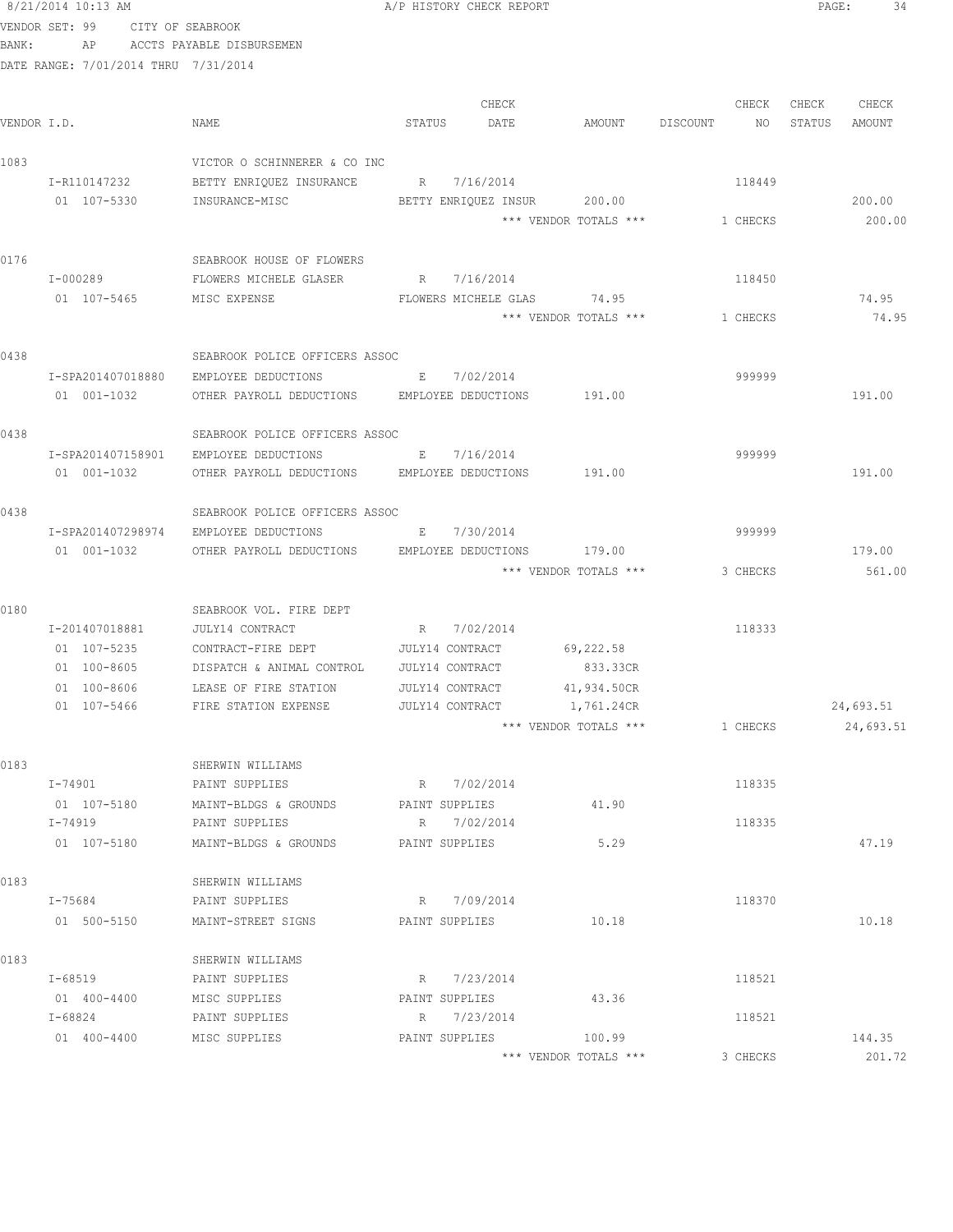|             |        | 8/21/2014 10:13 AM            |                                                                   | A/P HISTORY CHECK REPORT |                                   |       |                                       |          |                   | PAGE:<br>35   |  |
|-------------|--------|-------------------------------|-------------------------------------------------------------------|--------------------------|-----------------------------------|-------|---------------------------------------|----------|-------------------|---------------|--|
|             |        |                               | VENDOR SET: 99 CITY OF SEABROOK                                   |                          |                                   |       |                                       |          |                   |               |  |
| BANK:       |        |                               | AP ACCTS PAYABLE DISBURSEMEN                                      |                          |                                   |       |                                       |          |                   |               |  |
|             |        |                               | DATE RANGE: 7/01/2014 THRU 7/31/2014                              |                          |                                   |       |                                       |          |                   |               |  |
|             |        |                               |                                                                   |                          |                                   |       |                                       |          |                   |               |  |
|             |        |                               |                                                                   |                          |                                   | CHECK |                                       |          | CHECK CHECK CHECK |               |  |
| VENDOR I.D. |        |                               | NAME                                                              |                          | STATUS DATE                       |       | AMOUNT DISCOUNT NO                    |          |                   | STATUS AMOUNT |  |
|             |        |                               |                                                                   |                          |                                   |       |                                       |          |                   |               |  |
| 2233        |        |                               | SIGNCO<br>R 7/16/2014                                             |                          |                                   |       |                                       |          |                   |               |  |
|             | I-3935 |                               | TAHOE WRAP<br>01  200-5110   MAINT-AUTOS & EQUIPMENT   TAHOE WRAP |                          |                                   |       | 1,109.00                              | 118451   |                   | 1,109.00      |  |
|             |        |                               |                                                                   |                          |                                   |       | *** VENDOR TOTALS *** 1 CHECKS        |          |                   | 1,109.00      |  |
|             |        |                               |                                                                   |                          |                                   |       |                                       |          |                   |               |  |
| 1999        |        |                               | SOLIDS RECOVERY SERVICES INC                                      |                          |                                   |       |                                       |          |                   |               |  |
|             |        | I-211483                      | SLUDGE DISPOSAL                                                   |                          | R 7/09/2014                       |       |                                       | 118371   |                   |               |  |
|             |        |                               | 20 912-5465 MISC EXPENSE                                          |                          |                                   |       | SLUDGE DISPOSAL 8,535.63              |          |                   | 8,535.63      |  |
|             |        |                               |                                                                   |                          |                                   |       | *** VENDOR TOTALS ***                 | 1 CHECKS |                   | 8,535.63      |  |
|             |        |                               |                                                                   |                          |                                   |       |                                       |          |                   |               |  |
| 2409        |        |                               | SOLUTIONS STORES                                                  |                          |                                   |       |                                       |          |                   |               |  |
|             |        | I-K012196                     | CHEMICALS                                                         |                          | R 7/16/2014                       |       |                                       | 118452   |                   |               |  |
|             |        |                               | 01 400-5160 MAINT-POOL & GROUNDS                                  |                          |                                   |       | CHEMICALS 533.50                      |          |                   |               |  |
|             |        | I-K012231                     | CHEMICALS                                                         |                          | R 7/16/2014                       |       |                                       | 118452   |                   |               |  |
|             |        | 01 400-5160                   | MAINT-POOL & GROUNDS                                              | CHEMICALS                |                                   |       | 44.50                                 |          |                   | 578.00        |  |
|             |        |                               |                                                                   |                          |                                   |       | *** VENDOR TOTALS ***                 | 1 CHECKS |                   | 578.00        |  |
| 0494        |        |                               | SOUTH HOUSTON CONCRETE                                            |                          |                                   |       |                                       |          |                   |               |  |
|             |        | I-148354                      | CONCRETE PIPE                                                     |                          | R 7/16/2014                       |       |                                       | 118453   |                   |               |  |
|             |        | 01 400-6052                   | TPWD TRAIL CONSTRUCTION                                           | CONCRETE PIPE            |                                   |       | 1,344.00                              |          |                   | 1,344.00      |  |
|             |        |                               |                                                                   |                          |                                   |       | *** VENDOR TOTALS ***                 | 1 CHECKS |                   | 1,344.00      |  |
|             |        |                               |                                                                   |                          |                                   |       |                                       |          |                   |               |  |
| 0770        |        |                               | SOUTHERN CRUSHED CONCRETE                                         |                          |                                   |       |                                       |          |                   |               |  |
|             |        | I-333452                      | CRUSHED CONCRETE                                                  |                          | R 7/16/2014                       |       |                                       | 118454   |                   |               |  |
|             |        |                               | 01 500-5140 MAINT STREETS                                         |                          |                                   |       | CRUSHED CONCRETE 438.69               |          |                   | 438.69        |  |
|             |        |                               |                                                                   |                          |                                   |       | *** VENDOR TOTALS *** 1 CHECKS 438.69 |          |                   |               |  |
|             |        |                               |                                                                   |                          |                                   |       |                                       |          |                   |               |  |
| 0743        |        |                               | SPACE CITY ACE HARDWARE                                           |                          |                                   |       |                                       |          |                   |               |  |
|             |        | I-201407088897<br>20 902-5130 | JUNE14 HARDWARE SUPPLIES<br>MAINT-WATER SYSTEM MINOR              | R                        | 7/09/2014<br>JUNE14 HARDWARE SUPP |       | 80.42                                 | 118372   |                   |               |  |
|             |        | 01 400-4400                   | MISC SUPPLIES                                                     |                          | JUNE14 HARDWARE SUPP              |       | 50.16                                 |          |                   |               |  |
|             |        | 20 912-5120                   | MAINT-SEWER SYSTEM MINOR                                          |                          | JUNE14 HARDWARE SUPP              |       | 59.18                                 |          |                   |               |  |
|             |        | 01 400-5110                   | MAINT-AUTOS & EQUIPMENT                                           |                          | JUNE14 HARDWARE SUPP              |       | 1.60                                  |          |                   | 191.36        |  |
|             |        |                               |                                                                   |                          |                                   |       | *** VENDOR TOTALS ***                 | 1 CHECKS |                   | 191.36        |  |
|             |        |                               |                                                                   |                          |                                   |       |                                       |          |                   |               |  |
| 2150        |        |                               | STANARD & ASSOCIATES INC                                          |                          |                                   |       |                                       |          |                   |               |  |
|             |        | I-SA000025765                 | PROMOTION EXAM DEVELOPMENT                                        |                          | R 7/02/2014                       |       |                                       | 118336   |                   |               |  |
|             |        | 01 200-5210                   | CIVIL SERVICE EXP                                                 |                          |                                   |       | PROMOTION EXAM DEVEL 2,151.25         |          |                   | 2,151.25      |  |
|             |        |                               |                                                                   |                          |                                   |       | *** VENDOR TOTALS ***                 | 1 CHECKS |                   | 2, 151.25     |  |
|             |        |                               |                                                                   |                          |                                   |       |                                       |          |                   |               |  |
| 1681        |        |                               | STAPLES ADVANTAGE                                                 |                          |                                   |       |                                       |          |                   |               |  |
|             |        | I-3234925642<br>01 107-4010   | OFFICE SUPPLIES<br>OFFICE SUPPLIES                                |                          | R 7/09/2014<br>OFFICE SUPPLIES    |       | 12.09                                 | 118373   |                   |               |  |
|             |        | I-3234925643                  | OFFICE SUPPLIES                                                   |                          | R 7/09/2014                       |       |                                       | 118373   |                   |               |  |
|             |        | 01 107-4010                   | OFFICE SUPPLIES                                                   |                          | OFFICE SUPPLIES                   |       | 130.66                                |          |                   | 142.75        |  |
|             |        |                               |                                                                   |                          |                                   |       |                                       |          |                   |               |  |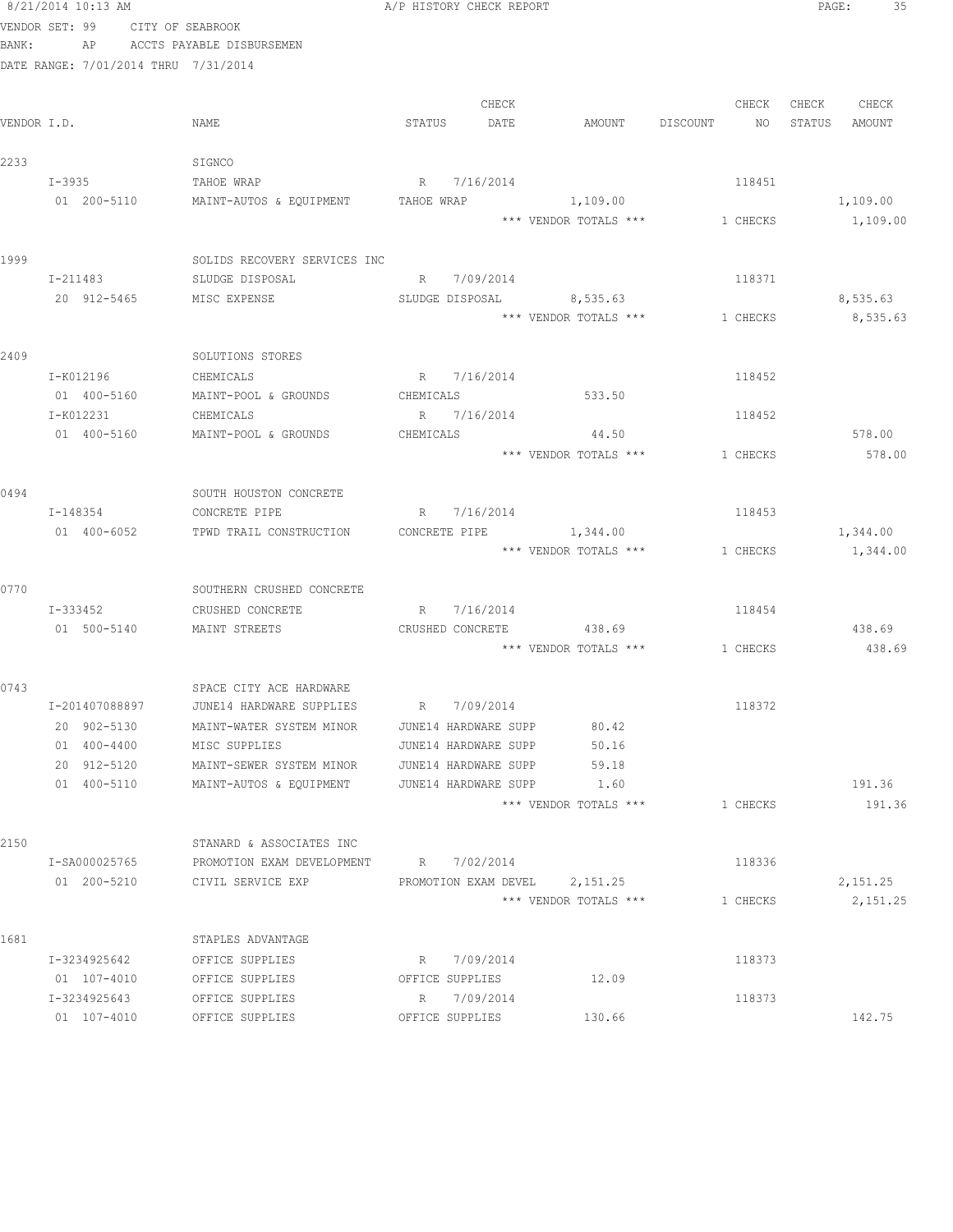VENDOR SET: 99 CITY OF SEABROOK BANK: AP ACCTS PAYABLE DISBURSEMEN

|             |              |                             | CHECK                |                             | CHECK          | CHECK  | CHECK    |
|-------------|--------------|-----------------------------|----------------------|-----------------------------|----------------|--------|----------|
| VENDOR I.D. |              | NAME                        | STATUS<br>DATE       | AMOUNT                      | DISCOUNT<br>NO | STATUS | AMOUNT   |
| 1681        |              | STAPLES ADVANTAGE           |                      |                             |                |        |          |
|             | I-3235602071 | OFFICE SUPPLIES             | R 7/16/2014          |                             | 118455         |        |          |
|             | 01 107-4010  | OFFICE SUPPLIES             | OFFICE SUPPLIES      | 204.19                      |                |        |          |
|             | I-3235676561 | OFFICE SUPPLIES             | R 7/16/2014          |                             | 118455         |        |          |
|             | 01 107-4010  | OFFICE SUPPLIES             | OFFICE SUPPLIES      | 143.96                      |                |        |          |
|             | I-3235676562 | OFFICE SUPPLIES             | R 7/16/2014          |                             | 118455         |        |          |
|             | 01 600-4010  | OFFICE SUPPLIES             | OFFICE SUPPLIES      | 62.61                       |                |        |          |
|             | 01 107-4010  | OFFICE SUPPLIES             | OFFICE SUPPLIES      | 47.14                       |                |        | 457.90   |
| 1681        |              | STAPLES ADVANTAGE           |                      |                             |                |        |          |
|             | I-3236824870 | OFFICE SUPPLIES             | R 7/23/2014          |                             | 118522         |        |          |
|             | 01 700-4010  | OFFICE SUPPLIES             | OFFICE SUPPLIES      | 61.39                       |                |        |          |
|             | 01 107-4010  | OFFICE SUPPLIES             | OFFICE SUPPLIES      | 652.39                      |                |        |          |
|             | I-3236824871 | OFFICE SUPPLIES             | 7/23/2014<br>R       |                             | 118522         |        |          |
|             | 01 700-4010  | OFFICE SUPPLIES             | OFFICE SUPPLIES      | 20.86                       |                |        |          |
|             | I-3236824872 | OFFICE SUPPLIES             | 7/23/2014<br>R       |                             | 118522         |        |          |
|             | 01 107-4010  | OFFICE SUPPLIES             | OFFICE SUPPLIES      | 14.94                       |                |        |          |
|             | I-3236824873 | OFFICE SUPPLIES             | 7/23/2014<br>R       |                             | 118522         |        |          |
|             | 01 700-4010  | OFFICE SUPPLIES             | OFFICE SUPPLIES      | 27.59                       |                |        | 777.17   |
| 1681        |              | STAPLES ADVANTAGE           |                      |                             |                |        |          |
|             | I-3236936190 | OFFICE SUPPLIES             | R 7/30/2014          |                             | 118569         |        |          |
|             | 01 107-4010  | OFFICE SUPPLIES             | OFFICE SUPPLIES      | 91.99                       |                |        |          |
|             | I-3236936191 | OFFICE SUPPLIES             | R 7/30/2014          |                             | 118569         |        |          |
|             | 41 410-4400  | MISC SUPPLIES               | OFFICE SUPPLIES      | 138.23                      |                |        |          |
|             | I-3236936192 | OFFICE SUPPLIES             | R 7/30/2014          |                             | 118569         |        |          |
|             | 41 410-4400  | MISC SUPPLIES               | OFFICE SUPPLIES      | 20.16                       |                |        | 250.38   |
|             |              |                             |                      | *** VENDOR TOTALS ***       | 4 CHECKS       |        | 1,628.20 |
| 0854        |              | STAR BUSINESS PRODUCTS      |                      |                             |                |        |          |
|             | I-28205      | BUSINESS CARDS              | R 7/02/2014          |                             | 118337         |        |          |
|             | 01 200-4010  | OFFICE SUPPLIES             | BUSINESS CARDS       | 89.80                       |                |        |          |
|             | I-28280      | NOTECARDS W/ENVELOPES       | R 7/02/2014          |                             | 118337         |        |          |
|             | 01 200-4010  | OFFICE SUPPLIES             |                      | NOTECARDS W/ENVELOPE 255.10 |                |        | 344.90   |
| 0854        |              | STAR BUSINESS PRODUCTS      |                      |                             |                |        |          |
|             | I-28341      | BUSINESS CARDS              | R 7/16/2014          |                             | 118456         |        |          |
|             | 01 200-4010  | OFFICE SUPPLIES             | BUSINESS CARDS 34.00 |                             |                |        |          |
|             | I-28366      | BUSINESS CARDS              | R 7/16/2014          |                             | 118456         |        |          |
|             |              | 01 200-4010 OFFICE SUPPLIES | BUSINESS CARDS 34.00 |                             |                |        | 68.00    |
|             |              |                             |                      | *** VENDOR TOTALS ***       | 2 CHECKS       |        | 412.90   |
| 1461        |              | EARL G STURROCK             |                      |                             |                |        |          |
|             | I-148371JJD  | PRE-EMPLOYMENT EXAM         | R 7/30/2014          |                             | 118570         |        |          |
|             | 01 200-3140  | PSYCHOLOGICAL SERVICES      |                      | PRE-EMPLOYMENT EXAM 250.00  |                |        | 250.00   |
|             |              |                             |                      | *** VENDOR TOTALS ***       | 1 CHECKS       |        | 250.00   |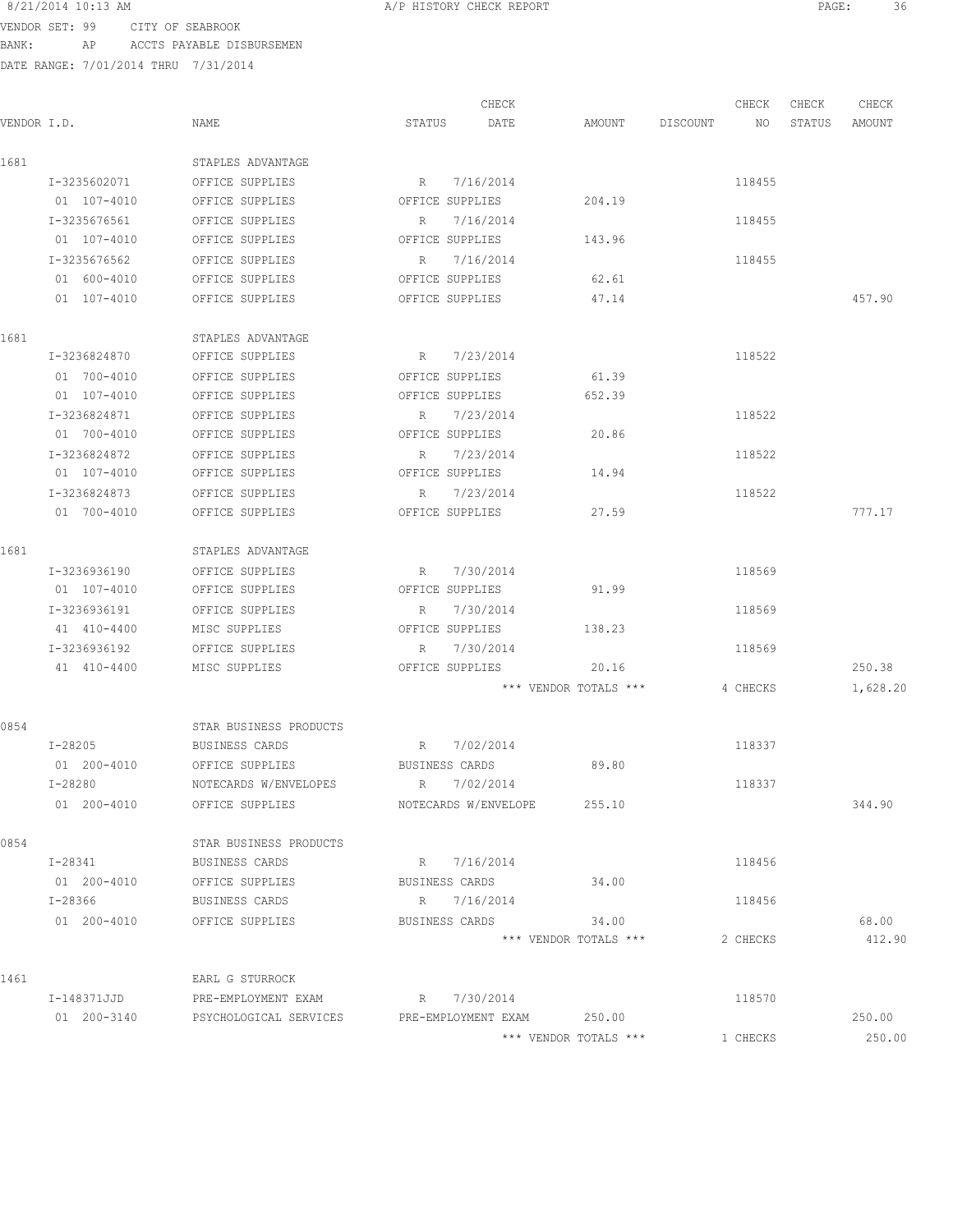|             | 8/21/2014 10:13 AM                   |                                                | A/P HISTORY CHECK REPORT                     |                       |                | PAGE:<br>37      |
|-------------|--------------------------------------|------------------------------------------------|----------------------------------------------|-----------------------|----------------|------------------|
|             | VENDOR SET: 99                       | CITY OF SEABROOK                               |                                              |                       |                |                  |
| BANK:       | AP                                   | ACCTS PAYABLE DISBURSEMEN                      |                                              |                       |                |                  |
|             | DATE RANGE: 7/01/2014 THRU 7/31/2014 |                                                |                                              |                       |                |                  |
|             |                                      |                                                | CHECK                                        |                       | CHECK          | CHECK<br>CHECK   |
| VENDOR I.D. |                                      | NAME                                           | STATUS<br>DATE                               | AMOUNT                | DISCOUNT<br>NO | STATUS<br>AMOUNT |
|             |                                      |                                                |                                              |                       |                |                  |
| 2015        |                                      | SYSCO HOUSTON, INC.                            |                                              |                       |                |                  |
|             | I-407161607                          | SUPPLIES                                       | R 7/23/2014                                  |                       | 118523         |                  |
|             | 01 400-4400                          | MISC SUPPLIES                                  | SUPPLIES                                     | 516.86                |                | 516.86           |
|             |                                      |                                                |                                              | *** VENDOR TOTALS *** | 1 CHECKS       | 516.86           |
| 1472        |                                      | T.A.A.F.                                       |                                              |                       |                |                  |
|             | I-26489                              | 2014 REGISTRATIONS                             | R 7/23/2014                                  |                       | 118524         |                  |
|             | 01 400-5020                          | DUES & SUBSCRIPTIONS                           | 2014 REGISTRATIONS                           | 48.00                 |                | 48.00            |
|             |                                      |                                                |                                              | *** VENDOR TOTALS *** | 1 CHECKS       | 48.00            |
|             |                                      |                                                |                                              |                       |                |                  |
| 1227        |                                      | TEKPLAN SOLUTIONS TEXAS                        |                                              |                       |                |                  |
|             | I-667                                | QRTLY A/C MAINTENANCE                          | E 7/16/2014                                  |                       | 999999         |                  |
|             | 01 107-5180                          | MAINT-BLDGS & GROUNDS                          | QRTLY A/C MAINTENANC 6,300.00                |                       |                | 6,300.00         |
|             |                                      |                                                |                                              | *** VENDOR TOTALS *** | 1 CHECKS       | 6,300.00         |
|             |                                      |                                                |                                              |                       |                |                  |
| 0038        |                                      | TERMINIX INTERNATIONAL                         |                                              |                       |                |                  |
|             | I-336291586                          | PEST CONTROL                                   | R 7/09/2014                                  |                       | 118374         |                  |
|             | 01 210-5180<br>01 200-5180           | MAINT-BLDGS & GROUNDS<br>MAINT-BLDGS & GROUNDS | PEST CONTROL<br>PEST CONTROL                 | 56.00<br>53.00        |                |                  |
|             | 01 400-5180                          | MAINT-BLDGS & GROUNDS                          | PEST CONTROL                                 | 61.00                 |                |                  |
|             | 01 107-5180                          | MAINT-BLDGS & GROUNDS                          | PEST CONTROL                                 | 42.00                 |                | 212.00           |
|             |                                      |                                                |                                              | *** VENDOR TOTALS *** | 1 CHECKS       | 212.00           |
|             |                                      |                                                |                                              |                       |                |                  |
| 1463        |                                      | TEXAS DEPT OF STATE HEALTH SVC                 |                                              |                       |                |                  |
|             | I-201407228956                       | SAMPLING EXPENSE                               | R 7/23/2014                                  |                       | 118525         |                  |
|             | 20 902-5285                          | LABORATORY FEES                                | SAMPLING EXPENSE                             | 606.14                |                | 606.14           |
|             |                                      |                                                |                                              | *** VENDOR TOTALS *** | 1 CHECKS       | 606.14           |
|             |                                      |                                                |                                              |                       |                |                  |
| 0200        | I-TMR201407018880                    | TEXAS MUNICIPAL<br>CITY & EMPLOYEE PORTIONS    | 7/30/2014<br>R                               |                       | 118571         |                  |
|             | 01 001-1028                          | RETIREMENT PAYABLE                             | CITY & EMPLOYEE PORT                         | 13,537.76             |                |                  |
|             | 01 100-3110                          | RETIREMENT                                     | CITY & EMPLOYEE PORT                         | 813.64                |                |                  |
|             | 01 102-3110                          | RETIREMENT                                     | CITY & EMPLOYEE PORT                         | 2,925.70              |                |                  |
|             | 01 103-3110                          | RETIREMENT                                     | CITY & EMPLOYEE PORT                         | 565.92                |                |                  |
|             | 01 106-3110                          | RETIREMENT                                     | CITY & EMPLOYEE PORT                         | 356.25                |                |                  |
|             | 01 200-3110                          | RETIREMENT                                     | CITY & EMPLOYEE PORT                         | 10,061.48             |                |                  |
|             | 01 210-3110                          | RETIREMENT                                     | CITY & EMPLOYEE PORT                         | 239.03                |                |                  |
|             | 01 400-3110                          | RETIREMENT                                     | CITY & EMPLOYEE PORT                         | 1,366.20              |                |                  |
|             | 01<br>500-3110                       | RETIREMENT                                     | CITY & EMPLOYEE PORT                         | 2,389.16              |                |                  |
|             | 600-3110<br>01                       | RETIREMENT                                     | CITY & EMPLOYEE PORT                         | 1,263.52              |                |                  |
|             | 700-3110<br>01                       | RETIREMENT                                     | CITY & EMPLOYEE PORT                         | 1,058.99              |                |                  |
|             | $901 - 3110$<br>09<br>15 150-3110    | RETIREMENT                                     | CITY & EMPLOYEE PORT                         | 94.34<br>204.16       |                |                  |
|             | 20 902-3110                          | RETIREMENT<br>RETIREMENT                       | CITY & EMPLOYEE PORT<br>CITY & EMPLOYEE PORT | 2,282.51              |                |                  |
|             | 20 905-3110                          | RETIREMENT                                     | CITY & EMPLOYEE PORT                         | 702.02                |                |                  |
|             | 912-3110<br>20                       | RETIREMENT                                     | CITY & EMPLOYEE PORT                         | 1,653.42              |                |                  |
|             | 50<br>501-3110                       | RETIREMENT                                     | CITY & EMPLOYEE PORT                         | 2,433.59              |                |                  |
|             | I-TMR201407158901                    | CITY & EMPLOYEE PORTIONS                       | R 7/30/2014                                  |                       | 118571         |                  |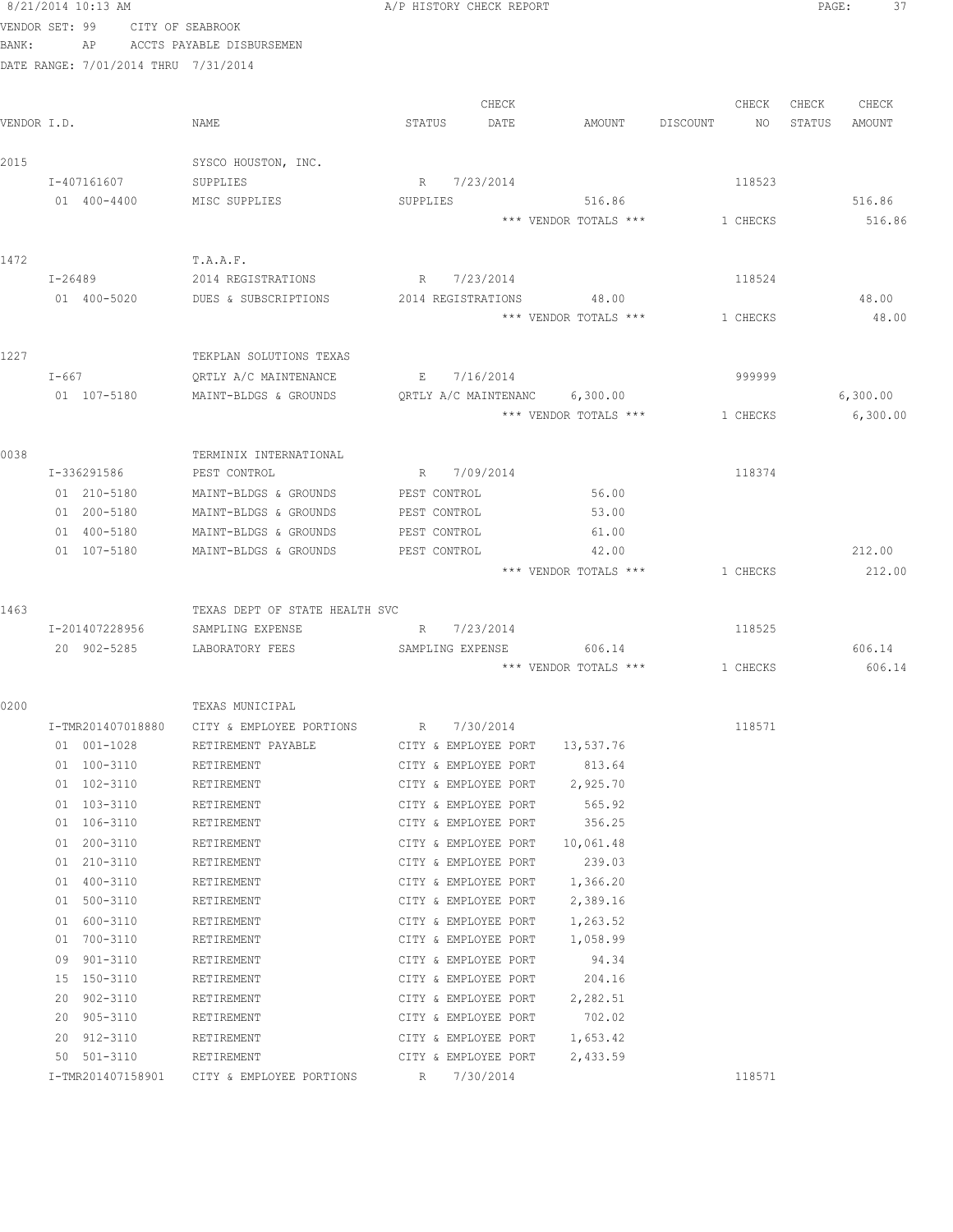8/21/2014 10:13 AM **PAGE:** 38

VENDOR SET: 99 CITY OF SEABROOK BANK: AP ACCTS PAYABLE DISBURSEMEN

|             |                   |                                                        |             | CHECK                          |                       |          | CHECK    | CHECK  | CHECK      |
|-------------|-------------------|--------------------------------------------------------|-------------|--------------------------------|-----------------------|----------|----------|--------|------------|
| VENDOR I.D. |                   | NAME                                                   | STATUS      | DATE                           | AMOUNT                | DISCOUNT | NO       | STATUS | AMOUNT     |
| 0200        |                   | TEXAS MUNICIPAL<br>CONT                                |             |                                |                       |          |          |        |            |
|             |                   | I-TMR201407158901 CITY & EMPLOYEE PORTIONS R 7/30/2014 |             |                                |                       |          | 118571   |        |            |
|             | 01 001-1028       | RETIREMENT PAYABLE                                     |             | CITY & EMPLOYEE PORT 13,340.56 |                       |          |          |        |            |
|             | 01 100-3110       | RETIREMENT                                             |             | CITY & EMPLOYEE PORT           | 845.33                |          |          |        |            |
|             | 01 102-3110       | RETIREMENT                                             |             | CITY & EMPLOYEE PORT 2,925.70  |                       |          |          |        |            |
|             | 01 103-3110       | RETIREMENT                                             |             | CITY & EMPLOYEE PORT           | 851.62                |          |          |        |            |
|             | 01 106-3110       | RETIREMENT                                             |             | CITY & EMPLOYEE PORT 356.25    |                       |          |          |        |            |
|             | 01 200-3110       | RETIREMENT                                             |             | CITY & EMPLOYEE PORT           | 9,617.07              |          |          |        |            |
|             | 01 210-3110       | RETIREMENT                                             |             | CITY & EMPLOYEE PORT 248.53    |                       |          |          |        |            |
|             | 01 400-3110       | RETIREMENT                                             |             | CITY & EMPLOYEE PORT           | 1,394.40              |          |          |        |            |
|             | 01 500-3110       | RETIREMENT                                             |             | CITY & EMPLOYEE PORT           | 2,272.44              |          |          |        |            |
|             | 01 600-3110       | RETIREMENT                                             |             | CITY & EMPLOYEE PORT           | 1,267.40              |          |          |        |            |
|             | 01 700-3110       | RETIREMENT                                             |             | CITY & EMPLOYEE PORT           | 991.33                |          |          |        |            |
|             | 09 901-3110       | RETIREMENT                                             |             | CITY & EMPLOYEE PORT           | 168.45                |          |          |        |            |
|             | 15 150-3110       | RETIREMENT                                             |             | CITY & EMPLOYEE PORT           | 204.16                |          |          |        |            |
|             | 20 902-3110       | RETIREMENT                                             |             | CITY & EMPLOYEE PORT           | 2,137.77              |          |          |        |            |
|             | 20 905-3110       | RETIREMENT                                             |             | CITY & EMPLOYEE PORT           | 686.28                |          |          |        |            |
|             | 20 912-3110       | RETIREMENT                                             |             | CITY & EMPLOYEE PORT 1,595.67  |                       |          |          |        |            |
|             | 50 501-3110       | RETIREMENT                                             |             | CITY & EMPLOYEE PORT           | 2,433.66              |          |          |        |            |
|             | I-TMR201407248961 | CITY & EMPLOYEE PORTIONS                               | R           | 7/30/2014                      |                       |          | 118571   |        |            |
|             | 01 001-1028       | RETIREMENT PAYABLE                                     |             | CITY & EMPLOYEE PORT           | 928.67                |          |          |        |            |
|             |                   |                                                        |             |                                |                       |          |          |        |            |
|             | 01 200-3110       | RETIREMENT                                             |             | CITY & EMPLOYEE PORT 1,948.88  |                       |          |          |        |            |
|             | I-TMR201407298974 | CITY & EMPLOYEE PORTIONS                               | R 7/30/2014 |                                |                       |          | 118571   |        |            |
|             | 01 001-1028       | RETIREMENT PAYABLE                                     |             | CITY & EMPLOYEE PORT 13,548.12 |                       |          |          |        |            |
|             | 01 100-3110       | RETIREMENT                                             |             | CITY & EMPLOYEE PORT           | 863.21                |          |          |        |            |
|             | 01 102-3110       | RETIREMENT                                             |             | CITY & EMPLOYEE PORT           | 2,925.70              |          |          |        |            |
|             | 01 103-3110       | RETIREMENT                                             |             | CITY & EMPLOYEE PORT           | 897.40                |          |          |        |            |
|             | 01 106-3110       | RETIREMENT                                             |             | CITY & EMPLOYEE PORT 356.25    |                       |          |          |        |            |
|             | 01 200-3110       | RETIREMENT                                             |             | CITY & EMPLOYEE PORT 9,637.50  |                       |          |          |        |            |
|             | 01 210-3110       | RETIREMENT                                             |             | CITY & EMPLOYEE PORT 233.39    |                       |          |          |        |            |
|             | 01 400-3110       | RETIREMENT                                             |             | CITY & EMPLOYEE PORT 1,368.69  |                       |          |          |        |            |
|             | 01 500-3110       | RETIREMENT                                             |             | CITY & EMPLOYEE PORT           | 2,323.04              |          |          |        |            |
|             | 01 600-3110       | RETIREMENT                                             |             | CITY & EMPLOYEE PORT           | 1,396.08              |          |          |        |            |
|             | 01 700-3110       | RETIREMENT                                             |             | CITY & EMPLOYEE PORT           | 1,049.46              |          |          |        |            |
|             | 15 150-3110       | RETIREMENT                                             |             | CITY & EMPLOYEE PORT           | 204.16                |          |          |        |            |
|             | 20 902-3110       | RETIREMENT                                             |             | CITY & EMPLOYEE PORT           | 2,278.83              |          |          |        |            |
|             | 20 905-3110       | RETIREMENT                                             |             | CITY & EMPLOYEE PORT           | 683.94                |          |          |        |            |
|             | 20 912-3110       | RETIREMENT                                             |             | CITY & EMPLOYEE PORT 1,637.22  |                       |          |          |        |            |
|             | 50 501-3110       | RETIREMENT                                             |             | CITY & EMPLOYEE PORT 2,576.75  |                       |          |          |        | 128,141.60 |
|             |                   |                                                        |             |                                | *** VENDOR TOTALS *** |          | 1 CHECKS |        | 128,141.60 |
| 0160        |                   | TML INTERGOV'L RISK POOL                               |             |                                |                       |          |          |        |            |
|             | I-201407228959    | INSURANCE PREMIUM                                      |             | R 7/23/2014                    |                       |          | 118526   |        |            |
|             | 01 107-5330       | INSURANCE-MISC                                         |             | INSURANCE PREMIUM 980.81       |                       |          |          |        | 980.81     |
|             |                   |                                                        |             |                                | *** VENDOR TOTALS *** |          | 1 CHECKS |        | 980.81     |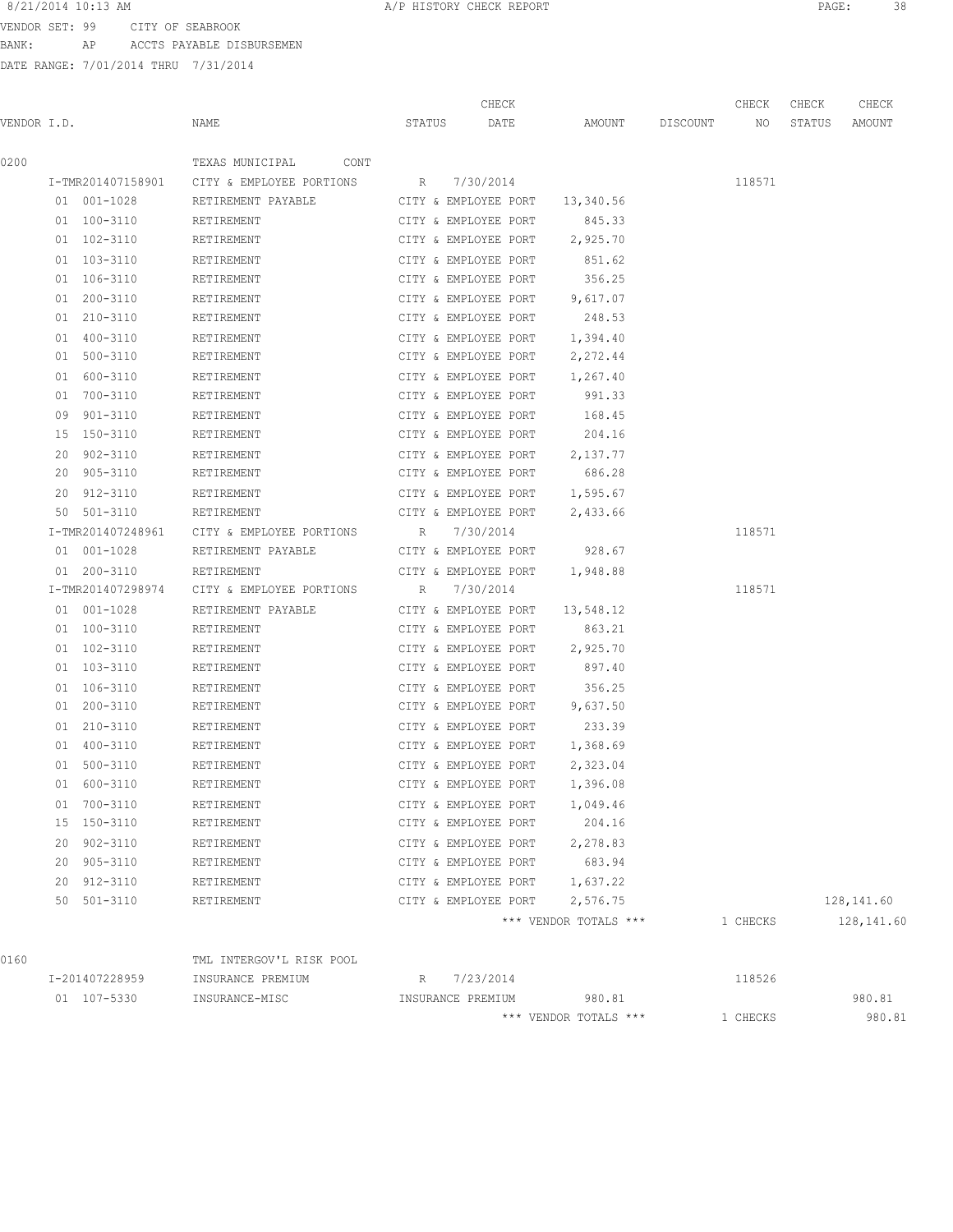|                | 8/21/2014 10:13 AM |             |                                        |                | A/P HISTORY CHECK REPORT |                       |                 |        | $\mathtt{PAGE}$ : | 39            |
|----------------|--------------------|-------------|----------------------------------------|----------------|--------------------------|-----------------------|-----------------|--------|-------------------|---------------|
| VENDOR SET: 99 |                    |             | CITY OF SEABROOK                       |                |                          |                       |                 |        |                   |               |
| <b>BANK:</b>   | AP                 |             | ACCTS PAYABLE DISBURSEMEN              |                |                          |                       |                 |        |                   |               |
|                |                    |             | DATE RANGE: 7/01/2014 THRU 7/31/2014   |                |                          |                       |                 |        |                   |               |
|                |                    |             |                                        |                | <b>CHECK</b>             |                       | CHECK           |        | CHECK             | <b>CHECK</b>  |
| VENDOR I.D.    |                    |             | NAME                                   | <b>STATUS</b>  | DATE                     | AMOUNT                | <b>DISCOUNT</b> | NO     | <b>STATUS</b>     | <b>AMOUNT</b> |
| 2089           |                    |             |                                        |                |                          |                       |                 |        |                   |               |
|                | I-201407168930     |             | <b>REFUND</b>                          | $\mathbb R$    | 7/16/2014                |                       |                 | 118458 |                   |               |
|                | 01 100-7100        |             |                                        | <b>REFUND</b>  |                          |                       |                 |        |                   |               |
|                | 01 001-0507        |             | DUE FROM EDC                           | REFUND         |                          | *** VENDOR TOTALS *** | 1 CHECKS        |        |                   |               |
|                |                    |             |                                        |                |                          |                       |                 |        |                   |               |
| 1237           |                    |             | TOTAL SAFETY U S INC                   |                |                          |                       |                 |        |                   |               |
|                | I-52666500001      |             | <b>RADIO REPAIR</b>                    | $\mathbb R$    | 7/16/2014                |                       |                 | 118459 |                   |               |
|                | 01 200-5030        |             | RENTALS & SERVICE AGRMTS               |                | RADIO REPAIR 675.00      |                       |                 |        |                   | 675.00        |
|                |                    |             |                                        |                |                          | *** VENDOR TOTALS *** | 1 CHECKS        |        |                   | 675.00        |
| 2254           |                    |             | TRANSUNION RISK AND ALTERNATIV         |                |                          |                       |                 |        |                   |               |
|                | I-201407168923     |             | JUNE14 CID INVESTIGATIONS              | $\mathbb R$    | 7/16/2014                |                       | 118460          |        |                   |               |
|                | 50 501-5497        |             | C.I.D.                                 |                | JUNE14 CID INVESTIGA     | 112.50                |                 |        |                   | 112.50        |
|                |                    |             |                                        |                |                          | *** VENDOR TOTALS *** | 1 CHECKS        |        |                   | 112.50        |
| 0748           |                    |             | TX CHILD SUPPORT DISBURSE              |                |                          |                       |                 |        |                   |               |
|                | I-CS5201407018880  |             | CHILD SUPPORT                          | D              | 7/01/2014                |                       |                 | 000000 |                   |               |
|                | 01 001-1032        |             | OTHER PAYROLL DEDUCTIONS               |                | CHILD SUPPORT            | 309.69                |                 |        |                   |               |
|                | I-CS6201407018880  |             | <b>CHILD SUPPORT</b>                   | D              | 7/01/2014                |                       |                 | 000000 |                   |               |
|                | 01 001-1032        |             | OTHER PAYROLL DEDUCTIONS               | CHILD SUPPORT  |                          | 166.15                |                 |        |                   | 475.84        |
| 0748           |                    |             | TX CHILD SUPPORT DISBURSE              |                |                          |                       |                 |        |                   |               |
|                | I-CS5201407158901  |             | CHILD SUPPORT                          | $\Box$         | 7/15/2014                |                       |                 | 000000 |                   |               |
|                | 01 001-1032        |             | OTHER PAYROLL DEDUCTIONS               |                | CHILD SUPPORT            | 309.69                |                 |        |                   |               |
|                | I-CS6201407158901  |             | CHILD SUPPORT                          | D              | 7/15/2014                |                       |                 | 000000 |                   |               |
|                | 01 001-1032        |             | OTHER PAYROLL DEDUCTIONS               |                | CHILD SUPPORT            | 166.15                |                 |        |                   | 475.84        |
| 0748           |                    |             | TX CHILD SUPPORT DISBURSE              |                |                          |                       |                 |        |                   |               |
|                |                    |             | I-CS5201407298974 CHILD SUPPORT        |                | D 7/29/2014              |                       |                 | 000000 |                   |               |
|                | 01 001-1032        |             | OTHER PAYROLL DEDUCTIONS CHILD SUPPORT |                |                          | 309.69                |                 |        |                   |               |
|                |                    |             | I-CS6201407298974 CHILD SUPPORT        | D <sub>D</sub> | 7/29/2014                |                       |                 | 000000 |                   |               |
|                | 01 001-1032        |             | OTHER PAYROLL DEDUCTIONS CHILD SUPPORT |                |                          | 166.15                |                 |        |                   | 475.84        |
|                |                    |             |                                        |                |                          | *** VENDOR TOTALS *** | 3 CHECKS        |        |                   | 1,427.52      |
| 1628           |                    |             | TX CHILD SUPPORT DISBURSEMENT          |                |                          |                       |                 |        |                   |               |
|                |                    |             | I-CS2201407018880 CHILD SUPPORT        |                | D 7/01/2014              |                       |                 | 000000 |                   |               |
|                |                    | 01 001-1032 | OTHER PAYROLL DEDUCTIONS CHILD SUPPORT |                |                          | 293.06                |                 |        |                   | 293.06        |
| 1628           |                    |             | TX CHILD SUPPORT DISBURSEMENT          |                |                          |                       |                 |        |                   |               |
|                |                    |             | I-CS2201407158901 CHILD SUPPORT        |                | D 7/15/2014              |                       |                 | 000000 |                   |               |
|                | 01 001-1032        |             | OTHER PAYROLL DEDUCTIONS CHILD SUPPORT |                |                          | 293.06                |                 |        |                   | 293.06        |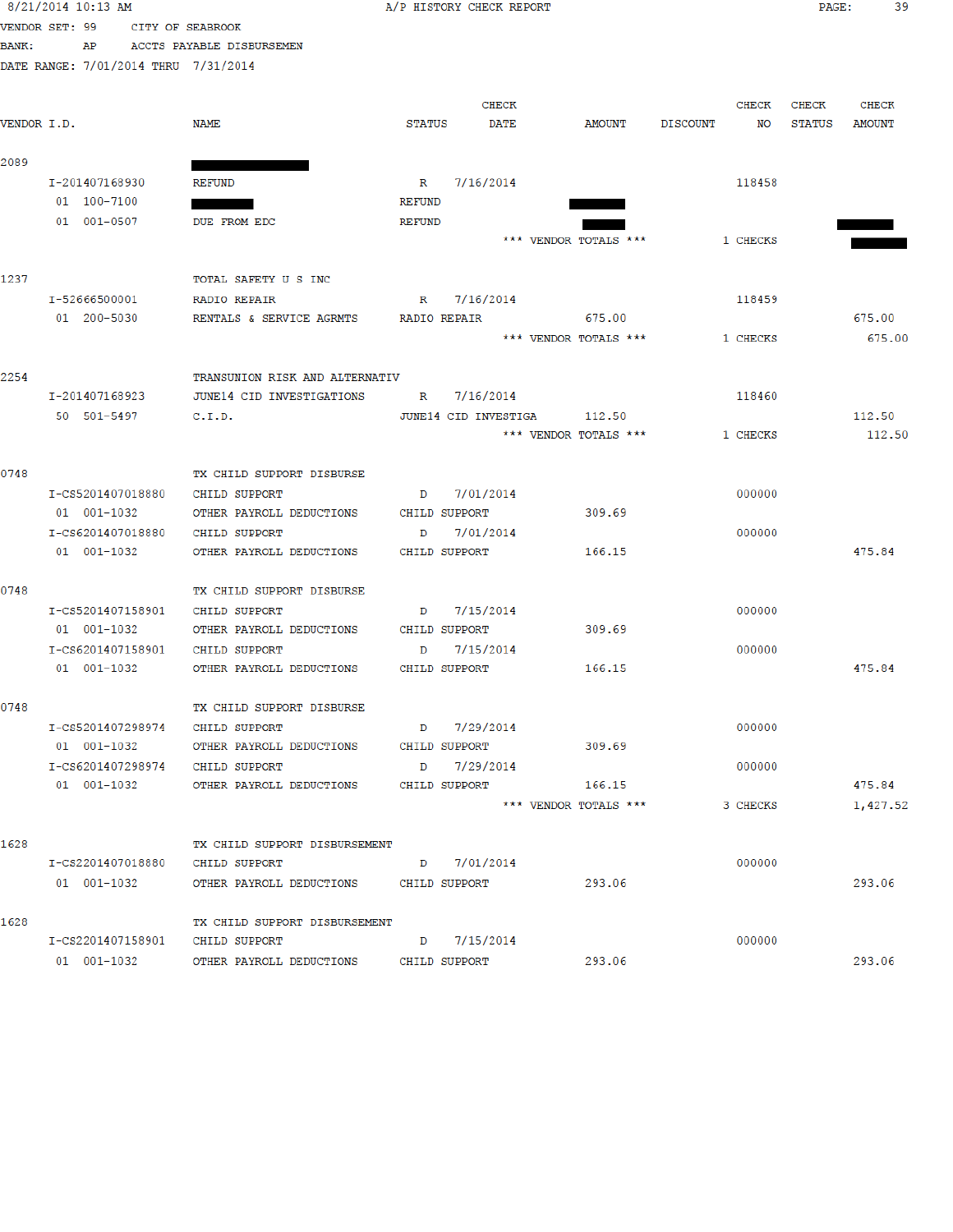VENDOR SET: 99 CITY OF SEABROOK BANK: AP ACCTS PAYABLE DISBURSEMEN DATE RANGE: 7/01/2014 THRU 7/31/2014 CHECK CHECK CHECK CHECK .<br>In the other weakstates when the status of the contract of the extendio of the Status amount of the Mount of t<br>In the Status of the Status of the Status amount of the Status amount of the Status amount of the Status amou 1628 TX CHILD SUPPORT DISBURSEMENT I-CS2201407298974 CHILD SUPPORT D 7/29/2014 000000 01 001-1032 OTHER PAYROLL DEDUCTIONS CHILD SUPPORT 293.06 293.06 293.06 \*\*\* VENDOR TOTALS \*\*\* 3 CHECKS 879.18 0217 TX MUNICIPAL POLICE ASSN I-TPA201407018880 EMPLOYEE DEDUCTIONS R 7/02/2014 118339 01 001-1032 OTHER PAYROLL DEDUCTIONS EMPLOYEE DEDUCTIONS 335.92 335.92 0217 TX MUNICIPAL POLICE ASSN I-TPA201407158901 EMPLOYEE DEDUCTIONS R 7/16/2014 118462 01 001-1032 OTHER PAYROLL DEDUCTIONS EMPLOYEE DEDUCTIONS 335.92 335.92 0217 TX MUNICIPAL POLICE ASSN I-TPA201407298974 EMPLOYEE DEDUCTIONS R 7/30/2014 118576 01 001-1032 OTHER PAYROLL DEDUCTIONS EMPLOYEE DEDUCTIONS 335.92 335.92 \*\*\* VENDOR TOTALS \*\*\* 3 CHECKS 1,007.76 1426 TYLER TECHNOLOGIES - INCODE DI I-025100052 INSITE TRANSACTION FEES R 7/16/2014 2118463 01 107-5030 RENTALS & SERVICE AGRMTS INSITE TRANSACTION F 3,617.50 I-025100728 INSITE TRANSACTION FEES R 7/16/2014 118463 01 107-5030 RENTALS & SERVICE AGRMTS INSITE TRANSACTION F 47.50 47.50 1426 TYLER TECHNOLOGIES - INCODE DI<br>I-025101801 AUG14 MAINTENANCE AUG14 MAINTENANCE R 7/23/2014 R 118527 20 905-5030 RENTALS & SERVICE AGRMTS AUG14 MAINTENANCE 190.00 I-025101802 AUG14 MAINTENANCE R 7/23/2014 118527 01 700-5030 RENTALS & SERVICE AGRMTS AUG14 MAINTENANCE 150.00 340.00 \*\*\* VENDOR TOTALS \*\*\* 2 CHECKS 4,005.00 2044 U S BANK EQUIPMENT FINANCE INC I-257544411 XEROX COPIER RENTAL R 7/23/2014 118528 01 107-5030 RENTALS & SERVICE AGRMTS XEROX COPIER RENTAL 677.84 677.84 677.84 \*\*\* VENDOR TOTALS \*\*\* 1 CHECKS 677.84 1496 UNITED HEALTHCARE INSURANCE CO I-201407088900 2014-15 BINDER CHECK V 7/09/2014 118375 71,972.00 1496 UNITED HEALTHCARE INSURANCE CO M-CHECK UNITED HEALTHCARE INSURAUNPOST V 7/23/2014 118375 71,972.00CR 0846 UNITED RENTALS, INC. I-120995681001 TILLER RENTAL R 7/16/2014 118464 01 400-5180 MAINT-BLDGS & GROUNDS TILLER RENTAL 83.44 83.44 \*\*\* VENDOR TOTALS \*\*\* 1 CHECKS 83.44

8/21/2014 10:13 AM **A/P HISTORY CHECK REPORT PAGE:** 40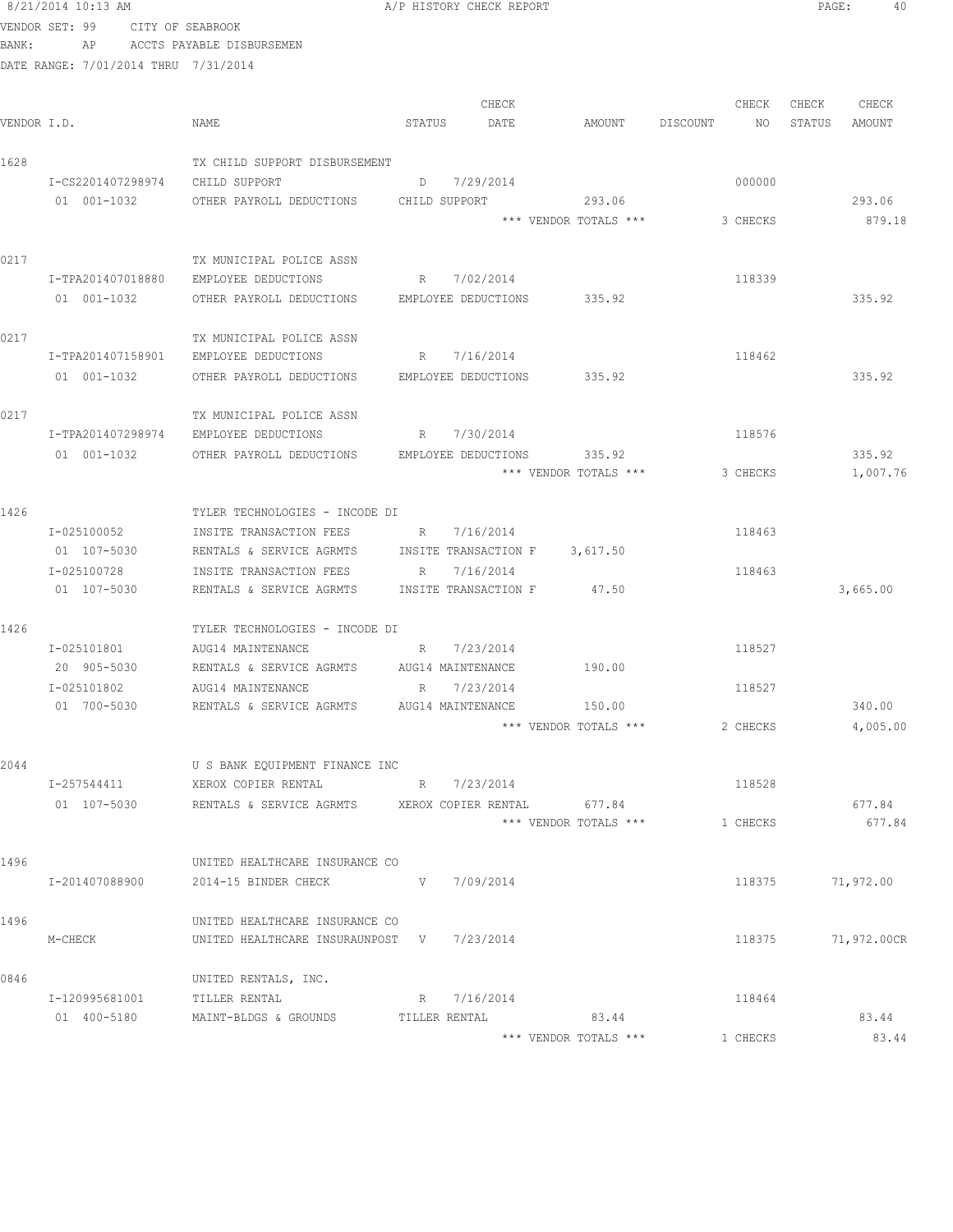|             | 8/21/2014 10:13 AM                   |                                                      | A/P HISTORY CHECK REPORT     |           |                       |          |          | PAGE:  | 41       |
|-------------|--------------------------------------|------------------------------------------------------|------------------------------|-----------|-----------------------|----------|----------|--------|----------|
|             | VENDOR SET: 99                       | CITY OF SEABROOK                                     |                              |           |                       |          |          |        |          |
| BANK:       | AP                                   | ACCTS PAYABLE DISBURSEMEN                            |                              |           |                       |          |          |        |          |
|             | DATE RANGE: 7/01/2014 THRU 7/31/2014 |                                                      |                              |           |                       |          |          |        |          |
|             |                                      |                                                      |                              |           |                       |          |          |        |          |
|             |                                      |                                                      |                              | CHECK     |                       |          | CHECK    | CHECK  | CHECK    |
| VENDOR I.D. |                                      | NAME                                                 | STATUS                       | DATE      | AMOUNT                | DISCOUNT | NO.      | STATUS | AMOUNT   |
|             |                                      |                                                      |                              |           |                       |          |          |        |          |
| 0942        |                                      | UNIVAR USA INC                                       |                              |           |                       |          |          |        |          |
|             | I-HS928805<br>01 400-5180            | LIQUID ERASER<br>MAINT-BLDGS & GROUNDS               | R 7/02/2014<br>LIQUID ERASER |           | 165.00                |          | 118340   |        |          |
|             | 20 902-5180                          | MAINT-BLDGS & GROUNDS                                | LIQUID ERASER                |           | 165.00                |          |          |        |          |
|             | 20 912-5180                          | MAINT-BLDGS & GROUNDS                                | LIQUID ERASER                |           | 165.00                |          |          |        | 495.00   |
|             |                                      |                                                      |                              |           | *** VENDOR TOTALS *** |          | 1 CHECKS |        | 495.00   |
|             |                                      |                                                      |                              |           |                       |          |          |        |          |
| 0776        |                                      | USA BLUEBOOK C# 312524                               |                              |           |                       |          |          |        |          |
|             | I-386736                             | SIGNS                                                | E                            | 7/23/2014 |                       |          | 999999   |        |          |
|             | 20 912-5180                          | MAINT-BLDGS & GROUNDS                                | SIGNS                        |           | 135.49                |          |          |        | 135.49   |
|             |                                      |                                                      |                              |           |                       |          |          |        |          |
| 0776        |                                      | USA BLUEBOOK C# 312524                               |                              |           |                       |          |          |        |          |
|             | I-393161                             | COLORIMETER                                          | E                            | 7/30/2014 |                       |          | 999999   |        |          |
|             | 20 902-5130                          | MAINT-WATER SYSTEM MINOR                             | COLORIMETER                  |           | 419.67                |          |          |        | 419.67   |
|             |                                      |                                                      |                              |           | *** VENDOR TOTALS *** |          | 2 CHECKS |        | 555.16   |
|             |                                      |                                                      |                              |           |                       |          |          |        |          |
| 0919        |                                      | VERIZON WIRELESS                                     |                              |           |                       |          |          |        |          |
|             | I-9726305168                         | TELEPHONE                                            | R 7/02/2014                  |           |                       |          | 118341   |        |          |
|             | 01 200-5400                          | TELEPHONE                                            | TELEPHONE                    |           | 147.57                |          |          |        | 147.57   |
|             |                                      |                                                      |                              |           |                       |          |          |        |          |
| 0919        |                                      | VERIZON WIRELESS                                     |                              |           |                       |          |          |        |          |
|             | I-9727129624                         | TELEPHONE                                            | R 7/02/2014                  |           |                       |          | 118342   |        |          |
|             | 01 100-5400                          | TELEPHONE                                            | TELEPHONE                    |           | 116.54                |          |          |        |          |
|             | 01 102-5400<br>01 103-5400           | TELEPHONE<br>TELEPHONE                               | TELEPHONE<br>TELEPHONE       |           | 67.24<br>159.41       |          |          |        |          |
|             | 01 107-5400                          | TELEPHONE                                            | TELEPHONE                    |           | 38.03                 |          |          |        |          |
|             | 01 700-5400                          | TELEPHONE                                            | TELEPHONE                    |           | 88.69                 |          |          |        |          |
|             | 01 001-0507                          | DUE FROM EDC                                         | TELEPHONE                    |           | 50.70                 |          |          |        |          |
|             | 01 400-5400                          | TELEPHONE                                            | TELEPHONE                    |           | 101.40                |          |          |        |          |
|             | 01 500-5400                          | TELEPHONE                                            | TELEPHONE                    |           | 63.37                 |          |          |        |          |
|             | 01 600-5400                          | TELEPHONE                                            | TELEPHONE                    |           | 125.07                |          |          |        |          |
|             | 20 902-5400                          | TELEPHONE                                            | TELEPHONE                    |           | 117.01                |          |          |        |          |
|             | 20 912-5400                          | TELEPHONE                                            | TELEPHONE                    |           | 115.36                |          |          |        | 1,042.82 |
|             |                                      |                                                      |                              |           |                       |          |          |        |          |
| 0919        |                                      | VERIZON WIRELESS                                     |                              |           |                       |          |          |        |          |
|             | I-9727111330                         | TELEPHONE                                            | R 7/16/2014                  |           |                       |          | 118465   |        |          |
|             | 01 200-5400                          | TELEPHONE                                            | TELEPHONE                    |           | 466.87                |          |          |        | 466.87   |
|             |                                      |                                                      |                              |           |                       |          |          |        |          |
| 0919        |                                      | VERIZON WIRELESS                                     |                              |           |                       |          |          |        |          |
|             | I-9727488107                         | TELEPHONE                                            | R                            | 7/16/2014 |                       |          | 118466   |        |          |
|             | 01 200-5400                          | TELEPHONE                                            | TELEPHONE                    |           | 799.96                |          |          |        | 799.96   |
|             |                                      |                                                      |                              |           |                       |          |          |        |          |
| 0919        |                                      | VERIZON WIRELESS                                     |                              |           |                       |          |          |        |          |
|             | I-9727815791<br>01 106-5405          | TELEPHONE<br>PHONE NETWORK NOTIFICATION SYSTELEPHONE | R                            | 7/16/2014 | 20.75                 |          | 118467   |        | 20.75    |
|             |                                      |                                                      |                              |           |                       |          |          |        |          |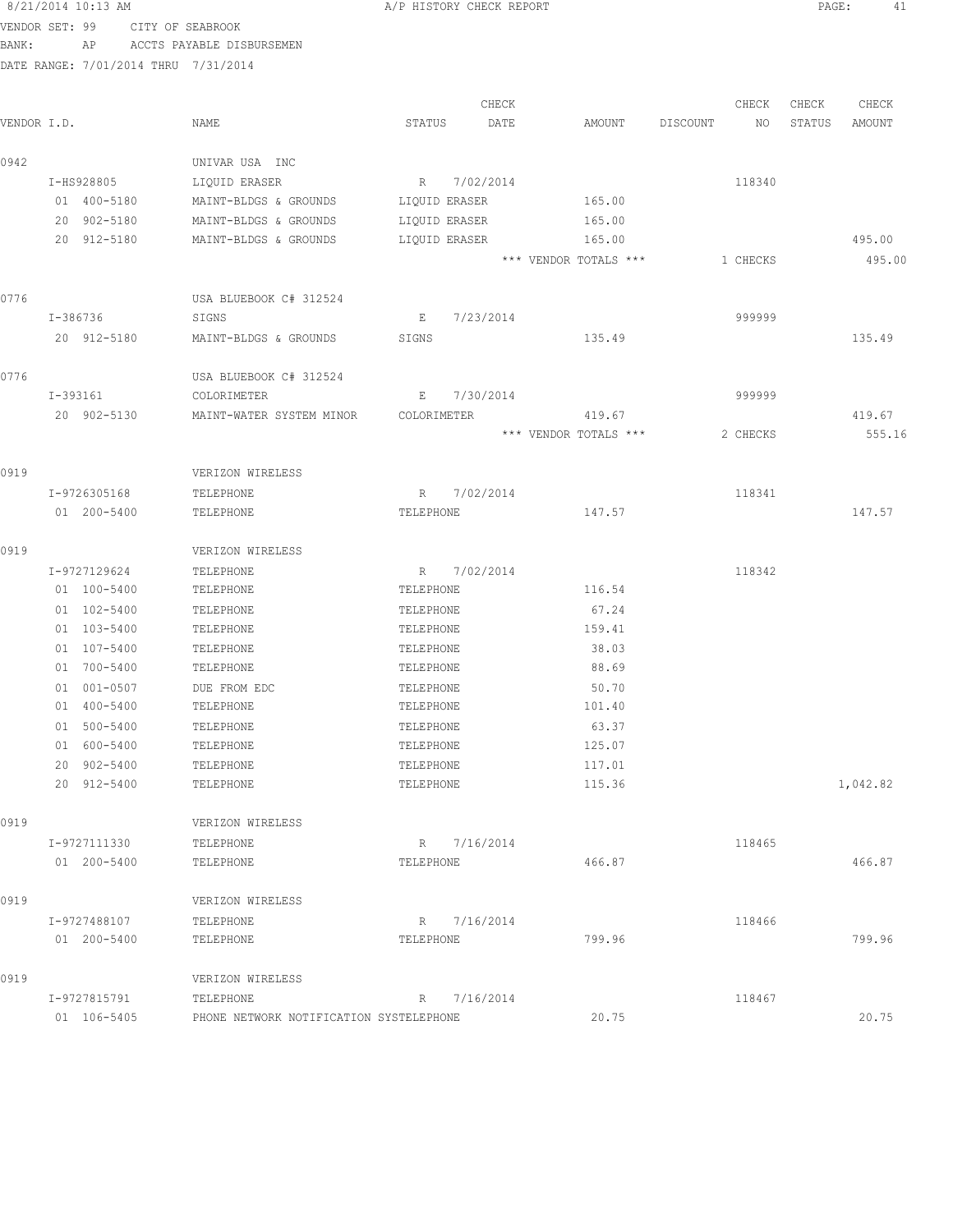|                | 8/21/2014 10:13 AM |                                         | A/P HISTORY CHECK REPORT |               |                       |          |             | PAGE:           | 42              |
|----------------|--------------------|-----------------------------------------|--------------------------|---------------|-----------------------|----------|-------------|-----------------|-----------------|
| VENDOR SET: 99 |                    | CITY OF SEABROOK                        |                          |               |                       |          |             |                 |                 |
| BANK:          | ΑP                 | ACCTS PAYABLE DISBURSEMEN               |                          |               |                       |          |             |                 |                 |
|                |                    | DATE RANGE: 7/01/2014 THRU 7/31/2014    |                          |               |                       |          |             |                 |                 |
|                |                    |                                         |                          |               |                       |          |             |                 |                 |
| VENDOR I.D.    |                    | NAME                                    | STATUS                   | CHECK<br>DATE | AMOUNT                | DISCOUNT | CHECK<br>NO | CHECK<br>STATUS | CHECK<br>AMOUNT |
|                |                    |                                         |                          |               |                       |          |             |                 |                 |
| 0919           |                    | VERIZON WIRELESS                        |                          |               |                       |          |             |                 |                 |
|                | I-9727882302       | TELEPHONE                               | $R_{\parallel}$          | 7/16/2014     |                       |          | 118468      |                 |                 |
|                | 01 106-5405        | PHONE NETWORK NOTIFICATION SYSTELEPHONE |                          |               | 37.99                 |          |             |                 | 37.99           |
|                |                    |                                         |                          |               |                       |          |             |                 |                 |
| 0919           |                    | VERIZON WIRELESS                        |                          |               |                       |          |             |                 |                 |
|                | I-9728010085       | TELEPHONE                               | R                        | 7/16/2014     |                       |          | 118469      |                 |                 |
|                | 01 200-5400        | TELEPHONE                               | TELEPHONE                |               | 295.16                |          |             |                 | 295.16          |
|                |                    |                                         |                          |               |                       |          |             |                 |                 |
| 0919           |                    | VERIZON WIRELESS                        |                          |               |                       |          |             |                 |                 |
|                | I-9728844087       | TELEPHONE                               | R                        | 7/30/2014     |                       |          | 118577      |                 |                 |
|                | 01 100-5400        | TELEPHONE                               | TELEPHONE                |               | 116.49                |          |             |                 |                 |
|                | 01 102-5400        | TELEPHONE                               | TELEPHONE                |               | 152.04                |          |             |                 |                 |
|                | 01 103-5400        | TELEPHONE                               | TELEPHONE                |               | 159.35                |          |             |                 |                 |
|                | 01 107-5400        | TELEPHONE                               | TELEPHONE                |               | 38.01                 |          |             |                 |                 |
|                | 01 700-5400        | TELEPHONE                               | TELEPHONE                |               | 88.67                 |          |             |                 |                 |
|                | 01 001-0507        | DUE FROM EDC                            | TELEPHONE                |               | 50.68                 |          |             |                 |                 |
|                | 01 400-5400        | TELEPHONE                               | TELEPHONE                |               | 102.66                |          |             |                 |                 |
|                | 01 500-5400        | TELEPHONE                               | TELEPHONE                |               | 63.35                 |          |             |                 |                 |
|                | 01 600-5400        | TELEPHONE                               | TELEPHONE                |               | 125.03                |          |             |                 |                 |
|                | 20 902-5400        | TELEPHONE                               | TELEPHONE                |               | 114.02                |          |             |                 |                 |
|                | 20 912-5400        | TELEPHONE                               | TELEPHONE                |               | 116.62                |          |             |                 | 1,126.92        |
|                |                    |                                         |                          |               | *** VENDOR TOTALS *** |          | 8 CHECKS    |                 | 3,938.04        |
|                |                    |                                         |                          |               |                       |          |             |                 |                 |
| 0035           |                    | WASTE MANAGEMENT OF TEXAS INC           |                          |               |                       |          |             |                 |                 |
|                | I-201407088898     | ROLL OFFS                               | R                        | 7/09/2014     |                       |          | 118376      |                 |                 |
|                | 20 922-5479        | COMMERCIAL SANIT SERVICE                | ROLL OFFS                |               | 54,596.82             |          |             |                 |                 |
|                | 20 922-7210        | FRANCHISE FEES                          | ROLL OFFS                |               | 19,096.98CR           |          |             |                 |                 |
|                | 20 922-9535        | SANITATION BILLING FEES                 | ROLL OFFS                |               | 10,185.06CR           |          |             |                 |                 |
|                | 20 922-5469        | RESIDENTIAL SANIT SERVICE               | ROLL OFFS                |               | 72,716.39             |          |             |                 |                 |
|                | 20 922-5467        | RECYCLING CHARGES                       | ROLL OFFS                |               | 6,418.17              |          |             |                 | 104,449.34      |
| 0035           |                    | WASTE MANAGEMENT OF TEXAS INC           |                          |               |                       |          |             |                 |                 |
|                | I-170271517915     | ROLLOFFS                                | R 7/16/2014              |               |                       |          | 118470      |                 |                 |
|                | 20 922-5466        | STORM CLEANUP EXPENSE                   | ROLLOFFS                 |               | 1,267.56              |          |             |                 | 1,267.56        |
|                |                    |                                         |                          |               | *** VENDOR TOTALS *** |          | 2 CHECKS    |                 | 105,716.90      |
|                |                    |                                         |                          |               |                       |          |             |                 |                 |
| 0031           |                    | WELLS FARGO                             |                          |               |                       |          |             |                 |                 |
|                | I-T3 201407018880  | FICA TAXES                              | D 7/01/2014              |               |                       |          | 000000      |                 |                 |
|                | 01 001-1025        | FICA TAX PAYABLE                        | FICA TAXES               |               | 12,086.92             |          |             |                 |                 |
|                | 01 100-3100        | FICA TAXES                              | FICA TAXES               |               | 338.67                |          |             |                 |                 |
|                | 01 102-3100        | FICA TAXES                              | FICA TAXES               |               | 1,186.76              |          |             |                 |                 |
|                | 01 103-3100        | FICA TAXES                              | FICA TAXES               |               | 217.95                |          |             |                 |                 |
|                | 01 106-3100        | FICA TAXES                              | FICA TAXES               |               | 147.35                |          |             |                 |                 |
|                | 01 200-3100        | FICA TAXES                              | FICA TAXES               |               | 4,032.82              |          |             |                 |                 |
|                | 01 210-3100        | PAYROLL TAX                             | FICA TAXES               |               | 100.88                |          |             |                 |                 |
|                | 01 400-3100        | FICA TAXES                              | FICA TAXES               |               | 1,023.73              |          |             |                 |                 |
|                | 01 500-3100        | PAYROLL TAX                             | FICA TAXES               |               | 973.09                |          |             |                 |                 |
|                | 01 600-3100        | PAYROLL TAX                             | FICA TAXES               |               | 505.61                |          |             |                 |                 |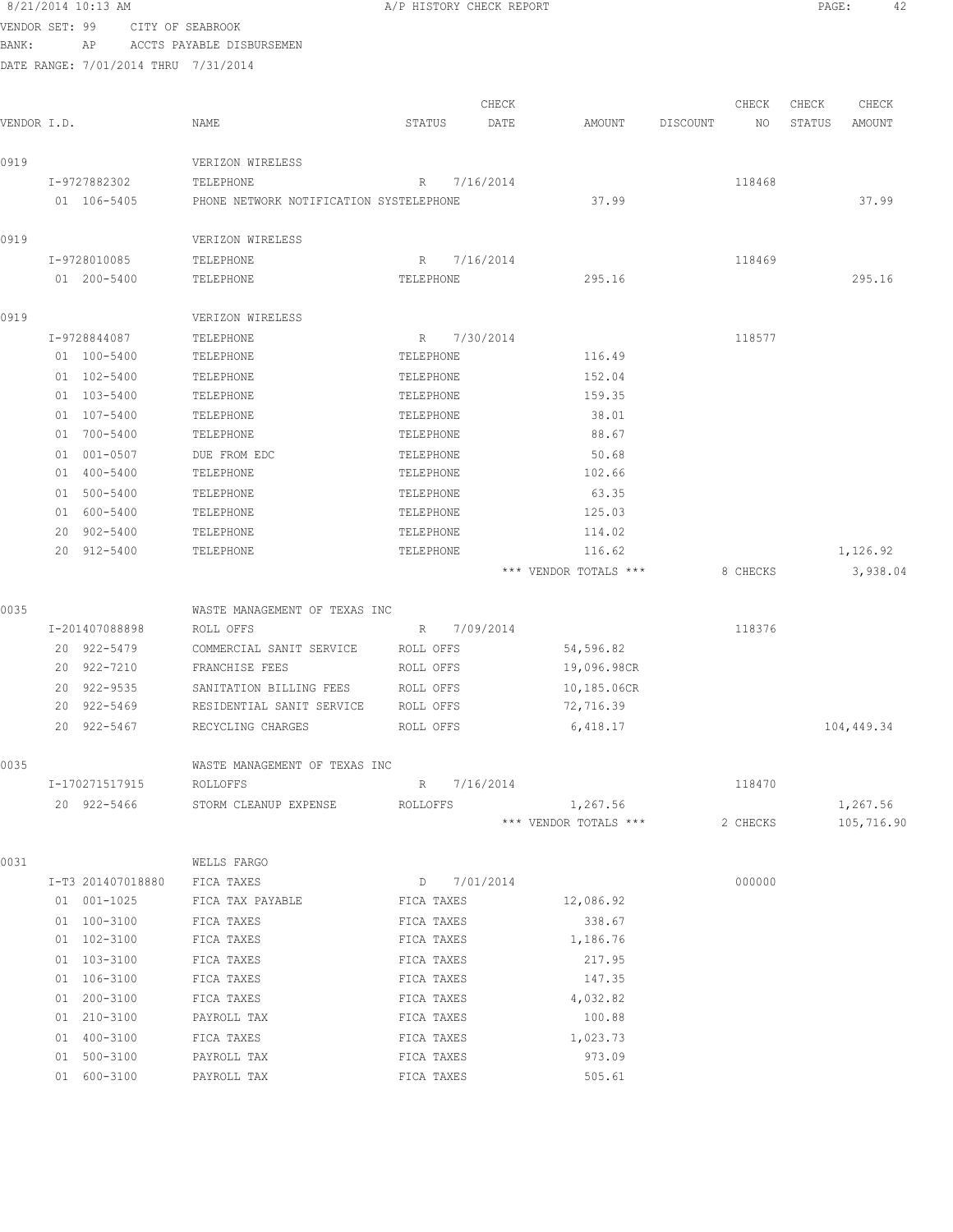VENDOR SET: 99 CITY OF SEABROOK BANK: AP ACCTS PAYABLE DISBURSEMEN

|             |    |                   |                  |        |             | CHECK     |           |          | CHECK  | CHECK  | CHECK     |
|-------------|----|-------------------|------------------|--------|-------------|-----------|-----------|----------|--------|--------|-----------|
| VENDOR I.D. |    |                   | NAME             | STATUS |             | DATE      | AMOUNT    | DISCOUNT | NO     | STATUS | AMOUNT    |
| 0031        |    |                   | WELLS FARGO      | CONT   |             |           |           |          |        |        |           |
|             |    | I-T3 201407018880 | FICA TAXES       |        | D 7/01/2014 |           |           |          | 000000 |        |           |
|             |    | 01 700-3100       | FICA TAXES       |        | FICA TAXES  |           | 592.29    |          |        |        |           |
|             |    | 09 901-3100       | FICA             |        | FICA TAXES  |           | 37.77     |          |        |        |           |
|             |    | 15 150-3100       | FICA             |        | FICA TAXES  |           | 108.60    |          |        |        |           |
|             |    | 20 902-3100       | FICA TAXES       |        | FICA TAXES  |           | 903.38    |          |        |        |           |
|             |    | 20 905-3100       | FICA TAXES       |        | FICA TAXES  |           | 284.75    |          |        |        |           |
|             |    | 20 912-3100       | FICA TAXES       |        | FICA TAXES  |           | 660.33    |          |        |        |           |
|             |    | 50 501-3100       | FICA TAXES       |        | FICA TAXES  |           | 972.94    |          |        |        |           |
|             |    | I-T4 201407018880 | MEDICARE WH      |        | D 7/01/2014 |           |           |          | 000000 |        |           |
|             |    | 01 001-1025       | FICA TAX PAYABLE |        | MEDICARE WH |           | 2,826.80  |          |        |        |           |
|             |    | 01 100-3100       | FICA TAXES       |        | MEDICARE WH |           | 79.21     |          |        |        |           |
|             |    | 01 102-3100       | FICA TAXES       |        | MEDICARE WH |           | 277.56    |          |        |        |           |
|             |    | 01 103-3100       | FICA TAXES       |        | MEDICARE WH |           | 50.97     |          |        |        |           |
|             |    | 01 106-3100       | FICA TAXES       |        | MEDICARE WH |           | 34.46     |          |        |        |           |
|             | 01 | 200-3100          | FICA TAXES       |        | MEDICARE WH |           | 943.14    |          |        |        |           |
|             |    | 01 210-3100       | PAYROLL TAX      |        | MEDICARE WH |           | 23.59     |          |        |        |           |
|             |    | 01 400-3100       | FICA TAXES       |        | MEDICARE WH |           | 239.43    |          |        |        |           |
|             |    | 01 500-3100       | PAYROLL TAX      |        | MEDICARE WH |           | 227.58    |          |        |        |           |
|             |    | 01 600-3100       | PAYROLL TAX      |        | MEDICARE WH |           | 118.25    |          |        |        |           |
|             |    | 01 700-3100       | FICA TAXES       |        | MEDICARE WH |           | 138.52    |          |        |        |           |
|             | 09 | 901-3100          | FICA             |        | MEDICARE WH |           | 8.84      |          |        |        |           |
|             |    | 15 150-3100       | FICA             |        | MEDICARE WH |           | 25.39     |          |        |        |           |
|             | 20 | 902-3100          | FICA TAXES       |        | MEDICARE WH |           | 211.29    |          |        |        |           |
|             |    | 20 905-3100       | FICA TAXES       |        | MEDICARE WH |           | 66.59     |          |        |        |           |
|             |    | 20 912-3100       | FICA TAXES       |        | MEDICARE WH |           | 154.44    |          |        |        |           |
|             |    | 50 501-3100       | FICA TAXES       |        | MEDICARE WH |           | 227.54    |          |        |        | 29,827.44 |
|             |    |                   |                  |        |             |           |           |          |        |        |           |
| 0031        |    |                   | WELLS FARGO      |        |             |           |           |          |        |        |           |
|             |    | I-T3 201407158901 | FICA TAXES       | D      |             | 7/15/2014 |           |          | 000000 |        |           |
|             |    | 01 001-1025       | FICA TAX PAYABLE |        | FICA TAXES  |           | 11,992.39 |          |        |        |           |
|             |    | 01 100-3100       | FICA TAXES       |        | FICA TAXES  |           | 352.05    |          |        |        |           |
|             |    | 01 102-3100       | FICA TAXES       |        | FICA TAXES  |           | 1,186.76  |          |        |        |           |
|             |    | 01 103-3100       | FICA TAXES       |        | FICA TAXES  |           | 338.53    |          |        |        |           |
|             |    | 01 106-3100       | FICA TAXES       |        | FICA TAXES  |           | 147.35    |          |        |        |           |
|             |    | 01 200-3100       | FICA TAXES       |        | FICA TAXES  |           | 3,877.09  |          |        |        |           |
|             | 01 | 210-3100          | PAYROLL TAX      |        | FICA TAXES  |           | 104.89    |          |        |        |           |
|             | 01 | 400-3100          | FICA TAXES       |        | FICA TAXES  |           | 1,081.30  |          |        |        |           |
|             | 01 | 500-3100          | PAYROLL TAX      |        | FICA TAXES  |           | 923.82    |          |        |        |           |
|             | 01 | 600-3100          | PAYROLL TAX      |        | FICA TAXES  |           | 507.25    |          |        |        |           |
|             | 01 | 700-3100          | FICA TAXES       |        | FICA TAXES  |           | 554.43    |          |        |        |           |
|             | 09 | $901 - 3100$      | FICA             |        | FICA TAXES  |           | 67.97     |          |        |        |           |
|             | 15 | 150-3100          | FICA             |        | FICA TAXES  |           | 122.27    |          |        |        |           |
|             | 20 | 902-3100          | FICA TAXES       |        | FICA TAXES  |           | 842.30    |          |        |        |           |
|             | 20 | 905-3100          | FICA TAXES       |        | FICA TAXES  |           | 280.58    |          |        |        |           |
|             | 20 | 912-3100          | FICA TAXES       |        | FICA TAXES  |           | 635.95    |          |        |        |           |
|             | 50 | 501-3100          | FICA TAXES       |        | FICA TAXES  |           | 969.85    |          |        |        |           |
|             |    | I-T4 201407158901 | MEDICARE WH      | D      |             | 7/15/2014 |           |          | 000000 |        |           |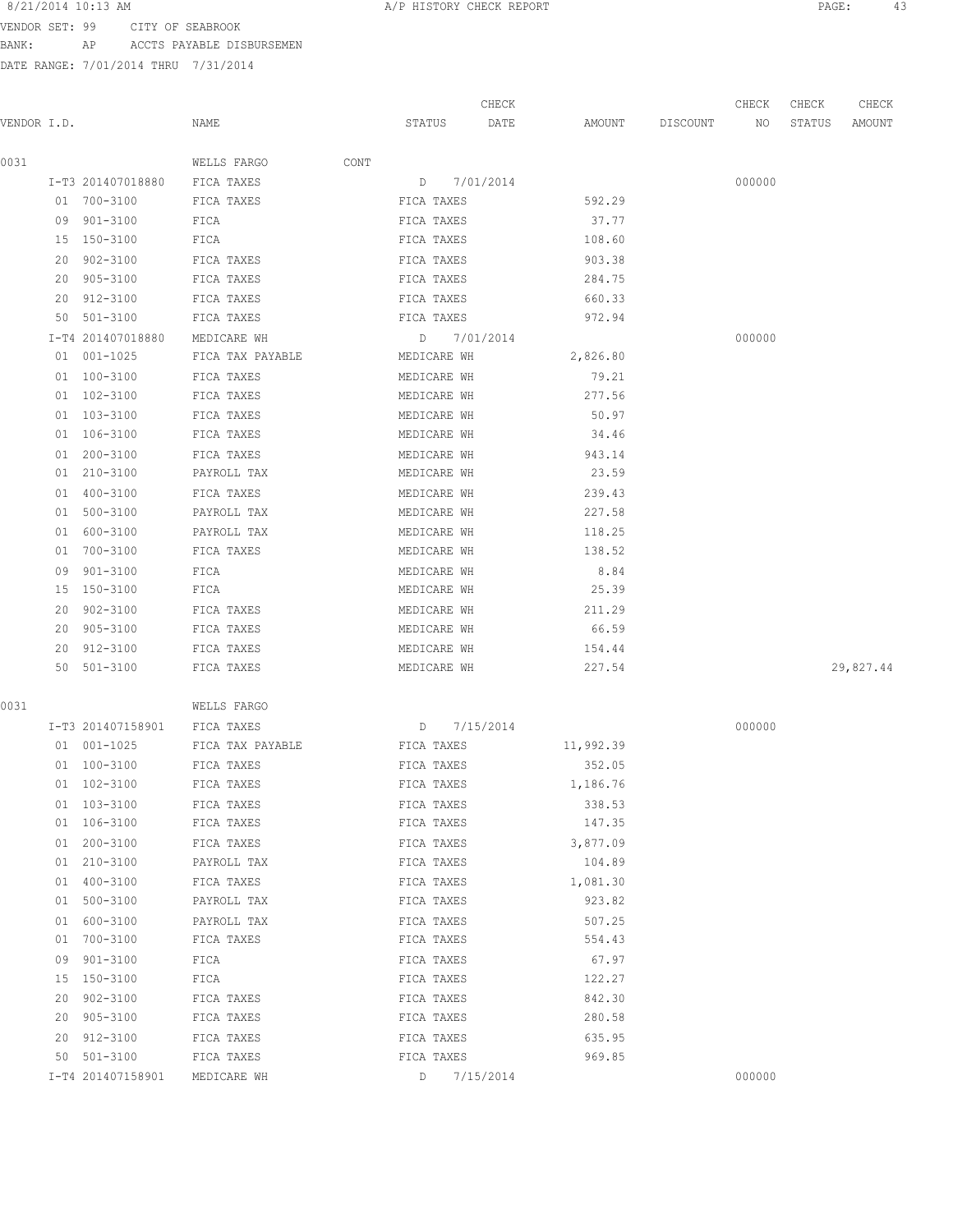8/21/2014 10:13 AM **BEREMIN A** A REPORT A BERORT **PAGE:** 44

VENDOR SET: 99 CITY OF SEABROOK BANK: AP ACCTS PAYABLE DISBURSEMEN

|             |    |                   |                  |      |             | CHECK     |           |          | CHECK  | CHECK  | CHECK     |
|-------------|----|-------------------|------------------|------|-------------|-----------|-----------|----------|--------|--------|-----------|
| VENDOR I.D. |    |                   | NAME             |      | STATUS      | DATE      | AMOUNT    | DISCOUNT | NO     | STATUS | AMOUNT    |
| 0031        |    |                   | WELLS FARGO      | CONT |             |           |           |          |        |        |           |
|             |    | I-T4 201407158901 | MEDICARE WH      |      | D           | 7/15/2014 |           |          | 000000 |        |           |
|             |    | 01 001-1025       | FICA TAX PAYABLE |      | MEDICARE WH |           | 2,804.67  |          |        |        |           |
|             |    | 01 100-3100       | FICA TAXES       |      | MEDICARE WH |           | 82.34     |          |        |        |           |
|             |    | 01 102-3100       | FICA TAXES       |      | MEDICARE WH |           | 277.56    |          |        |        |           |
|             |    | 01 103-3100       | FICA TAXES       |      | MEDICARE WH |           | 79.17     |          |        |        |           |
|             |    | 01 106-3100       | FICA TAXES       |      | MEDICARE WH |           | 34.46     |          |        |        |           |
|             |    | 01 200-3100       | FICA TAXES       |      | MEDICARE WH |           | 906.73    |          |        |        |           |
|             |    | 01 210-3100       | PAYROLL TAX      |      | MEDICARE WH |           | 24.53     |          |        |        |           |
|             |    | 01 400-3100       | FICA TAXES       |      | MEDICARE WH |           | 252.89    |          |        |        |           |
|             |    | 01 500-3100       | PAYROLL TAX      |      | MEDICARE WH |           | 216.05    |          |        |        |           |
|             |    | 01 600-3100       | PAYROLL TAX      |      | MEDICARE WH |           | 118.64    |          |        |        |           |
|             |    | 01 700-3100       | FICA TAXES       |      | MEDICARE WH |           | 129.66    |          |        |        |           |
|             |    | 09 901-3100       | FICA             |      | MEDICARE WH |           | 15.90     |          |        |        |           |
|             |    | 15 150-3100       | FICA             |      | MEDICARE WH |           | 28.59     |          |        |        |           |
|             | 20 | 902-3100          | FICA TAXES       |      | MEDICARE WH |           | 197.00    |          |        |        |           |
|             |    | 20 905-3100       | FICA TAXES       |      | MEDICARE WH |           | 65.62     |          |        |        |           |
|             |    | 20 912-3100       | FICA TAXES       |      | MEDICARE WH |           | 148.72    |          |        |        |           |
|             |    | 50 501-3100       | FICA TAXES       |      | MEDICARE WH |           | 226.81    |          |        |        | 29,594.12 |
| 0031        |    |                   | WELLS FARGO      |      |             |           |           |          |        |        |           |
|             |    | I-T3 201407248961 | FICA TAXES       |      | D 7/24/2014 |           |           |          | 000000 |        |           |
|             |    | 01 001-1025       | FICA TAX PAYABLE |      | FICA TAXES  |           | 822.54    |          |        |        |           |
|             |    | 01 200-3100       | FICA TAXES       |      | FICA TAXES  |           | 822.54    |          |        |        |           |
|             |    | I-T4 201407248961 | MEDICARE WH      |      | D 7/24/2014 |           |           |          | 000000 |        |           |
|             |    | 01 001-1025       | FICA TAX PAYABLE |      | MEDICARE WH |           | 192.37    |          |        |        |           |
|             |    | 01 200-3100       | FICA TAXES       |      | MEDICARE WH |           | 192.37    |          |        |        | 2,029.82  |
| 0031        |    |                   | WELLS FARGO      |      |             |           |           |          |        |        |           |
|             |    | I-T3 201407298974 | FICA TAXES       |      | D           | 7/29/2014 |           |          | 000000 |        |           |
|             |    | 01 001-1025       | FICA TAX PAYABLE |      | FICA TAXES  |           | 12,957.88 |          |        |        |           |
|             |    | 01 100-3100       | FICA TAXES       |      | FICA TAXES  |           | 364.33    |          |        |        |           |
|             |    | 01 102-3100       | FICA TAXES       |      | FICA TAXES  |           | 1,234.81  |          |        |        |           |
|             |    | 01 103-3100       | FICA TAXES       |      | FICA TAXES  |           | 378.75    |          |        |        |           |
|             |    | 01 106-3100       | FICA TAXES       |      | FICA TAXES  |           | 150.36    |          |        |        |           |
|             |    | 01 200-3100       | FICA TAXES       |      | FICA TAXES  |           | 4,067.55  |          |        |        |           |
|             |    | 01 210-3100       | PAYROLL TAX      |      | FICA TAXES  |           | 98.50     |          |        |        |           |
|             |    | 01 400-3100       | FICA TAXES       |      | FICA TAXES  |           | 1,260.80  |          |        |        |           |
|             |    | 01 500-3100       | PAYROLL TAX      |      | FICA TAXES  |           | 980.45    |          |        |        |           |
|             |    | 01 600-3100       | PAYROLL TAX      |      | FICA TAXES  |           | 589.23    |          |        |        |           |
|             |    | 01 700-3100       | FICA TAXES       |      | FICA TAXES  |           | 675.43    |          |        |        |           |
|             |    | 15 150-3100       | FICA             |      | FICA TAXES  |           | 128.69    |          |        |        |           |
|             |    | 20 902-3100       | FICA TAXES       |      | FICA TAXES  |           | 961.80    |          |        |        |           |
|             |    | 20 905-3100       | FICA TAXES       |      | FICA TAXES  |           | 288.67    |          |        |        |           |
|             |    | 20 912-3100       | FICA TAXES       |      | FICA TAXES  |           | 690.99    |          |        |        |           |
|             |    | 50 501-3100       | FICA TAXES       |      | FICA TAXES  |           | 1,087.52  |          |        |        |           |
|             |    | I-T4 201407298974 | MEDICARE WH      |      | D 7/29/2014 |           |           |          | 000000 |        |           |
|             |    | 01 001-1025       | FICA TAX PAYABLE |      | MEDICARE WH |           | 3,030.52  |          |        |        |           |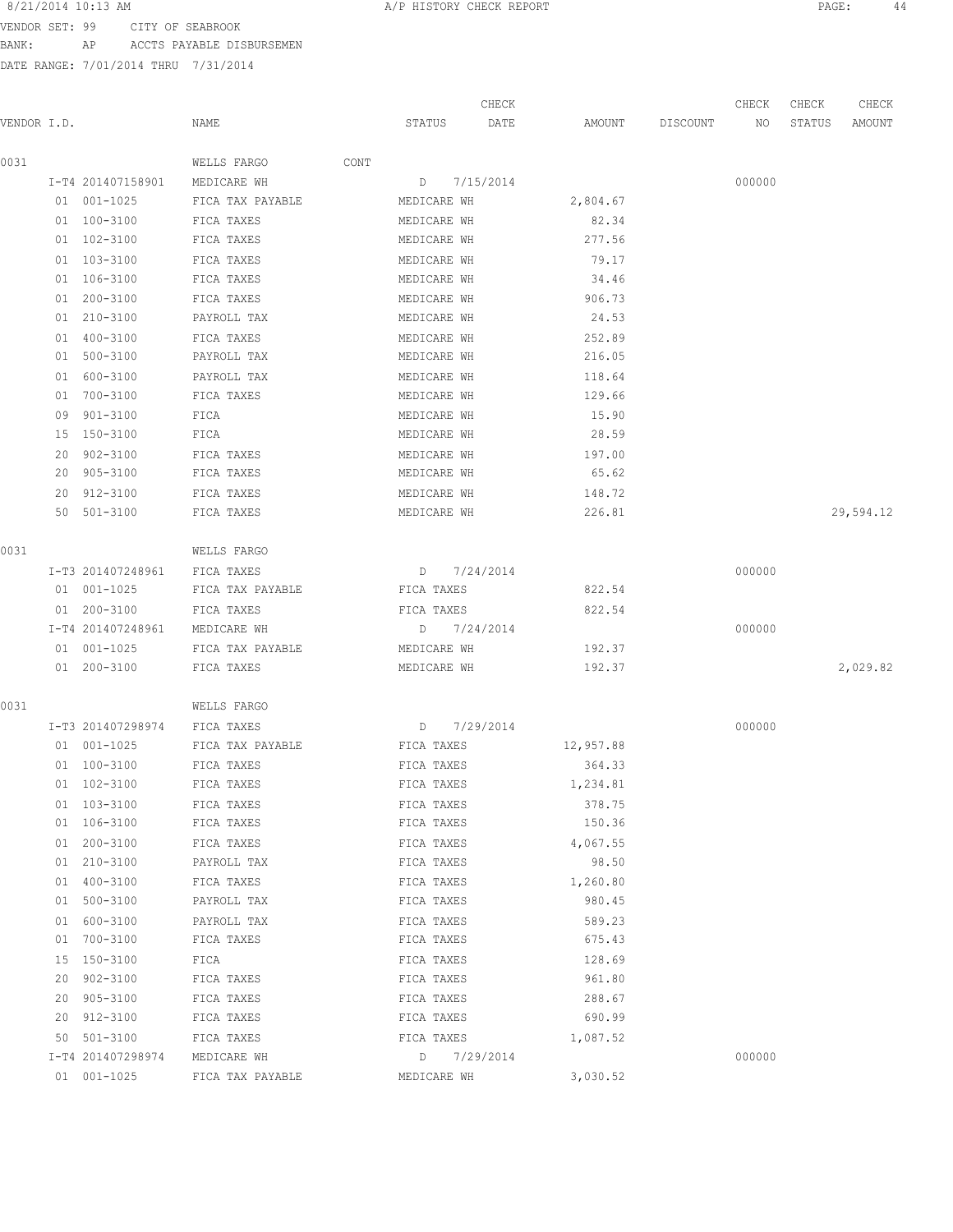8/21/2014 10:13 AM **BERE:** 45

VENDOR SET: 99 CITY OF SEABROOK BANK: AP ACCTS PAYABLE DISBURSEMEN

|             |                    |                                  |      |                   | CHECK             |                              |          | CHECK    | CHECK  | CHECK      |
|-------------|--------------------|----------------------------------|------|-------------------|-------------------|------------------------------|----------|----------|--------|------------|
| VENDOR I.D. |                    | NAME                             |      | STATUS            | DATE              | AMOUNT                       | DISCOUNT | ΝO       | STATUS | AMOUNT     |
| 0031        |                    | WELLS FARGO                      | CONT |                   |                   |                              |          |          |        |            |
|             | I-T4 201407298974  | MEDICARE WH                      |      | D                 | 7/29/2014         |                              |          | 000000   |        |            |
|             | 01 100-3100        | FICA TAXES                       |      | MEDICARE WH       |                   | 85.21                        |          |          |        |            |
|             | 01 102-3100        | FICA TAXES                       |      | MEDICARE WH       |                   | 288.78                       |          |          |        |            |
|             | 01 103-3100        | FICA TAXES                       |      | MEDICARE WH       |                   | 88.58                        |          |          |        |            |
|             | 01 106-3100        | FICA TAXES                       |      | MEDICARE WH       |                   | 35.16                        |          |          |        |            |
|             | 01 200-3100        | FICA TAXES                       |      | MEDICARE WH       |                   | 951.29                       |          |          |        |            |
|             | 01 210-3100        | PAYROLL TAX                      |      | MEDICARE WH       |                   | 23.04                        |          |          |        |            |
|             | 01 400-3100        | FICA TAXES                       |      | MEDICARE WH       |                   | 294.88                       |          |          |        |            |
|             | 01 500-3100        | PAYROLL TAX                      |      | MEDICARE WH       |                   | 229.31                       |          |          |        |            |
|             | 600-3100<br>01     | PAYROLL TAX                      |      | MEDICARE WH       |                   | 137.80                       |          |          |        |            |
|             | 700-3100<br>01     | FICA TAXES                       |      | MEDICARE WH       |                   | 157.97                       |          |          |        |            |
|             | 15 150-3100        | FICA                             |      | MEDICARE WH       |                   | 30.09                        |          |          |        |            |
|             | $902 - 3100$<br>20 | FICA TAXES                       |      | MEDICARE WH       |                   | 224.94                       |          |          |        |            |
|             | 905-3100<br>20     | FICA TAXES                       |      | MEDICARE WH       |                   | 67.51                        |          |          |        |            |
|             | 912-3100<br>20     | FICA TAXES                       |      | MEDICARE WH       |                   | 161.63                       |          |          |        |            |
|             | 501-3100<br>50     | FICA TAXES                       |      | MEDICARE WH       |                   | 254.33                       |          |          |        | 31,976.80  |
|             |                    |                                  |      |                   |                   | *** VENDOR TOTALS ***        |          | 4 CHECKS |        | 93, 428.18 |
| 0032        |                    | WELLS FARGO                      |      |                   |                   |                              |          |          |        |            |
|             | I-T1 201407018880  | WITHHOLDING TAXES                |      | D                 | 7/01/2014         |                              |          | 000000   |        |            |
|             | 01 001-1020        | WITHHOLDING PAYABLE              |      |                   | WITHHOLDING TAXES | 22,691.25                    |          |          |        | 22,691.25  |
| 0032        |                    |                                  |      |                   |                   |                              |          |          |        |            |
|             | I-T1 201407158901  | WELLS FARGO<br>WITHHOLDING TAXES |      | $D \qquad \qquad$ | 7/15/2014         |                              |          | 000000   |        |            |
|             | 01 001-1020        | WITHHOLDING PAYABLE              |      |                   |                   | 22,146.40                    |          |          |        |            |
|             |                    |                                  |      |                   | WITHHOLDING TAXES |                              |          |          |        | 22,146.40  |
| 0032        |                    | WELLS FARGO                      |      |                   |                   |                              |          |          |        |            |
|             | I-T1 201407248961  | WITHHOLDING TAXES                |      | D                 | 7/24/2014         |                              |          | 000000   |        |            |
|             | 01 001-1020        | WITHHOLDING PAYABLE              |      |                   | WITHHOLDING TAXES | 3,037.55                     |          |          |        | 3,037.55   |
| 0032        |                    | WELLS FARGO                      |      |                   |                   |                              |          |          |        |            |
|             | I-T1 201407298974  | WITHHOLDING TAXES                |      | D                 | 7/29/2014         |                              |          | 000000   |        |            |
|             | 01 001-1020        | WITHHOLDING PAYABLE              |      |                   |                   | WITHHOLDING TAXES 25, 114.42 |          |          |        | 25, 114.42 |
|             |                    |                                  |      |                   |                   | *** VENDOR TOTALS ***        |          | 4 CHECKS |        | 72,989.62  |
| 2105        |                    | WEX BANK                         |      |                   |                   |                              |          |          |        |            |
|             | I-37183122         | FUEL                             |      | $R_{\parallel}$   | 7/02/2014         |                              |          | 118343   |        |            |
|             | 01 200-4030        | GAS & OIL/OUTSIDE SUPPLY         |      | FUEL              |                   | 145.18                       |          |          |        | 145.18     |
| 2105        |                    | WEX BANK                         |      |                   |                   |                              |          |          |        |            |
|             | I-37516356         | FUEL                             |      | $R_{\parallel}$   | 7/30/2014         |                              |          | 118578   |        |            |
|             | 01 200-4030        | GAS & OIL/OUTSIDE SUPPLY         |      | FUEL              |                   | 452.46                       |          |          |        | 452.46     |
|             |                    |                                  |      |                   |                   | *** VENDOR TOTALS ***        |          | 2 CHECKS |        | 597.64     |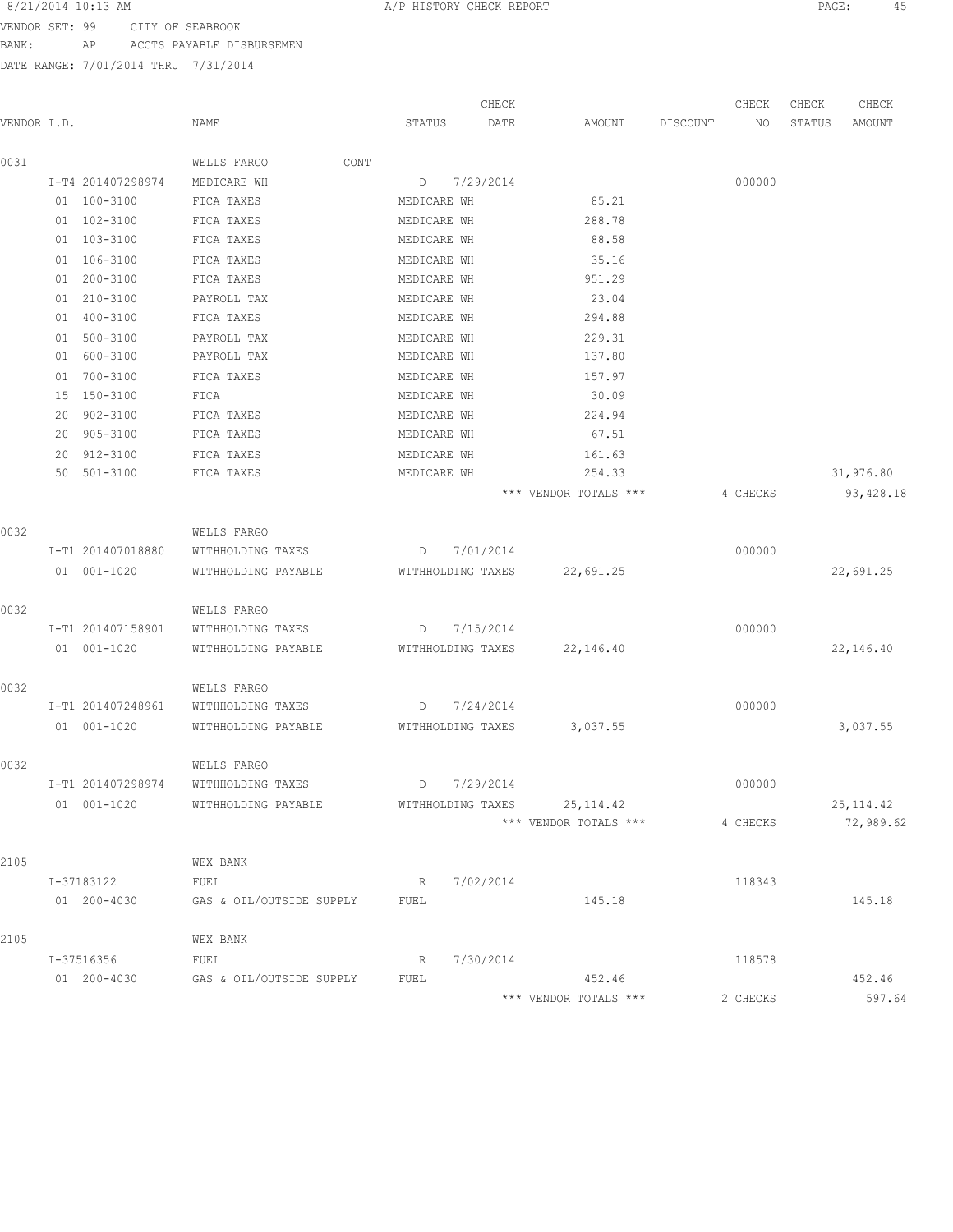# 8/21/2014 10:13 AM **PAGE:** 46 VENDOR SET: 99 CITY OF SEABROOK

BANK: AP ACCTS PAYABLE DISBURSEMEN

DATE RANGE: 7/01/2014 THRU 7/31/2014

| VENDOR I.D. |                   | NAME                                                 | STATUS       | CHECK<br>DATE        | AMOUNT                        | DISCOUNT  | CHECK<br>NO 11 | CHECK<br>STATUS | CHECK<br>AMOUNT |
|-------------|-------------------|------------------------------------------------------|--------------|----------------------|-------------------------------|-----------|----------------|-----------------|-----------------|
| 2131        |                   | WILLIAM HEITKAMP                                     |              |                      |                               |           |                |                 |                 |
|             | I-BKR201407018880 | JAMES HERNANDEZ - #14-33040 R 7/02/2014              |              |                      |                               |           | 118344         |                 |                 |
|             | 01 001-1032       | OTHER PAYROLL DEDUCTIONS JAMES HERNANDEZ - #1 630.00 |              |                      |                               |           |                |                 | 630.00          |
| 2131        |                   | WILLIAM HEITKAMP                                     |              |                      |                               |           |                |                 |                 |
|             | I-BKR201407158901 | JAMES HERNANDEZ - #14-33040 R 7/16/2014              |              |                      |                               |           | 118471         |                 |                 |
|             | 01 001-1032       | OTHER PAYROLL DEDUCTIONS                             |              | JAMES HERNANDEZ - #1 | 630.00                        |           |                |                 | 630.00          |
|             |                   |                                                      |              |                      | *** VENDOR TOTALS ***         |           | 2 CHECKS       |                 | 1,260.00        |
| 0370        |                   | WILLIAMS HYDRAULIC                                   |              |                      |                               |           |                |                 |                 |
|             | $I - 21474$       | HYDRAULIC HOSE ASSEMBLY                              |              | R 7/16/2014          |                               |           | 118472         |                 |                 |
|             |                   | 01 500-5110 MAINT-AUTOS & EQUIP                      |              | HYDRAULIC HOSE ASSEM | 61.14                         |           |                |                 |                 |
|             | I-680429          | HYDRAULIC HOSE                                       |              | R 7/16/2014          |                               |           | 118472         |                 |                 |
|             | 01 500-5110       | MAINT-AUTOS & EQUIP                                  |              | HYDRAULIC HOSE       | 32.19                         |           |                |                 | 93.33           |
|             |                   |                                                      |              |                      | *** VENDOR TOTALS ***         |           | 1 CHECKS       |                 | 93.33           |
| 1430        |                   | WRIGHT FLOOD                                         |              |                      |                               |           |                |                 |                 |
|             | I-201407228958    | FLOOD INSURANCE PREMIUM                              |              | R 7/23/2014          |                               |           | 118529         |                 |                 |
|             | 01 107-5330       | INSURANCE-MISC                                       |              |                      | FLOOD INSURANCE PREM 1,087.00 |           |                |                 | 1,087.00        |
|             |                   |                                                      |              |                      | *** VENDOR TOTALS ***         |           | 1 CHECKS       |                 | 1,087.00        |
| 0210        |                   | XEROX FINANCIAL SERVICES                             |              |                      |                               |           |                |                 |                 |
|             | I-178214          | COPIER LEASE                                         |              | R 7/02/2014          |                               |           | 118345         |                 |                 |
|             | 01 200-5030       | RENTALS & SERVICE AGRMTS                             | COPIER LEASE |                      | 365.32                        |           |                |                 | 365.32          |
|             |                   |                                                      |              |                      | *** VENDOR TOTALS ***         |           | 1 CHECKS       |                 | 365.32          |
|             |                   |                                                      |              |                      |                               |           |                |                 |                 |
|             | $*$ * TOTALS * *  | NO                                                   |              |                      | INVOICE AMOUNT                | DISCOUNTS |                |                 | CHECK AMOUNT    |
|             | REGULAR CHECKS:   | 260                                                  |              |                      | 1, 155, 953.30                |           | 0.00           |                 | 1,083,512.94    |
|             | HAND CHECKS:      | $\overline{0}$                                       |              |                      | 0.00                          |           | 0.00           |                 | 0.00            |
|             | DRAFTS:           | 20                                                   |              |                      | 170,732.19                    |           | 0.00           |                 | 170,732.19      |
|             | EFT:              | 35                                                   |              |                      | 95,581.28                     |           | 0.00           |                 | 95,581.28       |
|             | NON CHECKS:       | $\bigcap$                                            |              |                      | 0.00                          |           | 0.00           |                 | 0.00            |
|             | VOID CHECKS:      | 2 VOID DEBITS                                        |              | 0.00                 |                               |           |                |                 |                 |

VOID CREDITS 72,440.36CR 72,440.36CR 0.00

TOTAL ERRORS: 0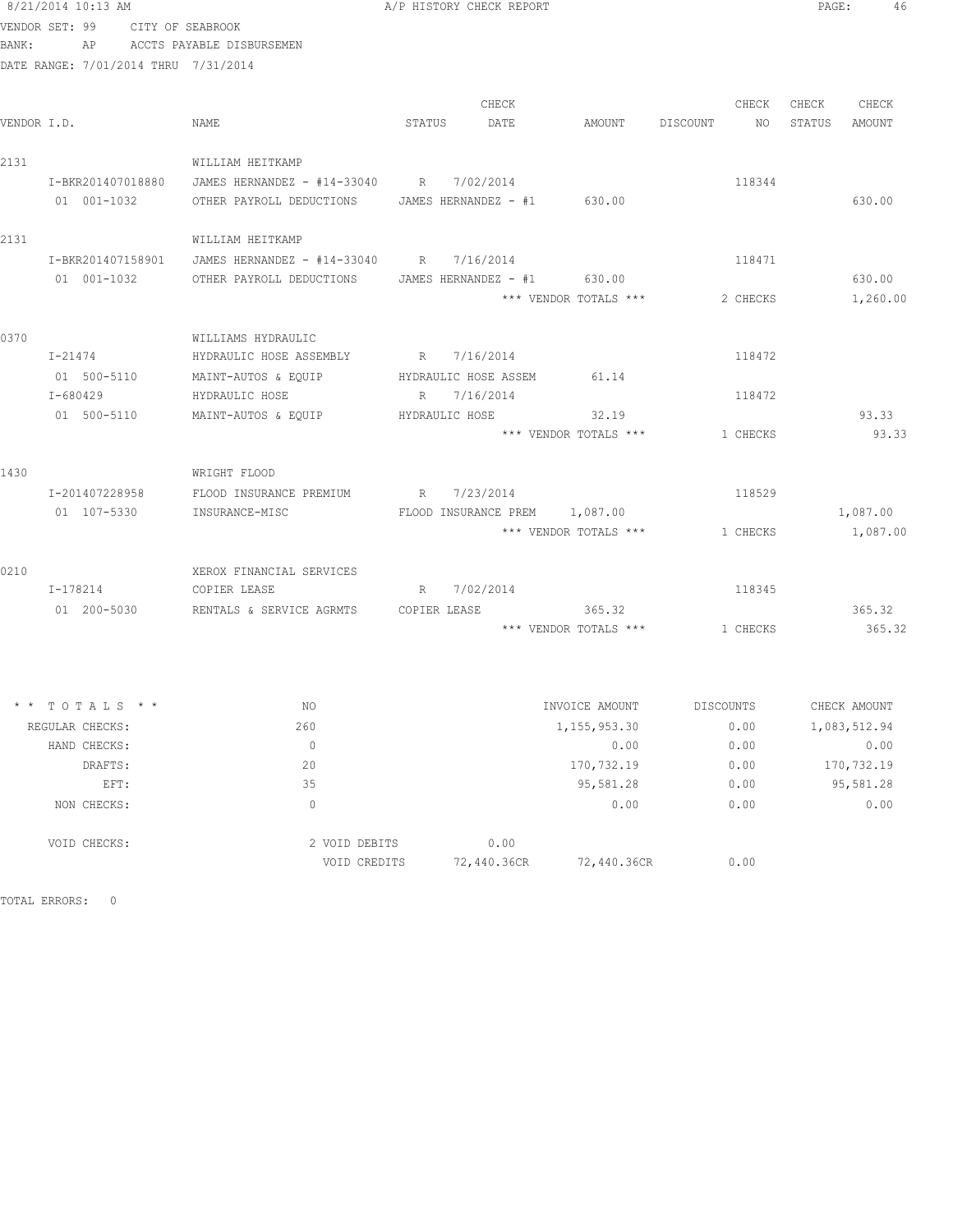DATE RANGE: 7/01/2014 THRU 7/31/2014

| G/L ACCOUNT     | NAME                           | AMOUNT      |
|-----------------|--------------------------------|-------------|
|                 |                                |             |
| 01 001-0507     | DUE FROM EDC                   | 848.22      |
| 01 001-1005     | ACCTS PAYABLE/RETAINAGE        | 6,895.91CR  |
| 01 001-1011     | BAIL BONDS PAYABLE             | 2,382.90    |
| 01 001-1014     | FINE REFUNDS PAYABLE           | 15.00       |
| 01 001-1020     | WITHHOLDING PAYABLE            | 72,989.62   |
| 01 001-1023     | HSA PAYABLE                    | 568.82      |
| 01 001-1025     | FICA TAX PAYABLE               | 46,714.09   |
| 01 001-1028     | RETIREMENT PAYABLE             | 41, 355.11  |
| 01 001-1030     | AFLAC INSURANCE DEDUCTS        | 6,968.50    |
| 01 001-1031     | ICMA INSURANCE DEDUCTS         | 8,843.03    |
| 01 001-1032     | OTHER PAYROLL DEDUCTIONS       | 7,143.15    |
| 01 001-1202     | DUE TO COLLECTION              | 5,954.23    |
| 01 001-1204     | OMNI FEES PAYABLE              | 222.75      |
| $01001 - 1525$  | COMMUNITY HOUSE DEPOSITS       | 1,050.00    |
| 01 100-3100     | FICA TAXES                     | 1,301.81    |
| 01 100-3110     | RETIREMENT                     | 2,522.18    |
| 01 100-4011     | POSTAGE                        | 3.58        |
| 01 100-5300     | TRAINING & CONFERENCE          | 501.75      |
| 01 100-5400     | TELEPHONE                      | 233.03      |
| 01 100-7100     | SALES TAX                      | 1,435.69    |
| 01 100-8605     | DISPATCH & ANIMAL CONTROL      | 833.33CR    |
| 01 100-8606     | LEASE OF FIRE STATION          | 41,934.50CR |
| 01 102-3015     | CONTRACT LABOR                 | 4,928.19    |
| 01 102-3100     | FICA TAXES                     | 4,452.23    |
| 01 102-3110     | RETIREMENT                     | 8,777.10    |
| 01 102-5020     | DUES & SUBSCRIPTIONS           | 103.35      |
| 01 102-5300     | TRAINING & CONFERENCE          | 141.75      |
| 01 102-5400     | TELEPHONE                      | 219.28      |
| 01 102-5465     | MISC EXPENSE                   | 32.25       |
| 01 103-3015     | CONTRACT LABOR                 | 2,492.00    |
| 01 103-3100     | FICA TAXES                     | 1,153.95    |
| 01 103-3110     | RETIREMENT                     | 2,314.94    |
| 01 103-4150     | SMALL TOOLS & EQUIPMENT        | 1,010.94    |
| 01 103-5300     | TRAINING & CONFERENCE          | 1,500.00    |
| 01 103-5400     | TELEPHONE                      | 318.76      |
| 01 106-3100     | FICA TAXES                     | 549.14      |
| 01 106-3110     | RETIREMENT                     | 1,068.75    |
| 01 106-5170     | MAINTENANCE - RADIOS           | 306.00      |
| 01 106-5400     | TELEPHONE                      | 728.54      |
| 01 106-5405     | PHONE NETWORK NOTIFICATION SYS | 58.74       |
| 01 107-3145     | DRUG TESTING                   | 419.00      |
| 01 107-3900     | MERIT AWARDS                   | 200.00      |
| $01 107 - 4010$ | OFFICE SUPPLIES                | 1,297.36    |
| 01 107-4011     | POSTAGE                        | 1,024.58    |
| 01 107-4050     | BULK PETROLEUM PURCHASES       | 22,116.02   |
| 01 107-4150     | SMALL EQUIPMENT                | 2,710.00    |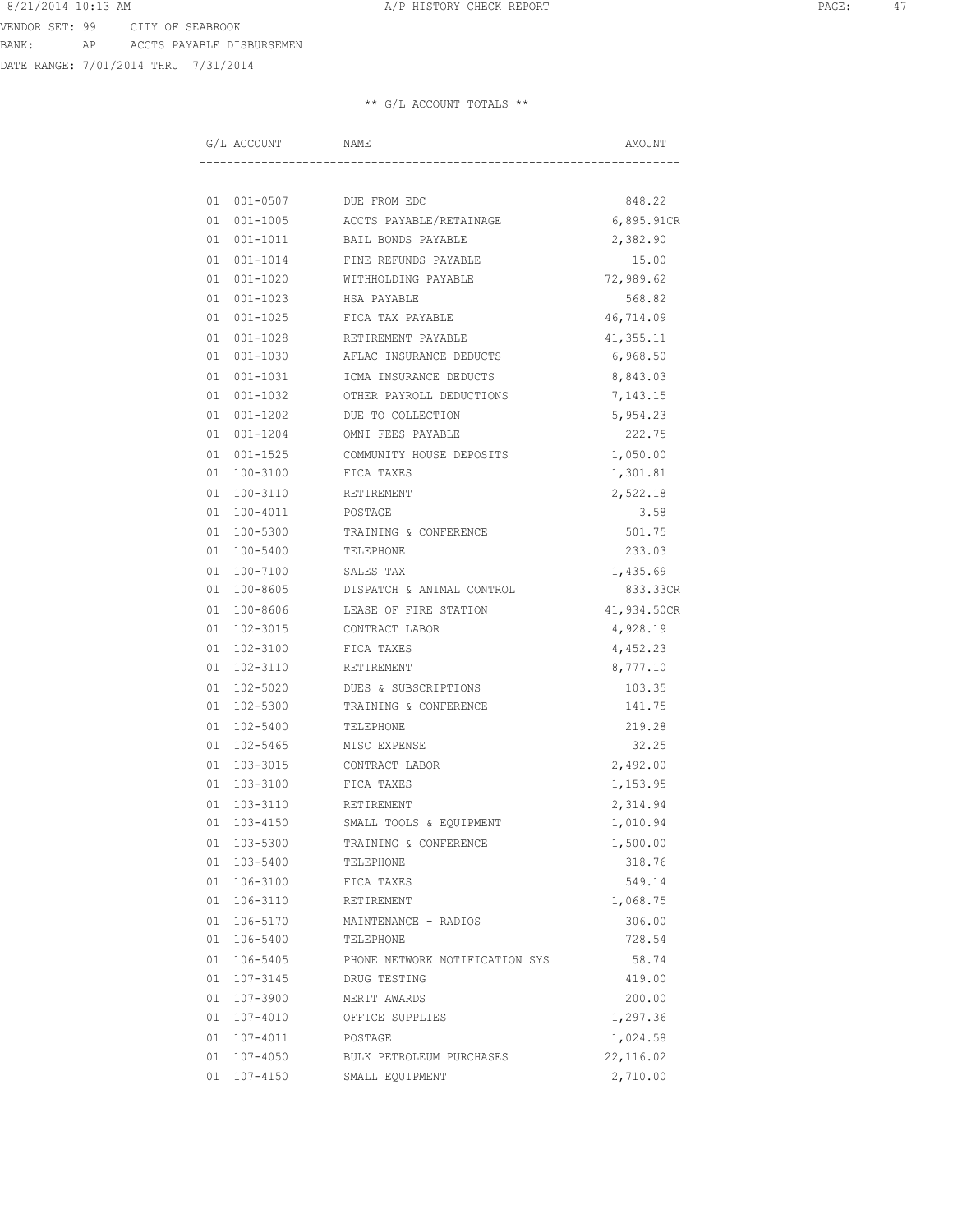DATE RANGE: 7/01/2014 THRU 7/31/2014

|  | G/L ACCOUNT | NAME                      | AMOUNT     |
|--|-------------|---------------------------|------------|
|  |             |                           |            |
|  | 01 107-5010 | ADVERTISING               | 461.00     |
|  | 01 107-5030 | RENTALS & SERVICE AGRMTS  | 13,618.73  |
|  | 01 107-5175 | JANITORIAL SERVICES       | 914.35     |
|  | 01 107-5180 | MAINT-BLDGS & GROUNDS     | 6,597.07   |
|  | 01 107-5190 | CODIFICATION              | 1,022.50   |
|  | 01 107-5215 | PROF FEES-ENGINEERING     | 1,773.28   |
|  | 01 107-5220 | PROF FEES-LEGAL           | 19,534.47  |
|  | 01 107-5230 | CONTRACT-AMBULANCE SERV   | 53, 536.74 |
|  | 01 107-5235 | CONTRACT-FIRE DEPT        | 69,222.58  |
|  | 01 107-5295 | SAFETY COMMITTEE          | 48.00      |
|  | 01 107-5330 | INSURANCE-MISC            | 2,267.81   |
|  | 01 107-5400 | TELEPHONE                 | 667.79     |
|  | 01 107-5410 | UTILITIES                 | 8,671.67   |
|  | 01 107-5465 | MISC EXPENSE              | 307.68     |
|  | 01 107-5466 | FIRE STATION EXPENSE      | 1,035.95   |
|  | 01 200-3100 | FICA TAXES                | 15,793.53  |
|  | 01 200-3110 | RETIREMENT                | 31,264.93  |
|  | 01 200-3140 | PSYCHOLOGICAL SERVICES    | 250.00     |
|  | 01 200-4005 | SUPPLIES-POLICE OPERATION | 15.00      |
|  | 01 200-4010 | OFFICE SUPPLIES           | 1,950.81   |
|  | 01 200-4011 | POSTAGE                   | 200.00     |
|  | 01 200-4030 | GAS & OIL/OUTSIDE SUPPLY  | 658.14     |
|  | 01 200-4150 | SMALL TOOLS & EQUIP       | 1,080.24   |
|  | 01 200-5030 | RENTALS & SERVICE AGRMTS  | 2,536.59   |
|  | 01 200-5110 | MAINT-AUTOS & EQUIPMENT   | 6,182.00   |
|  | 01 200-5175 | JANITORIAL SERVICES       | 875.00     |
|  | 01 200-5180 | MAINT-BLDGS & GROUNDS     | 188.00     |
|  | 01 200-5210 | CIVIL SERVICE EXP         | 3,207.25   |
|  | 01 200-5300 | TRAINING & CONFERENCE     | 1,186.50   |
|  | 01 200-5310 | UNIFORMS & LAUNDRY        | 2,586.93   |
|  | 01 200-5400 | TELEPHONE                 | 2,303.61   |
|  | 01 200-5410 | UTILITIES                 | 383.34     |
|  | 01 200-5465 | MISC EXPENSE              | 188.93     |
|  | 01 200-6020 | EQUIPMENT                 | 12,664.01  |
|  | 01 210-3100 | PAYROLL TAX               | 375.43     |
|  | 01 210-3110 | RETIREMENT                | 720.95     |
|  | 01 210-4010 | OFFICE SUPPLIES           | 255.98     |
|  | 01 210-4160 | ANIMAL FOOD & SUPPLIES    | 33.48      |
|  | 01 210-5180 | MAINT-BLDGS & GROUNDS     | 56.00      |
|  | 01 210-5310 | UNIFORMS & LAUNDRY        | 336.00     |
|  | 01 210-5400 | TELEPHONE                 | 45.18      |
|  | 01 210-5410 | UTILITIES                 | 460.19     |
|  | 01 400-3100 | FICA TAXES                | 4,153.03   |
|  | 01 400-3110 | RETIREMENT                | 4,129.29   |
|  | 01 400-4010 | OFFICE SUPPLIES           | 243.83     |
|  | 01 400-4090 | POOL SUPPLIES             | 866.09     |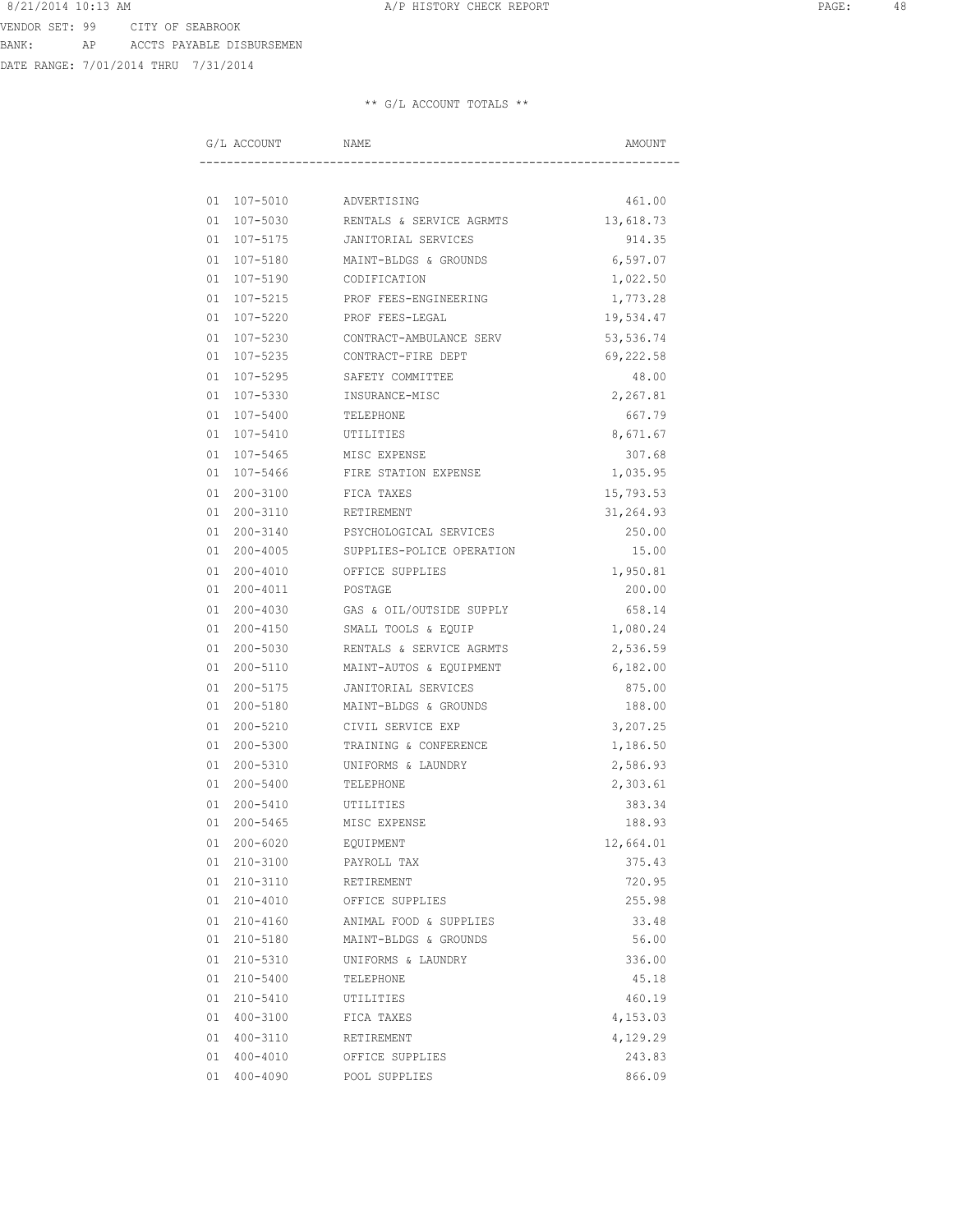DATE RANGE: 7/01/2014 THRU 7/31/2014

|  | G/L ACCOUNT                | NAME                             | AMOUNT           |  |
|--|----------------------------|----------------------------------|------------------|--|
|  |                            |                                  |                  |  |
|  |                            |                                  | 2,294.74         |  |
|  |                            | 01 400-5020 DUES & SUBSCRIPTIONS | 48.00            |  |
|  | 01 400-5030                | RENTALS & SERVICE AGRMTS         | 270.40           |  |
|  | 01 400-5110                | MAINT-AUTOS & EQUIPMENT          | 771.99           |  |
|  | 01 400-5160                | MAINT-POOL & GROUNDS             | 1,146.72         |  |
|  | 01 400-5165                | MAINT-RECREATION EQUIP           | 420.32           |  |
|  | 01 400-5180                | MAINT-BLDGS & GROUNDS            | 573.31           |  |
|  | 01 400-5310                | UNIFORMS & LAUNDRY               | 310.45           |  |
|  | 01 400-5400                | TELEPHONE                        | 537.82           |  |
|  | 01 400-5410                | UTILITIES                        | 8,130.61         |  |
|  | 01 400-5464                | EVENTS                           | 297.44           |  |
|  | 01 400-5465                | MISC EXPENSE                     | 339.74           |  |
|  | 01 400-6052                | TPWD TRAIL CONSTRUCTION          | 14,422.28        |  |
|  | 01 500-3100                | PAYROLL TAX                      | 3,550.30         |  |
|  | 01 500-3110                | RETIREMENT                       | 6,984.64         |  |
|  | 01 500-4100                | MOSQUITO CONTROL                 | 4,988.50         |  |
|  | 01 500-4400                | MISC SUPPLIES                    | 54.92            |  |
|  | 01 500-5030                | RENTALS & SERVICE AGRMTS         | 25.13            |  |
|  | 01 500-5110                | MAINT-AUTOS & EQUIP              | 9,825.43         |  |
|  | 01 500-5140                | MAINT STREETS                    | 1,035.93         |  |
|  | 01 500-5150                | MAINT-STREET SIGNS               | 839.01           |  |
|  | 01 500-5180                | MAINT-BLDGS & GROUNDS            | 16.00            |  |
|  | 01 500-5215                | PROF FEES - ENGR                 | 2,312.50         |  |
|  |                            |                                  |                  |  |
|  | 01 500-5310<br>01 500-5400 | UNIFORMS & LAUNDRY<br>TELEPHONE  | 188.25<br>226.15 |  |
|  |                            |                                  |                  |  |
|  | 01 500-5410<br>01 500-5411 | UTILITIES                        | 578.27           |  |
|  |                            | UTILITIES - STREET LIGHTS        | 30,914.82        |  |
|  | 01 500-6065                | VARIOUS STREET PROJECTS          | 91,827.16        |  |
|  | 01 600-3015                | CONTRACT LABOR                   | 1,400.00         |  |
|  | 01 600-3100                | PAYROLL TAX                      | 1,976.78         |  |
|  | 01 600-3110                | RETIREMENT                       | 3,927.00         |  |
|  | 01 600-4010                | OFFICE SUPPLIES                  | 62.61            |  |
|  | 01 600-4150                | SMALL TOOLS & EQUIP              | 12.29            |  |
|  | 01 600-5030                | RENTALS & SERVICE AGRMTS         | 250.31           |  |
|  | 01 600-5240                | CONTRACT SVCS-MOWING/DEMOLITIO   | 407.83           |  |
|  | 01 600-5300                | TRAINING & CONFERENCE            | 360.00           |  |
|  | 01 600-5400                | TELEPHONE                        | 250.10           |  |
|  | 01 700-3100                | FICA TAXES                       | 2,248.30         |  |
|  | 01 700-3110                | RETIREMENT                       | 3,099.78         |  |
|  | 01 700-4010                | OFFICE SUPPLIES                  | 109.84           |  |
|  | 01 700-5030                | RENTALS & SERVICE AGRMTS         | 298.20           |  |
|  | 01 700-5300                | TRAINING & CONFERENCE            | 979.87           |  |
|  | 01 700-5400                | TELEPHONE                        | 177.36           |  |
|  | 01 700-5431                | WARRANT INFORMATION SERV         | 16.40            |  |
|  |                            | *** FUND TOTAL ***               | 682,689.97       |  |
|  |                            |                                  |                  |  |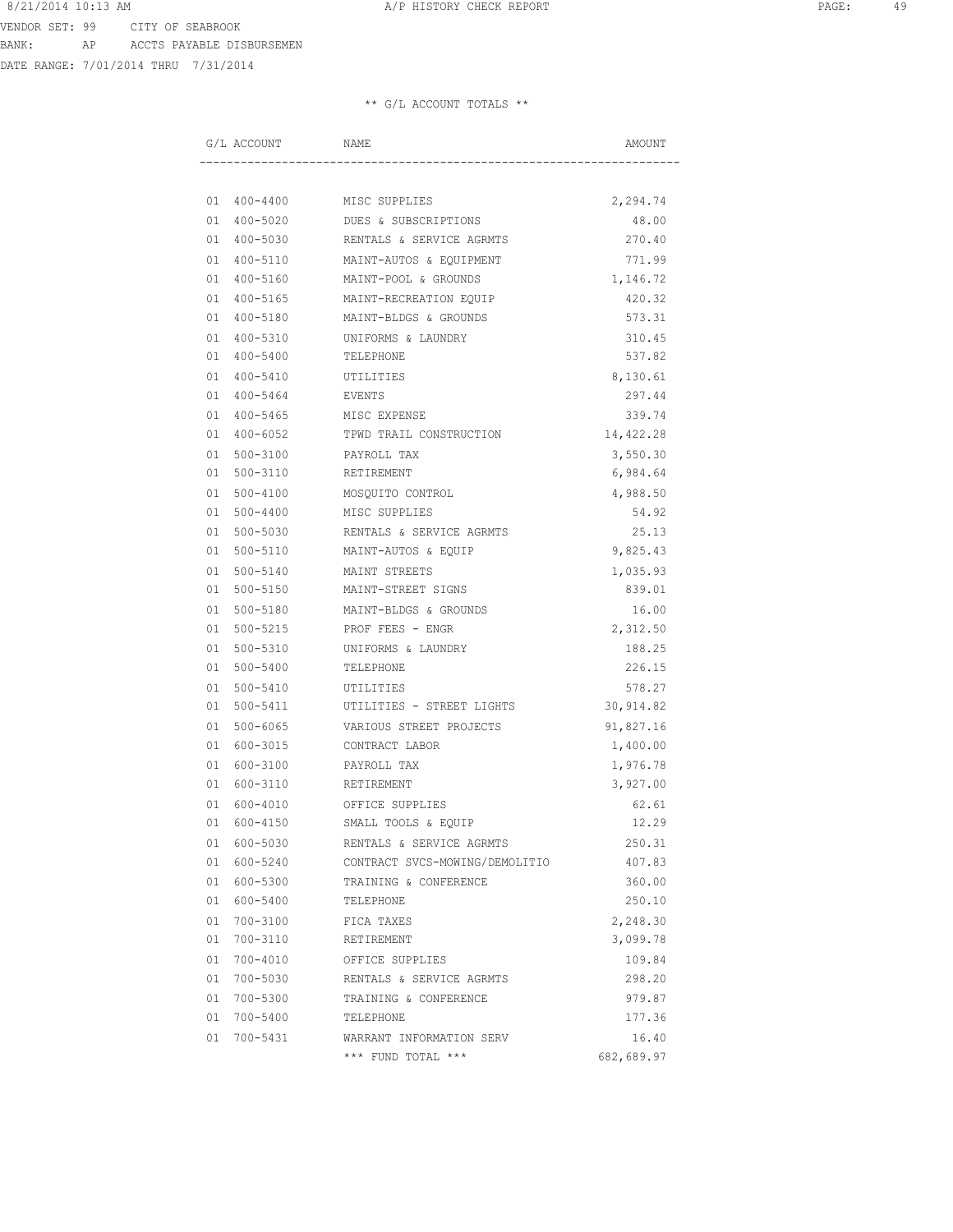DATE RANGE: 7/01/2014 THRU 7/31/2014

| G/L ACCOUNT             | NAME                                | AMOUNT     |
|-------------------------|-------------------------------------|------------|
|                         |                                     |            |
| 09 901-3100 FICA        |                                     | 130.48     |
| 09 901-3110 RETIREMENT  |                                     | 262.79     |
|                         | 09 901-5030 RENTAL & SERVICE AGRMTS | 675.00     |
|                         | 09 901-5300 TRAING & CONFERENCE     | 766.65     |
|                         | *** FUND TOTAL ***                  | 1,834.92   |
| 14 140-4150             | SMALL TOOLS & EQUIPMENT             | 2,704.00   |
|                         | *** FUND TOTAL ***                  | 2,704.00   |
| 15 150-3100             | FICA                                | 443.63     |
| 15 150-3110             | RETIREMENT                          | 612.48     |
| 15 150-4011             | POSTAGE                             | 82.33      |
|                         | 15 150-4150 SMALL EQUIPMENT         | 71.96      |
| 15 150-5010 ADVERTISING |                                     | 209.00     |
|                         | 15 150-5300 TRAVEL & CONFERENCE     | 429.94     |
| 15 150-5466 EVENTS      |                                     | 5,000.00   |
|                         | *** FUND TOTAL ***                  | 6,849.34   |
|                         |                                     |            |
| 19 929-5215             | PROF FEES-ENGINEERING               | 995.00     |
|                         | *** FUND TOTAL ***                  | 995.00     |
|                         |                                     |            |
| 20 020-0075             | Debt Service Reserve                | 317,252.80 |
| 20 902-3100             | FICA TAXES                          | 3,340.71   |
| 20 902-3110             | RETIREMENT                          | 6,699.11   |
| 20 902-4400             | MISC SUPPLIES                       | 71.96      |
| 20 902-5030             | RENTALS & SERVICE AGRMTS            | 140.64     |
| 20 902-5110             | MAINT-AUTOS & EQUIPMENT             | 149.18     |
| $902 - 5130$<br>20      | MAINT-WATER SYSTEM MINOR            | 5,831.77   |
| 902-5180<br>20          | MAINT-BLDGS & GROUNDS               | 165.00     |
| 20<br>$902 - 5227$      | PROF FEES - CONSULTING              | 1,750.00   |
| 20<br>902-5285          | LABORATORY FEES                     | 771.14     |
| 20<br>902-5310          | UNIFORMS & LAUNDRY                  | 188.25     |
| 20 902-5400             | TELEPHONE                           | 353.53     |
| 20 902-5410             | UTILITIES                           | 4,417.59   |
| 20 902-5451             | PASADENA WATER SUPPLY               | 44,081.90  |
| 20 902-5470             | DEBT SERVICE AGENT                  | 375.00     |
| 20 902-6090             | WATER SYSTEM/MAJOR                  | 13,301.63  |
| 20 905-3100             | FICA TAXES                          | 1,053.72   |
| 20 905-3110             | RETIREMENT                          | 2,072.24   |
| 20 905-4011             | POSTAGE                             | 1,200.00   |
| 20 905-5030             | RENTALS & SERVICE AGRMTS            | 190.00     |
| 20 912-3100             | FICA TAXES                          | 2,452.06   |
| 20 912-3110             | RETIREMENT                          | 4,886.31   |
| 20 912-4150             | SMALL EQUIPMENT OR TOLLS            | 9.99       |
| 20 912-4400             | MISC SUPPLIES                       | 54.92      |
| 20 912-5030             | RENTALS & SERVICE AGRMTS            | 308.01     |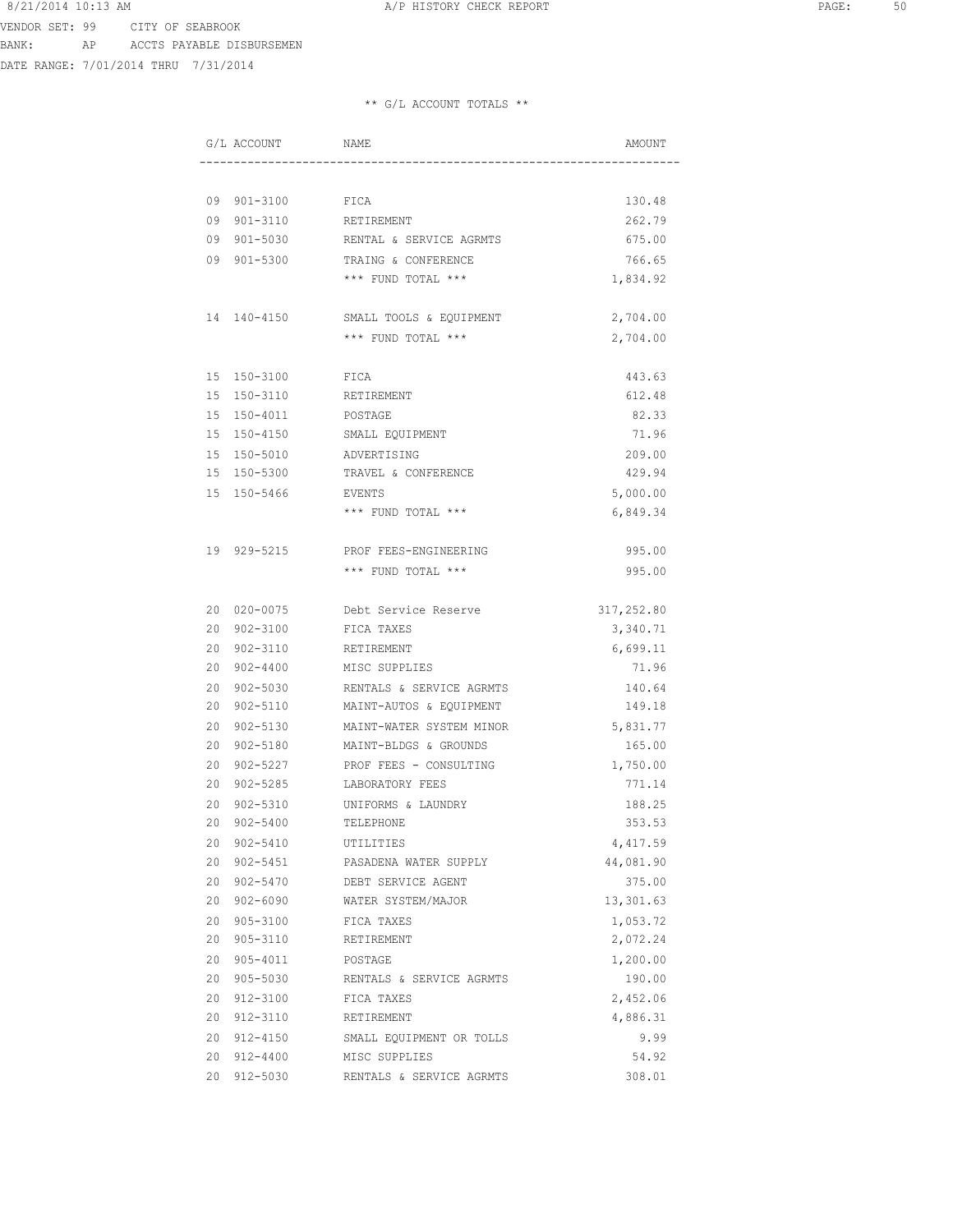DATE RANGE: 7/01/2014 THRU 7/31/2014

| G/L ACCOUNT    | NAME                                  | AMOUNT      |
|----------------|---------------------------------------|-------------|
|                |                                       |             |
|                | 20 912-5110 MAINT-AUTOS & EQUIPMENT   | 671.20      |
| 20 912-5120    | MAINT-SEWER SYSTEM MINOR              | 1,506.44    |
| 20 912-5180    | MAINT-BLDGS & GROUNDS                 | 300.49      |
| 20 912-5280    | CHEMICAL SUPPLIES                     | 7,875.45    |
| 20 912-5285    | LABORATORY FEES                       | 3,279.00    |
| 20 912-5310    | UNIFORMS & LAUNDRY                    | 188.25      |
| 20 912-5400    | TELEPHONE                             | 400.65      |
|                | 20 912-5410 UTILITIES                 | 26,924.39   |
|                | 20 912-5465 MISC EXPENSE              | 8,535.63    |
|                | 20 912-5470 DEBT SERVICE AGENT        | 375.00      |
|                | 20 912-6100 SEWER SYSTEM-REPAIR/MAINT | 5,894.66    |
|                | 20 912-6101 SEWER PLANT SCREEN & ENGR | 12,505.00   |
| 20 922-5466    | STORM CLEANUP EXPENSE                 | 1,267.56    |
| 20 922-5467    | RECYCLING CHARGES                     | 6,418.17    |
| 20 922-5469    | RESIDENTIAL SANIT SERVICE             | 72,716.39   |
| 20 922-5479    | COMMERCIAL SANIT SERVICE              | 54,596.82   |
| 20 922-7210    | FRANCHISE FEES                        | 19,096.98CR |
| 20 922-9535    | SANITATION BILLING FEES               | 10,185.06CR |
|                | *** FUND TOTAL ***                    | 585,290.52  |
|                | 30 300-6115 Sewer Projects Various    | 2,000.00    |
|                | 30 300-6116 VARIOUS WATER PROJECTS    | 44,091.00   |
|                | *** FUND TOTAL ***                    | 46,091.00   |
| 38 380-5465    | MISC EXPENSE                          | 3,555.00    |
|                | *** FUND TOTAL ***                    | 3,555.00    |
| 41 041-1525    | DEPOSITS - CAROTHER'S                 | 1,500.00    |
| 41 410-4400    | MISC SUPPLIES                         | 158.39      |
| 41 410-5010    | ADVERTISING                           | 107.00      |
| 41 410-5030    | RENTALS & SERVICE AGREEMENTS          | 366.78      |
|                | 41 410-5175 JANITORIAL                | 460.00      |
| 41 410-5180    | MAINT-BLDG AND GROUNDS                | 200.00      |
| 41 410-5400    | TELEPHONE                             | 57.90       |
| 41 410-5410    | UTILITIES                             | 1,899.59    |
| 41 410-5465    | MISC EXPENDITURES                     | 133.00      |
|                | *** FUND TOTAL ***                    | 4,882.66    |
|                |                                       |             |
| 50 501-3100    | FICA TAXES                            | 3,738.99    |
| 50 501-3110    | RETIREMENT                            | 7,444.00    |
| 50 501-5110    | MAINT - VEHICLES                      | 264.25      |
| 50 501-5310    | UNIFORMS & LAUNDRY                    | 300.00      |
| 50 501-5340    | DETENTION SUPPLIES                    | 781.07      |
| 50 501-5497    | C.I.D.                                | 112.50      |
| 501-5503<br>50 | MARINE PATROL                         | 334.50      |
|                | *** FUND TOTAL ***                    | 12,975.31   |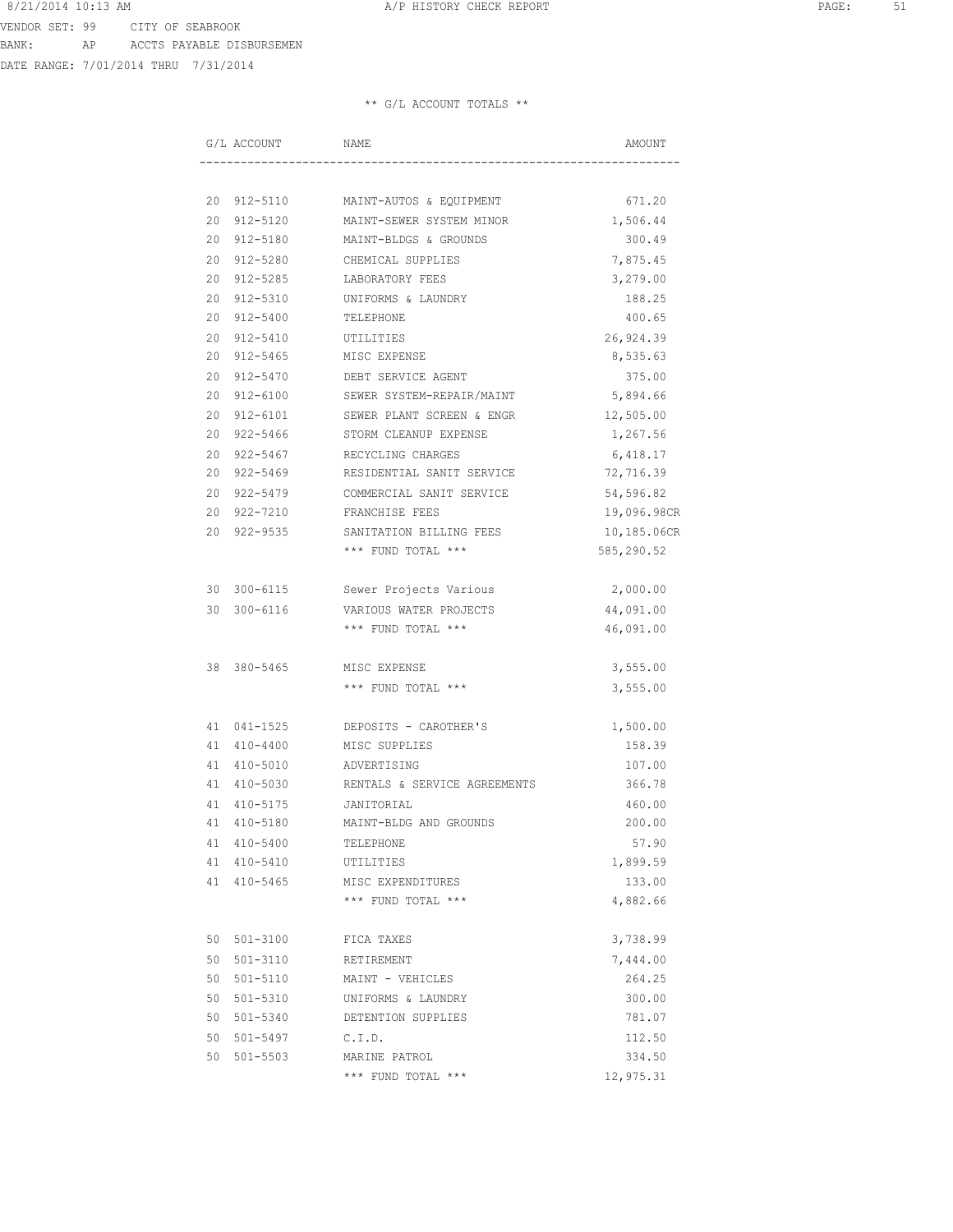VENDOR SET: 99 CITY OF SEABROOK

BANK: AP ACCTS PAYABLE DISBURSEMEN

DATE RANGE: 7/01/2014 THRU 7/31/2014

### 8/21/2014 10:13 AM **A/P HISTORY CHECK REPORT PAGE:** 52

|                            | G/L ACCOUNT    | NAME                                      | AMOUNT               |                  |              |
|----------------------------|----------------|-------------------------------------------|----------------------|------------------|--------------|
|                            | 78 780-5300    | TRAINING & CONFERENCE                     | 158.80               |                  |              |
|                            |                | *** FUND TOTAL ***                        | 158.80               |                  |              |
|                            | 83 830-4150    | SMALL TOOLS & EQUIP<br>*** FUND TOTAL *** | 1,799.89<br>1,799.89 |                  |              |
|                            | ΝO             |                                           | INVOICE AMOUNT       | <b>DISCOUNTS</b> | CHECK AMOUNT |
| VENDOR SET: 99<br>BANK: AP | 317<br>TOTALS: |                                           | 1,349,826.41         | 0.00             | 1,349,826.41 |
| TOTALS:<br>BANK: AP        | 317            |                                           | 1,349,826.41         | 0.00             | 1,349,826.41 |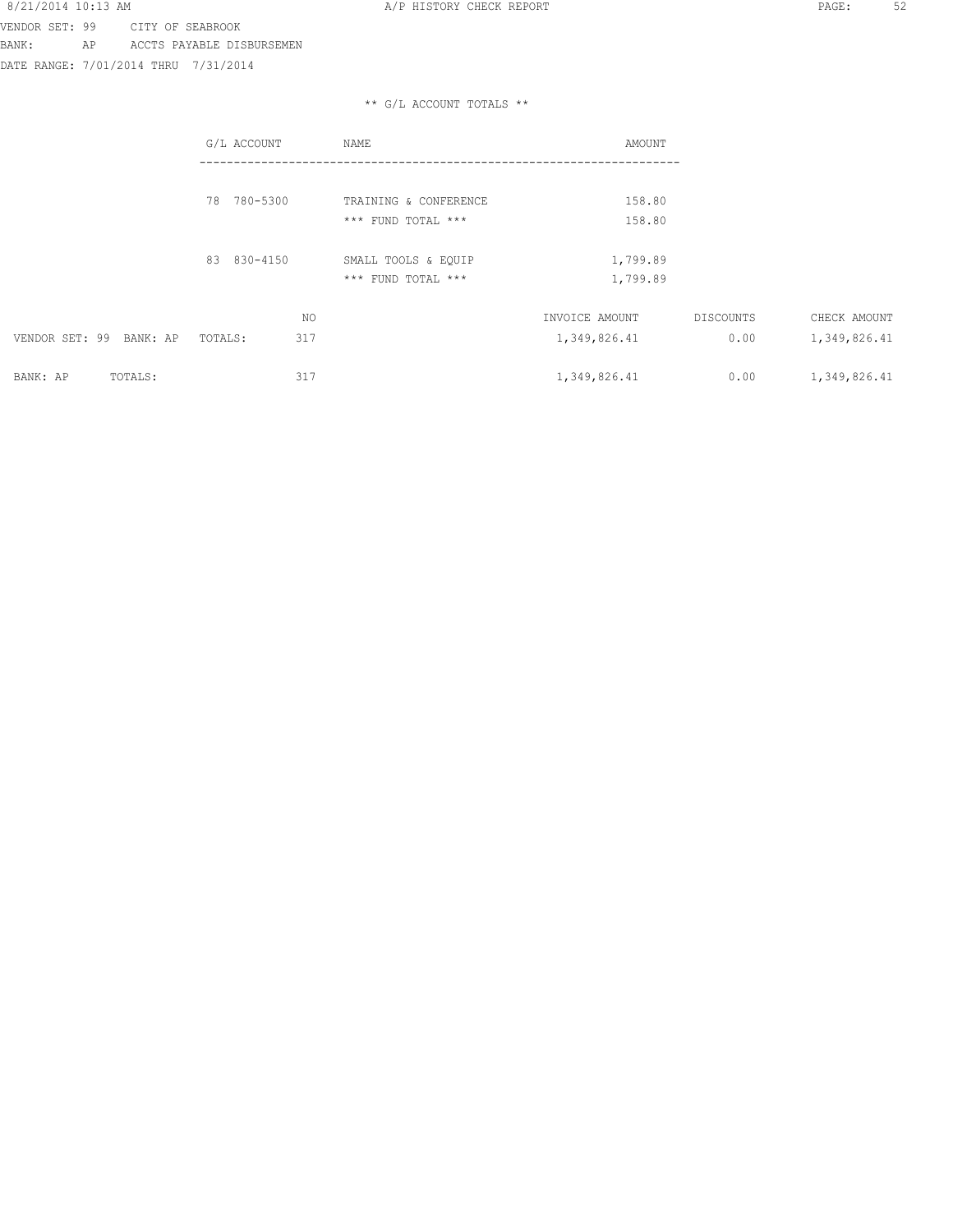VENDOR SET: 01 CITY OF SEABROOK

BANK: IP INSURANCE-EMPLOYEE TRUST

|             |             |                                          |                | CHECK          |                       |          | CHECK    | CHECK  | CHECK     |
|-------------|-------------|------------------------------------------|----------------|----------------|-----------------------|----------|----------|--------|-----------|
| VENDOR I.D. |             | NAME                                     | STATUS         | DATE           | AMOUNT                | DISCOUNT | NO.      | STATUS | AMOUNT    |
| 0000        |             | AETNA                                    |                |                |                       |          |          |        |           |
|             | I-G4511507  | JULY14 PREMIUM                           | R              | 7/02/2014      |                       |          | 100298   |        |           |
|             | 01 001-1029 | MEDICAL INSURANCE PAYABLE JULY14 PREMIUM |                |                | 12,604.08             |          |          |        |           |
|             | 01 001-1029 | MEDICAL INSURANCE PAYABLE                | JULY14 PREMIUM |                | 530.00                |          |          |        |           |
|             | 01 001-1029 | MEDICAL INSURANCE PAYABLE JULY14 PREMIUM |                |                | 399.00CR              |          |          |        |           |
|             | 01 001-1029 | MEDICAL INSURANCE PAYABLE                | JULY14 PREMIUM |                | 1,330.00CR            |          |          |        |           |
|             | 01 100-3120 | HOSPITALIZATION                          | JULY14 PREMIUM |                | 1,060.00              |          |          |        |           |
|             | 01 102-3120 | HOSPITALIZATION                          | JULY14 PREMIUM |                | 3,962.25              |          |          |        |           |
|             | 01 106-3120 | HOSPITALIZATION                          | JULY14 PREMIUM |                | 530.00                |          |          |        |           |
|             | 01 103-3120 | HOSPITALIZATION                          | JULY14 PREMIUM |                | 1,115.50              |          |          |        |           |
|             | 01 200-3120 | HOSPITALIZATION                          | JULY14 PREMIUM |                | 18,620.19             |          |          |        |           |
|             | 01 001-0501 | DUE FROM CRIME DISTRICT                  | JULY14 PREMIUM |                | 3,482.91              |          |          |        |           |
|             | 01 400-3120 | HOSPITALIZATION                          | JULY14 PREMIUM |                | 4,075.50              |          |          |        |           |
|             | 01 500-3120 | HOSPITALIZATION                          | JULY14 PREMIUM |                | 4,175.00              |          |          |        |           |
|             | 01 600-3120 | HOSPITALIZATION                          | JULY14 PREMIUM |                | 3,125.00              |          |          |        |           |
|             | 01 700-3120 | HOSPITALIZATION                          | JULY14 PREMIUM |                | 2,574.50              |          |          |        |           |
|             | 15 150-3120 | INSURANCE                                | JULY14 PREMIUM |                | 376.75                |          |          |        |           |
|             | 01 001-0500 | DUE FROM ENTERPRISE FUND                 | JULY14 PREMIUM |                | 7,262.32              |          |          |        |           |
|             | 01 001-1036 | DENTAL INSURANCE PAYABLE                 | JULY14 PREMIUM |                | 1,928.62              |          |          |        |           |
|             | 01 001-1036 | DENTAL INSURANCE PAYABLE                 | JULY14 PREMIUM |                | 34.32                 |          |          |        |           |
|             | 01 001-1036 | DENTAL INSURANCE PAYABLE                 | JULY14 PREMIUM |                | 34.34CR               |          |          |        |           |
|             | 01 001-1036 | DENTAL INSURANCE PAYABLE                 | JULY14 PREMIUM |                | 67.20CR               |          |          |        |           |
|             | 01 100-3120 | HOSPITALIZATION                          | JULY14 PREMIUM |                | 68.66                 |          |          |        |           |
|             | 01 102-3120 | HOSPITALIZATION                          | JULY14 PREMIUM |                | 214.54                |          |          |        |           |
|             | 01 106-3120 | HOSPITALIZATION                          | JULY14 PREMIUM |                | 34.34                 |          |          |        |           |
|             | 01 103-3120 | HOSPITALIZATION                          | JULY14 PREMIUM |                | 34.32                 |          |          |        |           |
|             | 01 200-3120 | HOSPITALIZATION                          | JULY14 PREMIUM |                | 1,081.38              |          |          |        |           |
|             | 01 001-0501 | DUE FROM CRIME DISTRICT                  | JULY14 PREMIUM |                | 188.84                |          |          |        |           |
|             | 01 210-3120 | HOSPITALIZATION                          | JULY14 PREMIUM |                | 34.34                 |          |          |        |           |
|             | 01 400-3120 | HOSPITALIZATION                          | JULY14 PREMIUM |                | 257.50                |          |          |        |           |
|             | 01 500-3120 | HOSPITALIZATION                          | JULY14 PREMIUM |                | 246.05                |          |          |        |           |
|             | 01 600-3120 | HOSPITALIZATION                          | JULY14 PREMIUM |                | 217.77                |          |          |        |           |
|             | 01 700-3120 | HOSPITALIZATION                          |                | JULY14 PREMIUM | 137.32                |          |          |        |           |
|             | 15 150-3120 | INSURANCE                                | JULY14 PREMIUM |                | 17.15                 |          |          |        |           |
|             | 01 001-0500 | DUE FROM ENTERPRISE FUND                 | JULY14 PREMIUM |                | 397.63                |          |          |        | 66,556.24 |
|             |             |                                          |                |                | *** VENDOR TOTALS *** |          | 1 CHECKS |        | 66,556.24 |
| 0001        |             | BLOCK VISION OF TEXAS INC                |                |                |                       |          |          |        |           |
|             | I-54084     | AUG14 PREMIUM                            |                | E 7/23/2014    |                       |          | 999999   |        |           |
|             | 01 001-1037 | VISION INSURANCE PAYABLE AUG14 PREMIUM   |                |                | 234.48                |          |          |        |           |

|    | $T - 54084$  | AUG14 PREMIUM            | F. | 7/23/2014     |        |
|----|--------------|--------------------------|----|---------------|--------|
| 01 | $001 - 1037$ | VISION INSURANCE PAYABLE |    | AUG14 PREMIUM | 234.48 |
| 01 | $001 - 1037$ | VISION INSURANCE PAYABLE |    | AUG14 PREMIUM | 5.65CR |
| 01 | $001 - 1037$ | VISION INSURANCE PAYABLE |    | AUG14 PREMIUM | 5.65CR |
| 01 | $001 - 1037$ | VISION INSURANCE PAYABLE |    | AUG14 PREMIUM | 5.65CR |
| 01 | $100 - 3120$ | HOSPITALIZATION          |    | AUG14 PREMIUM | 11.29  |
| 01 | $102 - 3120$ | HOSPITALIZATION          |    | AUG14 PREMIUM | 32.47  |
| 01 | $103 - 3120$ | HOSPITALIZATION          |    | AUG14 PREMIUM | 5.63   |
| 01 | $106 - 3120$ | HOSPITALIZATION          |    | AUG14 PREMIUM | 5.65   |
| 01 | $200 - 3120$ | HOSPITALIZATION          |    | AUG14 PREMIUM | 171.07 |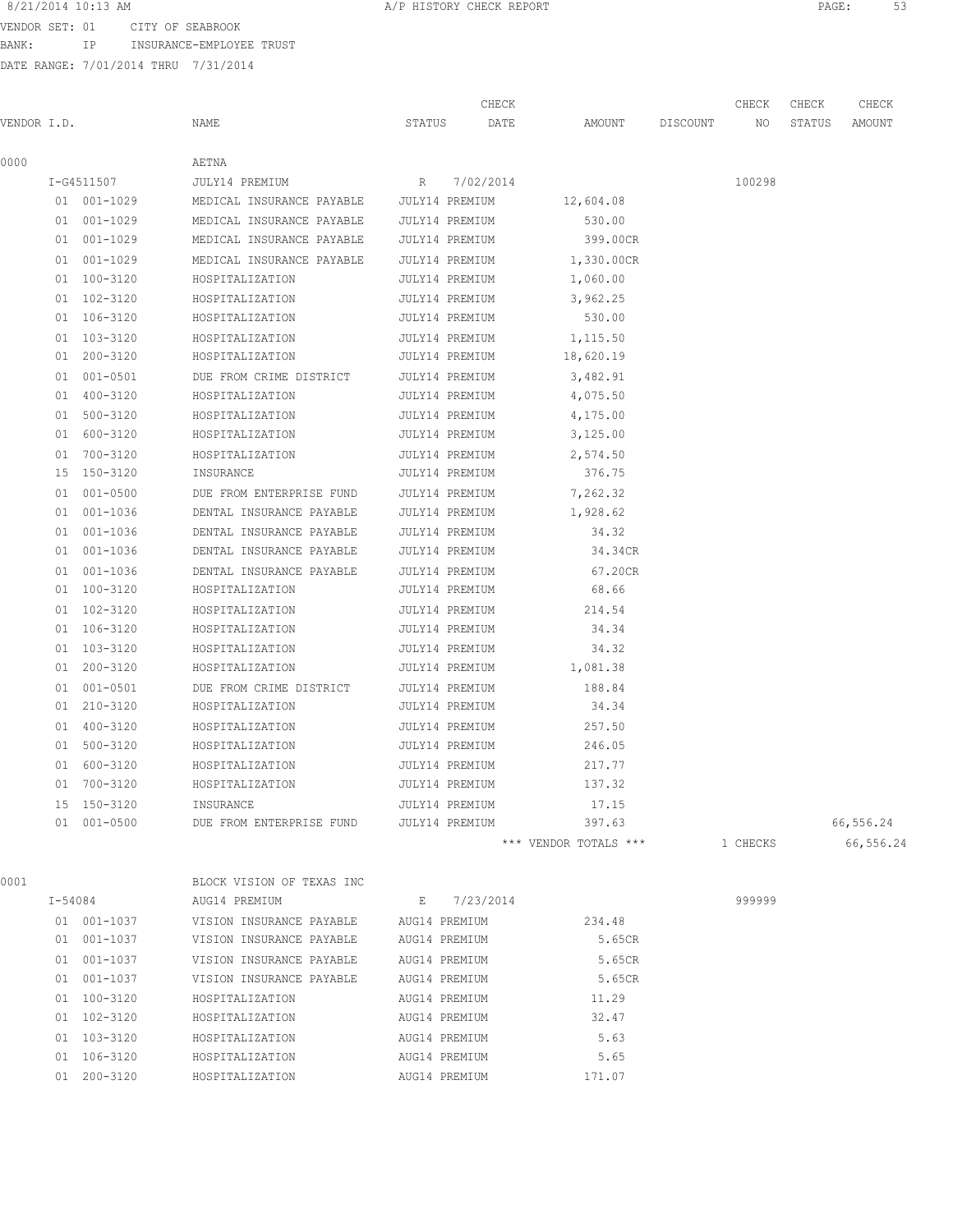VENDOR SET: 01 CITY OF SEABROOK

BANK: IP INSURANCE-EMPLOYEE TRUST

|      |             |             |                            |                | CHECK     |                       |          | CHECK    | CHECK  | CHECK  |
|------|-------------|-------------|----------------------------|----------------|-----------|-----------------------|----------|----------|--------|--------|
|      | VENDOR I.D. |             | NAME                       | STATUS         | DATE      | AMOUNT                | DISCOUNT | NO       | STATUS | AMOUNT |
| 0001 |             |             | BLOCK VISION OF TEXAS CONT |                |           |                       |          |          |        |        |
|      |             | I-54084     | AUG14 PREMIUM              | E              | 7/23/2014 |                       |          | 999999   |        |        |
|      |             | 01 001-0501 | DUE FROM CRIME DISTRICT    | AUG14 PREMIUM  |           | 31.04                 |          |          |        |        |
|      |             | 01 210-3120 | HOSPITALIZATION            | AUG14 PREMIUM  |           | 5.65                  |          |          |        |        |
|      |             | 01 400-3120 | HOSPITALIZATION            | AUG14 PREMIUM  |           | 42.32                 |          |          |        |        |
|      |             | 01 500-3120 | HOSPITALIZATION            | AUG14 PREMIUM  |           | 40.39                 |          |          |        |        |
|      |             | 01 600-3120 | HOSPITALIZATION            | AUG14 PREMIUM  |           | 22.58                 |          |          |        |        |
|      |             | 01 700-3120 | HOSPITALIZATION            | AUG14 PREMIUM  |           | 22.55                 |          |          |        |        |
|      |             | 01 001-0500 | DUE FROM ENTERPRISE FUND   | AUG14 PREMIUM  |           | 65.32                 |          |          |        | 673.49 |
|      |             |             |                            |                |           | *** VENDOR TOTALS *** |          | 1 CHECKS |        | 673.49 |
| 0012 |             |             | COMPASS                    |                |           |                       |          |          |        |        |
|      |             | I-38796     | JULY14 PREMIUM             | R              | 7/02/2014 |                       |          | 100301   |        |        |
|      |             | 01 100-3120 | HOSPITALIZATION            | JULY14 PREMIUM |           | 10.00                 |          |          |        |        |
|      |             | 01 102-3120 | HOSPITALIZATION            | JULY14 PREMIUM |           | 43.75                 |          |          |        |        |
|      |             | 01 103-3120 | HOSPITALIZATION            | JULY14 PREMIUM |           | 5.00                  |          |          |        |        |
|      |             | 01 106-3120 | HOSPITALIZATION            | JULY14 PREMIUM |           | 5.00                  |          |          |        |        |
|      |             | 01 200-3120 | HOSPITALIZATION            | JULY14 PREMIUM |           | 172.50                |          |          |        |        |
|      |             | 01 001-0501 | DUE FROM CRIME DISTRICT    | JULY14 PREMIUM |           | 27.50                 |          |          |        |        |
|      |             | 01 210-3120 | HOSPITALIZATION            | JULY14 PREMIUM |           | 5.00                  |          |          |        |        |
|      |             | 01 400-3120 | HOSPITALIZATION            | JULY14 PREMIUM |           | 42.50                 |          |          |        |        |
|      |             | 01 500-3120 | HOSPITALIZATION            | JULY14 PREMIUM |           | 30.84                 |          |          |        |        |
|      |             | 01 600-3120 | HOSPITALIZATION            | JULY14 PREMIUM |           | 25.00                 |          |          |        |        |
|      |             | 01 700-3120 | HOSPITALIZATION            | JULY14 PREMIUM |           | 20.00                 |          |          |        |        |
|      |             | 01 001-0500 | DUE FROM ENTERPRISE FUND   | JULY14 PREMIUM |           | 52.91                 |          |          |        | 440.00 |
| 0012 |             |             | COMPASS                    |                |           |                       |          |          |        |        |
|      |             | I-40223     | AUG14 PREMIUM              | R              | 7/23/2014 |                       |          | 100306   |        |        |
|      |             | 01 100-3120 | HOSPITALIZATION            | AUG14 PREMIUM  |           | 12.00                 |          |          |        |        |
|      |             | 01 102-3120 | HOSPITALIZATION            | AUG14 PREMIUM  |           | 40.50                 |          |          |        |        |
|      |             | 01 103-3120 | HOSPITALIZATION            | AUG14 PREMIUM  |           | 12.00                 |          |          |        |        |
|      |             | 01 106-3120 | HOSPITALIZATION            | AUG14 PREMIUM  |           | 6.00                  |          |          |        |        |
|      |             | 01 200-3120 | HOSPITALIZATION            | AUG14 PREMIUM  |           | 228.00                |          |          |        |        |
|      |             | 01 001-0501 | DUE FROM CRIME DISTRICT    | AUG14 PREMIUM  |           | 12.00                 |          |          |        |        |
|      |             | 01 210-3120 | HOSPITALIZATION            | AUG14 PREMIUM  |           | 6.00                  |          |          |        |        |
|      |             | 01 400-3120 | HOSPITALIZATION            | AUG14 PREMIUM  |           | 39.00                 |          |          |        |        |
|      |             | 01 500-3120 | HOSPITALIZATION            | AUG14 PREMIUM  |           | 43.00                 |          |          |        |        |
|      |             | 01 600-3120 | HOSPITALIZATION            | AUG14 PREMIUM  |           | 30.00                 |          |          |        |        |
|      |             | 01 700-3120 | HOSPITALIZATION            | AUG14 PREMIUM  |           | 24.00                 |          |          |        |        |
|      |             | 01 001-0500 | DUE FROM ENTERPRISE FUND   | AUG14 PREMIUM  |           | 75.50                 |          |          |        | 528.00 |
|      |             |             |                            |                |           | *** VENDOR TOTALS *** |          | 2 CHECKS |        | 968.00 |
| 0003 |             |             | LINA                       |                |           |                       |          |          |        |        |
|      |             |             |                            |                |           |                       |          |          |        |        |

| I-070114141822        | JULY14 PREMIUM          | R 7/16/2014    |          | 100304 |
|-----------------------|-------------------------|----------------|----------|--------|
| 01 001-1038           | CIGNA INSURANCE PAYABLE | JULY14 PREMIUM | 1,198.70 |        |
| 01 100-3120           | HOSPITALIZATION         | JULY14 PREMIUM | 49.25    |        |
| $01 \quad 102 - 3120$ | HOSPITALIZATION         | JULY14 PREMIUM | 195.03   |        |
| 01 106-3120           | HOSPITALIZATION         | JULY14 PREMIUM | 21.19    |        |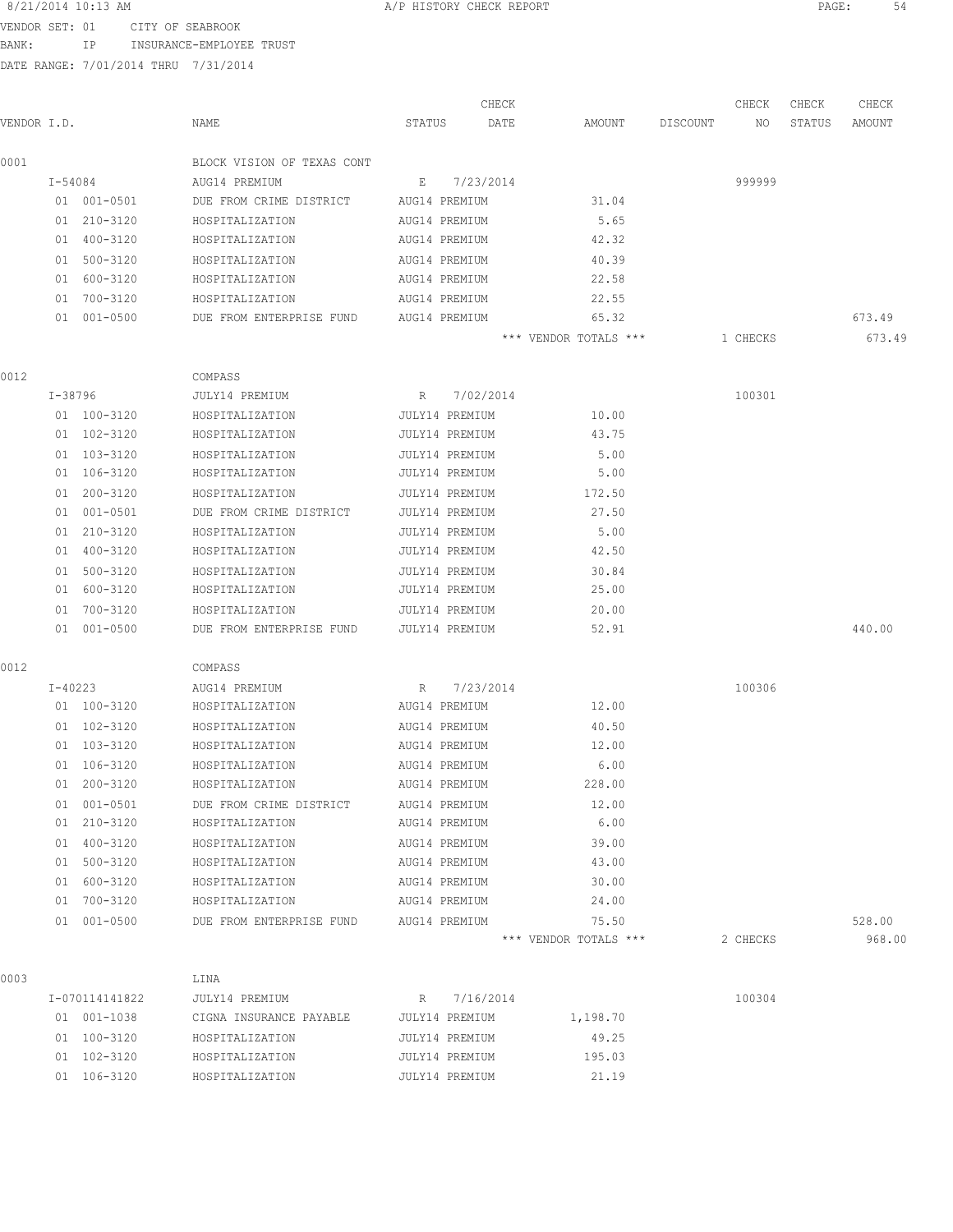| 8/21/2014 10:13 AM |                                      | A/P HISTORY CHECK REPORT |       |  |       | PAGE: |       | 55 |
|--------------------|--------------------------------------|--------------------------|-------|--|-------|-------|-------|----|
|                    | VENDOR SET: 01 CITY OF SEABROOK      |                          |       |  |       |       |       |    |
| BANK:<br>IP        | INSURANCE-EMPLOYEE TRUST             |                          |       |  |       |       |       |    |
|                    | DATE RANGE: 7/01/2014 THRU 7/31/2014 |                          |       |  |       |       |       |    |
|                    |                                      |                          |       |  |       |       |       |    |
|                    |                                      |                          | CHECK |  | CHECK | CHECK | CHECK |    |

| VENDOR I.D. |                | NAME                                               | STATUS<br>DATE       | AMOUNT                | DISCOUNT<br>NO. | STATUS<br>AMOUNT |
|-------------|----------------|----------------------------------------------------|----------------------|-----------------------|-----------------|------------------|
| 0003        |                | LINA<br>CONT                                       |                      |                       |                 |                  |
|             | I-070114141822 | JULY14 PREMIUM                                     | 7/16/2014<br>R       |                       | 100304          |                  |
|             | 01 103-3120    | HOSPITALIZATION                                    | JULY14 PREMIUM       | 33.16                 |                 |                  |
|             | 01 200-3120    | HOSPITALIZATION                                    | JULY14 PREMIUM       | 620.43                |                 |                  |
|             | 01 001-0501    | DUE FROM CRIME DISTRICT                            | JULY14 PREMIUM       | 103.29                |                 |                  |
|             | 01 400-3120    | HOSPITALIZATION                                    | JULY14 PREMIUM       | 124.84                |                 |                  |
|             | 01 500-3120    | HOSPITALIZATION                                    | JULY14 PREMIUM       | 148.29                |                 |                  |
|             | 01 600-3120    | HOSPITALIZATION                                    | JULY14 PREMIUM       | 94.98                 |                 |                  |
|             | 01 700-3120    | HOSPITALIZATION                                    | JULY14 PREMIUM       | 61.41                 |                 |                  |
|             | 01 001-0500    | DUE FROM ENTERPRISE FUND                           | JULY14 PREMIUM       | 171.59                |                 | 2,822.16         |
| 0003        |                | LINA                                               |                      |                       |                 |                  |
|             | I-060114141524 | JUNE14 PREMIUM                                     | R 7/30/2014          |                       | 100313          |                  |
|             | 01 001-1038    | CIGNA INSURANCE PAYABLE JUNE14 PREMIUM             |                      | 1,198.70              |                 |                  |
|             | 01 100-3120    | HOSPITALIZATION                                    | JUNE14 PREMIUM       | 49.25                 |                 |                  |
|             | 01 102-3120    | HOSPITALIZATION                                    | JUNE14 PREMIUM       | 215.38                |                 |                  |
|             | 01 106-3120    | HOSPITALIZATION                                    | JUNE14 PREMIUM       | 21.19                 |                 |                  |
|             | 01 103-3120    | HOSPITALIZATION                                    | JUNE14 PREMIUM       | 33.16                 |                 |                  |
|             | 01 200-3120    | HOSPITALIZATION                                    | JUNE14 PREMIUM       | 666.84                |                 |                  |
|             | 01 001-0501    | DUE FROM CRIME DISTRICT                            | JUNE14 PREMIUM       | 103.29                |                 |                  |
|             | 01 400-3120    | HOSPITALIZATION                                    | JUNE14 PREMIUM       | 124.84                |                 |                  |
|             | 01 500-3120    | HOSPITALIZATION                                    | JUNE14 PREMIUM       | 148.29                |                 |                  |
|             | 01 600-3120    | HOSPITALIZATION                                    | JUNE14 PREMIUM       | 94.98                 |                 |                  |
|             | 01 700-3120    | HOSPITALIZATION                                    | JUNE14 PREMIUM       | 61.41                 |                 |                  |
|             | 01 001-0500    | DUE FROM ENTERPRISE FUND                           | JUNE14 PREMIUM       | 171.59                |                 | 2,888.92         |
|             |                |                                                    |                      | *** VENDOR TOTALS *** | 2 CHECKS        | 5,711.08         |
| 0015        |                | OPTUMHEALTH BANK                                   |                      |                       |                 |                  |
|             | I-201407288962 | EMPLOYER HSA CONTRIBUTION                          | 7/28/2014<br>R       |                       | 100312          |                  |
|             | 01 102-3120    | HOSPITALIZATION                                    | EMPLOYER HSA CONTRIB | 2,500.00              |                 |                  |
|             | 01 200-3120    | HOSPITALIZATION                                    | EMPLOYER HSA CONTRIB | 13,750.00             |                 |                  |
|             | 01 400-3120    | HOSPITALIZATION                                    | EMPLOYER HSA CONTRIB | 5,000.00              |                 |                  |
|             | 01 500-3120    | HOSPITALIZATION                                    | EMPLOYER HSA CONTRIB | 3,750.00              |                 |                  |
|             | 01 001-0500    | DUE FROM ENTERPRISE FUND                           | EMPLOYER HSA CONTRIB | 3,750.00              |                 | 28,750.00        |
|             |                |                                                    |                      | *** VENDOR TOTALS *** | 1 CHECKS        | 28,750.00        |
| 0014        |                | UNITED HEALTHCARE INSURANCE CO                     |                      |                       |                 |                  |
|             | I-902620       | 2014-15 BINDER                                     | R 7/23/2014          |                       | 100311          |                  |
|             | 01 001-1029    | MEDICAL INSURANCE PAYABLE 2014-15 BINDER 71,972.00 |                      |                       |                 | 71,972.00        |
|             |                |                                                    |                      | *** VENDOR TOTALS *** | 1 CHECKS        | 71,972.00        |
| 0013        |                | UNUM LIFE INSURANCE CO OF AMER                     |                      |                       |                 |                  |
|             | I-201407018858 | JUN14 PREMIUM                                      | R 7/02/2014          |                       | 100303          |                  |
|             | 01 001-1033    | UNUM INSURANCE DEDUCTS JUN14 PREMIUM               |                      | 534.22                |                 | 534.22           |
|             |                |                                                    |                      | *** VENDOR TOTALS *** | 1 CHECKS        | 534.22           |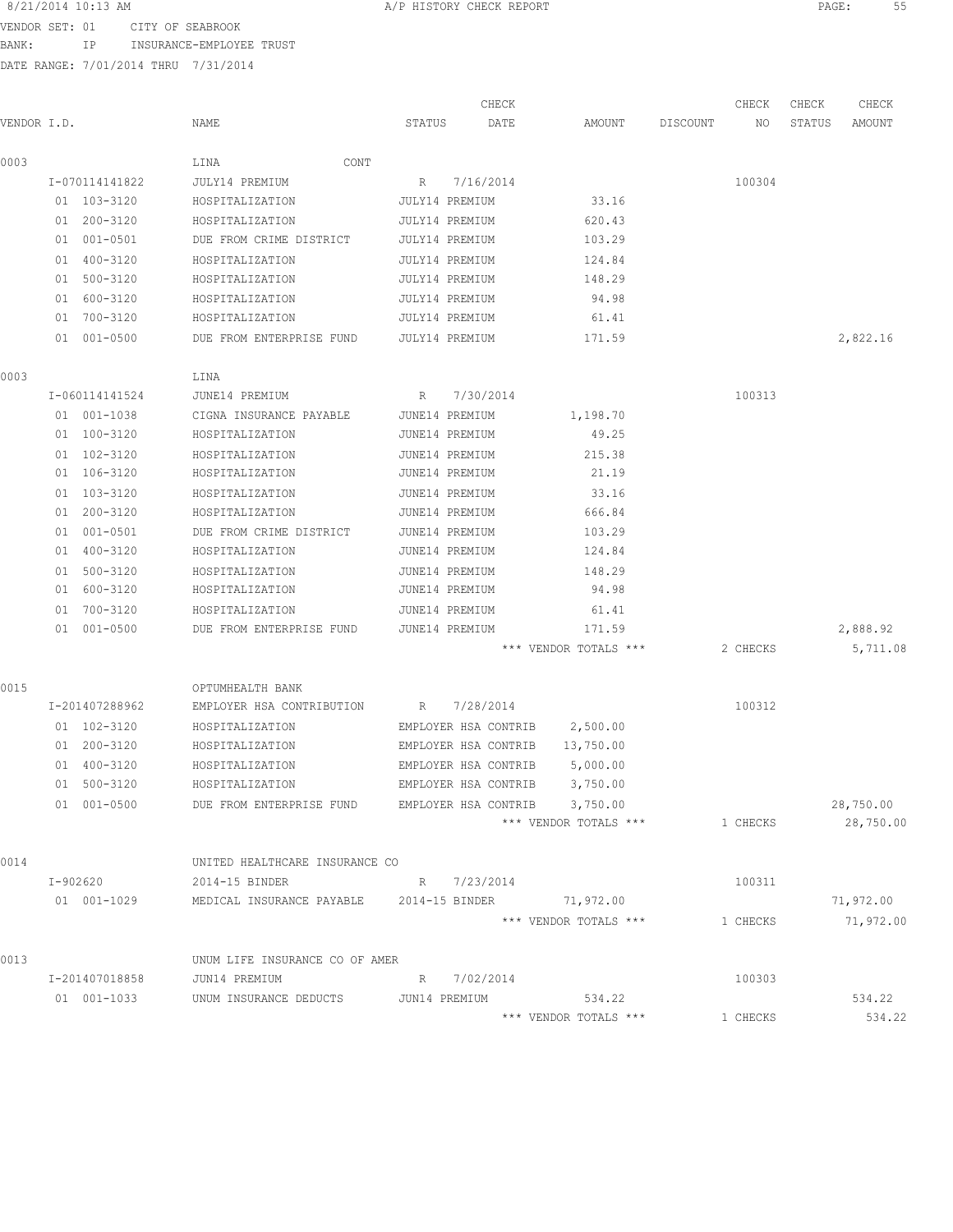VENDOR SET: 01 CITY OF SEABROOK BANK: IP INSURANCE-EMPLOYEE TRUST

DATE RANGE: 7/01/2014 THRU 7/31/2014

|             |                 |                                |               | CHECK          |                       |          | CHECK     | CHECK  | CHECK        |
|-------------|-----------------|--------------------------------|---------------|----------------|-----------------------|----------|-----------|--------|--------------|
| VENDOR I.D. |                 | NAME                           | STATUS        | DATE           | AMOUNT                | DISCOUNT | NO.       | STATUS | AMOUNT       |
| 0002        |                 | UNUM LIFE INSURANCE CO OF AMER |               |                |                       |          |           |        |              |
|             | I-201407228939  | AUG14 PREMIUM                  |               | R 7/23/2014    |                       |          | 100308    |        |              |
|             | 01 001-1033     | UNUM INSURANCE DEDUCTS         |               | AUG14 PREMIUM  | 98.10                 |          |           |        |              |
|             | 01 100-3120     | HOSPITALIZATION                |               | AUG14 PREMIUM  | 27.70                 |          |           |        |              |
|             | 01 102-3120     | HOSPITALIZATION                |               | AUG14 PREMIUM  | 40.83                 |          |           |        |              |
|             | 01 106-3120     | HOSPITALIZATION                |               | AUG14 PREMIUM  | 3.50                  |          |           |        |              |
|             | 01 001-0501     | DUE FROM CRIME DISTRICT        |               | AUG14 PREMIUM  | 37.05                 |          |           |        |              |
|             | 01 103-3120     | HOSPITALIZATION                |               | AUG14 PREMIUM  | 4.10                  |          |           |        |              |
|             | 01 200-3120     | HOSPITALIZATION                |               | AUG14 PREMIUM  | 88.91                 |          |           |        |              |
|             | 01 210-3120     | HOSPITALIZATION                |               | AUG14 PREMIUM  | 7.30                  |          |           |        |              |
|             | 01 400-3120     | HOSPITALIZATION                |               | AUG14 PREMIUM  | 36.65                 |          |           |        |              |
|             | 01 500-3120     | HOSPITALIZATION                |               | AUG14 PREMIUM  | 33.78                 |          |           |        |              |
|             | 01 600-3120     | HOSPITALIZATION                |               | AUG14 PREMIUM  | 5.14                  |          |           |        |              |
|             | 01 700-3120     | HOSPITALIZATION                |               | AUG14 PREMIUM  | 24.40                 |          |           |        |              |
|             | 01 001-0500     | DUE FROM ENTERPRISE FUND       | AUG14 PREMIUM |                | 65.74                 |          |           |        | 473.20       |
|             |                 |                                |               |                | *** VENDOR TOTALS *** |          | 1 CHECKS  |        | 473.20       |
| 0013        |                 | UNUM LIFE INSURANCE CO OF AMER |               |                |                       |          |           |        |              |
|             | I-201407228938  | JULY14 PREMIUM                 | R             | 7/23/2014      |                       |          | 100310    |        |              |
|             | 01 001-1033     | UNUM INSURANCE DEDUCTS         |               | JULY14 PREMIUM | 534.32                |          |           |        | 534.32       |
|             |                 |                                |               |                | *** VENDOR TOTALS *** |          | 1 CHECKS  |        | 534.32       |
|             | * * TOTALS * *  | NO.                            |               |                | INVOICE AMOUNT        |          | DISCOUNTS |        | CHECK AMOUNT |
|             | REGULAR CHECKS: | 10                             |               |                | 175,499.06            |          | 0.00      |        | 175,499.06   |
|             | HAND CHECKS:    | $\Omega$                       |               |                | 0.00                  |          | 0.00      |        | 0.00         |
|             | DRAFTS:         | $\Omega$                       |               |                | 0.00                  |          | 0.00      |        | 0.00         |
|             | EFT:            | $\mathbf{1}$                   |               |                | 673.49                |          | 0.00      |        | 673.49       |
|             | NON CHECKS:     | $\circ$                        |               |                | 0.00                  |          | 0.00      |        | 0.00         |
|             | VOID CHECKS:    | 0 VOID DEBITS                  |               | 0.00           |                       |          |           |        |              |
|             |                 | VOID CREDITS                   |               | 0.00           | 0.00                  |          | 0.00      |        |              |

TOTAL ERRORS: 0

|    | G/L ACCOUNT  | NAME                      | AMOUNT    |
|----|--------------|---------------------------|-----------|
|    |              |                           |           |
| 01 | $001 - 0500$ | DUE FROM ENTERPRISE FUND  | 12,012.60 |
| 01 | $001 - 0501$ | DUE FROM CRIME DISTRICT   | 3,985.92  |
| 01 | $001 - 1029$ | MEDICAL INSURANCE PAYABLE | 83,377.08 |
| 01 | $001 - 1033$ | UNUM INSURANCE DEDUCTS    | 1,166.64  |
| 01 | $001 - 1036$ | DENTAL INSURANCE PAYABLE  | 1,861.40  |
| 01 | $001 - 1037$ | VISION INSURANCE PAYABLE  | 217.53    |
| 01 | $001 - 1038$ | CIGNA INSURANCE PAYABLE   | 2,397.40  |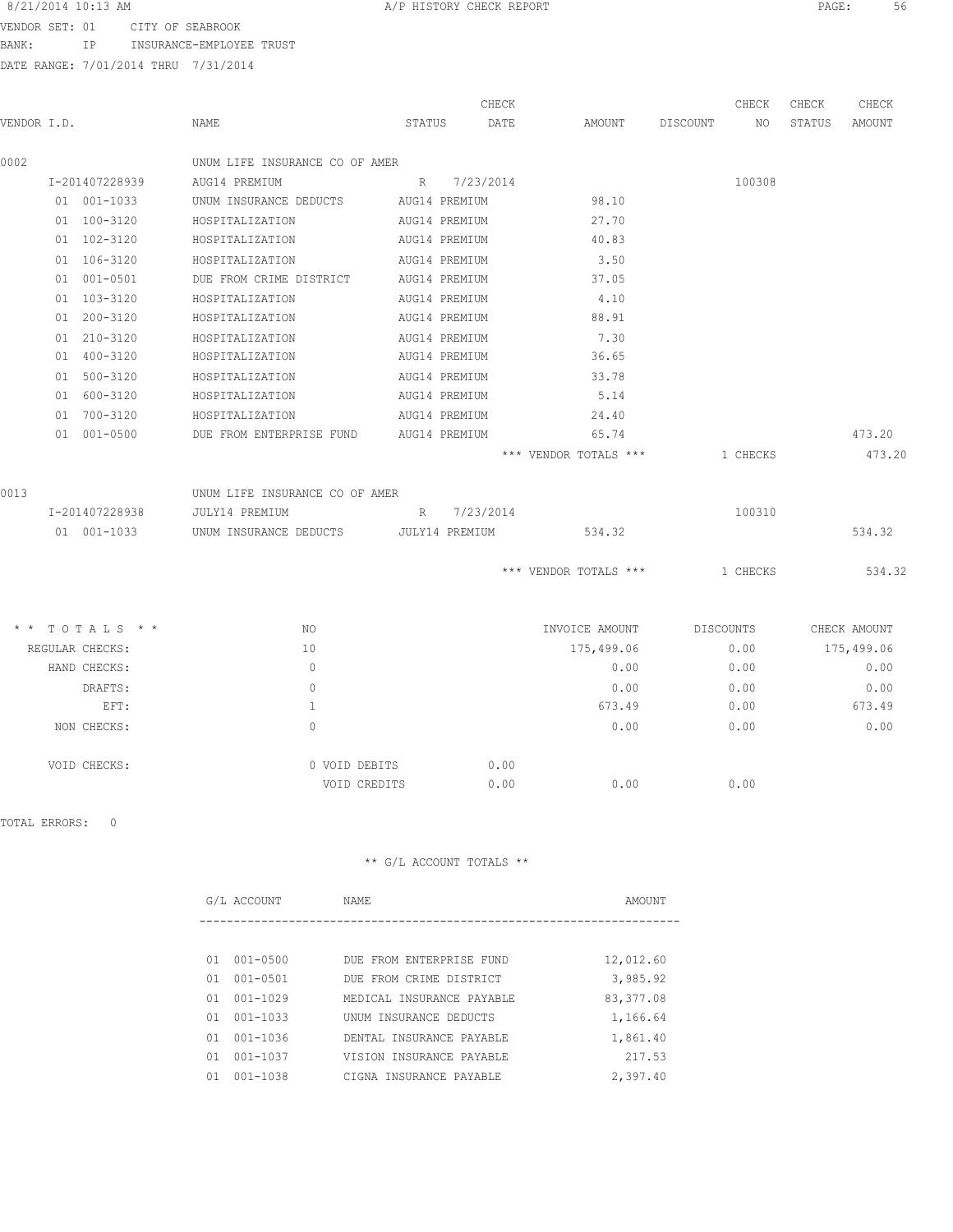VENDOR SET: 01 CITY OF SEABROOK BANK: IP INSURANCE-EMPLOYEE TRUST

DATE RANGE: 7/01/2014 THRU 7/31/2014

|                            | G/L ACCOUNT   | NAME               | AMOUNT         |           |                     |
|----------------------------|---------------|--------------------|----------------|-----------|---------------------|
|                            |               |                    |                |           |                     |
|                            | 01 100-3120   | HOSPITALIZATION    | 1,288.15       |           |                     |
|                            | 01 102-3120   | HOSPITALIZATION    | 7,244.75       |           |                     |
|                            | 01 103-3120   | HOSPITALIZATION    | 1,242.87       |           |                     |
|                            | 01 106-3120   | HOSPITALIZATION    | 626.87         |           |                     |
|                            | 01 200-3120   | HOSPITALIZATION    | 35, 399.32     |           |                     |
|                            | 01 210-3120   | HOSPITALIZATION    | 58.29          |           |                     |
|                            | 01 400-3120   | HOSPITALIZATION    | 9,743.15       |           |                     |
|                            | 01 500-3120   | HOSPITALIZATION    | 8,615.64       |           |                     |
|                            | 01 600-3120   | HOSPITALIZATION    | 3,615.45       |           |                     |
|                            | 01 700-3120   | HOSPITALIZATION    | 2,925.59       |           |                     |
|                            |               | *** FUND TOTAL *** | 175,778.65     |           |                     |
|                            | 15 150-3120   | INSURANCE          | 393.90         |           |                     |
|                            |               | *** FUND TOTAL *** | 393.90         |           |                     |
|                            |               | *** FUND TOTAL *** | 0.00           |           |                     |
|                            | NO            |                    | INVOICE AMOUNT | DISCOUNTS | CHECK AMOUNT        |
| VENDOR SET: 01<br>BANK: IP | 11<br>TOTALS: |                    | 176, 172.55    | 0.00      | 176, 172.55         |
| TOTALS:<br>BANK: IP        | 11            |                    | 176, 172.55    | 0.00      | 176, 172.55         |
| REPORT TOTALS:             | 347           |                    | 1,393,198.83   |           | $0.00$ 1,537,611.19 |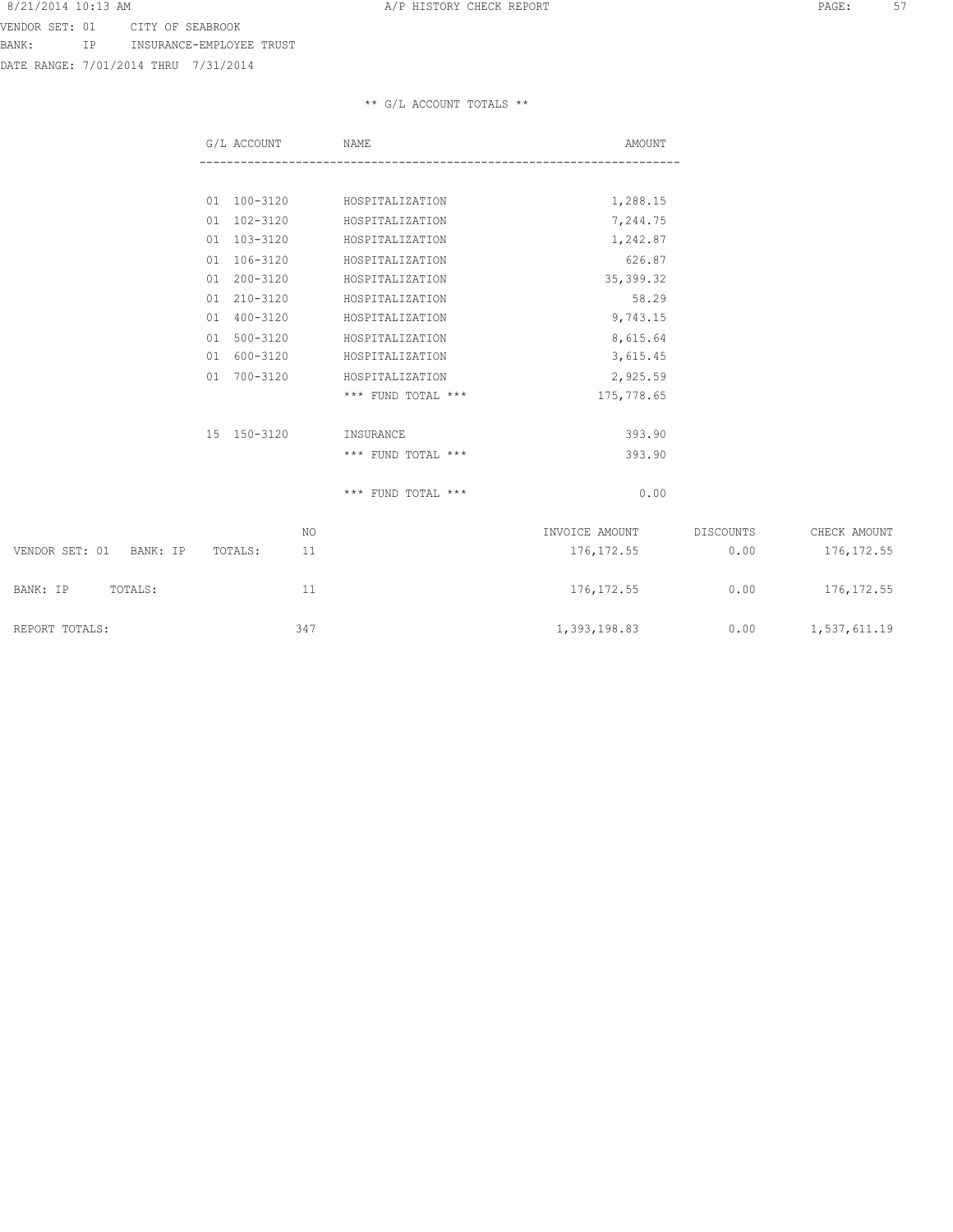| $8-21-14$ 1:                  | TRANSFERS<br>52 PM      | AUDIT REPORT                                      | PAGE: 1           |
|-------------------------------|-------------------------|---------------------------------------------------|-------------------|
| <b>FUND</b><br>$\therefore$ A | LL                      |                                                   | PERIOD: 7/01/2014 |
| ACCOUNT : A                   | LL                      |                                                   | FOLIO: B          |
| TRANSACTIONS:                 | 00000 THRU 99999        |                                                   |                   |
| G/L ACCOUNT                   |                         | DATE SYS DT REFEREN CE =======DESCRIPTION======== | AMOUNT            |
| TRANSACTION NO:               | B21054 PACKET NO: 02777 | JE NO: 012958                                     |                   |
| 20 020-0040                   | 7/01/14 7/01            | <b>MONTHLY O&amp;M TRANSFER</b>                   | 112,603.67CR      |
| 20 902-6250                   | 7/01/14 7/01            | <b>MONTHLY O&amp;M TRANSFER</b>                   | 52,934.50         |
| 20 912-6250                   | 7/01/14 7/01            | <b>MONTHLY O&amp;M TRANSFER</b>                   | 57,345.75         |
| 20 922-6250                   | 7/01/14 7/01            | <b>MONTHLY O&amp;M TRANSFER</b>                   | 2,323.42          |
| TRANSACTION NO:               | B21056 PACKET NO: 02777 | JE NO: 012960                                     |                   |
| 20 020-0075                   | 7/01/14 7/01            | <b>MONTHLY DS TRANSFER</b>                        | 35,113.50CR       |
| 20 902-6325                   | 7/01/14 7/01            | <b>MONTHLY DS TRANSFER</b>                        | 10,625.00         |
| 20 902-6350                   | 7/01/14 7/01            | <b>MONTHLY DS TRANSFER</b>                        | 6,931.75          |
| 20 912-6325                   | 7/01/14 7/01            | <b>MONTHLY DS TRANSFER</b>                        | 10,625.00         |
| 20 912-6350                   | 7/01/14 7/01            | <b>MONTHLY DS TRANSFER</b>                        | 6,931.75          |
| TRANSACTION NO:               | B21057 PACKET NO: 02777 | JE NO: 012961                                     |                   |
| 70 070-0040                   | 7/01/14 7/01            | MONTHLY EDC ADMIN TRANSFER                        | 10,416.67CR       |
| 70 707-6250                   | 7/01/14 7/01            | <b>MONTHLY EDC ADMIN TRANSFER</b>                 | 10,416.67         |
| <b>TRANSACTION NO:</b>        | B21059 PACKET NO: 02777 | JE NO: 012963                                     |                   |
| 20 020-0040                   | 7/01/14 7/01            | MONTHLY STREET MAINT TRANS                        | 18,375.00CR       |
| 20 922-6251                   | 7/01/14 7/01            | <b>MONTHLY STREET MAINT TRANS</b>                 | 18,375.00         |
| <b>TRANSACTION NO:</b>        | B21062 PACKET NO: 02777 | JE NO: 012966                                     |                   |
| 01 001-0001                   | 7/01/14 7/01            | EXCHEATMENT PAID TO TX COM                        | 1,163.80CR        |
| 01 001-1203                   | 7/01/14 7/01            | EXCHEATMENT PAID TO TX COM                        | 1,163.80          |
| TRANSACTION NO:               | B21063 PACKET NO: 02777 | JE NO: 012967                                     |                   |
| 70 707-5010                   | 7/01/14 7/01            | ANDERSON ADVERTISING CREDI                        | 2,713.75CR        |
| 70 707-9520                   | 7/01/14 7/01            | ANDERSON ADVERTISING CREDI                        | 2,713.75          |
| TRANSACTION NO:               | B21065 PACKET NO: 02777 | JE NO: 012969                                     |                   |
| 70 070-0040                   | 7/01/14 7/01            | <b>TOOKIES HAMBURGER SUMMIT</b>                   | 633.63CR          |
| 70 707-5300                   | 7/01/14 7/01            | TOOKIES HAMBURGER SUMMIT                          | 633.63            |
| TRANSACTION NO:               | B21088 PACKET NO: 02780 | JE NO: 012987                                     |                   |
| 20 020-0040                   | 7/01/14 7/03            | <b>INSURANCE PREMIUMS</b>                         | 7,712.86CR        |
| 20 902-3120                   | 7/01/14 7/03            | <b>AETNA PREMIUM</b>                              | 4,165.22          |
| 20 902-3120                   | 7/01/14 7/03            | AETNA DENTAL PREMIUM                              | 198.99            |
| 20 902-3120                   | 7/01/14 7/03            | <b>COMPASS PREMIUM</b>                            | 28.98             |
| 20 905-3120                   | 7/01/14 7/03            | <b>AETNA PREMIUM</b>                              | 913               |
| 20 905-3120                   | 7/01/14 7/03            | AETNA DENTAL PREMIUM                              | 68.68             |
| 20 905-3120                   | 7/01/14 7/03            | <b>COMPASS PREMIUM</b>                            | 10                |
| 20 912-3120                   | 7/01/14 7/03            | <b>AETNA PREMIUM</b>                              | 2,184.10          |
| 20 912-3120                   | 7/01/14 7/03            | AETNA DENTAL PREMIUM                              | 129.96            |
| 20 912-3120                   | 7/01/14 7/03            | <b>COMPASS PREMIUM</b>                            | 13.93             |
| TRANSACTION NO:               | B21089 PACKET NO: 02780 | JE NO: 012988                                     |                   |
| 50 050-0040                   | 7/01/14 7/03            | <b>INSURANCE PREMIUM</b>                          | 3,699.25CR        |
| 50 501-3120                   | 7/01/14 7/03            | AETNA PREMIUM                                     | 3,482.91          |
| 50 501-3120                   | 7/01/14 7/03            | AETNA DENTAL PREMIUM                              | 188.84            |
| 50 501-3120                   | 7/01/14 7/03            | <b>COMPASS PREMIUM</b>                            | 27.5              |
|                               |                         |                                                   |                   |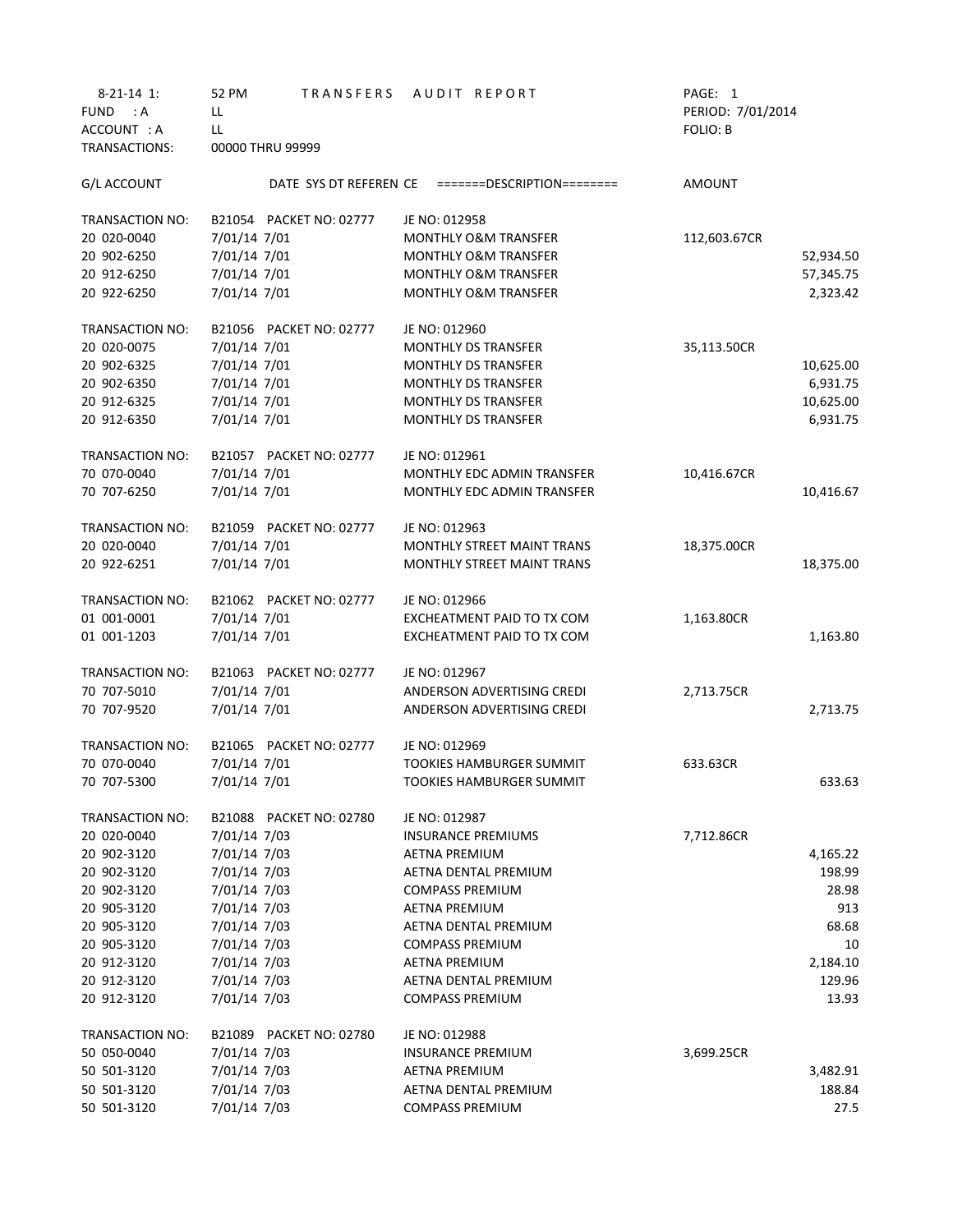| TRANSACTION NO: | B21090 PACKET NO: 02780 | JE NO: 012989                     |              |            |
|-----------------|-------------------------|-----------------------------------|--------------|------------|
| 01 001-0040     | 7/01/14 7/03            | <b>NATIONAL SIGN</b>              | 540.00CR     |            |
| 01 001-1000     | 7/01/14 7/03            | <b>SUSPENSE CLEAR OUT</b>         |              | 771.88     |
| 01 200-5030     | 7/01/14 7/03            | LEASE FUNDING DEPT                | 231.88CR     |            |
| TRANSACTION NO: | B21092 PACKET NO: 02780 | JE NO: 012991                     |              |            |
| 01 001-0001     | 7/01/14 7/03 E.F.T.     | 202187 PAYROLL CASH TRANSFER      | 137,577.35CR |            |
| 01 001-0030     | 7/01/14 7/03 E.F.T.     | 202187 PAYROLL CASH TRANSFER      |              | 137,577.35 |
| TRANSACTION NO: | B21121 PACKET NO: 02783 | JE NO: 013001                     |              |            |
| 70 070-0001     | 7/11/14 7/15 Srv Chg    | 071114 CLIENT ANALYSIS            | 139.36CR     |            |
| 70 707-5465     | 7/11/14 7/15            | <b>CLIENT ANALYSIS</b>            |              | 139.36     |
| TRANSACTION NO: | B21122 PACKET NO: 02783 | JE NO: 013002                     |              |            |
| 01 001-0001     | 7/11/14 7/15            | <b>CLIENT ANALYSIS</b>            | 1,078.90CR   |            |
| 01 107-5025     | 7/11/14 7/15            | <b>CLIENT ANALYSIS</b>            |              | 1,078.90   |
| TRANSACTION NO: | B21124 PACKET NO: 02783 | JE NO: 013004                     |              |            |
| 20 020-0001     | 7/15/14 7/15            | <b>SALES TAX PAYMENT</b>          | 7,899.19CR   |            |
| 20 020-1001     | 7/15/14 7/15            | SALES TAX PAYMENT                 |              | 7,899.19   |
| TRANSACTION NO: | B21129 PACKET NO: 02784 | JE NO: 013007                     |              |            |
| 01 001-0001     | 7/15/14 7/16 E.F.T.     | 202195 PAYROLL CASH TRANSFER      | 137,095.08CR |            |
| 01 001-0030     | 7/15/14 7/16 E.F.T.     | 202195 PAYROLL CASH TRANSFER      |              | 137,095.08 |
| TRANSACTION NO: | B21145 PACKET NO: 02787 | JE NO: 013019                     |              |            |
| 01 001-0001     | 7/15/14 7/22            | UNEMPLOYMENT TAX                  |              | 308.69     |
| 01 001-0001     | 7/15/14 7/22            | UNEMPLOYMENT TAX                  |              | 91.83      |
| 01 001-0001     | 7/15/14 7/22            | UNEMPLOYMENT TAX                  | 1,603.18CR   |            |
| 01 102-3350     | 7/15/14 7/22            | UNEMPLOYMENT TAX                  |              | 25.95      |
| 01 200-3350     | 7/15/14 7/22            | UNEMPLOYMENT TAX                  |              | 323.97     |
| 01 210-3350     | 7/15/14 7/22            | UNEMPLOYMENT TAX                  |              | 174.02     |
| 01 400-3350     | 7/15/14 7/22            | UNEMPLOYMENT TAX                  |              | 433.27     |
| 01 500-3350     | 7/15/14 7/22            | UNEMPLOYMENT TAX                  |              | 139.58     |
| 01 600-3350     | 7/15/14 7/22            | UNEMPLOYMENT TAX                  |              | 13.82      |
| 01 700-3350     | 7/15/14 7/22            | UNEMPLOYMENT TAX                  |              | 92.05      |
| 15 015-0001     | 7/15/14 7/22            | UNEMPLOYMENT TAX                  | 91.83CR      |            |
| 15 150-3350     | 7/15/14 7/22            | <b>UNEMPLOYMENT TAX</b>           |              | 91.83      |
| 20 020-0001     | 7/15/14 7/22            | UNEMPLOYMENT TAX                  | 308.69CR     |            |
| 20 902-3350     | 7/15/14 7/22            | UNEMPLOYMENT TAX                  |              | 168.52     |
| 20 905-3350     | 7/15/14 7/22            | UNEMPLOYMENT TAX                  |              | 47.4       |
| 20 912-3350     | 7/15/14 7/22            | UNEMPLOYMENT TAX                  |              | 92.77      |
| TRANSACTION NO: | B21175 PACKET NO: 02789 | JE NO: 013029                     |              |            |
| 01 001-0001     | 7/29/14 7/30            | <b>QUARTERLY COMPTROLLER PYMT</b> | 29,429.07CR  |            |
| 01 001-1201     | 7/29/14 7/30            | QUARTERLY COMPTROLLER PYMT        |              | 29,429.07  |
| TRANSACTION NO: | B21177 PACKET NO: 02789 | JE NO: 013031                     |              |            |
| 01 001-0001     | 7/29/14 7/30 E.F.T.     | 202204 PAYROLL CASH TRANSFER      | 148,463.33CR |            |
| 01 001-0030     | 7/29/14 7/30 E.F.T.     | 202204 PAYROLL CASH TRANSFER      |              | 148,463.33 |
| TRANSACTION NO: | B21194 PACKET NO: 02791 | JE NO: 013037                     |              |            |
| 01 001-0001     | 7/02/14 8/06            | ETS POS FEES                      |              | 384.02     |
| 01 001-0001     | 7/02/14 8/06            | ETS POS FEES                      | 908.91CR     |            |
| 01 600-5025     | 7/02/14 8/06            | ETS POS FEES                      |              | 246.66     |
| 01 700-5025     | 7/02/14 8/06            | ETS POS FEES                      |              | 278.23     |
| TRANSACTION NO: | B21195 PACKET NO: 02791 | JE NO: 013038                     |              |            |
|                 |                         |                                   |              |            |